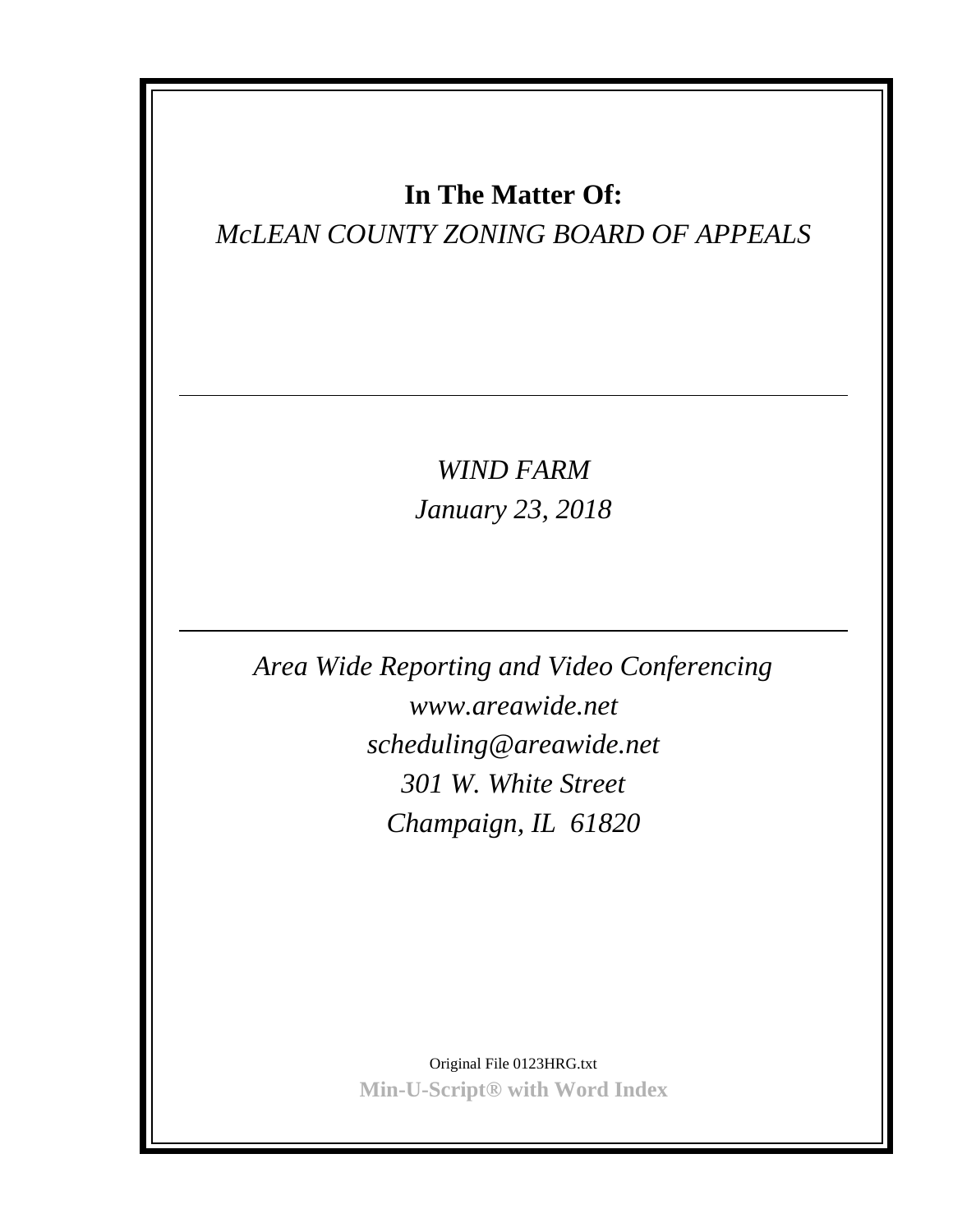|    | Page 564                                                                                    | Page 566                                                                             |
|----|---------------------------------------------------------------------------------------------|--------------------------------------------------------------------------------------|
| 1  | MCLEAN COUNTY ZONING BOARD OF APPEALS                                                       |                                                                                      |
| 2  | <b>MEETING</b>                                                                              | (Commencing at 6:01 p.m.)<br>1<br><b>CHAIRMAN FINNIGAN:</b> We're going to call<br>2 |
| 3  |                                                                                             | the zoning board to order. Will the secretary call<br>3                              |
| 4  | Wednesday, January 23, 2018<br>$6:00$ p.m.                                                  | 4 the roll?                                                                          |
| 5  | at                                                                                          | (Roll call was taken with Board Members)<br>5                                        |
| 6  | McLean County Government Center                                                             | Brian Bangert, Michael Kuritz, Rick Dean, Julia<br>6                                 |
| 7  | 115 East Washington Street<br>Bloomington, Illinois                                         | Turner, Drake Zimmerman, Jim Finnigan, Chris Carlton                                 |
| 8  | Case Number SU-17-11                                                                        | and Mary Beth Taylor present.)<br>8                                                  |
| 9  |                                                                                             | <b>CHAIRMAN FINNIGAN:</b> We have a quorum.<br>9                                     |
| 10 | BOARD MEMBERS PRESENT:                                                                      | This is a continuation of case SU-17-11 and I'm<br>10                                |
| 11 | Brian Bangert                                                                               | 11 going to have our counsel tell us where we're at.                                 |
| 12 | Chris Carlton - 1st Alternate<br>Rick Dean                                                  | MS. WALLEY: Good evening, ladies and<br>12                                           |
| 13 | James Finnigan - Chairman<br>Michael Kuritz                                                 | 13 gentlemen. For those of you looking at me for the                                 |
| 14 | Mary Beth Taylor - 2nd Alternate<br>Julia Turner                                            | 14 first time, my name is Samantha Walley. I'm an                                    |
| 15 | Drake Zimmerman                                                                             | 15 Assistant State's Attorney with the civil division                                |
| 16 |                                                                                             | 16 of the McLean County State's Attorney's office. As                                |
| 17 | ALSO PRESENT:                                                                               | 17 Chairman Finnigan indicated, we have reconvened the                               |
| 18 | Philip Dick, Director of Building and Zoning<br>Samantha Walley, Assistant State's Attorney | 18 special use hearing. I believe this is our fifth or                               |
| 19 | Jerry Stokes, County Engineer                                                               | 19 sixth hearing. They're all kind of starting to                                    |
| 20 |                                                                                             | 20 jumble together a little bit.                                                     |
| 21 |                                                                                             | We are currently in the public -- not<br>21                                          |
| 22 | June Haeme: CSR #084-003038                                                                 | 22 public comment, but the applicant has rested their                                |
| 23 | Area Wide Reporting and Video Conferencing<br>301 West White Street                         | 23 case for the moment and so members of the community                               |
| 24 | Champaign, IL 61820<br>800.747.6789                                                         | 24 are now speaking. You have the opportunity to speak                               |
|    |                                                                                             |                                                                                      |
|    | Page 565                                                                                    | Page 567                                                                             |
| 1  | I N D E X                                                                                   |                                                                                      |
|    |                                                                                             |                                                                                      |
| 2  | Page                                                                                        | 1 if you are in favor of, against or neutral with                                    |
| 3  | PUBLIC PRESENTERS:                                                                          | 2 regard to a special use application. There is a                                    |
| 4  | 571<br>MS. KIM BRUCKER                                                                      | 3 sign-up sheet over there. We've just been going                                    |
| 5  | MR. JOE BERTSCHE<br>580<br>QUESTIONS BY BOARD<br>583                                        | 4 through the list. We started with sign-ups January                                 |
| 6  | QUESTIONS BY MR. ADAMS<br>586<br>QUESTIONS BY MR. DUZAN<br>588                              | 5 2nd and we've been working our way forward.                                        |
|    | QUESTIONS BY MS. COTTER<br>591<br>QUESTIONS BY MS. ADAMS<br>593                             | To kind of let you know how things are<br>6                                          |
| 8  | 595<br>QUESTIONS BY MR. JANES<br>QUESTIONS BY MR. HARTKE<br>597                             | 7 going to go, once we get to the end of the list, and                               |
| 9  | EXPERT QUALIFYING BY MS. WALLEY<br>605                                                      | 8 that includes people signing up today, we're going                                 |
| 10 | MR. THEODORE HARTKE<br>620<br>OUESTIONS BY BOARD<br>628                                     | <b>9</b> to cycle back through one more time for anyone that                         |
| 11 | QUESTIONS BY MR. GRIFFIN<br>645<br>670<br>QUESTIONS BY MR. NELSON                           | 10 we might have missed in case they were gone when we                               |
| 12 | QUESTIONS BY MS. WINTERLAND<br>675<br>QUESTIONS BY MS. COTTER<br>681                        | 11 called them on a particular date, but they're here                                |
| 13 | QUESTIONS BY MR. SHIELDS<br>685<br>QUESTIONS BY MR. KAUFMAN<br>688                          | 12 today, tomorrow, whatever the case may be.                                        |
| 14 | EXPERT QUALIFYING BY MS. WALLEY<br>698                                                      | If you are -- with regard to testimony,<br>13                                        |
| 15 | MR. JOHN SLAGEL<br>713<br>QUESTIONS BY BOARD<br>724                                         | 14 experts, and you have to be qualified as an expert,                               |
| 16 | QUESTIONS BY MR. GRIFFIN<br>725<br>QUESTIONS BY MS. BACHMAN<br>727                          | 15 are entitled to 30 minutes, and you'll see that                                   |
| 17 | QUESTIONS BY MS. WINTERLAND<br>728<br>QUESTIONS BY MR. HARTKE<br>733                        | 16 handy-dandy marker behind me. Everyone else gets 10                               |
| 18 | 734<br>QUESTIONS BY MS. FEHR<br>QUESTIONS BY MR. DENEEN<br>735                              | 17 minutes. When the 10 minutes is up, the 10 minutes                                |
|    |                                                                                             | 18 is up. It doesn't matter who you are, you just got                                |
| 19 | <b>EXHIBITS</b>                                                                             | 19 to wrap it up. The same for the expert, 30 minutes                                |
| 20 | Objectors Exhibit 1<br>619                                                                  | 20 is 30 minutes. Any questions?                                                     |
| 21 | Applicant Exhibit 13<br>650<br>Applicant Exhibit 14<br>661                                  | Okay. Can you call the next individual<br>21                                         |
| 22 | Applicant Exhibit 15<br>663<br>Applicant Exhibit 16<br>663                                  | 22 that signed up?                                                                   |
| 23 | SLG Exhibit 18<br>697                                                                       | MR. LUETKEHANS: Mr. Chairman, just for<br>23                                         |
| 24 |                                                                                             | 24 the -- I'd like to just put my appearance in for the                              |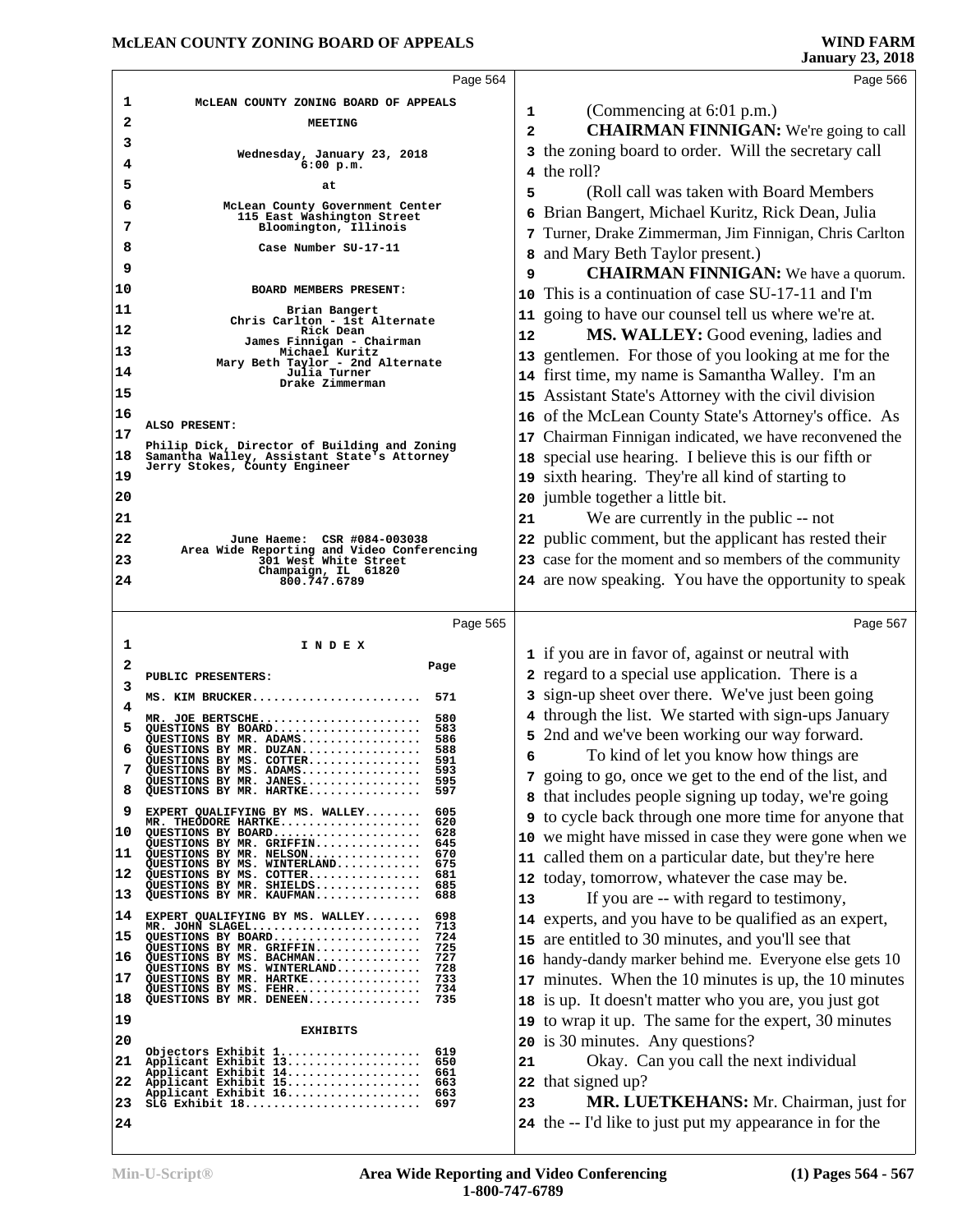|    | Page 568                                                                                                      |    | Page 570                                                                                                       |  |
|----|---------------------------------------------------------------------------------------------------------------|----|----------------------------------------------------------------------------------------------------------------|--|
|    | 1 record.                                                                                                     |    | 1 the list, we're going to go through the list of                                                              |  |
| 2  | MS. WALLEY: You'll have to turn on that                                                                       |    | 2 names that we have and we're going to go back to                                                             |  |
|    | 3 microphone right there.                                                                                     |    | 3 people that weren't here for other meetings and give                                                         |  |
| 4  | MR. LUETKEHANS: Thank you. If I can                                                                           |    | 4 them a chance to come forward, and then I think                                                              |  |
| 5  | figure out how.                                                                                               |    | 5 there was some signing up tonight, so that's where                                                           |  |
| 6  | MS. WALLEY: There you go.                                                                                     |    | 6 we're at.                                                                                                    |  |
| 7  | MR. LUETKEHANS: Sorry. Mr. Chairman,                                                                          | 7  | MR. DICK: Kimberly Brucker.                                                                                    |  |
|    | 8 Phillip Luetkehans. June has my spelling. For the                                                           | 8  | <b>CHAIRMAN FINNIGAN:</b> Would you like to be                                                                 |  |
|    | 9 record, I'd like to put my appearance in on behalf                                                          |    | 9 sworn in?                                                                                                    |  |
|    | 10 of certain objectors. I've handed out SLG Exhibit                                                          | 10 | MS. BRUCKER: Yes, please.                                                                                      |  |
|    | 11 1. I think Ms. Walley has handed it out to                                                                 | 11 | (Ms. Kimberly Brucker was duly sworn.)                                                                         |  |
|    | 12 everybody or will shortly.                                                                                 | 12 | MS. WALLEY: Mr. Luetkehans -- well, let                                                                        |  |
| 13 | MS. WALLEY: I will once you begin to                                                                          |    | 13 me ask Ms. Brucker. Ms. Brucker, does Mr.                                                                   |  |
|    | 14 present any evidence.                                                                                      |    | 14 Luetkehans represent you?                                                                                   |  |
| 15 | MR. LUETKEHANS: Okay. It's -- I have 52                                                                       | 15 | MS. BRUCKER: Yes, I believe my name is on                                                                      |  |
|    | 16 clients. As far as evidence, I would like to make a                                                        |    | 16 the list.                                                                                                   |  |
|    | 17 couple of preliminary motions at this point. First                                                         | 17 | MS. WALLEY: It is. So do you intend on                                                                         |  |
|    | 18 of all, I would ask for leave to cross-examine Mr.                                                         |    | 18 having these witnesses testify or are you going to                                                          |  |
|    | 19 Parzyck and Mr. Hankard. I'm assuming Mr. Griffin                                                          |    | 19 participate in their testimony?                                                                             |  |
|    | 20 is going to object. If he's not, I'll have another                                                         | 20 | MR. LUETKEHANS: No.                                                                                            |  |
|    | 21 conversation with him, but I'd like to at least                                                            | 21 | MS. WALLEY: Okay. Are you solely going                                                                         |  |
|    | 22 raise that at this point and figure out early on                                                           |    | 22 to participate in terms of the cross-examination?                                                           |  |
|    | 23 whether we're going to be given that opportunity.                                                          |    | 23 Is that it?                                                                                                 |  |
| 24 | MS. WALLEY: I think that this is                                                                              | 24 | MR. LUETKEHANS: I will participate in                                                                          |  |
|    |                                                                                                               |    |                                                                                                                |  |
|    | Page 569                                                                                                      |    |                                                                                                                |  |
|    |                                                                                                               |    | Page 571                                                                                                       |  |
|    |                                                                                                               |    |                                                                                                                |  |
|    | 1 something that we can take up once you begin to make                                                        |    | 1 testimony of third-parties, but my clients have the                                                          |  |
|    | 2 evidence. I think that that's something that                                                                |    | 2 right under the rules to testify for themselves and                                                          |  |
|    | 3 Chairman Finnigan can mull over as the other                                                                | 4  | 3 they're taking that right.                                                                                   |  |
| 5  | 4 individuals who have signed up, as they testify.                                                            |    | MS. WALLEY: They do, and what I'm trying                                                                       |  |
|    | MR. LUETKEHANS: Okay, I guess it's                                                                            | 6  | 5 to avoid is two bites at the apple.                                                                          |  |
|    | 6 important to know though for us. I don't know if my                                                         |    | MR. LUETKEHANS: I -- I am pretty sure                                                                          |  |
|    | 7 -- if you're going to get to us this evening or not,                                                        |    | 7 that the specifics of my testimony will not be what                                                          |  |
|    | 8 but I think the sooner we understand that and Mr.                                                           | 9  | 8 people like Ms. Brucker are testifying about.                                                                |  |
|    | 9 Griffin understands the answer to that, that if you                                                         |    | MS. WALLEY: Okay, okay, I just wanted to<br>10 make sure.                                                      |  |
|    | 10 do agree that Mr. Hankard and Mr. Parzyck should be<br>11 brought back, that he has enough lead time to do | 11 | <b>CHAIRMAN FINNIGAN:</b> Would you state your                                                                 |  |
|    | 12 that.                                                                                                      |    | 12 name and address and spell your last name.                                                                  |  |
| 13 | So I know he doesn't have Mr. Hankard here                                                                    | 13 | MS. BRUCKER: Kimberly Brucker,                                                                                 |  |
|    | 14 tonight, he and I talked today, he was not going to                                                        |    | 14 B-R-U-C-K-E-R, 20662 North 2900 East Road,                                                                  |  |
|    | 15 bring Mr. Hankard and that's fine, I didn't ask him                                                        |    | 15 Lexington, 61753.                                                                                           |  |
|    | 16 to tonight, but there are certain preliminary                                                              | 16 | MR. DICK: Could you repeat the address                                                                         |  |
|    | 17 matters that I would like to get to at least this                                                          | 17 | again please?                                                                                                  |  |
|    | 18 evening so that if we are given the right to                                                               | 18 | MS. BRUCKER: 20662 North 2900 East Road,                                                                       |  |
|    | 19 cross-examine Mr. Parzyck and Mr. Hankard, we're                                                           | 19 | Lexington.                                                                                                     |  |
|    | 20 sure of it in the future. So I don't know where I                                                          | 20 | <b>CHAIRMAN FINNIGAN:</b> Thank you. Go ahead.                                                                 |  |
|    | 21 am on the list, but I wanted to at least raise that                                                        | 21 | MS. BRUCKER: Okay. First of all, thank                                                                         |  |
|    | 22 now.                                                                                                       |    | 22 you for giving us all the opportunity to speak. I                                                           |  |
| 23 | <b>CHAIRMAN FINNIGAN:</b> Thank you. I'm sure<br>24 Phil has a list, it's his discretion to call through      |    | 23 did not anticipate speaking, but I was told that<br>24 that was the only way that I would be able to get my |  |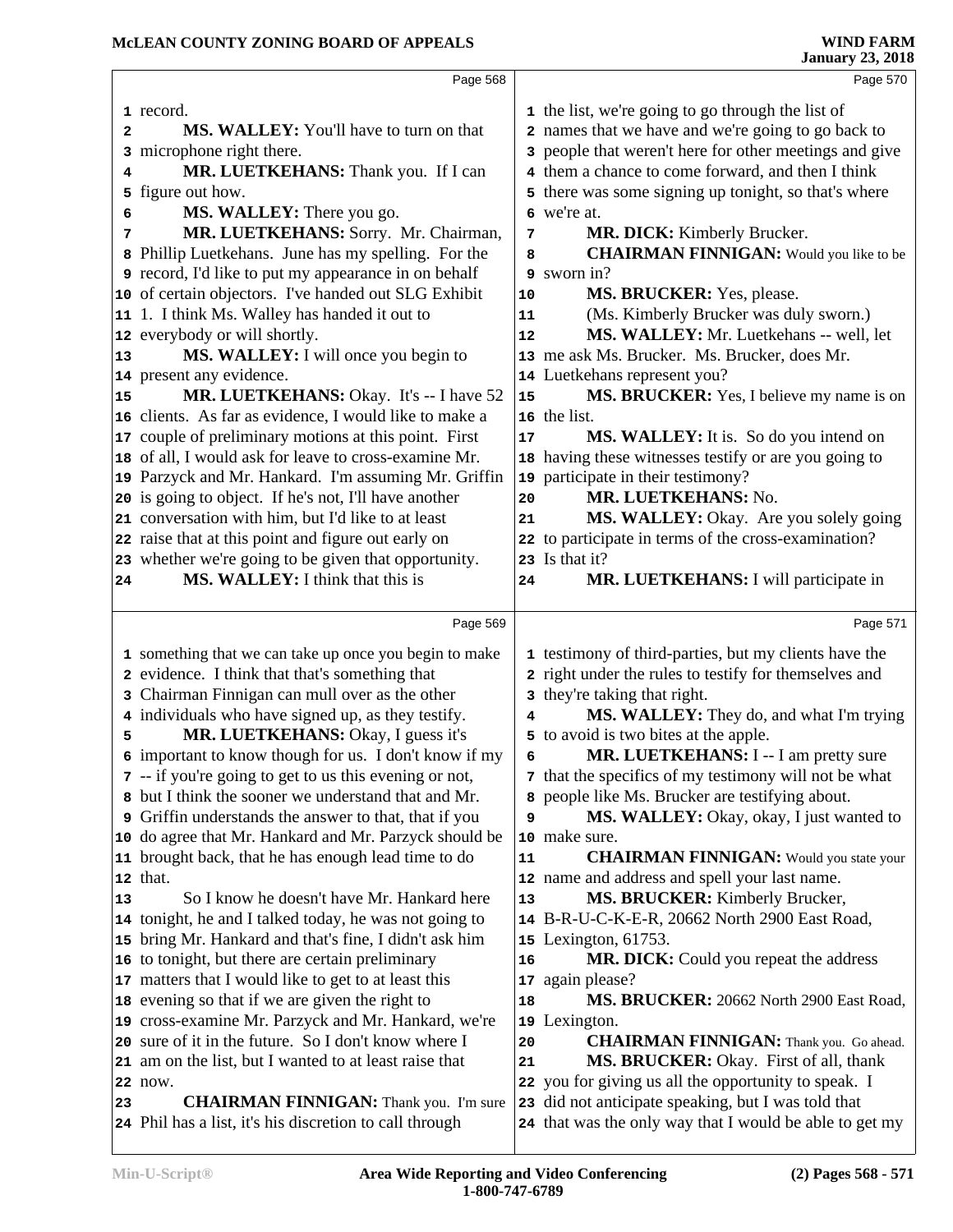|    | Page 572                                                                                                         |              | Page 574                                                                                                     |
|----|------------------------------------------------------------------------------------------------------------------|--------------|--------------------------------------------------------------------------------------------------------------|
|    | 1 point across to the ZBA. Fortunately for you guys                                                              |              | 1 would be compromised for someone else's financial                                                          |
|    | 2 I've had two weeks to prepare my lengthy letter.                                                               |              | 2 advancement. I, of course, have my concerns, many                                                          |
| 3  | So I know my opinion is not necessarily                                                                          |              | 3 of which I've been told that Invenergy will dispute,                                                       |
|    | 4 going to change how you vote, but because I am going                                                           |              | 4 but I'd like to be able to at least share them with                                                        |
|    | 5 to be living there, just I wanted to at least make                                                             |              | 5 you.                                                                                                       |
|    | you aware of how I feel about it. I missed the                                                                   | 6            | The somewhat obvious ones would be the                                                                       |
|    | 7 first two informational meetings at Heartland                                                                  | 7            | noise and visible disturbances. Will we be able to                                                           |
|    | 8 because I was sick, but I've sat through the last                                                              |              | 8 hear them or be disturbed by their shadows and                                                             |
|    | <b>9</b> two here. Very informative as well as very                                                              |              | 9 flickering? Unfortunately we will not know until                                                           |
|    | 10 emotional testimony.                                                                                          |              | 10 they are up and it's too late.                                                                            |
| 11 | I live very close to Mr. Pitzer and Mr.                                                                          | 11           | Will there be damage to our roads, the                                                                       |
|    | 12 Hill and I heard them speak and discuss about the                                                             |              | 12 roads that our taxes are used to pay for? Maybe,                                                          |
|    | 13 wildlife. I couldn't help but choke back tears                                                                |              | 13 maybe not. I have spoken to road commissioners and                                                        |
|    | 14 listening to Ms. Metz speak about raising her family                                                          |              | 14 they've given me a bit of insight. Our roads will                                                         |
|    | 15 on her homestead and now being ready to pass it on                                                            |              | 15 be torn up for no less than three years and they                                                          |
|    | 16 to another family to build their own memories, yet                                                            |              | 16 will never be the same sturdy roads in my lifetime.                                                       |
|    | 17 concerned that selling it is going to be a struggle                                                           |              | 17 Roads will be gravel and some will be closed from                                                         |
|    | 18 for her if the wind turbines are approved.                                                                    |              | 18 time to time.                                                                                             |
| 19 | Anyone that knows me knows that I tell my                                                                        | 19           | Will this cause a decrease in my property                                                                    |
|    | 20 children when it's time to bury me, bury me behind                                                            |              | 20 value? I've been assured it won't, but I don't                                                            |
|    | 21 the barn, I never want to have to leave my home. It                                                           |              | 21 believe that's a fair or true assurance. I would be                                                       |
|    | 22 means too much to me. The thought of being driven                                                             |              | 22 curious to know if we took a survey of how many                                                           |
|    | 23 away is beyond upsetting. I listened to Ms.                                                                   |              | 23 people would actually choose to move near windmills                                                       |
|    | 24 Emberton and feel so similar to her. I did                                                                    |              | 24 or how many people would not. The number that would                                                       |
|    |                                                                                                                  |              | Page 575                                                                                                     |
|    |                                                                                                                  |              |                                                                                                              |
|    | Page 573                                                                                                         |              |                                                                                                              |
|    | 1 appreciate her bringing up the fact that                                                                       |              | 1 not would be the majority.                                                                                 |
|    | 2 Bloomington-Normal residents are not even allowed to                                                           | $\mathbf{2}$ | McLean County is supposed to have some of                                                                    |
|    | 3 have backyard chickens as it will disrupt their                                                                |              | 3 the best soil in the world. I don't understand why                                                         |
|    | 4 neighbors. Somewhere I read that the argument for                                                              |              | 4 land is being taken out of production. We're                                                               |
|    | 5 that was that it would be a potential nuisance and                                                             |              | 5 supposed to be feeding the world with food not                                                             |
|    | 6 an infringement on the property rights of their                                                                |              | 6 electricity. How can this logically make any sense?                                                        |
|    | 7 neighbors. Clearly I would have to agree with that                                                             | 7            | For 13 years now living along the Mackinaw                                                                   |
|    | on the windmills for us.                                                                                         |              | River we've been able to see some of the most                                                                |
| 9  | Today I'm here with the heaviest of                                                                              |              | <b>9</b> amazing wildlife. I find it incredibly disturbing                                                   |
|    | 10 hearts. I've struggled with what this means to                                                                |              | 10 that that wildlife could be affected. Just this                                                           |
|    | 11 myself and my family since hearing of the windmill                                                            | 11           | last Saturday my son saw a bald eagle fly over the                                                           |
|    | 12 news just a few weeks ago. Blindsided by the news                                                             |              | 12 top of our green forest. I know that might not                                                            |
|    | 13 would be a better description in all honesty. We<br>14 were not included in any mailings, I heard about all   |              | 13 matter to some people, but it's not something that                                                        |
|    | 15 of this second hand, all while our neighbors who are                                                          |              | 14 people see every day and some people won't even see<br>15 it in their lifetime.                           |
|    | 16 under contract have known about it for months and                                                             | 16           | I'm 46 years old and just this summer he                                                                     |
|    | 17 signed their papers to move forward with allowing                                                             |              | 17 and I were out walking. As we walked back up our                                                          |
|    | 18 windmills to be placed on their land for their                                                                |              | 18 drive, we noticed two birds flying overhead doing                                                         |
|    | 19 financial gain, their land yet so near our home that                                                          |              | 19 some sort of dance. He said, mom, stand still,                                                            |
|    | 20 will no doubt be affected.                                                                                    |              | 20 those are two bald eagles. I had no idea. Again,                                                          |
| 21 | When my husband and I bought our land 13                                                                         |              | 21 I'm 46 years old and have never seen bald eagles                                                          |
|    | 22 years ago in hopes of raising our family in a                                                                 |              | 22 that I know of. This was a moment I'll never                                                              |
|    | 23 beautiful, safe, rural setting, never in my wildest<br>24 dreams did I believe we would feel like all of that |              | 23 forget. The opportunity for my son to point out<br>24 something to me and tell me what he knew about them |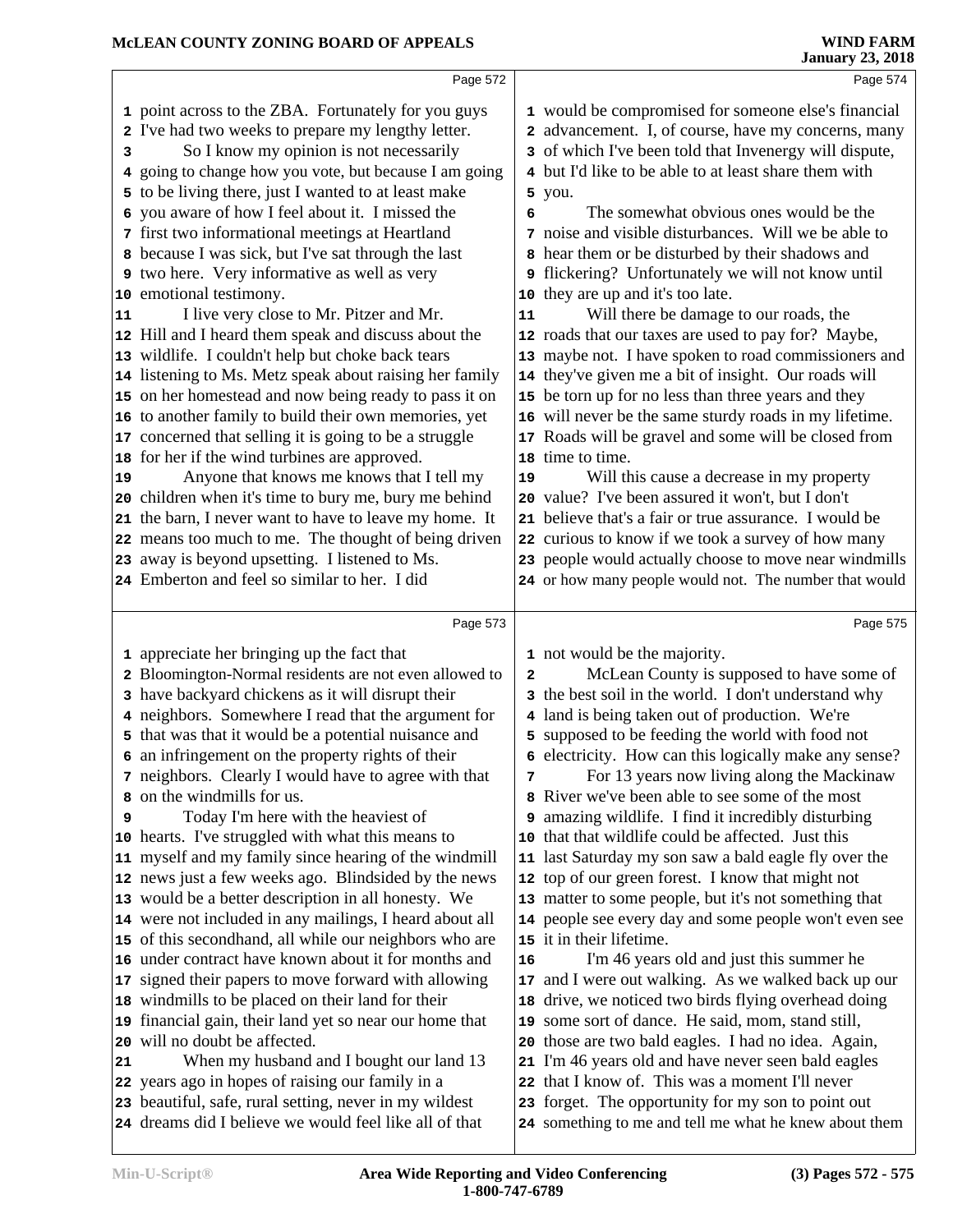|                 | Page 576                                                                                                        |          | Page 578                                                                                |  |
|-----------------|-----------------------------------------------------------------------------------------------------------------|----------|-----------------------------------------------------------------------------------------|--|
|                 | 1 was somewhat priceless.                                                                                       |          | 1 the smell their cattle produced and the noise the                                     |  |
| $\mathbf{2}$    | I also heard Mr. Scott Schertz speak on                                                                         |          | 2 calves make when they are weaning them bawling                                        |  |
| 3               | January 10th. You see, my property and my home butt                                                             |          | 3 around the clock. The beef was beef that they could                                   |  |
|                 | 4 up to his aerial service. I am literally just north                                                           |          | 4 have sold to pay down their debt, but what seemed                                     |  |
|                 | 5 of him. My home is in the direct path when he lands                                                           |          | 5 more important was to consider the people that live                                   |  |
|                 | 6 on his strip. I assumed this would affect his                                                                 |          | 6 near us and be grateful they tolerated some of the                                    |  |
|                 | 7 business. However, when he brought up two specific                                                            |          | 7 nuisances that do come with living in the country.                                    |  |
|                 | 8 wind turbines that would cause his landing to be a                                                            |          | 8 Life is short and you can't take your money with                                      |  |
|                 | 9 safety issue, I was alarmed. Again, given the fact                                                            |          | 9 you, so they say. I was proud of my kids for                                          |  |
|                 | 10 that he flies directly over my home to land his                                                              |          | 10 grasping that being neighborly and treating people                                   |  |
|                 | 11 plane and now having two obstacles in his way is a                                                           |          | 11 respectfully was more important than the extra money                                 |  |
|                 | 12 serious concern for me.                                                                                      |          | 12 for them.                                                                            |  |
| 13              | That being said, my biggest issue, because                                                                      | 13       | I would have to say one thing I don't                                                   |  |
|                 | 14 I'm a mother and I'm always most concerned about my                                                          |          | 14 understand is the people that have contracts on                                      |  |
|                 | 15 family's well-being, is the potential health and                                                             |          | 15 these windmills on their land, why are they not here                                 |  |
|                 | 16 safety risks. I know there are conflicting opinions                                                          |          | 16 presenting their case? It seems that we're the                                       |  |
|                 | about this, but it troubles me that my neighbors are                                                            |          | 17 people that are not so interested in it, but I                                       |  |
| 17 <sub>2</sub> | 18 willing to take the risk and possibly put my family                                                          |          | 18 haven't heard from any of them yet.                                                  |  |
|                 | 19 at risk. Again, we won't know what the                                                                       | 19       | All of that being said, it makes me wonder                                              |  |
|                 | 20 repercussions will be until they're up and it's too                                                          |          | 20 what message we're sending to our children. In a                                     |  |
|                 | 21 late. I lay awake at night worrying about the                                                                |          | 21 world where we often wonder why our children are not                                 |  |
|                 | 22 future. It's causing me anxiety when I think about                                                           |          | 22 becoming the considerate adults that we hope for,                                    |  |
|                 | 23 the project and the outcome. To people in the                                                                |          | 23 what example are we setting for them? From where I                                   |  |
|                 | 24 business of making money, I imagine they cannot                                                              |          | 24 stand, we're teaching them to put ourselves first.                                   |  |
|                 |                                                                                                                 |          |                                                                                         |  |
|                 |                                                                                                                 |          |                                                                                         |  |
|                 | Page 577                                                                                                        |          | Page 579                                                                                |  |
|                 |                                                                                                                 |          |                                                                                         |  |
|                 | 1 understand where I'm coming from. I was grateful to                                                           |          | 1 Financial gain for ourselves is much more important                                   |  |
|                 | 2 hear at the last ZBA meeting that no decisions are                                                            |          | 2 than considering our neighbors' well-being and best                                   |  |
|                 | 3 based on money because at this point money is the                                                             |          | 3 interest. These are not lessons that I'm hoping to                                    |  |
|                 | 4 absolute only positive argument that I've heard in                                                            |          | 4 instill in my children.                                                               |  |
|                 | 5 favor of the windmills.                                                                                       | 5        | I appreciate very much your time and                                                    |  |
| 6               | What I'm -- what I'm asking is that when                                                                        |          | 6 consideration of what I had to say.                                                   |  |
|                 | 7 you consider how you'll vote on this project, please                                                          | 7        | <b>CHAIRMAN FINNIGAN: Questions from the</b>                                            |  |
|                 | 8 consider the aspects of just people's financial                                                               |          | 8 board? Questions from staff?                                                          |  |
|                 | 9 gain. Is it right for one person's financial gain                                                             | 9        | MR. DICK: No.                                                                           |  |
|                 | 10 to possibly cause another person financial loss? Is                                                          | 10       | <b>CHAIRMAN FINNIGAN:</b> Would anyone in the                                           |  |
|                 | 11 it right for people to cause others such stress and                                                          |          | 11 audience have questions for this witness? Okay,                                      |  |
|                 | 12 anxiety and potential long-term health issues all in                                                         |          | 12 thank you for coming.                                                                |  |
|                 | 13 the name of them financially benefitting? I do                                                               | 13       | MR. DICK: Theodore Hartke.                                                              |  |
|                 | 14 understand a person should be allowed to do what                                                             | 14       | <b>MR. HARTKE:</b> We may have a problem here                                           |  |
|                 | 15 they see fit on their land, but at what point do                                                             |          | 15 with this gentleman. Maybe you should skip me while                                  |  |
|                 | 16 they consider how that affects their neighbors?                                                              |          | 16 this gentleman loads up my presentation. He had it                                   |  |
| 17              | My children started their own business of                                                                       | 17       | two meetings ago, but -- oh, they have a new                                            |  |
|                 | 18 raising beef cattle when they were in grade school                                                           |          | 18 computer.                                                                            |  |
|                 | 19 and junior high. My husband and I thought this                                                               | 19       | MS. WALLEY: That's fine.                                                                |  |
|                 | 20 would be a wonderful opportunity for them. They are                                                          | 20       | <b>MR. HARTKE:</b> Skip me for a minute.                                                |  |
|                 | 21 now 19 and 16 years old and still going strong with                                                          | 21       | MS. WALLEY: Sure.                                                                       |  |
|                 | 22 it. A couple of Christmases ago, they kept a                                                                 | 22<br>23 | MR. DICK: Julie Hall-Cotter.                                                            |  |
|                 | 23 quarter of a beef and shared it with a few neighbors<br>24 that they felt might be inconvenienced because of |          | MS. COTTER: I have already given my<br>24 testimony. I could defer to Mr. Luetkehans if |  |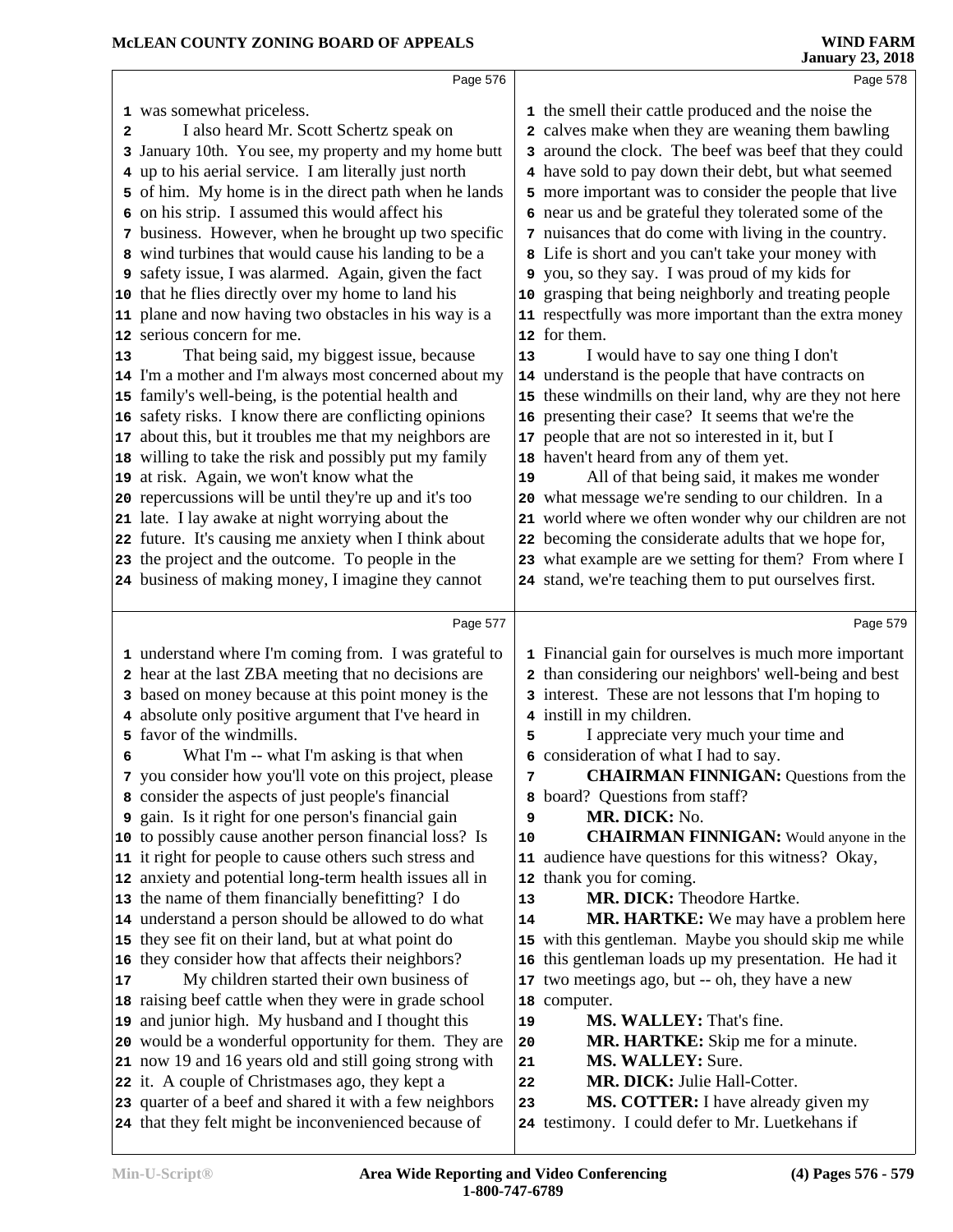|                         | Page 580                                                                                                 |    | Page 582                                                                       |  |
|-------------------------|----------------------------------------------------------------------------------------------------------|----|--------------------------------------------------------------------------------|--|
|                         | 1 there's anything he wants to say.                                                                      | 1  | Also in the Army, the United States was                                        |  |
| $\overline{\mathbf{2}}$ | MR. DICK: No, if you've given testimony,                                                                 |    | 2 known amongst the GIs as the land of the all-night                           |  |
|                         | 3 it's my mistake. Rene Taylor. Bevin Choban at 1204                                                     |    | 3 generator because our lights would go out in the                             |  |
|                         | South Linden Street, Normal. Elizabeth Cave at 17                                                        |    | 4 middle of the night and you had to put on all your                           |  |
| 5                       | Clinton Place, Normal. Joe Bertsche?                                                                     |    | 5 gear and you had to go out on the post where you                             |  |
| 6                       | MR. BERTSCHE: I'll pass at this time.                                                                    |    | 6 were designated to be in case of an invasion because                         |  |
| 7                       | MR. DICK: This might be your only chance.                                                                |    | 7 electricity was on and off. It wasn't reliable like                          |  |
|                         | MR. BERTSCHE: Okay, I'll come up.                                                                        |    | 8 it is here in the United States.                                             |  |
| 8<br>9                  | <b>CHAIRMAN FINNIGAN:</b> Did we swear you in                                                            | 9  | And I think the people just don't realize                                      |  |
|                         | 10 the other night?                                                                                      |    | 10 we have so much, and now we have a company coming in                        |  |
| 11                      | MR. BERTSCHE: No.                                                                                        |    | 11 here that's going to spend \$300 million to produce                         |  |
| 12                      | <b>CHAIRMAN FINNIGAN:</b> Would you like to be                                                           |    | 12 electricity. I see on these farm programs every                             |  |
|                         | 13 sworn in?                                                                                             |    | 13 morning, like they'll be out there shooting a scene                         |  |
| 14                      | MR. BERTSCHE: Yes.                                                                                       |    | 14 at a field or something, and in the background I see                        |  |
| 15                      | (Mr. Joe Bertsche was duly sworn.)                                                                       |    | 15 one, two, three windmills. We are a nation now, the                         |  |
| 16                      | <b>CHAIRMAN FINNIGAN: Pull that a little</b>                                                             |    | 16 farmers in this area, in central Illinois and all                           |  |
|                         | 17 closer to you. And could you please state your name                                                   |    | 17 over the midwest, we're going to be producing corn,                         |  |
|                         | 18 and address and spell your last name.                                                                 |    | 18 beans and electricity. It's an option open to us.                           |  |
| 19                      | MR. BERTSCHE: Joe Bertsche,                                                                              |    | 19 It's one of the things we're going to have to get                           |  |
|                         | 20 B-E-R-T-S-C-H-E, 27651 East 2700 North Road, Chenoa.                                                  |    | 20 used to.                                                                    |  |
|                         | 21 The farm I'm on will have one turbine. It will be                                                     | 21 | I just feel like we just don't realize                                         |  |
|                         | 22 1500 feet from the -- 1540 feet from the house. I                                                     |    | 22 what we have and I'm grateful for it. We have                               |  |
|                         | 23 will also -- the farm will also host the substation                                                   |    | 23 plenty of food, we have plenty of electricity, we                           |  |
|                         | 24 and the switch yard to the south end of the 80.                                                       |    | 24 have just about everything. And sometimes I wonder                          |  |
|                         |                                                                                                          |    |                                                                                |  |
|                         |                                                                                                          |    |                                                                                |  |
|                         | Page 581                                                                                                 |    | Page 583                                                                       |  |
|                         |                                                                                                          |    |                                                                                |  |
| 1                       | So I've lived there since 1971 and farmed                                                                |    | 1 if we're really grateful for it. And that's all I                            |  |
|                         | 2 it since that time, and I've dealt with the past ten                                                   |    | 2 have to say, thank you. Thank you very much for my                           |  |
|                         | 3 years three different wind companies. One was --                                                       | 4  | 3 comments to you.                                                             |  |
|                         | 4 used to be Horizon; EDPR now. We signed with                                                           |    | <b>CHAIRMAN FINNIGAN:</b> Thank you. Does the                                  |  |
|                         | 5 Invenergy about two years ago. We've been well                                                         |    | 5 board have questions? So this is going to be on<br>6 your farm that you own? |  |
|                         | 6 treated, never had any big hassles with them or                                                        | 7  | MR. BERTSCHE: Yes. I've been there 41                                          |  |
|                         | 7 anything, and I don't anticipate really any major<br>8 problems with them. The switch, the switch yard |    | 8 years. The farm's been in the family for 131 years.                          |  |
|                         | 9 will be lit up at night year-round like any other                                                      |    | I've farmed it the longest of anybody since 1853.                              |  |
|                         | 10 substation is in the area. I don't really                                                             | 10 | <b>CHAIRMAN FINNIGAN:</b> And you live on the                                  |  |
|                         | 11 anticipate any problems with the windmills. I've                                                      |    | 11 farm.                                                                       |  |
|                         | 12 lived with all kinds of things in my life.                                                            | 12 | MR. BERTSCHE: I live on the farm. I'll                                         |  |
| 13                      | I'd like to bring up one thing. I think                                                                  |    | 13 be 1540 feet from the turbine. And I appreciate                             |  |
|                         | 14 we're a little spoiled here in the United States.                                                     |    | 14 Invenergy coming in and giving us a helping hand                            |  |
|                         | 15 Back in '68 and 9 I served in the Army and I had to                                                   |    | 15 because it will make a difference. It will be a                             |  |
|                         | 16 go out on bivouac and I had to pull guard duty the                                                    |    | 16 game changer for some of us landlords or the hosts                          |  |
|                         | 17 first morning. And no sooner than the sun came up,                                                    |    | 17 of turbines. It will be a game changer. It will be                          |  |
|                         | 18 it was a cold crisp October day, and this mama-san                                                    |    | 18 important to the county.                                                    |  |
|                         | 19 comes out of her little hooch, and she starts                                                         | 19 | <b>CHAIRMAN FINNIGAN:</b> Is anyone in your                                    |  |
|                         | 20 beating or doing her wash beating it on a rock by a                                                   |    | 20 family going to continue farming on the farm after                          |  |
|                         | 21 stream. In the afternoon, her and her husband came                                                    |    | 21 you're retired?                                                             |  |
|                         | 22 out and they started making brick. How fortunate we                                                   | 22 | MR. BERTSCHE: No, but they will hold it                                        |  |
|                         | 23 are here in the United States that we have -- we can<br>24 flip a switch.                             | 24 | 23 dearly.<br><b>CHAIRMAN FINNIGAN: Okay, thank you.</b>                       |  |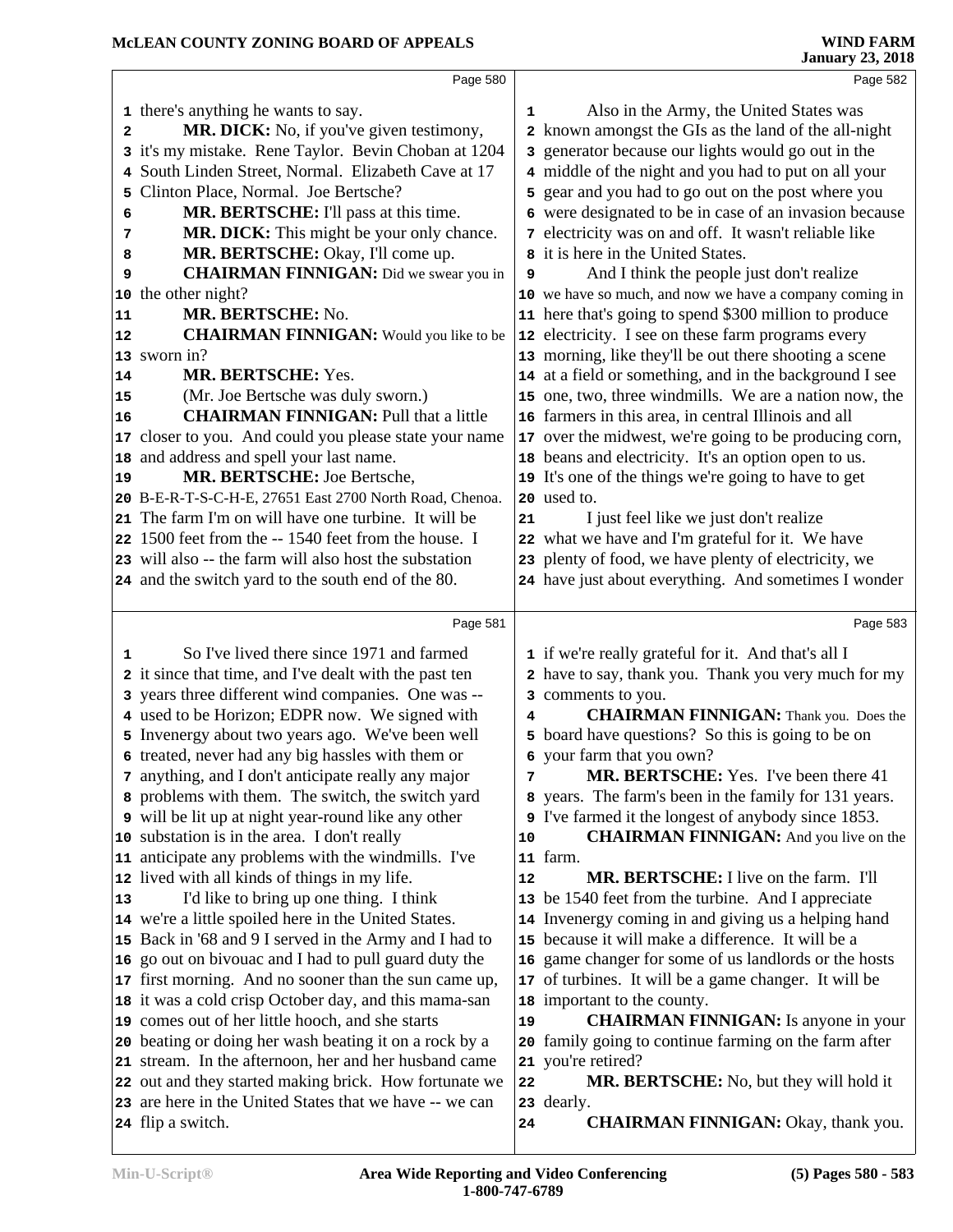|    | Page 584                                                                            |    | Page 586                                                                                                 |
|----|-------------------------------------------------------------------------------------|----|----------------------------------------------------------------------------------------------------------|
| 1  | MR. ZIMMERMAN: Sir, you mentioned it's                                              | 1  | <b>CHAIRMAN FINNIGAN:</b> Push that button. The                                                          |
|    | 2 going to be a game changer. How is it going to be a                               |    | 2 other side. That's it.                                                                                 |
| 3  | game changer? How would you describe that?                                          | 3  | MR. ADAMS: My name is John Adams from                                                                    |
| 4  | MR. BERTSCHE: Well, with the price of                                               |    | 4 Lexington, Illinois. We're on road 2225 East Road                                                      |
| 5  | crops right now, we're almost at the break-even                                     |    | 5 not too far from Clarksville. At any rate, I was                                                       |
| 6  | point, and if you have this income extra, it's going                                |    | 6 just wondering what the financial obligations are as                                                   |
|    | 7 to mean whether -- to some farmers it's going to                                  |    | 7 far as you getting paid for your wind turbine and                                                      |
|    | 8 mean whether they stay in business or not or --                                   |    | 8 your substation?                                                                                       |
| 9  | MR. ZIMMERMAN: Okay.                                                                | 9  | MR. BERTSCHE: Well, that's confidential                                                                  |
| 10 | <b>CHAIRMAN FINNIGAN: Would staff have</b>                                          |    | 10 at this time.                                                                                         |
|    | 11 questions?                                                                       | 11 | MR. ADAMS: So you have signed a                                                                          |
| 12 | MR. DICK: How do you see a wind turbine                                             |    | 12 disclosure act saying you will not disclose any                                                       |
|    | 13 as compatible with your farming operations?                                      |    | 13 monetary gains?                                                                                       |
| 14 | MR. BERTSCHE: One, I farm around three                                              | 14 | MR. BERTSCHE: Yes.                                                                                       |
|    | 15 ComEd towers right now and I have over my whole                                  | 15 | MR. ADAMS: Okay, that's my primary                                                                       |
|    | 16 farming career. They're a lot harder to get around                               |    | 16 question. Just wondering if anyone else might know                                                    |
|    | 17 than this. This will provide an access road. I can                               |    | 17 about the value of a turbine to a farmer.                                                             |
|    | 18 take corn and beans off the field much easier. I                                 | 18 | <b>CHAIRMAN FINNIGAN:</b> I can't answer that                                                            |
|    | 19 really see no -- for the amount of time or amount of                             |    | 19 question, so why don't -- if that's all you had.                                                      |
|    | 20 effort, I see it as being convenient for me to take,                             | 20 | MR. ADAMS: That's all I had, just                                                                        |
|    | 21 have that access road in there. Plus I'm going to                                |    | 21 wondering about the disclosure agreements.                                                            |
|    | 22 have the switch station you might say or the -- it's                             | 22 | <b>CHAIRMAN FINNIGAN: Okay, thank you.</b>                                                               |
|    | 23 not really going to bother me to farm around it.                                 |    | 23 Anyone else? Come forward. Same routine, name and                                                     |
| 24 | I mean farming around those ComEd towers                                            |    | 24 address.                                                                                              |
|    |                                                                                     |    |                                                                                                          |
|    | Page 585                                                                            |    | Page 587                                                                                                 |
|    | 1 when they're sitting there cattywampus on the square                              | 1  | MR. DUZAN: David Duzan, 24322 North 2250                                                                 |
|    | 2 80 is not the easiest thing to farm around and I've                               |    | 2 East Road, Lexington. Joe --                                                                           |
|    | 3 farmed around -- I've never gotten paid for farming                               | 3  | MR. GRIFFIN: I believe this gentleman is                                                                 |
|    | 4 around them. At least I'll get paid to farm around                                |    | 4 represented by Mr. Luetkehans.                                                                         |
|    | 5 the wind. It will be a big enough area it's not                                   | 5  | MR. DUZAN: -- you mean to tell me you've                                                                 |
| 6  | going to really bother me.                                                          |    | 6 been farming for 41 years and the only way that you                                                    |
| 7  | <b>MR. DICK:</b> Do you think it takes up a lot                                     |    | 7 can make it on family ground that's more than likely                                                   |
|    | 8 of good farm ground?                                                              |    | 8 owned is to have a substation and a wind turbine on                                                    |
| 9  | MR. BERTSCHE: With the surpluses we have,                                           |    | 9 your property? And you can't tell me that we've not                                                    |
|    | 10 we need to get rid of some good farmland. Well, I                                |    | 10 faced low commodity prices before.                                                                    |
|    | 11 shouldn't say that. We, we have over a billion                                   | 11 | MR. BERTSCHE: I agree we have faced low                                                                  |
|    |                                                                                     |    | 12 prices before.                                                                                        |
|    | 12 bushel in excess. And the good farmland, it's going                              |    |                                                                                                          |
|    |                                                                                     | 13 |                                                                                                          |
|    | 13 to take out about -- the turbine is going to take<br>14 out about an acre maybe. |    | <b>MR. GRIFFIN:</b> I believe this gentleman is<br>14 represented by Mr. Luetkehans, so I don't think he |
| 15 | MR. DICK: Thank you.                                                                |    | 15 has any right to cross-examine witnesses.                                                             |
| 16 | <b>CHAIRMAN FINNIGAN:</b> Would anyone in the                                       | 16 | MR. LUETKEHANS: I think he does. I'm not                                                                 |
|    | 17 audience have questions of this witness? Come                                    |    | 17 cross-examining. I'm waiving. Why can't he                                                            |
|    | 18 forward.                                                                         |    | 18 cross-examine the witness?                                                                            |
| 19 | <b>MR. ADAMS:</b> I would just like to know --                                      | 19 | <b>MS. WALLEY:</b> One minute at a time, one                                                             |
| 20 | <b>CHAIRMAN FINNIGAN:</b> You've got to come                                        |    | 20 person at a time. Are you going to cross-examine?                                                     |
|    | 21 forward. You're going to have to take a chair and                                | 21 | MR. LUETKEHANS: No.                                                                                      |
|    | 22 sit down in the chair and give us your name and                                  | 22 | MS. WALLEY: Okay, if Mr. Luetkehans is                                                                   |
|    | 23 address.                                                                         |    | $23 \; \text{not}$ --                                                                                    |
| 24 | MR. ADAMS: Yes, my name is John Adams.                                              | 24 | <b>CHAIRMAN FINNIGAN:</b> Somebody has to turn a                                                         |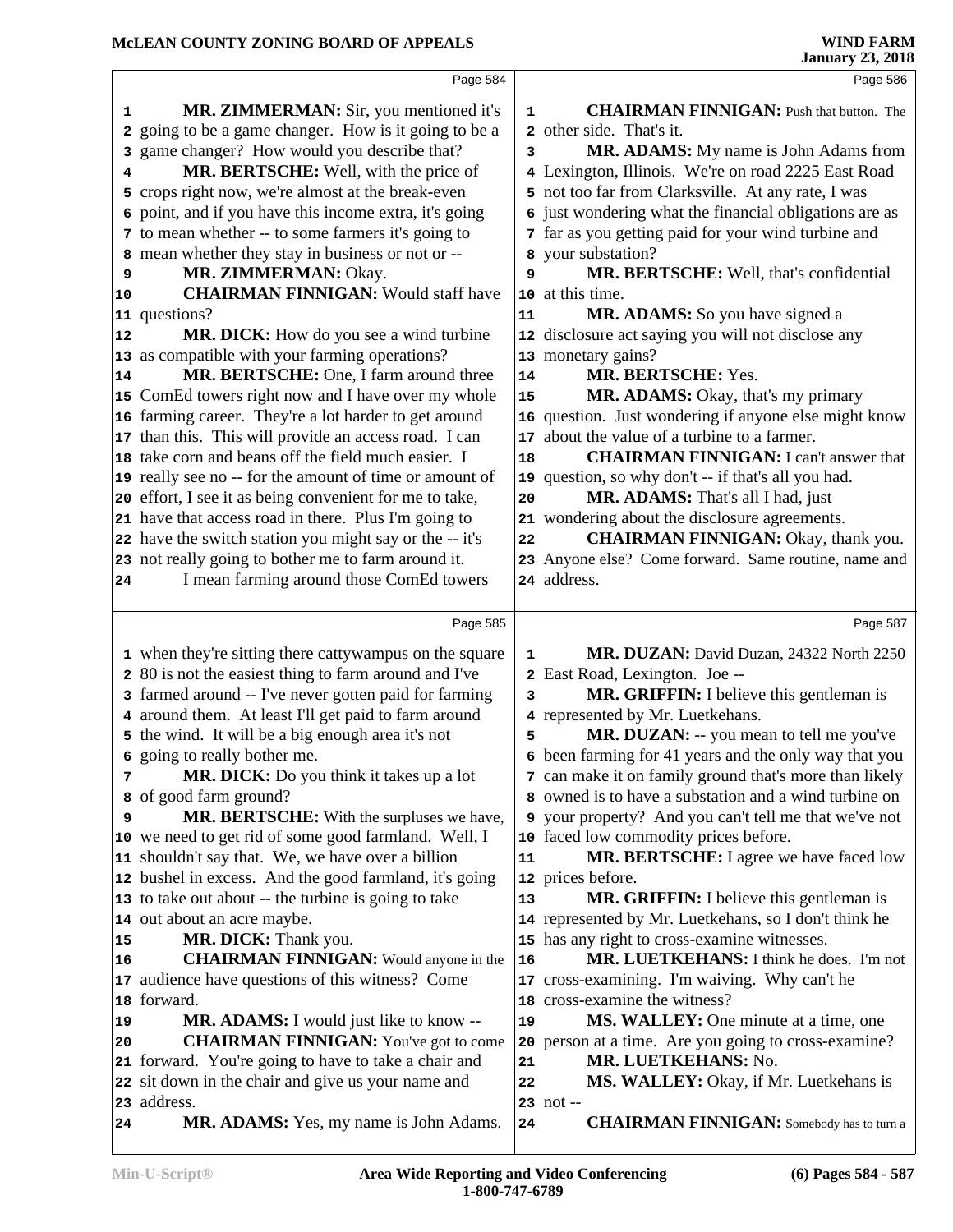|          | Page 588                                                                              |             | Page 590                                                                                         |
|----------|---------------------------------------------------------------------------------------|-------------|--------------------------------------------------------------------------------------------------|
|          | 1 button off.                                                                         | 1           | A. Approximately, yes.                                                                           |
| 2        | MS. WALLEY: In answer to your question,                                               | 2           | Q. Do you really think that's going to help                                                      |
|          | 3 Mr. Griffin, I understand what you're trying to say.                                | 3           | us with the corn surplus in this country?                                                        |
|          | 4 If Mr. Luetkehans is not going to cross-examine the                                 | 4           | A. Not really. I think the corn surplus --                                                       |
|          | 5 witness, I will allow -- Mr. Duzan?                                                 | 5           | Q. Then why did you say it?                                                                      |
| 6        | MR. DUZAN: Duzan.                                                                     | 6           | A. Well, we do have a lot of surplus. The                                                        |
| 7        | MS. WALLEY: -- Duzan the opportunity, but                                             | 7           | trouble is the surplus is all coming from the                                                    |
|          | 8 again, like I said, there will be no two bites at                                   | 8           | outlying areas, poor ground and all this and that,                                               |
|          | <b>9</b> the apple. Before you continue, and you can                                  | 9           | $so -$                                                                                           |
|          | 10 cross-examine Mr. Bertsche, can you spell your first                               | 10          | Q. Again, do you think this will help                                                            |
|          | 11 and last name for the court reporter?                                              | 11          | decrease the surplus of corn and soybeans in this                                                |
| 12       | MR. DUZAN: David, D-A-V-I-D, Duzan,                                                   | 12          | country?                                                                                         |
|          | 13 D-U-Z-A-N.                                                                         | 13          | A. That's just hard to say. I really                                                             |
| 14       | MS. WALLEY: Thank you, sir.                                                           | 14          | couldn't tell you whether it will or not, but --                                                 |
| 15       | MR. DICK: Can you give your address                                                   | 15          | Q. A yes or a no.                                                                                |
|          | 16 again?                                                                             | 16          | A. It probably won't decrease it.                                                                |
| 17       | MR. DUZAN: 24322 North 2250 East Road,                                                | 17          | Q. So, Joe, it's really about financial gain.                                                    |
|          | 18 Lexington, Money Creek Township.                                                   | 18          | A. To a certain extent, yes.                                                                     |
| 19       | MS. WALLEY: You may have to repeat your                                               | 19          | Q. To a hundred percent.                                                                         |
|          | 20 question for Mr. Bertsche since we interrupted you.                                | 20          | A. Not completely.                                                                               |
| 21       | <b>QUESTIONS BY</b>                                                                   | 21          | <b>CHAIRMAN FINNIGAN:</b> We are going to have                                                   |
| 22       | <b>MR. DUZAN:</b>                                                                     | 22          | to kind of wrap this up here. Push the button if                                                 |
| 23       | Q. Joe, did you hear me the first time?                                               | 23          | you're done.                                                                                     |
| 24       | A. Yes, we have had these low prices before                                           | 24          | MR. DUZAN: Thank you.                                                                            |
|          |                                                                                       |             |                                                                                                  |
|          |                                                                                       |             |                                                                                                  |
|          | Page 589                                                                              |             | Page 591                                                                                         |
| 1        | and I came through since '71 very low prices. I                                       | $\mathbf 1$ | <b>CHAIRMAN FINNIGAN:</b> Does anyone else have                                                  |
| 2        | don't -- I don't really farm that much. I only                                        | 2           | a question of this witness?                                                                      |
| з        | have -- right now I only farm 320 acres, I'm                                          | 3           | MS. COTTER: Julie Cotter, 23571 North                                                            |
| 4        | semi-retired, but there's no doubt in my mind I'm                                     | 4           | 2900 East Road, Lexington. Mr. Bertsche, would you                                               |
| 5        | going to make it, there's no problem there. I'm                                       | 5           | have considered having them on your farm had they                                                |
| 6        | worried about some of the bigger farmers that are                                     | 6           | not offered you a lot of money for them? You seem                                                |
| 7        | doing a lot of cash renting. A lot of them I hear                                     | 7           | very passionate that we are all too spoiled here,                                                |
| 8        | are in a world of hurt. So if they had a windmill,                                    | 8           | but would you have let them do this to contribute to                                             |
| 9        | why it might help them out or the landlord.                                           | 9           | the electricity in our country had you not gotten a                                              |
| 10       | A lot of this thing is the landlords can                                              | 10          | lot of money for them?                                                                           |
| 11       | take a lot of that money and improve their tiling                                     | 11          | MS. WALLEY: Ms. Cotter, you have to ask                                                          |
|          | system, and if they take an acre out of production                                    | 12          | one question at a time.                                                                          |
| 13       | for the windmill, they can do enough tiling to make                                   | 13          | MS. COTTER: Oh, I'm sorry.                                                                       |
| 12<br>14 | up the bushels two to three times over.                                               | 14          | MS. WALLEY: It's okay.                                                                           |
| 15       | Q. So it's really about financial gain to                                             | 15          | MR. BERTSCHE: We signed up with the other                                                        |
| 16       | make farm improvements or to retire on?                                               | 16          | ones and they weren't paying near as much as                                                     |
| 17       | A. Probably both.                                                                     | 17          | Invenergy because the windmills weren't near as big                                              |
| 18       | Q. Okay. How many acres do you think will be                                          | 18          | at that time, but we signed on with the other                                                    |
| 19       | taken out of production by the wind turbines and                                      | 19          | company, I think it was 2008 or whatever it was, and                                             |
| 20       | substation?                                                                           | 20          | they didn't pay near as much because they were                                                   |
| 21       | A. Probably an acre a turbine, so you're                                              | 21          | smaller turbines. But I think, I think we got to --                                              |
| 22       | talking a hundred acres there, and then it will be                                    | 22          | with all the coal generator systems going to switch                                              |
| 23<br>24 | roughly 10 to 15 acres on the substation.<br>Q. So about 16 acres altogether roughly? | 23<br>24    | over to gas and going obsolete, they're not<br>replacing them, I think we have a product that we |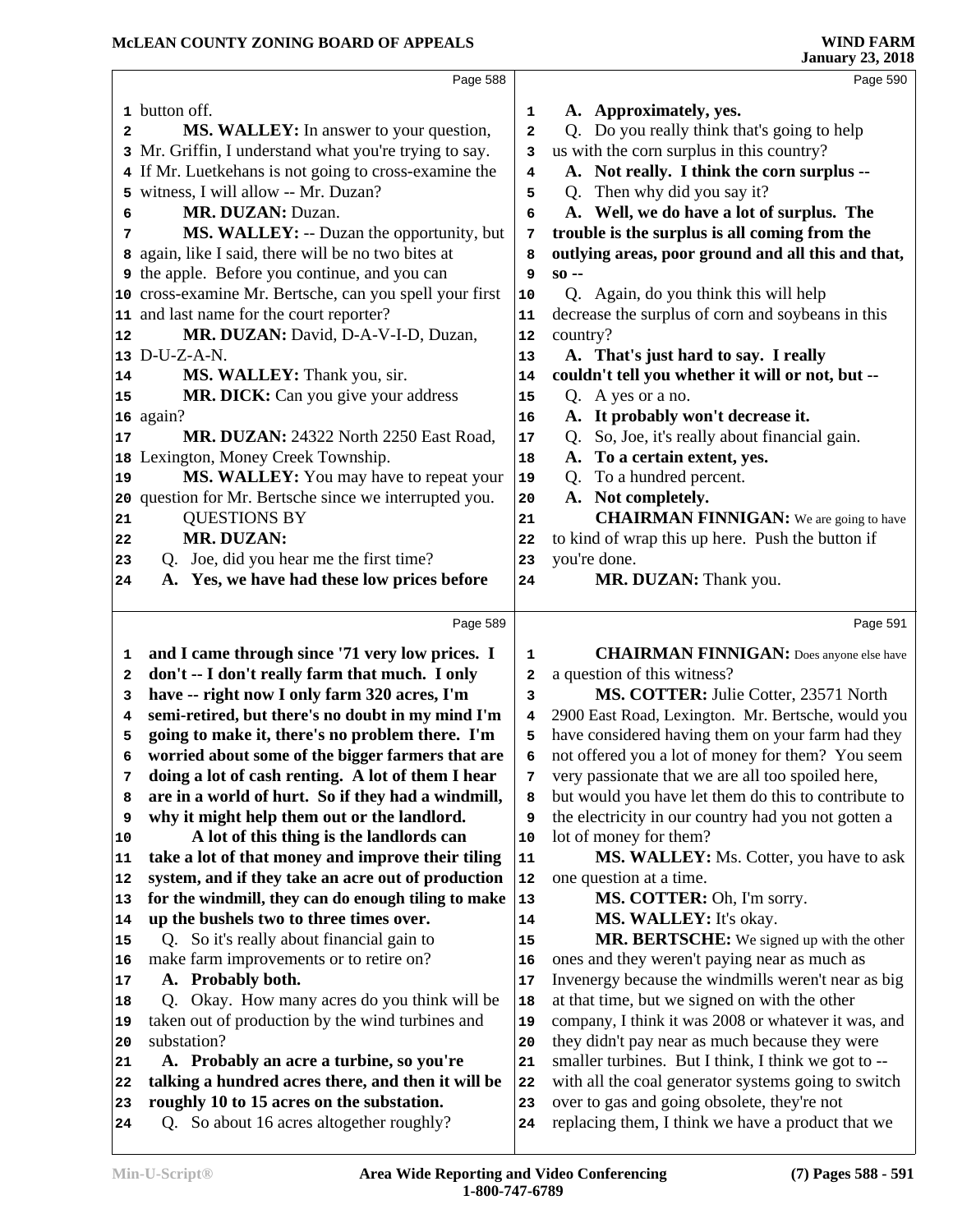|    |                                                      |              | January 23, 2018                                       |
|----|------------------------------------------------------|--------------|--------------------------------------------------------|
|    | Page 592                                             |              | Page 594                                               |
| 1  | can sell indirectly through Invenergy, a resource    | 1            | there. As a good neighbor, would you have chosen to    |
| 2  | that we can sell just like corn and beans and export | $\mathbf{2}$ | have a turbine 500 acres away from your house but      |
| з  | it out of here just like we do our corn and beans    | 3            | still on your property but on the edge so that it      |
| 4  | and it can become a cash income for us.              | 4            | would affect your neighbor?                            |
| 5  | MS. COTTER: Would you have considered                | 5            | A. Well, as a landowner or host of it, you             |
| 6  | putting the turbine there for the good of everyone   | 6            | don't really -- I don't determine where it's going     |
| 7  | else had you not made a lot of money on it?          | 7            | to be. It's determined by the Invenergy how far        |
| 8  | MR. BERTSCHE: Yes, I think I would, I                | 8            | away from any -- it has to be 1500 feet away from      |
| 9  | mean because we signed on with the other company for | 9            | any house.                                             |
| 10 | a lot less money.                                    | 10           | Q. Okay, so they determine that, Invenergy?            |
| 11 | MS. COTTER: But that was quite a few                 | 11           | A. They determine that.                                |
| 12 | years ago.                                           | 12           | Q. If you would have --                                |
| 13 | MR. BERTSCHE: Not that -- well, it was               | 13           | A. Well, they not only determine that, it's            |
| 14 | 2008 or '10.                                         | 14           | the zoning board rules. That's --                      |
| 15 | MS. COTTER: Eleven years or nine years.              | 15           | Q. No, I interrupted you. I mean as far as             |
| 16 | MR. BERTSCHE: Yeah, they didn't go                   | 16           | on your property, if you would have been given the     |
| 17 | through with their deal.                             | $17\,$       | choice, would you have done that to your neighbor      |
| 18 | MS. COTTER: Do you live in your house 365            | 18           | and put it just over 1500 feet from their house?       |
| 19 | days a year?                                         | 19           | MS. WALLEY: Ms. Adams, you're allowed to               |
| 20 | MR. BERTSCHE: Yes, I do.                             | 20           | cross-examine the witness about things that he         |
| 21 | MS. COTTER: Okay, that's all I had.                  | 21           | testified to.                                          |
| 22 | <b>CHAIRMAN FINNIGAN:</b> Anyone else want to        | 22           | MS. ADAMS: Okay, well, he was just saying              |
| 23 | ask questions of this witness? State your name and   | 23           | about 1500, so I was saying like -- he had said        |
| 24 | address.                                             | 24           | about, I guess, the heritage factor of the property    |
|    |                                                      |              |                                                        |
|    | Page 593                                             |              | Page 595                                               |
| 1  | MS. ADAMS: Katie Adams, 322 West Main,               | 1            | and handing it down and being neighborly and all       |
| 2  | Lexington, Illinois.                                 | $\mathbf{2}$ | this. I just wanted to verify that he is getting       |
| 3  | <b>QUESTIONS BY</b>                                  | 3            | the money from the turbine that's near his house --    |
| 4  | <b>MS. ADAMS:</b>                                    | 4            | MS. WALLEY: Right.                                     |
| 5  | Q. And my quick question is, you said it's           | 5            | MS. ADAMS: -- but if it was fair to put                |
|    | near your foundation, it's just over 1500 feet. How  |              | 6 it next to somebody else as long as he's getting the |
| 7  | close is your nearest neighbor?                      | 7            | money.                                                 |
| 8  | A. Oh, gee whiz, let me think. Nearest               | 8            | MS. WALLEY: Well, and I think he                       |
| 9  | neighbor would be at least three-quarters of a mile  | 9            | testified to all that. If you would like to offer      |
| 10 | away.                                                | ${\bf 10}$   | an opinion about that, about the placement of the      |
| 11 | Q. Would you have made the decision to put           | 11           | turbines when it's your opportunity, you're more       |
| 12 | the turbine on your property all the way on the edge | 12           | than welcome to do so.                                 |
| 13 | only 1500 feet from your neighbor's house?           | 13           | MS. ADAMS: Okay, that's fine.                          |
| 14 | A. The rules are they have to be 1500 feet           | 14           | MS. WALLEY: Okay?                                      |
| 15 | away from any occupant.                              | 15           | <b>CHAIRMAN FINNIGAN:</b> Any other questions?         |
| 16 | Q. I understand that, but what I'm saying is,        | 16           | Come forward.                                          |
| 17 | you're saying that yours are closer to your house    | $17\,$       | MR. JANES: My name is Matt Janes, 209                  |
| 18 | than your neighbor.                                  | 18           | West Willow, Normal.                                   |
| 19 | A. Oh, yes.                                          | 19           | MS. WALLEY: Can you spell your last name?              |
| 20 | Q. Okay. Not everyone is in the same                 | 20           | MR. JANES: J-A-N as in November E-S.                   |
| 21 | situation. Some people might have 500 acres, their   | 21           | Like you, I served my country, and to your point,      |
| 22 | house might be all the way to the east, and some are | 22           | every man is his land, correct?                        |
| 23 | choosing or having their turbines all the way on the | 23           | <b>MR. BERTSCHE: Correct.</b>                          |
| 24 | west edge knowing their neighbor's house is right    | 24           | MR. JANES: So the questions that everyone              |
|    |                                                      |              |                                                        |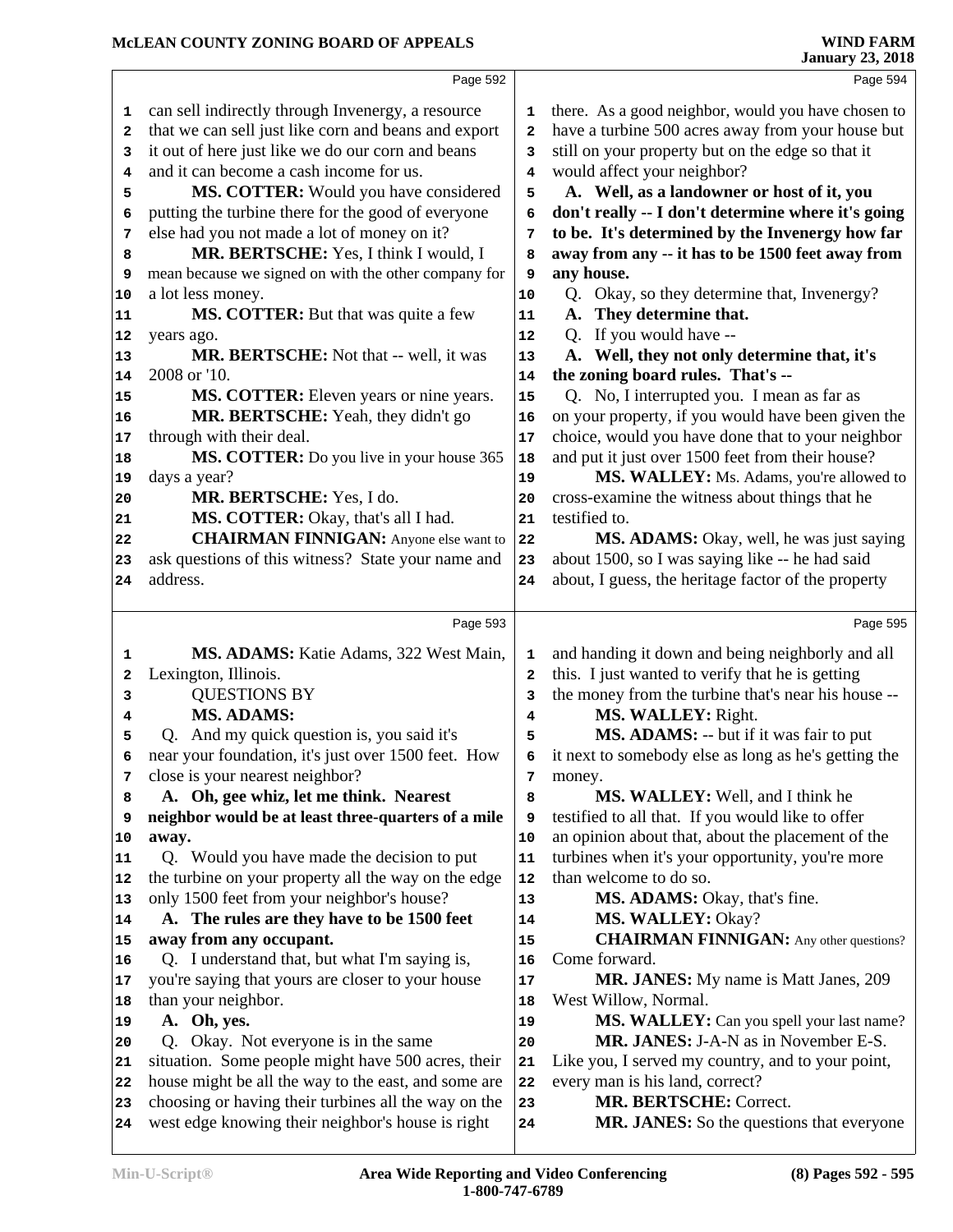|              | Page 596                                             |                | Page 598                                             |
|--------------|------------------------------------------------------|----------------|------------------------------------------------------|
| 1            | else was asking you were pertaining to your          | 1              | our rights as Americans, for an American cause for   |
| $\mathbf{2}$ | business.                                            | $\overline{a}$ | our citizens here?                                   |
| 3            | <b>MR. BERTSCHE: Correct.</b>                        | 3              | A. I was drafted and I was sworn in, I               |
| 4            | MR. JANES: So would you say that to                  | 4              | stepped forward.                                     |
| 5            | better your business and to better your livelihood,  | 5              | Q. Thank you.                                        |
| 6            | this is going to help?                               | 6              | A. Yes, I did.                                       |
| 7            | MR. BERTSCHE: Oh, definitely.                        | 7              | Q. When you did your work there for us on our        |
| 8            | MR. JANES: Because the purpose of a                  | 8              | behalf, did you feel -- you felt a duty to your      |
| 9            | business is to maximize profits and pay taxes,       | 9              | country to do that; is that right?                   |
| 10           | correct?                                             | 10             | A. I was drafted. We don't have that                 |
| 11           | MR. BERTSCHE: Correct.                               | 11             | anymore, sir.                                        |
| 12           | MR. JANES: And this will only help your              | 12             | Q. When you said that we need to appreciate          |
| 13           | business and your livelihood.                        | 13             | what we have here and that we're very spoiled, do    |
| 14           | <b>MR. BERTSCHE: Correct.</b>                        | 14             | you think that all of the neighbors who are near     |
|              | MR. JANES: I have no further questions.              | 15             | wind turbines who are not paid, who are not part of  |
| 15           | <b>CHAIRMAN FINNIGAN: Push that button</b>           |                | the project, do you think that it is fair for them   |
| 16           | before you leave, would you? Thank you. Ted, hang    | 16<br>17       | to lose the use of their home if the wind turbines   |
| 17           | on just a second. I guess go ahead.                  |                | turn out to be noisier than what Invenergy says they |
| 18           | MR. HARTKE: My name is Ted Hartke,                   | 18<br>19       | are?                                                 |
| 19           | H-A-R-T-K-E. My address 117 South East Avenue,       |                | A. The trouble is now we have -- if you move         |
| 20<br>21     | Ogden, Illinois, 61859.                              | 20<br>21       | to the country, if you live within seven or eight    |
| 22           | MR. GRIFFIN: Before Mr. Hartke starts,               | 22             | miles of a high line or a trans whatever you call it |
| 23           | I'm going to object to him asking any                | 23             | line, there are pretty good chances you're going to  |
| 24           | cross-examination questions. He's got no standing    | 24             | get -- you know, or somebody is going to try to      |
|              |                                                      |                |                                                      |
|              | Page 597                                             |                | Page 599                                             |
| 1            | to be here in these proceedings, he doesn't live in  | 1              | figure out how to put a wind farm there, and I think |
| 2            | the county, and this is just not an open forum for   | 2              | it's the coming thing. If you move out to the        |
| 3            | people that live in the state of Illinois to stop by | 3              | country, you've got to take the bitter with the      |
| 4            | and ask questions. So he has no standing to ask      | 4              | sweet. Who's to say that somebody's not going to     |
| 5            | questions. I ask that he, unless he can establish    | 5              | put a pasture hog farm right across the road from    |
| 6            | some standing, that he not be permitted to ask       | 6              | you. And I've been there, done that, and it doesn't  |
| 7            | questions. Thank you.                                | 7              | smell good, and it's 365 days a year hog confinement |
| 8            | MS. WALLEY: Just a minute.                           | 8              | setups. You take that chance.                        |
| 9            | <b>CHAIRMAN FINNIGAN:</b> As long as you are         | 9              | As a young man or boy growing up, I lived            |
| 10           | just going to ask questions, we're going to let you  | 10             | in a house that was 150 feet away from a cattle lot  |
| 11           | do that. Just questions, okay?                       | 11             | and your eyes burned when you stepped onto the       |
| 12           | MR. HARTKE: Okay, sure.                              | 12             | place. You take that chance when you move out to     |
| 13           | <b>QUESTIONS BY</b>                                  | 13             | the country. It's all not sweet smelling and roses   |
| 14           | MR. HARTKE:                                          | 14             | out there. You take the bitter with the sweet and    |
| 15           | I'm sorry, I didn't catch what your name<br>Q.       | 15             | you have to accept what can happen out there. High   |
| 16           | was.                                                 | 16             | line can come through, a transmission line can come  |
| 17           | A. Joe.                                              | 17             | through, a windmill farm can come through. You take  |
| 18           | Q. Joe. First off, Joe, thank you for your           | 18             | your chances.                                        |
| 19           | service for our country. And can you tell us where   | 19             | Q. I understand. If the wind turbine is              |
| 20           | you were when you saw the woman come out of her hut? | 20             | constructed and a family is severely sleep deprived  |
| 21           | Was that in Vietnam?                                 | 21             | and they lose the use of their home --               |
| 22           | A. It was in Korea.                                  | 22             | MS. WALLEY: Mr. Hartke.                              |
| 23           | Q. It was in Korea. When you went and served         | 23             | Q. -- is that part of taking the good with           |
| 24           | our country, did you go there to help us preserve    | 24             | the bad?                                             |
|              |                                                      |                |                                                      |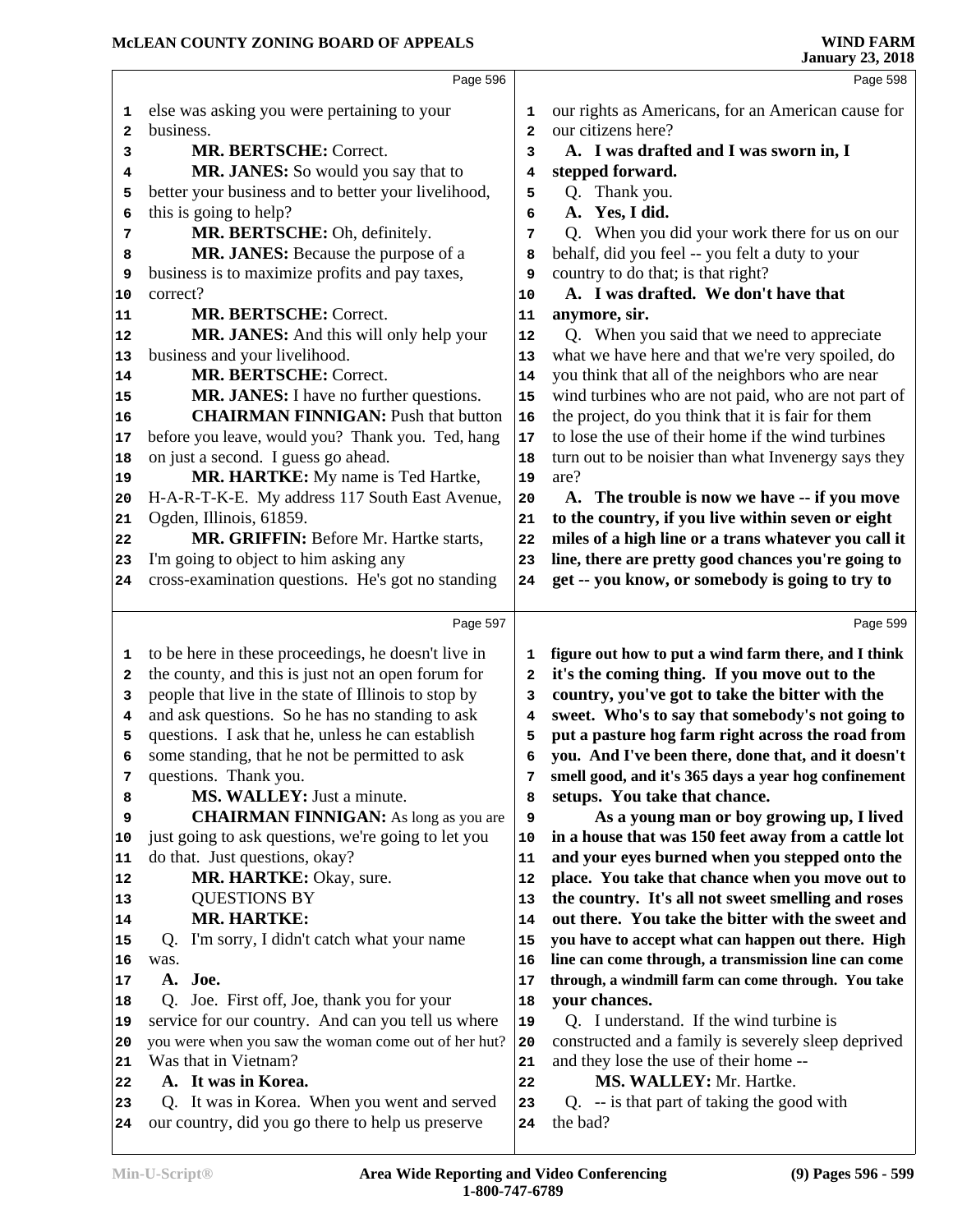|                              | Page 600                                            |                              | Page 602                                                     |
|------------------------------|-----------------------------------------------------|------------------------------|--------------------------------------------------------------|
|                              | MS. WALLEY: Mr. Hartke, you have to limit           |                              | get you to spell that last name.                             |
| 1<br>$\overline{\mathbf{2}}$ | your questions to what he testified to. He did not  | 1<br>$\overline{\mathbf{2}}$ | MR. GLACINSKI: Just like it sounds.                          |
|                              | -- hold on, he did not testify to anything about    | 3                            | <b>CHAIRMAN FINNIGAN:</b> I can't spell anyways.             |
| 3                            | what would happen to anyone else. He testified to   |                              | MR. GLACINSKI: G-L-A-C-I-N-S-K-I. My                         |
| 4                            | what was happening on his land, okay?               | 4                            |                                                              |
| 5                            | MR. HARTKE: Sure, that's fair enough. I             | 5                            | wife and I live at 132 Hilton Drive, Lexington,<br>Illinois. |
| 6                            |                                                     | 6                            | <b>CHAIRMAN FINNIGAN:</b> Okay. After all that               |
| 7                            | don't think I have any more questions, though that  | 7                            |                                                              |
| 8                            | would be an interesting thing for you to tell us    | 8                            | now, you can ask your question.                              |
| 9                            | what your feeling about that was.                   | 9                            | MR. GLACINSKI: You think my name is bad,                     |
| 10                           | <b>AUDIENCE VOICE:</b> Questions not comments.      | 10                           | you should hear my friends' names. I just have a             |
| 11                           | <b>CHAIRMAN FINNIGAN:</b> Thank you. I'm            | 11                           | procedural question. On page 3 of your handout,              |
| 12                           | working on this. Any more questions? Anyone else    | 12                           | third from the bottom, it says friendly                      |
| 13                           | in the audience have questions? Come forward. You   | 13                           | cross-examination is not permitted. Okay, aren't we          |
| 14                           | didn't know you signed up for all this, did you?    | 14                           | kind of grilling this guy here?                              |
| 15                           | MR. BERTSCHE: No. Like I said, I was                | 15                           | MS. WALLEY: Yes, friendly                                    |
| 16                           | drafted.                                            | 16                           | cross-examination, another word for that is                  |
| 17                           | <b>CHAIRMAN FINNIGAN:</b> Would you state your      | 17                           | bolstering. So what friendly cross-examination               |
| 18                           | name and address for the record?                    | 18                           | refers to is let's say I agree with Mr. Bertsche and         |
| 19                           | MR. WORTHLEY: Ryan Worthley.                        | 19                           | I asked him questions to further along what he had           |
| 20                           | <b>CHAIRMAN FINNIGAN:</b> Better spell your last    | 20                           | to say. That's referred to as friendly                       |
| 21                           | name too.                                           | 21                           | cross-examination. That's not what we want. We               |
| 22                           | MR. WORTHLEY: Ryan Worthley,                        | 22                           | want people to be able to cross-examine and ask              |
| 23                           | W-O-R-T-H-L-E-Y, 319 South Bell Avenue. Are you     | 23                           | questions to challenge the testimony of any                  |
| 24                           | sick of hearing from Ted Hartke?                    | 24                           | individual. So friendly cross-examination is kind            |
|                              |                                                     |                              |                                                              |
|                              |                                                     |                              |                                                              |
|                              | Page 601                                            |                              | Page 603                                                     |
| 1                            | MR. LUETKEHANS: Objection.                          | 1                            | of meant to further statements, which you can do             |
| 2                            | <b>CHAIRMAN FINNIGAN:</b> You don't ask that        | 2                            | that but not during cross-examination. You do it             |
| 3                            | question. If that's the way it's going to go, we're | 3                            | during your own testimony period. Does that make             |
| 4                            | $not$ --                                            | 4                            | sense?                                                       |
| 5                            | MR. WORTHLEY: All right, no more                    | 5                            | MR. GLACINSKI: I suppose if you're a                         |
| 6                            | questions.                                          | 6                            | lawyer it does, okay, which I'm not. Okay, I just            |
| 7                            | <b>CHAIRMAN FINNIGAN:</b> Any other questions?      | 7                            | kind of feel like he's trying to make his position           |
| 8                            | MR. GLACINSKI: I have a procedural                  | 8                            | known and he's being grilled from all kinds of               |
| 9                            | question.                                           | 9                            | people. It doesn't quite seem fair.                          |
| 10                           | <b>CHAIRMAN FINNIGAN:</b> You got to come           | 10                           | MS. WALLEY: And that's -- well, and I can                    |
| 11                           | forward.                                            | 11                           | tell you that's part of our open hearing, that's             |
| 12                           | MR. GLACINSKI: Just need a procedural               | 12                           | part of due process, is everyone has an opportunity          |
| 13                           | clarification about the process.                    | 13                           | to speak, but everyone also has an opportunity to            |
| 14                           | <b>CHAIRMAN FINNIGAN:</b> We've got to have --      | 14                           | challenge that and to ask questions and to make sure         |
| 15                           | it's going to be on the record, so you've got to    | 15                           | that the board has the most accurate, truthful,              |
| 16                           | speak into the microphone.                          | 16                           | honest information before them before they make a            |
| 17                           | MR. GLACINSKI: Thank you. I was drafted             | 17                           | decision, okay?                                              |
| 18                           | too. A procedural question.                         | 18                           | MR. GLACINSKI: Thank you.                                    |
| 19                           | <b>CHAIRMAN FINNIGAN:</b> I think we still need     | 19                           | <b>CHAIRMAN FINNIGAN:</b> Any other questions?               |
| 20                           | your name and address.                              | 20                           | All right, I think you're off the hook.                      |
| 21                           | MR. GLACINSKI: Oh, I'm sorry, my name is            | 21                           | MR. BERTSCHE: Okay, thank you for letting                    |
| 22                           | David Glacinski, live at 132 Hilton Drive in        | 22                           | me speak to you.                                             |
| 23                           | Lexington, Illinois.                                | 23                           | <b>CHAIRMAN FINNIGAN:</b> Thank you for coming               |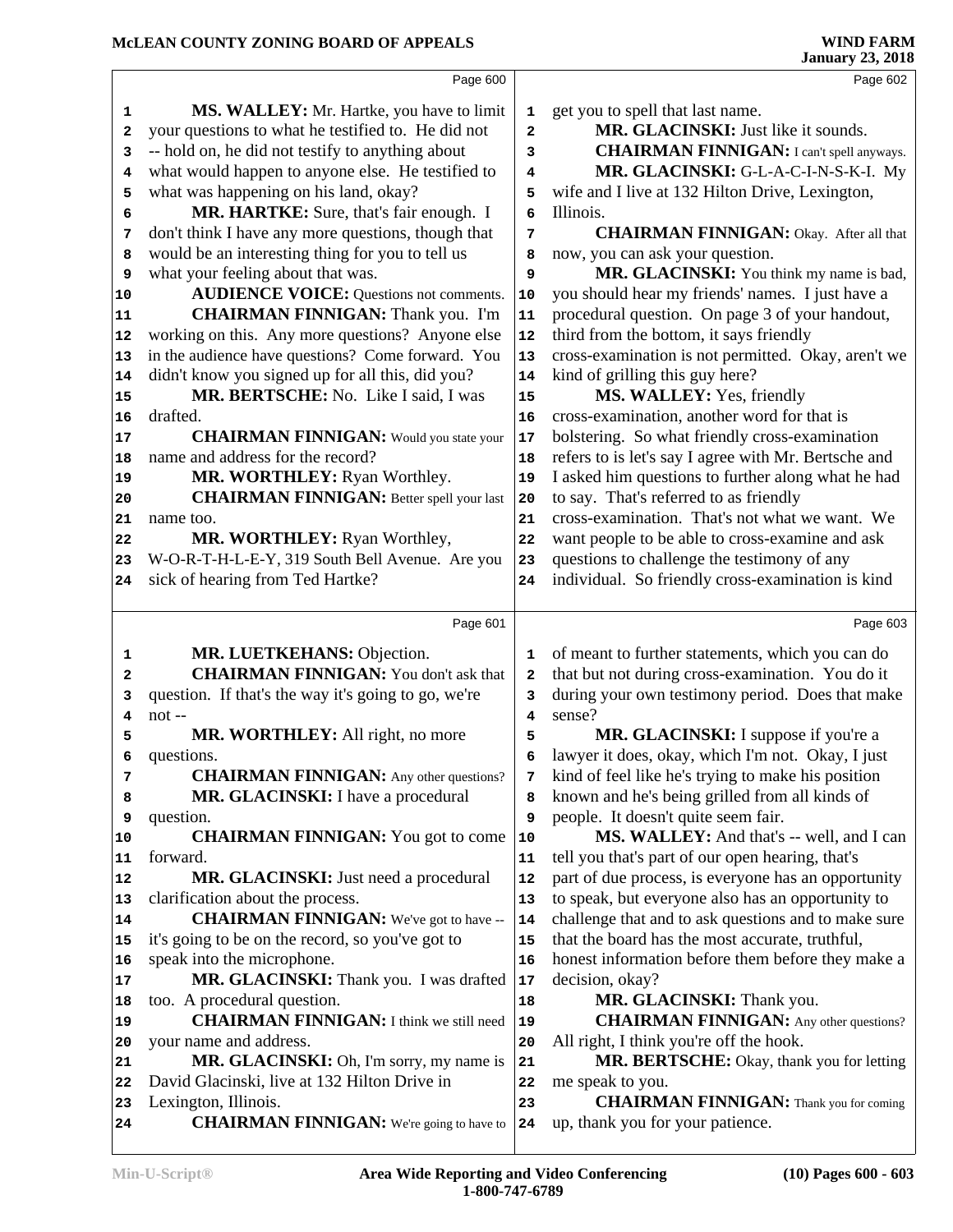|          | Page 604                                                                                              |          | Page 606                                                                  |  |
|----------|-------------------------------------------------------------------------------------------------------|----------|---------------------------------------------------------------------------|--|
| 1        | MR. DICK: Mr. Hartke, are you ready?                                                                  | 1        | Q. Okay. How many people work for you?                                    |  |
| 2        | MR. HARTKE: If our computer is ready, I'm                                                             | 2        | A. I have nine employees.                                                 |  |
| з        | ready. I have a full copy of my presentation here                                                     | 3        | Q. Full-time or part-time?                                                |  |
| 4        | and I have some special select pages that are more                                                    | 4        | All full-time.<br>A.                                                      |  |
| 5        | important as a handout to distribute.                                                                 | 5        | Q. All right. Where did you attend school,                                |  |
| 6        | MS. WALLEY: Hold on just a second. Can                                                                | 6        | Mr. Hartke?                                                               |  |
| 7        | you sit down and put the microphone on?                                                               | 7        | A. I attended Southern Illinois University at                             |  |
| 8        | <b>CHAIRMAN FINNIGAN:</b> I think we're going to                                                      | 8        | Carbondale.                                                               |  |
| 9        | have you -- we're going to swear you in, if that's                                                    | 9        | Q. And what's your highest degree of                                      |  |
| 10       | okay.                                                                                                 | 10       | education?                                                                |  |
| 11       | MR. HARTKE: Okay.                                                                                     | 11       | A. I have a bachelor's of science in civil                                |  |
| 12       | (Mr. Theodore Hartke was duly sworn.)                                                                 | 12       | engineering with land surveying specializations.                          |  |
| 13       | <b>CHAIRMAN FINNIGAN:</b> You've got to state                                                         | $13$     | Q. And when did you obtain that?                                          |  |
| 14       | your name and address for the record.                                                                 | 14       | A. I graduated in May of 1999.                                            |  |
| 15       | MR. HARTKE: My name is Theodore Philip                                                                | 15       | Q. Have you given any lectures in that                                    |  |
| 16       | Hartke. Address is 117 South East Avenue, Ogden,                                                      | 16       | capacity?                                                                 |  |
| 17       | Illinois, 61859.                                                                                      | 17       | A. Yes.                                                                   |  |
| 18       | <b>CHAIRMAN FINNIGAN:</b> Now she can talk.                                                           | 18       | Q. How many?                                                              |  |
| 19       | MS. WALLEY: All right. Mr. Hartke, I                                                                  | 19       | A. Probably half a dozen.                                                 |  |
| 20       | know you said you have a couple of exhibits. My                                                       | 20       | Okay. And I'm differentiating between<br>Q.                               |  |
| 21       | understanding is that you want to be qualified as an                                                  | 21       | testimony. Lecturing --                                                   |  |
| 22       | expert; is that correct?                                                                              | 22       | A. I would -- lecturing as in class                                       |  |
| 23       | MR. HARTKE: Yes.                                                                                      | 23       | lecturing?                                                                |  |
| 24       | MS. WALLEY: Okay, I am going to ask you a                                                             | 24       | Q. A forum, a -- any sort of conference, that                             |  |
|          |                                                                                                       |          |                                                                           |  |
|          | Page 605                                                                                              |          | Page 607                                                                  |  |
| 1        | series of questions and then it is ultimately up to                                                   | 1        | sort of thing.                                                            |  |
| 2        | Chairman Finnigan whether or not you're qualified                                                     | 2        | A. Okay, I have given presentation at the                                 |  |
| з        | and all that means is with regard to how long you're                                                  | 3        | <b>Illinois Land Surveyors Association conference.</b>                    |  |
| 4        | allowed to speak and --                                                                               | 4        | Okay. So would that be your sole lecture?<br>Q.                           |  |
| 5        | MR. HARTKE: I understand.                                                                             | 5        | A. Yes.                                                                   |  |
| 6        | MS. WALLEY: -- that sort of thing, okay?                                                              | 6        | Q. Okay, and when was that?                                               |  |
| 7        | And then we can get to your -- once that                                                              | 7        | A. I think that that was in the beginning of                              |  |
| 8        | determination is made, we can get your handouts if                                                    | 8        | 2013, February 2013.                                                      |  |
| 9        | that's all right.                                                                                     | 9        | Q. Are you a member of any professional                                   |  |
| 10       | MR. HARTKE: Okay.                                                                                     | 10       | associations?                                                             |  |
| 11       | MS. WALLEY: All right, you stated your                                                                | 11       | A. Yes. I'm a member of the Illinois Society                              |  |
| 12       | name.                                                                                                 | 12       | of Professional Engineers, the Illinois Land                              |  |
| 13       | <b>QUESTIONS BY</b>                                                                                   | 13       | <b>Surveyors Association, American Congress of</b>                        |  |
| 14       | <b>MS. WALLEY:</b>                                                                                    | 14       | <b>Surveying and Mapping, Indiana Land Surveyors --</b>                   |  |
| 15       | Q. Can you tell me where you work?                                                                    | 15       | <b>Indiana Land Surveyors Association. Those are the</b>                  |  |
| 16       | A. I'm the president of Hartke Engineering                                                            | 16       | major ones. I have some other minor ones, but they                        |  |
| 17       | and Surveying Incorporated.                                                                           | 17       | are insignificant.                                                        |  |
| 18       | Q. And how long have you held that position?                                                          | 18       | Q. Okay. And how long have you been a part                                |  |
| 19       | A. I started my business in 2011.                                                                     | 19       | of these professional associations?                                       |  |
| 20       | Q. Okay. And what are your duties at that                                                             | 20       | A. Approximately 20 years for longest, for                                |  |
| 21       | place of employment?                                                                                  | 21       | the longest one of them.                                                  |  |
| 22<br>23 | A. I'm the president and I oversee all of the<br>construction layout, boundary surveying, engineering | 22<br>23 | Q. Okay, so since you graduated?<br>Even before I graduated.<br><b>A.</b> |  |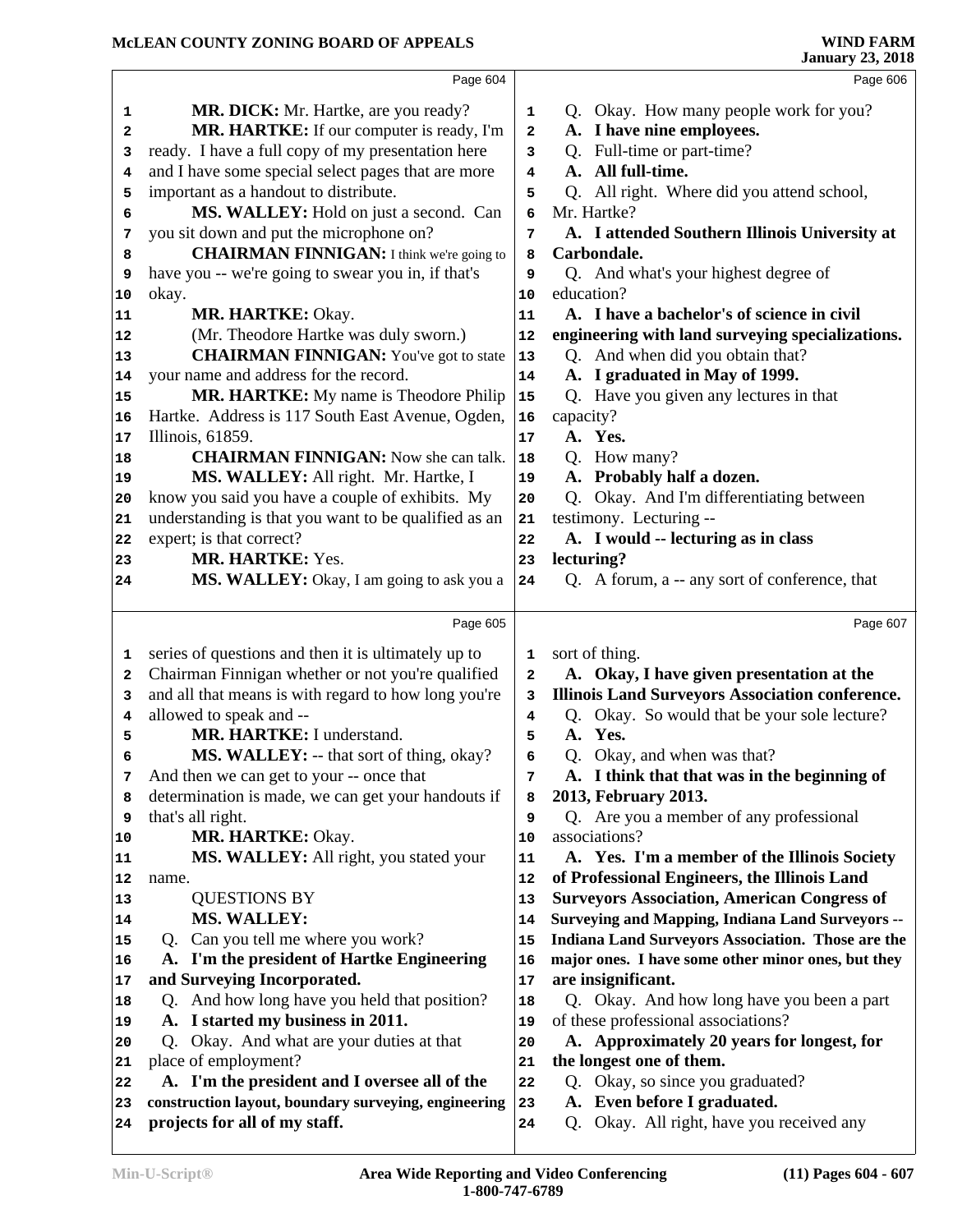| Page 608                                                                                                                                                                   |          |
|----------------------------------------------------------------------------------------------------------------------------------------------------------------------------|----------|
|                                                                                                                                                                            | Page 610 |
| honors or awards in your field?<br>Q. Do you hold any additional licensing?<br>1<br>1                                                                                      |          |
| A. With my engineering firm, my company also<br>A. I got the 2012 Young Surveyor of the Year<br>$\overline{\mathbf{2}}$<br>2                                               |          |
| holds an Illinois professional design firm<br><b>Award from the Illinois Professional Land Surveyors</b><br>3<br>3                                                         |          |
| Association. I -- I served on their board of<br>registration.<br>4<br>4                                                                                                    |          |
| directors and went all the way through the ranks.<br>Q. You have to tell me what that is.<br>5<br>5                                                                        |          |
| A. A design firm registration is if you<br>I'm also a past -- I'm past president of the<br>6<br>6                                                                          |          |
| <b>Illinois Surveyors Association.</b><br>incorporate your company, you need to have a design<br>7<br>7                                                                    |          |
| firm registration. If you are not incorporated and<br>Q. Okay. And just so I understand, your<br>8<br>8                                                                    |          |
| company is a surveying company, correct?<br>you're a sole provider, you do not need to get your<br>9<br>9                                                                  |          |
| A. It's an engineering and surveying company.<br>company registered as a licensed design firm.<br>10<br>10                                                                 |          |
| Q. Okay. And that would be as a civil<br>Q. Okay, so this design firm registration has<br>11<br>11                                                                         |          |
| engineer, correct?<br>to do with the makeup of your company.<br>12<br>12                                                                                                   |          |
| A. I'm a civil engineer and licensed surveyor<br>A. Yes.<br>13<br>13                                                                                                       |          |
| Q. Understand. Do you have any board<br>both.<br>14<br>14                                                                                                                  |          |
| Q. Okay.<br>certifications?<br>15<br>15                                                                                                                                    |          |
| A. For -- if it matters any, for a while I<br>A. No.<br>16<br>16                                                                                                           |          |
| also had an engineering license in the state of<br>Q. Please list your previous places of<br>17<br>17                                                                      |          |
| Georgia.<br>employment including each position.<br>18<br>18                                                                                                                |          |
| A. My most recent employment was at Foth<br>Q. Okay.<br>19<br>19                                                                                                           |          |
|                                                                                                                                                                            |          |
| A. But it was only for one project.<br>Infrastructure and Environment, LLC. That was in<br>20<br>20                                                                        |          |
| Q. Okay. And you do not currently maintain<br>Champaign, Illinois. My position there was lead<br>21<br>21                                                                  |          |
| that?<br>surveyor. Before that, it was --<br>22<br>22                                                                                                                      |          |
| Q. When did you leave Foth?<br>A. I do not maintain my Georgia license.<br>23<br>23                                                                                        |          |
| Q. Okay. And do you specialize in any<br>A. I quit my job at Foth in April of 2011.<br>24<br>24                                                                            |          |
| Page 609                                                                                                                                                                   | Page 611 |
|                                                                                                                                                                            |          |
| particular field?<br>Q. Okay, go ahead.<br>1<br>1<br>2                                                                                                                     |          |
| A. We do a lot of construction layout for<br>A. Prior to Foth, that company was called<br>2                                                                                |          |
| Daily and Associates Engineers, and for them, that<br>building structures and bridges and roadwork. We do<br>3<br>3<br>4<br>4                                              |          |
| land development such as subdivisions, strip malls,<br>was pretty much my first job out of college, my<br>5<br>5                                                           |          |
| a Taco Bell or two. I didn't -- I wasn't prepared<br>first long time job out of college, and for them, I<br>went from survey technician all the way up to<br>6<br>6        |          |
| for this kind of interview, but we do a lot of land<br>licensed land surveyor in those five years. I was<br>development construction type work and also boundary<br>7<br>7 |          |
| one of the 85 shareholders of Daily and Associates<br>surveys.<br>8<br>8                                                                                                   |          |
| before they sold out to Foth Engineering.<br>Q. Okay. What specific training have you had<br>9<br>9                                                                        |          |
| Q. So you just said six years, so if I'm<br>in the area of your specialty?<br>10                                                                                           |          |
| A. In my specialty, which would be surveying,<br>doing my math right, it's from 2011 to 2005.<br>11                                                                        |          |
| I have 27 hours of undergraduate work that was<br>A. 2005 to 2011, that would cover the time<br>12                                                                         |          |
| required to get my surveyor's license.<br>period when I worked at Foth, and from 2000 until<br>13                                                                          |          |
| Q. Anything more recent than your<br>2005, that's the time period I would have been at<br>14                                                                               |          |
| undergraduate work?<br>Daily and Associates Engineers.<br>15                                                                                                               |          |
| A. No, besides continuing education for<br>Q. Okay.<br>16                                                                                                                  |          |
| license maintenance, that's all.<br>A. Prior to that, I worked in Marion,<br>17                                                                                            |          |
| Q. Okay. Do you have any publications or<br>Illinois, at a company called Clarida Engineering<br>18                                                                        |          |
| Company. I worked there --<br>research?<br>19                                                                                                                              |          |
| 10<br>11<br>12<br>13<br>14<br>15<br>16<br>17<br>18<br>19<br>A. No.<br>Q. Can you spell that for me?<br>20<br>20                                                            |          |
| Q. And you indicated that you have a license,<br>A. Clarida is spelled C-L-A-R-I-D-A.<br>21                                                                                |          |
| 21<br>you're a licensed surveyor and you are a licensed<br>Q. And what was the time period that you<br>22<br>22                                                            |          |
| civil engineer?<br>worked there?<br>23<br>23<br>A. Yes.<br>A. I started there in probably 1998 and moved<br>24<br>24                                                       |          |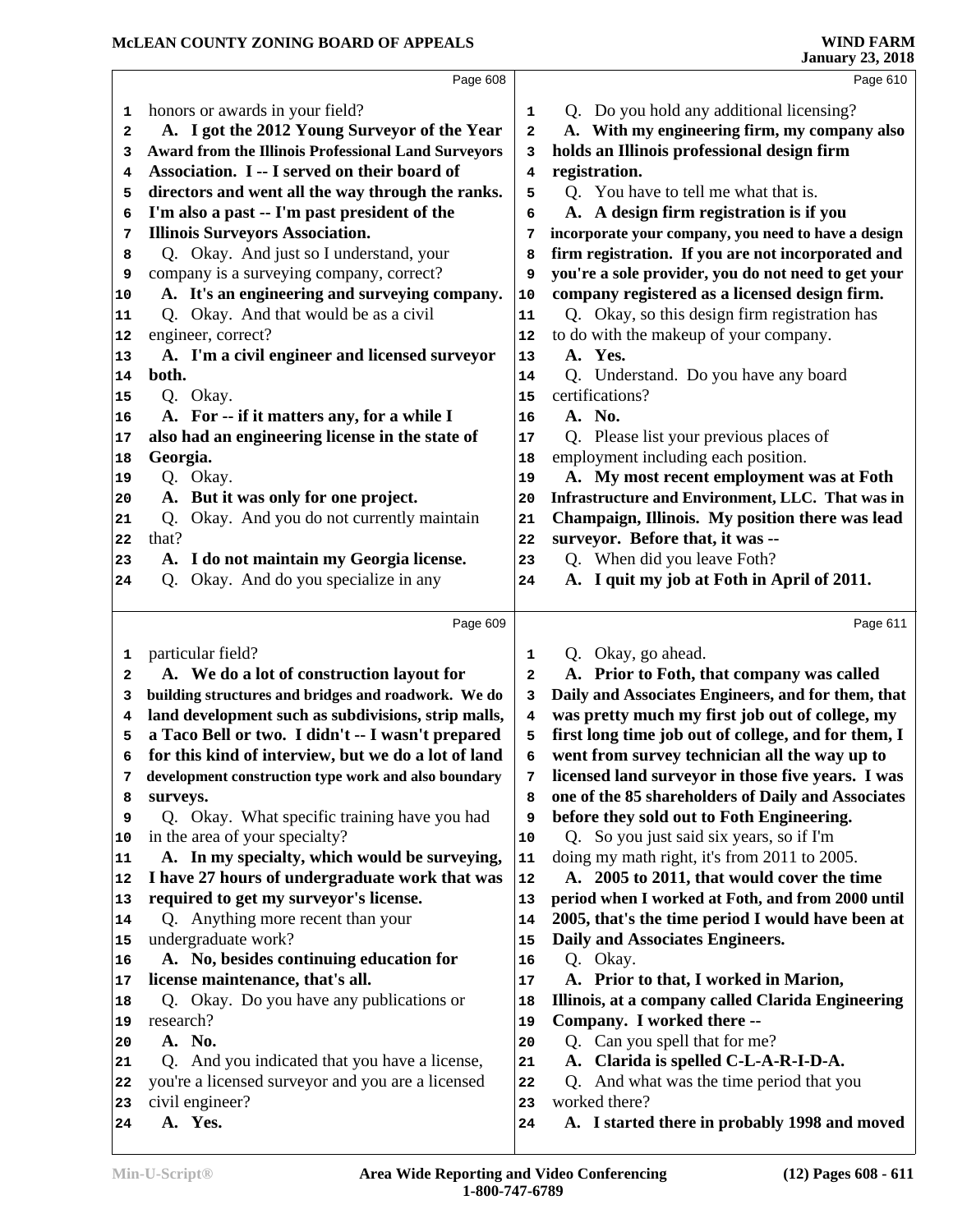|    | Page 612                                             |                | Page 614                                             |
|----|------------------------------------------------------|----------------|------------------------------------------------------|
| 1  | to Champaign in 2000, so from 1998 to 2000.          | 1              | were correspondence and personal notes; is that      |
| 2  | Q. Okay, and I interrupted you, what did you         | $\overline{a}$ | correct?                                             |
| 3  | do at Clarida?                                       | 3              | A. I also reviewed some of Invenergy's               |
| 4  | A. I was a staff surveyor.                           | 4              | previous testimonies at my county board, audio and   |
| 5  | Q. What type of scientific or technical              | 5              | video. I could provide a reference to each item      |
| 6  | studies have you conducted?                          | 6              | that I have in my presentation if you want that      |
| 7  | A. None.                                             | 7              | level of detail.                                     |
| 8  | Q. Has your work been peer reviewed?                 | 8              | Q. More than what you provided?                      |
| 9  | A. Our -- as a surveyor, our work is always          | 9              | A. I did not include reference material with         |
| 10 | peer reviewed since it's -- we present our surveys   | 10             | my -- with each slide.                               |
| 11 | and plats to zoning boards and things of that        | 11             | Q. Well, and I guess that's what I'm asking.         |
| 12 | nature, so --                                        | 12             | Did you consult periodicals, did you consult any     |
| 13 | Q. I'm sorry, let me clarify. Have any               | 13             | journals, did you speak with any acousticians or are |
| 14 | studies you would have conducted been peer reviewed? | 14             | you relying on paper documents that were in your     |
| 15 | A. I have not done studies.                          | 15             | possession? That's all I'm trying to discern.        |
| 16 | Q. Okay, so that's a no. Did you prepare a           | 16             | A. 99.9 percent of all this information has          |
| 17 | report for this case?                                | 17             | to do with what happened to me and my family         |
| 18 | A. I, I prepared -- I suppose you could              | 18             | personally on the wind farm.                         |
| 19 | qualify this as a report.                            | 19             | Q. And I understand that. Like I said, I'm           |
| 20 | Q. Okay, so you have your PowerPoint                 | 20             | not trying to get into the content, I'm just trying  |
| 21 | presentation?                                        | 21             | to get to what you rely on, so -- and I guess what   |
| 22 | A. I prepared a specific presentation                | 22             | I'm trying to explain is did you rely on Wikipedia,  |
| 23 | specific to this project.                            | 23             | did you rely on --                                   |
| 24 | Q. Okay. Explain the materials that you              | 24             | A. No.                                               |
|    |                                                      |                |                                                      |
|    | Page 613                                             |                | Page 615                                             |
| 1  | reviewed, and not necessarily content but the        | 1              | Q. Well, and I'm just saying did you rely on         |
| 2  | materials that you reviewed in creating that.        | 2              | internet sources, personal experience, that sort of  |
| з  | A. I reviewed my correspondence with                 | 3              | thing?                                               |
| 4  | Invenergy, my interactions/correspondence with       | 4              | A. I believe that everything in my packet is         |
| 5  | acousticians.                                        | 5              | all things that pertain to my personal family        |
| 6  | Q. With what, I'm sorry?                             | 6              | information or items that have been directly         |
| 7  | A. Acousticians, noise engineers.                    | 7              | corresponding -- correspondence between my family,   |
| 8  | Q. Okay.                                             | 8              | acousticians, my county board and items that have    |
| 9  | A. I went through all of my wife and I's             | 9              | been sent to me directly.                            |
| 10 | notes from when we were having issues with the wind  | 10             | Q. Okay.                                             |
| 11 | farm.                                                | 11             | A. I don't think I have anything here that           |
| 12 | Q. Okay.                                             | 12             | would pop out as internet science or --              |
| 13 | A. It's a rather -- we could be here a long          | 13             | Q. And I'm not accusing you of that. I'm             |
| 14 | time talking about what I have put together to       | 14             | just trying to make sure I understand what you       |
| 15 | compile something to get it done in a short time     | ${\bf 15}$     | relied upon.                                         |
| 16 | frame.                                               | 16             | A. Okay.                                             |
| 17 | Q. And I understand and I'm not trying to            | 17             | Q. After you completed your report, did you          |
| 18 | delay your testimony. I just want to make sure that  | 18             | arrive at a particular conclusion?                   |
| 19 | if you want to be qualified as an expert, I want to  | 19             | A. We've done -- we have submitted summaries         |
| 20 | make sure the proper foundation has been laid.       | 20             | of what happened to my family as a conclusion in a   |
| 21 | A. I understand.                                     | 21             | two or three page document in the past for testimony |
| 22 | Q. Okay. So let me make sure I understand            | 22             | to submit to ZBAs or to court cases.                 |
| 23 | what you've told me. That the materials you          | 23             | Q. Okay. So you believe that you have a              |
|    |                                                      |                | conclusion to provide, an expert conclusion to       |
| 24 | reviewed in creating your PowerPoint presentation    | 24             |                                                      |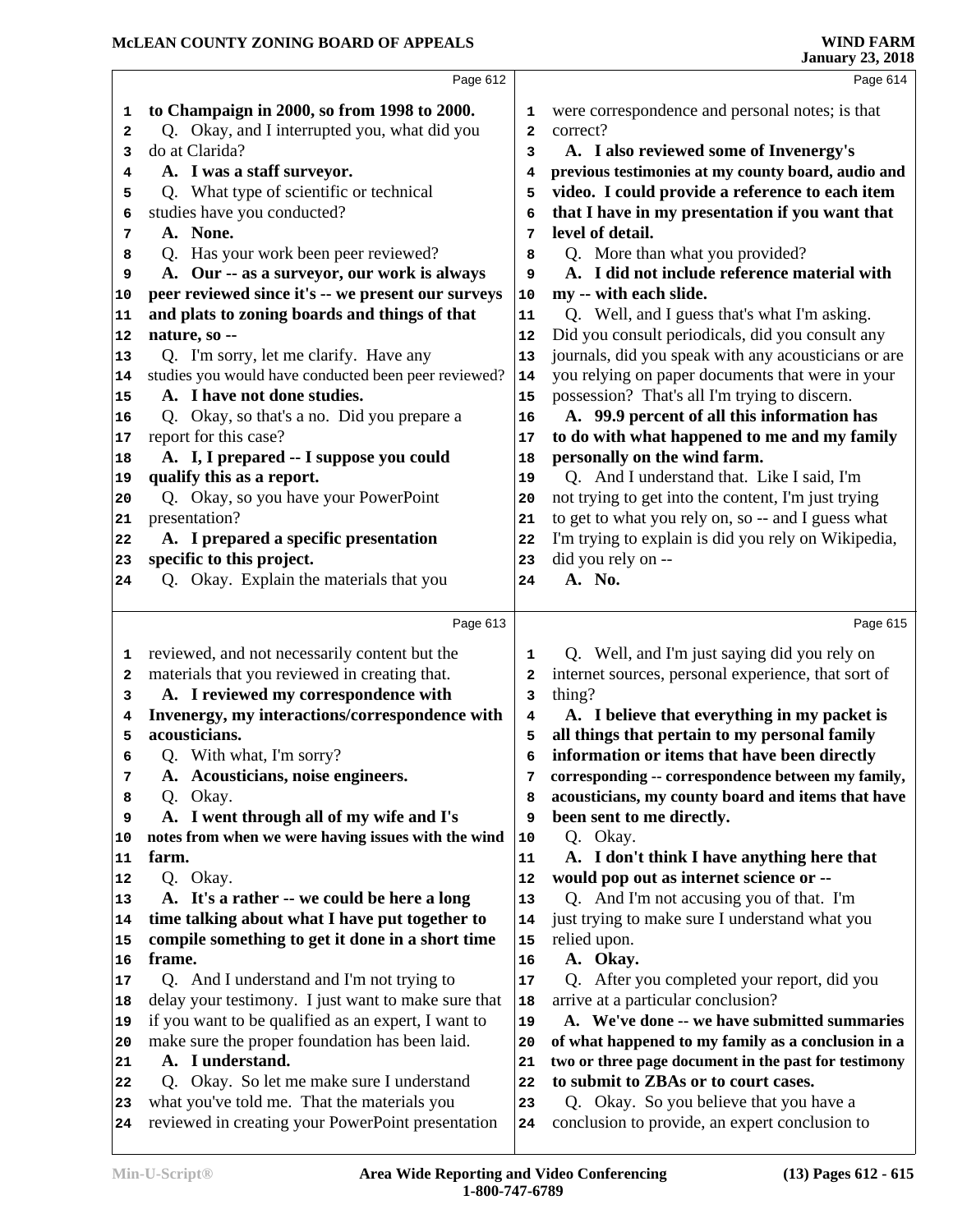|    | Page 616                                                                                      |    | Page 618                                                           |
|----|-----------------------------------------------------------------------------------------------|----|--------------------------------------------------------------------|
| 1  | provide to the board today?                                                                   | 1  | consider --                                                        |
| 2  | A. Oh, I definitely do.                                                                       | 2  | A. Yes, yes.                                                       |
| 3  | Q. Okay. Describe the scientific or                                                           | 3  | $Q. -in addition?$                                                 |
| 4  | technical principles or methods that you used to                                              | 4  | A. I think that's fair. That's the main                            |
| 5  | come to this conclusion.                                                                      | 5  | thing.                                                             |
| 6  | A. My conclusion is based upon us living in a                                                 | 6  | <b>CHAIRMAN FINNIGAN: I don't know if this</b>                     |
| 7  | home immediately near wind turbines.                                                          | 7  | will make you happy or not, but I think what our                   |
| 8  | Q. Okay, and I don't -- I don't want to get                                                   | 8  | opinion is is that you are an expert in your field                 |
| 9  | into the content of it. Like I said, you'll have                                              | 9  | in surveying and maybe engineering, but probably not               |
| 10 | every opportunity to describe in great detail what                                            | 10 | in what you're testifying to. That's our opinion.                  |
| 11 | you want to present. I'm asking about scientific or                                           | 11 | So I think we're going to limit it to ten minutes.                 |
| 12 | technical principles. So --                                                                   | 12 | MR. HARTKE: For the record, I would like                           |
| 13 | A. No.                                                                                        | 13 | to say that you may not find anyone else in my                     |
| 14 | Q. Okay, so no raw data or anything of that                                                   | 14 | predicament that I was put in, and if you limit my                 |
| 15 | nature.                                                                                       | 15 | testimony, I believe that you are shortchanging the                |
| 16 | A. If you include my text messages to a wind                                                  | 16 | rights of citizens to be heard, to appeal to this                  |
| 17 | company asking permission to sleep in my home,                                                | 17 | board to get all of the information, and I would                   |
| 18 | that's data, but we don't have any -- I'm not                                                 | 18 | like that on the record.                                           |
| 19 | presenting any noise level data or --                                                         | 19 | MS. WALLEY: Mr. Hartke, your ten minutes                           |
| 20 | Q. Okay. So would it be fair to say that                                                      | 20 | is going to start in just a moment. Before we do                   |
| 21 | there were not -- although there is narratives on                                             | 21 | that, I know you said that you had some exhibits.                  |
| 22 | personal information, there's not necessarily                                                 | 22 | Do you want those handed out now?                                  |
| 23 | scientific or technical principles that were                                                  | 23 | MR. HARTKE: Yeah, you can just take one.                           |
| 24 | employed?                                                                                     | 24 | They're stapled together. Just grab one and send it                |
|    | Page 617                                                                                      |    | Page 619                                                           |
| 1  | A. That would be fair to say.                                                                 | 1  | down the line.                                                     |
| 2  | Q. Okay. Do you believe that your testimony                                                   | 2  | MS. WALLEY: Do you want to be marked as a                          |
| 3  | will be helpful in assisting the board in                                                     | 3  | neutral witness, an opponent or a proponent?                       |
| 4  | understanding the facts of this case?                                                         | 4  | MR. HARTKE: I think you better mark me                             |
| 5  | A. Yes.                                                                                       | 5  | down as an opponent.                                               |
| 6  | Q. Okay. What specifically are you asking to                                                  | 6  | MS. WALLEY: An objector?                                           |
| 7  | be determined an expert in?                                                                   | 7  | MR. HARTKE: I'm objecting to the project.                          |
| 8  | A. I specifically would like to be considered                                                 | 8  | MS. WALLEY: Okay. So can we call that                              |
| 9  | as an expert for a proper setback between a wind                                              | 9  | Objectors Exhibit 1?                                               |
| 10 | turbine and a nonparticipating homeowner                                                      | 10 | <b>MR. DICK:</b> Did we have one of these                          |
| 11 | specifically.                                                                                 | 11 | submitted to us?                                                   |
| 12 | Q. Is there anything that I have asked you or                                                 | 12 | <b>MR. HARTKE:</b> This is the full submittal.                     |
| 13 | I have not asked you that you would like the board                                            | 13 | It's 46 pages.                                                     |
| 14 | to consider with regard only to whether or not you                                            | 14 | MS. WALLEY: We'll just take a copy of                              |
| 15 | are to be considered an expert?                                                               | 15 | what you provided to the board. That way it can                    |
| 16 | A. Yes, there is one thing. I would hope                                                      | 16 | become part of the record.                                         |
| 17 | that this board would consider me as an expert                                                | 17 | <b>MR. HARTKE:</b> Their pieces are not the                        |
| 18 | because of my firsthand experience living near wind                                           | 18 | entire packet.                                                     |
| 19 | turbines with my family in a home in a wind farm.                                             | 19 | MS. WALLEY: Okay, that's fine.                                     |
| 20 | Q. Well, okay.                                                                                | 20 | MR. HARTKE: This is every single slide.                            |
| 21 | A. That's -- that's my expertise. I have a                                                    | 21 | MS. WALLEY: You can email it after the                             |
| 22 | very unique situation which I can go into.                                                    | 22 | fact if you like.                                                  |
| 23 | Q. I understand and I know that you intend<br>to, but is that all that you would like them to | 23 | MR. HARTKE: Of course.<br>MS. WALLEY: If you want to go ahead, but |
| 24 |                                                                                               | 24 |                                                                    |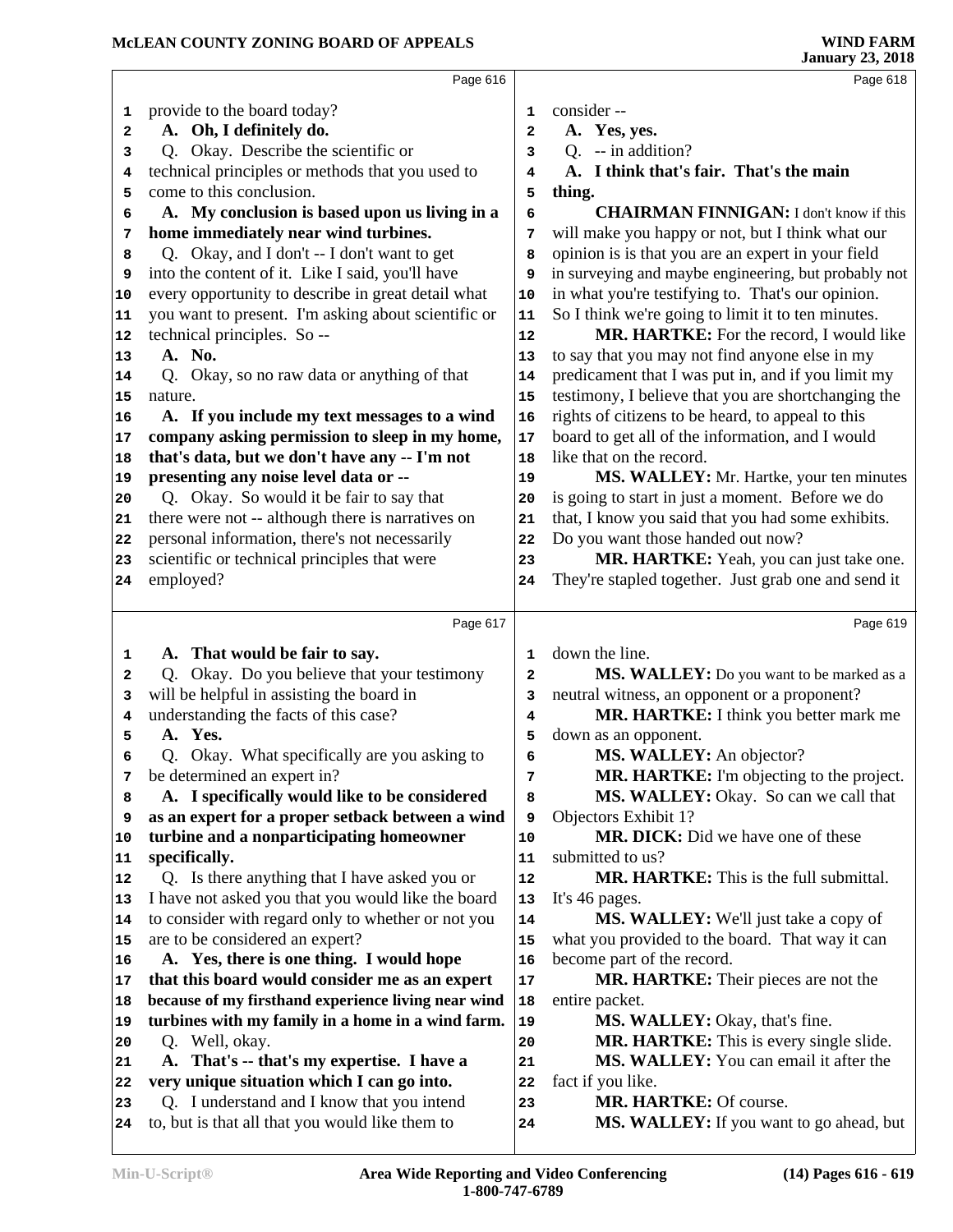|              | Page 620                                             |                         | Page 622                                             |
|--------------|------------------------------------------------------|-------------------------|------------------------------------------------------|
| 1            | you need to indicate to Mr. Mitchell --              | 1                       | then the third closest 3,147 feet away. These wind   |
| 2            | MR. HARTKE: Can I have a clicker?                    | $\overline{\mathbf{2}}$ | turbines caused us severe sleep deprivation and they |
| 3            | MS. WALLEY: Do you have one?                         | 3                       | caused us to leave our home.                         |
| 4            | MR. HARTKE: Sorry I didn't ask for that              | 4                       | This is the view from our front yard.                |
| 5            | earlier.                                             | 5                       | Right here, this is the corner of the sidewalk, the  |
| 6            | MS. WALLEY: That's all right.                        | 6                       | view to my bedroom window. That closest wind         |
| 7            | MR. HARTKE: Didn't think about that.                 | 7                       | turbine that you see there is 2,225 feet away. And   |
| 8            | MS. WALLEY: All right, go ahead, Mr.                 | 8                       | the fourth closest turbine from my house is there in |
| 9            | Hartke, as soon as you get back to your microphone.  | 9                       | the distance and that's 3,454 feet away.             |
| 10           | MR. HARTKE: Good evening. Thank you for              | 10                      | On January 22nd, 2013, almost to the day             |
| 11           | all the hard work you're doing to help understand    | 11                      | here we're right at five years, at 1:22 in the       |
| 12           | this situation. I think we pretty much covered all   | 12                      | morning I wrote an email to a gentleman named Marlin |
| 13           | this in this slide here. This is my family in 2012.  | 13                      | who's Invenergy's construction manager and stated    |
| 14           | That's me -- or my daughter Sophia, that's me and my | 14                      | "The turbines are unbearable tonight, we need to     |
| 15           | wife Jess and that's my son Philip.                  | 15                      | talk, I've been awake for 45 minutes praying for the |
| 16           | To start out with, I'm going to ask a                | 16                      | wind direction to change to quiet the machine        |
| 17           | question here and we're going to talk about this.    | 17                      | noise."                                              |
| 18           | Is it fair to compare the existing McLean County     | 18                      | This is a picture of my daughter Sophia in           |
| 19           | wind turbines to the proposed turbines and have you  | 19                      | July of 2013. This is eleven o'clock at night, we    |
| 20           | spoken with anyone who's lived nearby a 500-foot     | 20                      | could hear wind turbines inside of our house and she |
| 21           | tall turbine?                                        | 21                      | was not sleeping, and I went to her room to get her  |
| 22           | So in Twin Groves, I think these are the             | 22                      | to settle down and tell her that we were working on  |
| 23           | biggest wind turbines in your county, these are      | 23                      | the problem. And she said that she had an idea.      |
| 24           | 400-foot tall to the tips of the blades and they     | 24                      | She ran to her toy box and she pulled out these      |
|              |                                                      |                         |                                                      |
|              |                                                      |                         |                                                      |
|              | Page 621                                             |                         | Page 623                                             |
| 1            | have about a one acre sweep area. My wife and I      | 1                       | headphones, these are Hello Kitty headphones, and    |
| $\mathbf{2}$ | visited this wind farm before the turbines were      | $\overline{\mathbf{2}}$ | she asked me if she could wear these to bed so she   |
| 3            | built next to our home. We parked in the driveway,   | 3                       | could sleep. It didn't work very good, but I think   |
| 4            | we were there for 20 minutes, and I told my wife,    | 4                       | it made her feel better.                             |
| 5            | see, we have nothing to worry about, and we were     | 5                       | And the next time Invenergy is up here               |
| 6            | supportive of the project that came to our house.    | 6                       | with their acousticians or selling you guys a wind   |
| 7            | This is a picture of a 495-foot tall wind            | 7                       | project, I want this board to ask them the question  |
| 8            | turbine. This is my house in Vermilion County.       | 8                       | from my daughter: Ask them if they're going to       |
| 9            | This turbine is 1,665 feet away from and behind my   | 9                       | provide headphones for all the kids to be able to    |
| 10           | house. The turbines in my county are 495 feet tall   | 10                      | sleep in their own beds at night.                    |
| 11           | to the tips of the blades and that's a two acre      | ${\bf 11}$              | This is her bedroom window and that's the            |
| 12           | blade sweep area and that's twice as big as your     | 12                      | wind turbine about 1700 feet away from her window,   |
| 13           | current biggest wind turbine sweep area in your      | 13                      | and as that thing turns, it fills up her entire      |
| 14           | county.                                              | 14                      | window.                                              |
| 15           | Go the right way. The third nearest wind             | 15                      | These are the beds in our living room. In            |
| 16           | turbine near our home, that's what it looks like     | 16                      | the fall of 2013, I kept finding my kids out in the  |
| 17           | 3,147 feet away. So here's a close-up of my house.   | 17                      | living room and they moved to the couch and the      |
| 18           | My dog lives in the garage, my son Philip's bedroom, | 18                      | sofa. And I went out there one night and it was      |
| 19           | my daughter's bedroom, and my wife and I's bedroom   | 19                      | quieter in the living room, so we drug -- my wife    |
| 20           | below hers. And behind our house at this angle,      | 20                      | and I took our mattress, we put it on the floor, and |
| 21           | that's the closest wind turbine. It's 1,665 feet     | 21                      | for the rest of that week we slept on our floor on a |
| 22           | away. This is a look from our backyard. You can      | 22                      | mattress and the kids on the couch and recliner, but |
| 23           | see our playground here. That's what Invenergy's     | 23                      | then the weekend, we went up to the bedrooms, broke  |
| 24           | closest wind turbine looks like 1,665 feet away and  | 24                      | down all the beds, carried them downstairs, and this |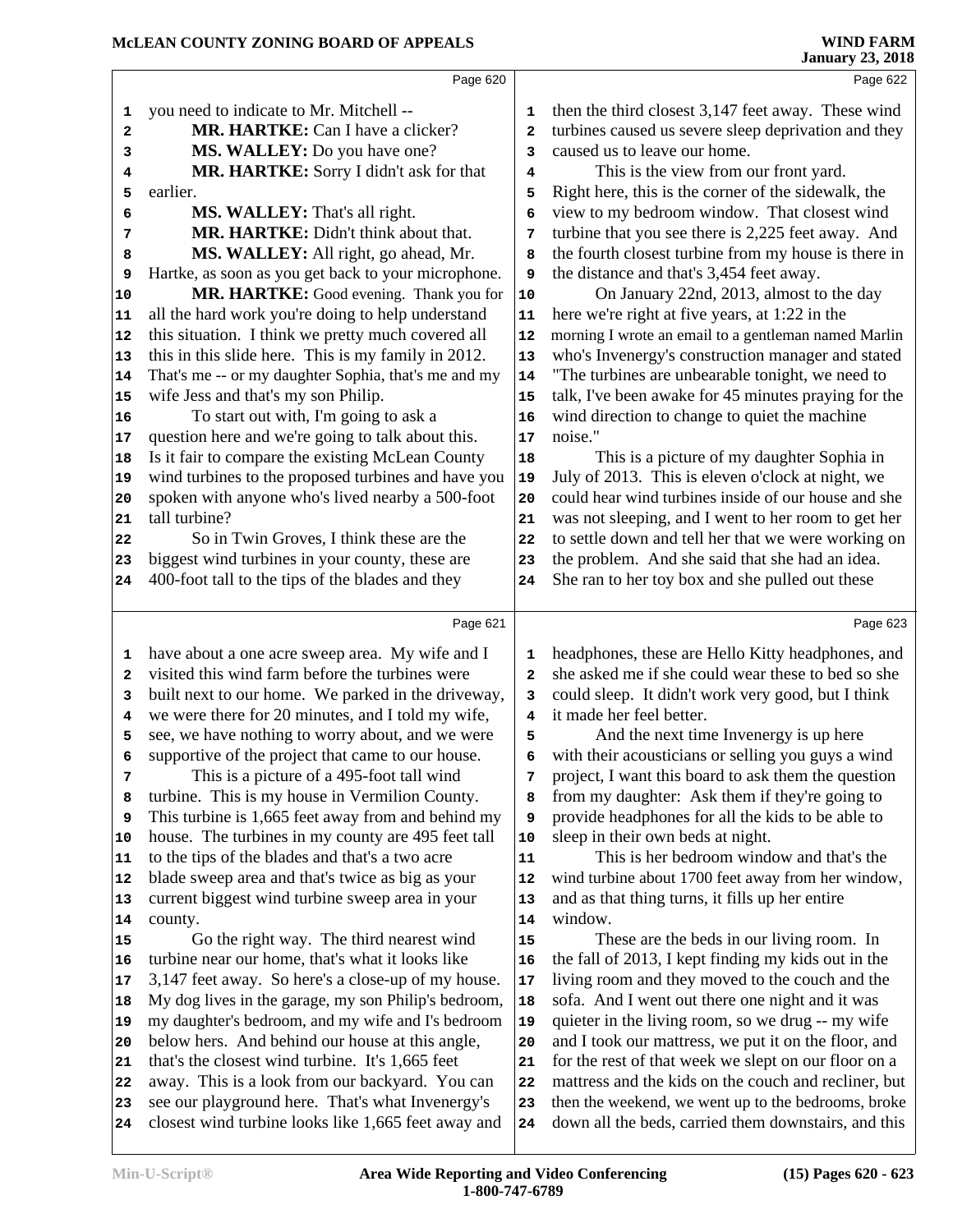|              |                                                                                                        |                          | January 25, 2016                                                                                 |
|--------------|--------------------------------------------------------------------------------------------------------|--------------------------|--------------------------------------------------------------------------------------------------|
|              | Page 624                                                                                               |                          | Page 626                                                                                         |
| 1            | is how we lived in our house the last about two and                                                    | 1                        | And at my house, the noise measurement was at 45                                                 |
| 2            | a half months. And I would have people over and                                                        | 2                        | dBA. And that's just up here off the charts where                                                |
| 3            | they would walk in our house and they would say,                                                       | 3                        | it says stop -- strong appeals to stop the noise.                                                |
| 4            | what in the hell is going on here? And we have                                                         | 4                        | In the application when Invenergy applied                                                        |
| 5            | no -- we have a house with no beds in the bedrooms.                                                    | 5                        | for the project, they said the loudest predicted                                                 |
| 6            | And in the past I've testified that this living                                                        | 6                        | turbine is at 45 dBA. I think they said something                                                |
| 7            | situation is very hard on a marriage.                                                                  | 7                        | similar to here. Oh, this button stuck. Let me                                                   |
| 8            | Here's a wind turbine distance map. It's                                                               | 8                        | back this up. They said the loudest turbine was                                                  |
| 9            | in your handout. It just shows the orientation of                                                      | 9                        | going to be 45, and then it says the majority of                                                 |
| 10           | these turbines, how far away they are from my house.                                                   | ${\bf 10}$               | locations are going to experience less than 40.                                                  |
| 11<br>12     | If I was to choose, I would choose to have this<br>turbine that's 2,225 feet away, I would choose that | ${\bf 11}$<br>${\bf 12}$ | Less than 40, this level is sufficiently low to<br>minimize or eliminate the potential for sleep |
| 13           | to be the one that is tore down because we were                                                        | 13                       | interference. I gave you guys this page because                                                  |
| 14           | downwind, and I think most of the rumbling and                                                         | 14                       | this is from Invenergy's California Ridge wind                                                   |
| 15           | thumping noise we had in our house was from us being                                                   | 15                       | energy project and this is Invenergy's engineer who                                              |
| 16           | downwind of that wind turbine.                                                                         | 16                       | says less than 40 will protect sleep, and this                                                   |
| 17           | There were two nights when Invenergy shut                                                              | 17                       | county's application is way above 40.                                                            |
| 18           | down all four of these wind turbines so we could                                                       | 18                       | I'm going to skip through some of these                                                          |
| 19           | sleep. On 51 nights they either shut off one or two                                                    | 19                       | for the sake of time. Invenergy also hired an                                                    |
| 20           | or three, and on two nights all four of these were                                                     | 20                       | acoustician named Paul Schomer. He says keep it                                                  |
| 21           | shut down. I want you to look at these distances.                                                      | 21                       | below 39 decibels. Dr. Schomer did the noise study                                               |
| 22           | If I had to have a turbine shut down 3,454 feet from                                                   | 22                       | at my house with Michael Hankard who is your -- who                                              |
| 23           | my home, that's a really long way to just be able to                                                   | 23                       | is Invenergy's expert in this county.                                                            |
| 24           | sleep in my house. I think that that was a severe                                                      | 24                       | In Livingston County, Invenergy's project                                                        |
|              | Page 625                                                                                               |                          | Page 627                                                                                         |
| 1            | encroachment. The reason why this was happening I                                                      | 1                        | had an acoustician come in and they said it was only                                             |
| $\mathbf{2}$ | believe is that these -- the wind turbines next to                                                     | 2                        | going to -- it was going to be safe up to 3,250 feet                                             |
| з            | my home are the largest ones ever to be built in all                                                   | 3                        | from turbines, and there was still two houses                                                    |
| 4            | of Illinois and Indiana, and that's what they're                                                       | 4                        | unprotected. And this is what -- I know I'm getting                                              |
| 5            | planning for your community.                                                                           | 5                        | low on time. I'll skip through some of this                                                      |
| 6            | For us, it was only about the noise. You                                                               |                          | information here.                                                                                |
| 7            | know, noise is three-dimensional. We talked about                                                      | 7                        | And I want to point out that when<br>Invenergy came to my county in Vermilion County, we         |
| 8<br>9       | there's the frequency of it. In our case we had<br>thumping and rumbling noise is what kept us awake.  | 8<br>9                   | have them on the record lying to my county board. I                                              |
| 10           | We have the magnitude. You know, these things                                                          | 10                       | feel as though that they are probably lying to you.                                              |
| 11           | aren't awfully loud. The problem is that you're                                                        | 11                       | I want you to hold them accountable. If there are                                                |
| 12           | never free of the noise duration. It was coming and                                                    | ${\bf 12}$               | any -- and sign one little piece of paper and it's                                               |
| 13           | going and it seemed like it was always there and we                                                    | 13                       | going to say this. This is my last sentence. I                                                   |
| 14           | could never get used to it and that's what caused us                                                   | 14                       | want you to have Invenergy sign a piece of paper                                                 |
| 15           | to be sleep deprived is because it was off and on                                                      | 15                       | that says our wind turbines will not cause children                                              |
| 16           | all the time.                                                                                          | 16                       | to be sleep deprived or have sleep disturbance                                                   |
| 17           | Steve Ambrose wrote me a letter once and                                                               | 17                       | inside the homes of their parents' houses, and if it                                             |
| 18           | he was instructing me that, you know, as soon as you                                                   | 18                       | does, Invenergy will purchase their house.                                                       |
| 19           | get above 45 dBA there's widespread complaints. And                                                    | 19                       | They tried to keep us quiet for a long                                                           |
| 20           | this is a chart that I added to his information                                                        | 20                       | time by turning off turbines so we could sleep. I                                                |
| 21           | here. I want to give credit to Steve Ambrose who                                                       | 21                       | -- when my wife and I went public, they quit doing                                               |

- creates this chart. All these black dots are the
- 1970s EPA study stuff and you can see that the
- widespread complaints start at 33 and a half dBA.

 that and we lost the use of our home even though we asked permission to be able to stay and use our home

# **WIND FARM**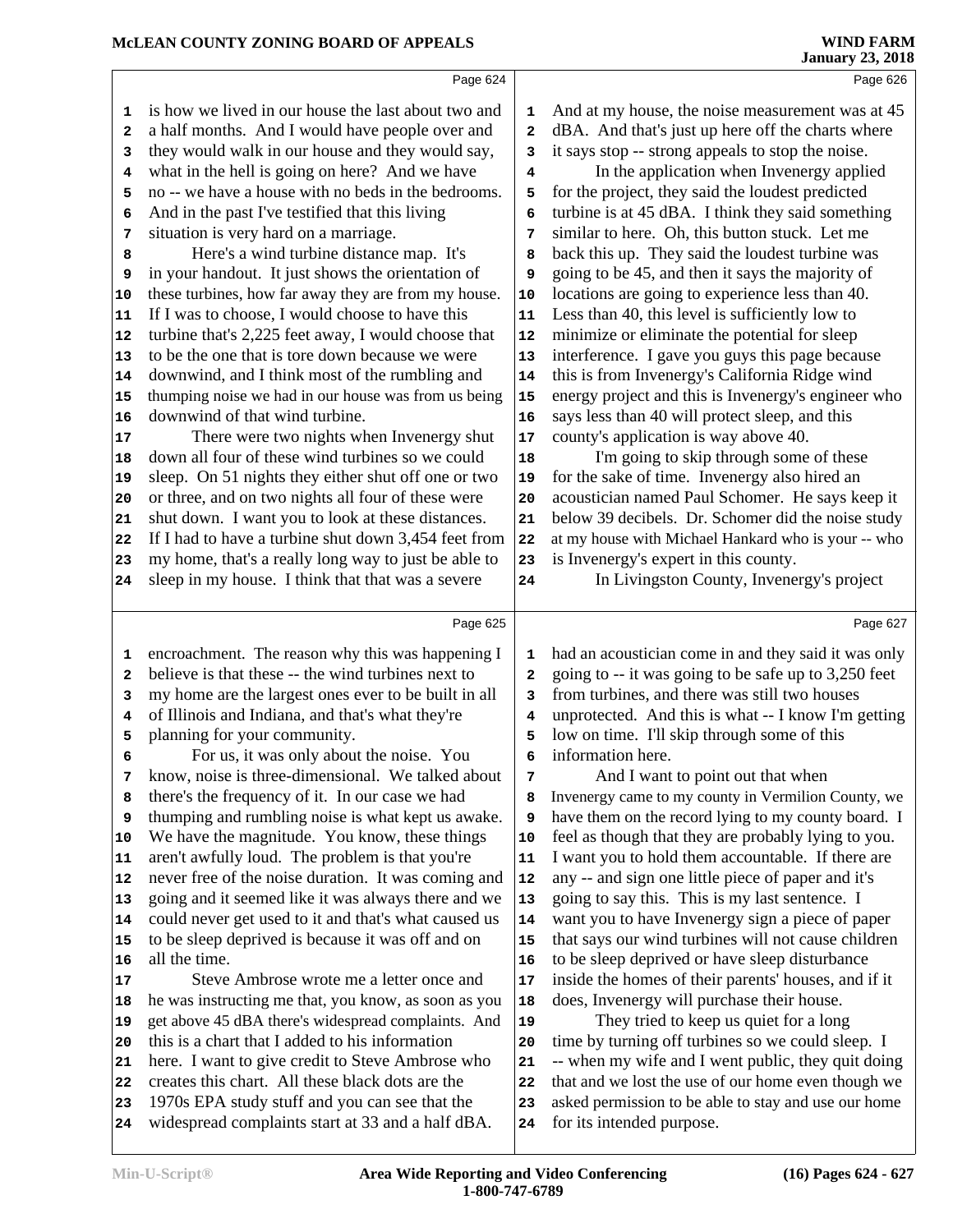|    | Page 628                                             |    | Page 630                                            |  |
|----|------------------------------------------------------|----|-----------------------------------------------------|--|
| 1  | <b>MS. WALLEY:</b> Your time is up.                  | 1  | when you were around there?                         |  |
| 2  | MR. HARTKE: Thank you for your patience              | 2  | MR. HARTKE: Invenergy hired Michael                 |  |
| з  | and extra 30 seconds, I appreciate it.               | 3  | Hankard and Dr. Schomer to do a sound study. The    |  |
| 4  | MS. WALLEY: That's all right.                        | 4  | sound study went for four months. They set the      |  |
| 5  | <b>CHAIRMAN FINNIGAN:</b> Questions from the         | 5  | microphones at distances which were relative to the |  |
| 6  | board?                                               | 6  | distance from where my house was relative to the    |  |
| 7  | MR. BANGERT: So -- and I didn't get this             | 7  | turbines, and in theory their noise measurement was |  |
| 8  | clarified in your discussion. You do not live in     | 8  | to the location where my house was. And I believe   |  |
| 9  | the house any longer, is that my understanding?      | 9  | that their findings was that at my house the noise  |  |
| 10 | MR. HARTKE: For the sake of time, I                  | 10 | level would have been at the maximum allowable from |  |
| 11 | didn't have enough time to talk about that. My wife  | 11 | the IPCB.                                           |  |
| 12 | and I abandoned our home in December of 2013, just a | 12 | And I need to add something. When they              |  |
| 13 | few days before Christmas of 2013.                   | 13 | did the measurements, they did them as a -- in a    |  |
| 14 | MR. BANGERT: Okay, elaborate on                      | 14 | position that would measure what the noise would be |  |
| 15 | abandoned.                                           | 15 | like at my house. However, the IPCB rules say that  |  |
| 16 | MR. HARTKE: Okay. We packed up our beds              | 16 | that maximum noise limit is supposed to be measured |  |
| 17 | and clothing and stuff, we left our home, and we     | 17 | at the property line. And in our case, they did not |  |
| 18 | moved into a double wide trailer eight miles away as | 18 | follow the IPCB's protocol, they did not measure at |  |
| 19 | a temporary solution so our children could continue  | 19 | the property line. They were measuring in a place   |  |
| 20 | going to the same school.                            | 20 | that was similar to how my house was oriented.      |  |
| 21 | MR. BANGERT: So is your house on the                 | 21 | MR. ZIMMERMAN: Okay, did you submit that            |  |
| 22 | market or what are you doing with the house now?     | 22 | as part of your testimony, that study?              |  |
| 23 | MR. HARTKE: We put our house up for sale             | 23 | MR. HARTKE: That study is available to              |  |
| 24 | in early 2014. It was for sale all of 2014, all of   | 24 | the public on the Vermilion County website, the     |  |
|    |                                                      |    |                                                     |  |
|    | Page 629                                             |    | Page 631                                            |  |
| 1  | 2015, and in September of 2016 we sold it. We        | 1  | entire study.                                       |  |
| 2  | finally sold our house three years later after       | 2  | MR. ZIMMERMAN: Okay.                                |  |
| 3  | leaving it.                                          | 3  | MR. HARTKE: And if you would like, I can            |  |
| 4  | MR. BANGERT: Thank you.                              | 4  | give you a copy of the entire thing. And I would be |  |
| 5  | MR. ZIMMERMAN: So you had someone come               | 5  | able to provide that to your ZBA.                   |  |
| 6  | out and test the decibels at your house?             | 6  | MR. LUETKEHANS: Yeah, we all have it,               |  |
| 7  | MR. HARTKE: Yes.                                     | 7  | trust me. We can all give it to you.                |  |
| 8  | MR. ZIMMERMAN: And what were their                   | 8  | MR. HARTKE: Both attorneys just told me             |  |
| 9  | findings?                                            | 9  | that they're going to both give it to you if you    |  |
| 10 | MR. HARTKE: Their findings was that it               | 10 | want that.                                          |  |
| 11 | was a hair below the maximum noise limit allowed,    | 11 | While that study was going on by Michael            |  |
| 12 | the numerical noise limit allowed by the Illinois    | 12 | Hankard and Dr. Schomer, I also had a noise study   |  |
| 13 | Pollution Control Board maximum noise limits.        | 13 | done at the same time to keep them honest. We have  |  |
| 14 | MR. ZIMMERMAN: What number was that, how             | 14 | not shared the results of that with anyone.         |  |
| 15 | many decibels?                                       | 15 | MS. WALLEY: Mr. Hartke, you'll have to              |  |
| 16 | MR. HARTKE: It's approximately 46 or so              | 16 | wait until there's a question pending.              |  |
| 17 | decibels, within half a decibel of probably 46 dBA,  | 17 | MR. HARTKE: He asked me what noise                  |  |
| 18 | if you want to put it in --                          | 18 | studies were done. I just told him there was two,   |  |
| 19 | MR. ZIMMERMAN: Was that -- for how long              | 19 | one was Invenergy's and one was mine.               |  |
| 20 | was it just a hair below 46? Was this like all the   | 20 | MS. TURNER: Okay, and I was going to ask            |  |
| 21 | time or was it during the nighttime, was it          | 21 | if you had a noise study done, so you answered my   |  |
| 22 | during --<br>MR. HARTKE: I don't know if --          | 22 | question.<br><b>MR. HARTKE: Yes.</b>                |  |
| 23 | MR. ZIMMERMAN: How did they measure it               | 23 | MS. TURNER: But you have not shared                 |  |
| 24 |                                                      | 24 |                                                     |  |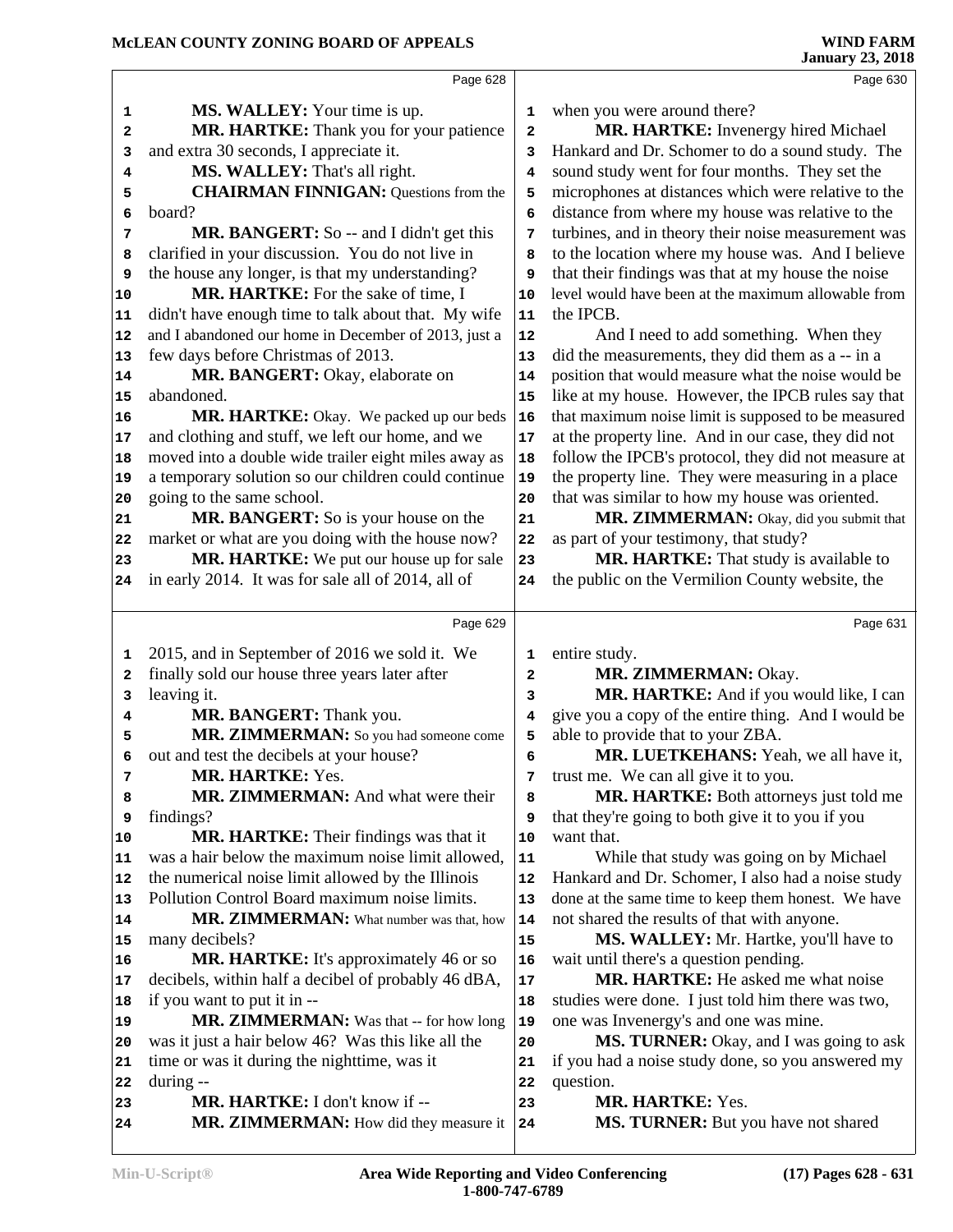the --

| 2        | MR. HARTKE: No, I have not.                                                                    | 2        | having a lot of trouble. I couldn't find a                          |
|----------|------------------------------------------------------------------------------------------------|----------|---------------------------------------------------------------------|
| з        | MS. TURNER: -- results of that? And I                                                          | 3        | contractor willing to take on that type of a                        |
| 4        | assume that's for litigation reasons.                                                          | 4        | project.                                                            |
| 5        | MR. HARTKE: Yes, we're reserving our                                                           | 5        | Invenergy called in two other contractors,                          |
| 6        | rights to litigate this further.                                                               | 6        | both of them are like home improvement companies                    |
| 7        | <b>CHAIRMAN FINNIGAN:</b> Unless I misunderstood                                               | 7        | from the Champaign-Urbana area, and one of them                     |
| 8        | you, you had a comment that you weren't allowed to                                             | 8        | showed up and gave a price to insulate our home, but                |
| 9        | enter your house, is that --                                                                   | 9        | not talking about soundproofing, just to insulate                   |
| 10       | MR. HARTKE: No, I said we were not                                                             | 10       | the house. He submitted his proposal to my wife and                 |
| 11       | allowed to sleep in our home. The 51 times when we                                             | 11       | I. Invenergy the next day contacted that company                    |
| 12       | would text or email, they would shut down various                                              | 12       | they had sent in to ask them for a copy of it. The                  |
| 13       | wind turbines. My summary of that is in the end                                                | 13       | dollar amount was \$58,000 on the proposal for                      |
| 14       | when they quit turning off turbines, I was very                                                | 14       | insulation of my house.                                             |
| 15       | embarrassed and ashamed that we had been asking                                                | 15       | Invenergy contacted my attorney and                                 |
| 16       | Invenergy to be able to sleep in our own home. You                                             | 16       | offered \$58,000 towards insulation. We did not                     |
| 17       | know, we would email them and say turbine 57 is very                                           | 17       | entertain their offer. Instead, we asked if they                    |
| 18       | noisy, it's rumbling and we can hear it inside of                                              | 18       | would show us any other home anywhere else ever that                |
| 19       | our house and none of us can sleep, will you please                                            | 19       | had been soundproofed against wind turbine rumbling,                |
| 20       | turn off number 57 so we can finally sleep? And                                                | 20       | thumping, low frequency noise, and we have yet to                   |
| 21       | they would and they did that 51 times.                                                         | 21       | hear back from Invenergy. They have not responded                   |
| 22       | What's unique about my situation is that<br>nowhere in all of North America have we ever known | 22       | to our question about providing us an example where                 |
| 23       |                                                                                                | 23       | this has ever been done or even possible anywhere                   |
| 24       | or heard of anyone, any wind company voluntarily                                               | 24       | else. So we did not take the \$58,000 they offered                  |
|          | Page 633                                                                                       |          | Page 635                                                            |
|          |                                                                                                |          |                                                                     |
| 1        | turning off wind turbines on the request of                                                    | 1        | us. We are still, I guess, at a standstill with our                 |
| 2        | citizens. The only shutdowns have been from court                                              | 2        | discussions with Invenergy since then.                              |
| з        | order or judgments. So far.                                                                    | 3        | MR. BANGERT: The predominant wind                                   |
| 4        | <b>CHAIRMAN FINNIGAN:</b> How many wind towers                                                 | 4        | directions that affected your house the most, did                   |
| 5        | are in the project where you live?                                                             | 5        | you request the -- those particular turbines upwind                 |
| 6        | <b>MR. HARTKE: 134.</b>                                                                        | 6        | or downwind and did that have an effect if you -- if                |
| 7        | <b>CHAIRMAN FINNIGAN:</b> Were there other                                                     | 7        | they're downwind, then the sound has got -- we heard                |
| 8        | similar complaints with other neighbors?                                                       | 8        | it has to go against the wind to get to the house,                  |
|          | MR. HARTKE: Yes. Would you like me to<br>elaborate on that? I'm going to say in Vermilion      | 9        | so did that have an effect?<br>MR. HARTKE: Yes, I can explain that. |
| 10       | County there were five different households who had                                            | 10<br>11 | Darrell, can you get that started up again? I'm                     |
| 11<br>12 | approached the county board and pled during public                                             | 12       | going to go to one of the pictures to make it                       |
| 13       | comments about noise issues at their homes, me                                                 | 13       | easier. Let me see if I can go the correct way and                  |
| 14       | included. I am aware of 21 families with noise                                                 | 14       | I'm going to find it.                                               |
| 15       | problems inside their house that have to do with                                               | 15       | Okay. The predominant wind direction                                |
| 16       | sleep issues that I'm aware of. 21 families.                                                   | 16       | heading to my house is from the southwest to the                    |
| 17       | MR. KURITZ: Has Invenergy offered to try                                                       | 17       | northeast. That is the predominant wind direction.                  |
| 18       | to do any mitigation --                                                                        | 18       | Most of the time we would be downwind or in the                     |
| 19       | <b>MR. HARTKE: Yes.</b>                                                                        | 19       | exhaust of this particular wind turbine and that                    |
| 20       | MR. KURITZ: -- as far as insulating or                                                         | 20       | turbine number was 75. Does that answer your                        |
| 21       | any of those type of things to help your house out?                                            | 21       | question about being downwind?                                      |
| 22       | MR. HARTKE: During the nighttime                                                               | 22       | MR. BANGERT: So if they shut off turbine                            |
| 23       | shutdowns, I was supposed to go find contractors                                               | 23       | number 75, was that sufficient to lower the noise                   |
| 24       | that would come and soundproof or insulate my home                                             | 24       | level?                                                              |
|          |                                                                                                |          |                                                                     |

Page 632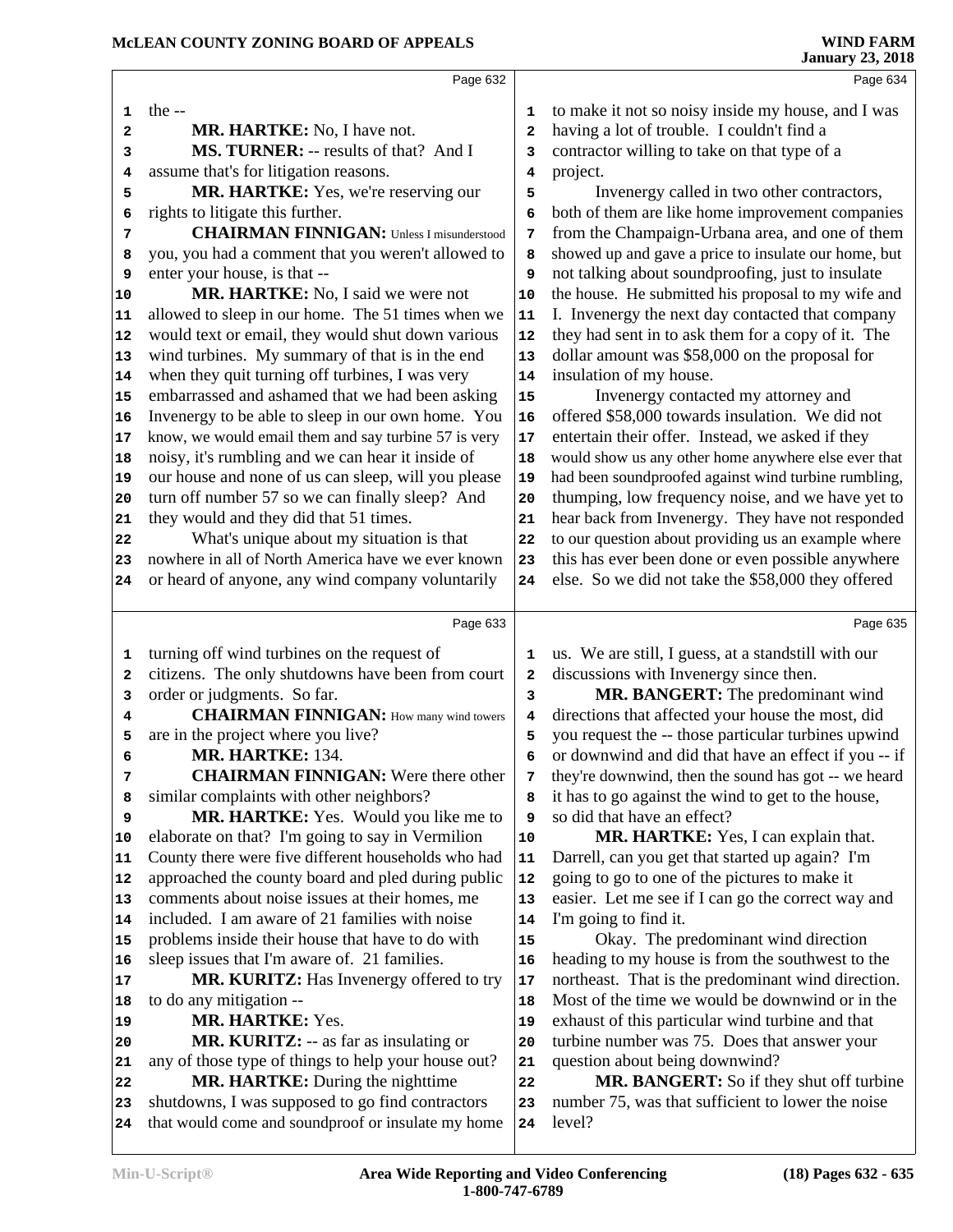|                                   | Page 636                                                                        |                         | Page 638                                                                                                 |  |
|-----------------------------------|---------------------------------------------------------------------------------|-------------------------|----------------------------------------------------------------------------------------------------------|--|
| 1                                 | <b>MR. HARTKE:</b> It lowered the noise level                                   | $\mathbf 1$             | MR. HARTKE: Painfully so. I understand.                                                                  |  |
| 2                                 | some, and I'm going to say it was about a split                                 | $\overline{\mathbf{2}}$ | And I hope that you can understand my predicament                                                        |  |
| 3                                 | even. Half the time they turned off turbines it                                 | 3                       | that we're in also. This is kind of like that                                                            |  |
| 4                                 | would be either 57 or 75, about let's say 25 percent                            | 4                       | jump-in-front-of-a-train, you know, type of                                                              |  |
| 5                                 | of the time 57 only, about 25 percent of the time                               | 5                       | situation.                                                                                               |  |
| 6                                 | number 75 only, about -- the other 25 percent of the                            | 6                       | <b>CHAIRMAN FINNIGAN:</b> You don't have to                                                              |  |
| 7                                 | time was both of them shut down, these closest                                  | 7                       | answer this question if you don't want to, but --                                                        |  |
| 8                                 | turbines, both of them were shut down so we could                               | 8                       | MR. HARTKE: I'll answer any questions                                                                    |  |
| 9                                 | sleep, because this noise, it would be like being                               | 9                       | that you have. I will. I'm an open book.                                                                 |  |
| 10                                | upwind or downwind from a guy running his sub                                   | 10                      | <b>CHAIRMAN FINNIGAN:</b> Why didn't you try the                                                         |  |
| 11                                | woofer. In one instance, he's only 1600 feet away;                              | 11                      | insulation if they were willing to do that? I guess                                                      |  |
| 12                                | in the other instance, he's almost a half mile away.                            | 12                      | my understanding, was there somebody -- was that                                                         |  |
| 13                                | You kind of get the same amount of effect from                                  | 13                      | going to be your last resort and you couldn't do any                                                     |  |
| 14                                | either wind turbine even though you're closer to the                            | 14                      | more or --                                                                                               |  |
| 15                                | one that's downwind of you.                                                     | 15                      | MR. HARTKE: We had done enough research                                                                  |  |
| 16                                | MR. BANGERT: Okay, thank you.                                                   | 16                      | on our own and asking contractors and asking                                                             |  |
| 17                                | MS. TURNER: Do you have -- do you have                                          | 17                      | acousticians, we asked a hundred people can this                                                         |  |
| 18                                | any measurement information to show how many                                    | 18                      | work and is this going to work, and all of our<br>avenues were all dead ends. This was -- I think        |  |
| 19<br>20                          | decibels or anything like that were in your house or<br>anywhere close?         | 19<br>20                | that the insulating of my house to soundproof it for                                                     |  |
| 21                                | MR. HARTKE: Inside my house. We have a                                          | 21                      | low frequency noise, that was a bunny trail as a                                                         |  |
| 22                                | lot of noise measurement levels inside and outside.                             | 22                      | delay, a wear-us-down type of an approach. To this                                                       |  |
| 23                                | MS. TURNER: That you shared with us?                                            | 23                      | day, we've never heard of anyone soundproofing their                                                     |  |
| 24                                | MR. HARTKE: No.                                                                 | 24                      | house against a wind turbine and it's been five more                                                     |  |
|                                   |                                                                                 |                         |                                                                                                          |  |
|                                   |                                                                                 |                         |                                                                                                          |  |
|                                   | Page 637                                                                        |                         | Page 639                                                                                                 |  |
| 1                                 | MS. TURNER: Okay. All right.                                                    | 1                       | years.                                                                                                   |  |
| 2                                 | MR. HARTKE: If I --                                                             | $\mathbf{2}$            | And if there was a solution like that, I                                                                 |  |
| 3                                 | MS. TURNER: Because you're -- because                                           | з                       | think it would be advertised as a cool deal by                                                           |  |
| 4                                 | you're in a suit with Invenergy?                                                | $\overline{4}$          | Invenergy today in hearings or last week or the week                                                     |  |
| 5                                 | MR. HARTKE: We have not filed a lawsuit,                                        | 5                       | before. I think they would say, hey, if we have                                                          |  |
| 6                                 | but we are reserving our rights for litigation.                                 | 6                       | noise problems and all these people are worried                                                          |  |
| 7                                 | MS. TURNER: Okay.                                                               | 7                       | about noise and health, no problemo, we'll insulate                                                      |  |
| 8                                 | MR. HARTKE: And, you know, if I felt like                                       | 8                       | their homes. They've not offered that. They are a                                                        |  |
| 9                                 | it would even make a difference and this board would                            | 9                       | black hole of that type of information. I would ask                                                      |  |
| 10                                | use my information to help protect the citizens, I                              | 10                      | them to provide you that information. They would be                                                      |  |
| 11                                | would probably share that.                                                      | 11                      | the experts if there was such a thing.                                                                   |  |
|                                   | MS. TURNER: You're here now, right, to do                                       | 12                      | <b>CHAIRMAN FINNIGAN:</b> I guess my question                                                            |  |
|                                   | that?                                                                           | 13                      | was if they offered it and were going to pay for it                                                      |  |
|                                   | MR. HARTKE: I would have to check my                                            | 14                      | and you were not obligated with anybody else, why                                                        |  |
|                                   | contractual obligations with the acoustician that                               | 15                      | didn't you try it?                                                                                       |  |
|                                   | recorded all that information to see if he would                                | 16                      | MR. HARTKE: Well, the process of                                                                         |  |
|                                   | also agree to give it up because we've taken                                    | 17                      | insulating our home, it would have tore our home                                                         |  |
| 18                                | measurements or measures to protect that data that                              | 18                      | apart. Your choice was -- would either be to                                                             |  |
| 12<br> 13<br>14<br>17<br>19<br>20 | both of us will have to sign off on allowing that to                            | 19<br>20                | insulate it from the outside, tear off all siding                                                        |  |
| 21                                | be released due to a lot of reasons.<br>MS. TURNER: You understand our need for | 21                      | and decking and everything, even the roof, and                                                           |  |
| 15<br>16<br>22                    | objective information.                                                          | 22                      | insulate it that way, or going inside and ripping<br>out all the drywall and insulate it from the inside |  |
| 23                                | MR. HARTKE: I do.                                                               | 23                      | out. It wasn't going to happen. I didn't -- I                                                            |  |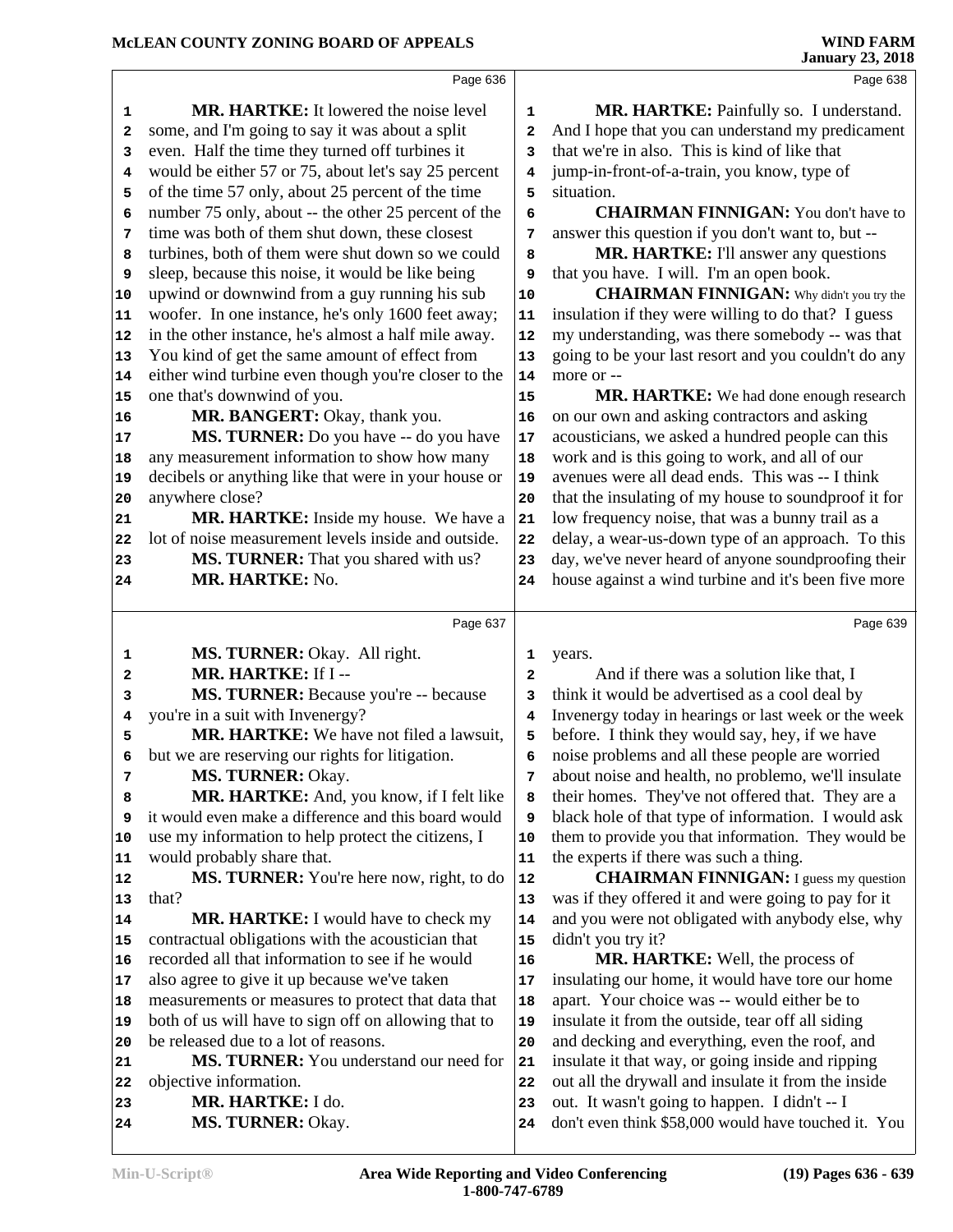|    | Page 640                                                                    |                         | Page 642                                                                                                 |
|----|-----------------------------------------------------------------------------|-------------------------|----------------------------------------------------------------------------------------------------------|
| 1  | know, my house was 3,900 square foot, it was a big                          | 1                       | relief. I wish they would have bought it from me.                                                        |
| 2  | house, and when we saw that estimate from the siding                        | $\overline{\mathbf{2}}$ | If Invenergy would have bought my house, I would                                                         |
| з  | company, we thought it was kind of a joke. We never                         | 3                       | have signed a gag order, I wouldn't even be here.                                                        |
| 4  | even entertained it, that we thought that that would                        | 4                       | In my county, another wind farm company                                                                  |
| 5  | even come close to taking care of the problem. It                           | 5                       | came in named Apex, Apex bought three houses, and I                                                      |
| 6  | fell woefully short.                                                        | 6                       | was so envious of those families that got bought                                                         |
| 7  | MR. KURITZ: The people that purchased                                       | 7                       | out. I really wanted that and I wanted to move on.                                                       |
| 8  | your house, are they still living there?                                    | 8                       | I didn't -- I did not want to travel places to come                                                      |
| 9  | MR. HARTKE: No.                                                             | 9                       | and talk about this. I would rather have kept all                                                        |
| 10 | MR. KURITZ: What has happened to them,                                      | 10                      | of this private.                                                                                         |
| 11 | the same thing?                                                             | 11                      | MS. WALLEY: Mr. Hartke.                                                                                  |
| 12 | MR. HARTKE: The people that purchased my                                    | ${\bf 12}$              | MR. HARTKE: I'm sorry.                                                                                   |
| 13 | house, they bought it on September 20th, 2016, they                         | 13                      | MS. WALLEY: No, that's all right. Make                                                                   |
| 14 | moved in in November, they moved out in like April                          | 14                      | sure you limit your answer to the question that was                                                      |
| 15 | or May at the latest of 2017. They were there for                           | 15                      | posed, okay?                                                                                             |
| 16 | only four months. I have not had any discussions                            | 16                      | <b>MR. HARTKE:</b> I think he asked me what                                                              |
| 17 | with them about why they moved out.                                         | 17                      | happened to my house, so --                                                                              |
| 18 | The people that bought my house, it was an                                  | 18                      | MS. WALLEY: He asked you if the family                                                                   |
| 19 | elderly lady, and she is a leaseholder with                                 | 19                      | still lived there.                                                                                       |
| 20 | Invenergy. She has at least one wind turbine on her                         | 20                      | MR. HARTKE: They do not live there. I'm                                                                  |
| 21 | farm ground. I have some feelings of guilt that it                          | 21                      | sorry for elaborating. I felt shortchanged because                                                       |
| 22 | didn't work out for them either. We gave them                               | 22                      | I had all this information in my presentation, but                                                       |
| 23 | plenty of notice and we made it perfectly clear that                        | 23                      | now we're talking, asking questions about exactly                                                        |
| 24 | the only reason we're selling our home was because                          | 24                      | what I would have presented --                                                                           |
|    |                                                                             |                         |                                                                                                          |
|    | Page 641                                                                    |                         | Page 643                                                                                                 |
| 1  | of the wind turbines. And I was not going to tell                           | 1                       | MS. WALLEY: I understand.                                                                                |
| 2  | them, no, you can't buy my home. I had -- I had                             | $\mathbf{2}$            | MR. HARTKE: -- to you.                                                                                   |
| з  | enough people accuse me of not letting it be sold                           | 3                       | MR. KURITZ: The other night someone                                                                      |
| 4  | because we owned it for three whole years. I had --                         | 4                       | testified off the internet that you're being                                                             |
| 5  | I think it was even the attorney for Invenergy                              | 5                       | subsidized to go around and do this by big oil money                                                     |
| 6  | that's here today, I was at a hearing in Princeton,                         | 6                       | and all that. Do you have an answer to that?                                                             |
| 7  | Illinois, he asked me, Mr. Hartke, have you listed                          | 7                       | MR. HARTKE: Yes. It is unbelievable to                                                                   |
| 8  | it with a realtor, and if you haven't, his follow-up                        | 8                       | many people that I would come here unpaid,                                                               |
| 9  | question was, I guess if you haven't listed it with                         | 9                       | unprovoked. You know, there's -- I grew up Catholic                                                      |
| 10 | a realtor, you haven't even tried.                                          | 10                      | and I am of the belief that there are certain things                                                     |
| 11 | I have a slide that covers your question                                    | 11                      | you have to do to earn your way to heaven, and I                                                         |
| 12 | too. Let's see if this clicker will let me. It's                            | 12                      | think that I have to do this so that way the                                                             |
| 13 | going backwards, bear with me a second. My house is                         | 13                      | information is out there to help others even though                                                      |
| 14 | currently listed on Zillow, my former house is                              | 14                      | we took a loss. All of my time is donated.                                                               |
|    |                                                                             | 15                      | If you want to talk about payment, one                                                                   |
| 15 | currently listed on Zillow. Here's the listing. I                           |                         |                                                                                                          |
| 16 | was supposed to give this presentation like January                         | 16                      | time I left a venue like this in Boone County,                                                           |
| 17 |                                                                             | 17                      |                                                                                                          |
| 18 | 9th or something like that, so at the top of my                             | 18                      | Illinois, I found a thank you card in my bag, there                                                      |
| 19 | slide it says here's Hartke's abandoned home that's                         | 19                      | was a thank you card and there was a Casey's gift<br>card, I think it was \$50, and I held onto that for |
| 20 | for sale as of January 9, 2018. It's listed at                              | 20                      |                                                                                                          |
| 21 | \$274,900. It's been listed by ReMax Realty. It has                         | 21                      | about a week and I found somebody that needed that                                                       |
| 22 | been on the market for 217 days.<br>So there's my house. It's for sale now. | 22                      | and I gave it to them.<br>I have never taken any money, any gift                                         |

 I think Invenergy should go buy it. But these -- this family that doesn't live there, give them some 24 I have never taken any money, any gift card, any benefit besides if I stayed overnight in a hotel room at a hearing, the hotel room was taken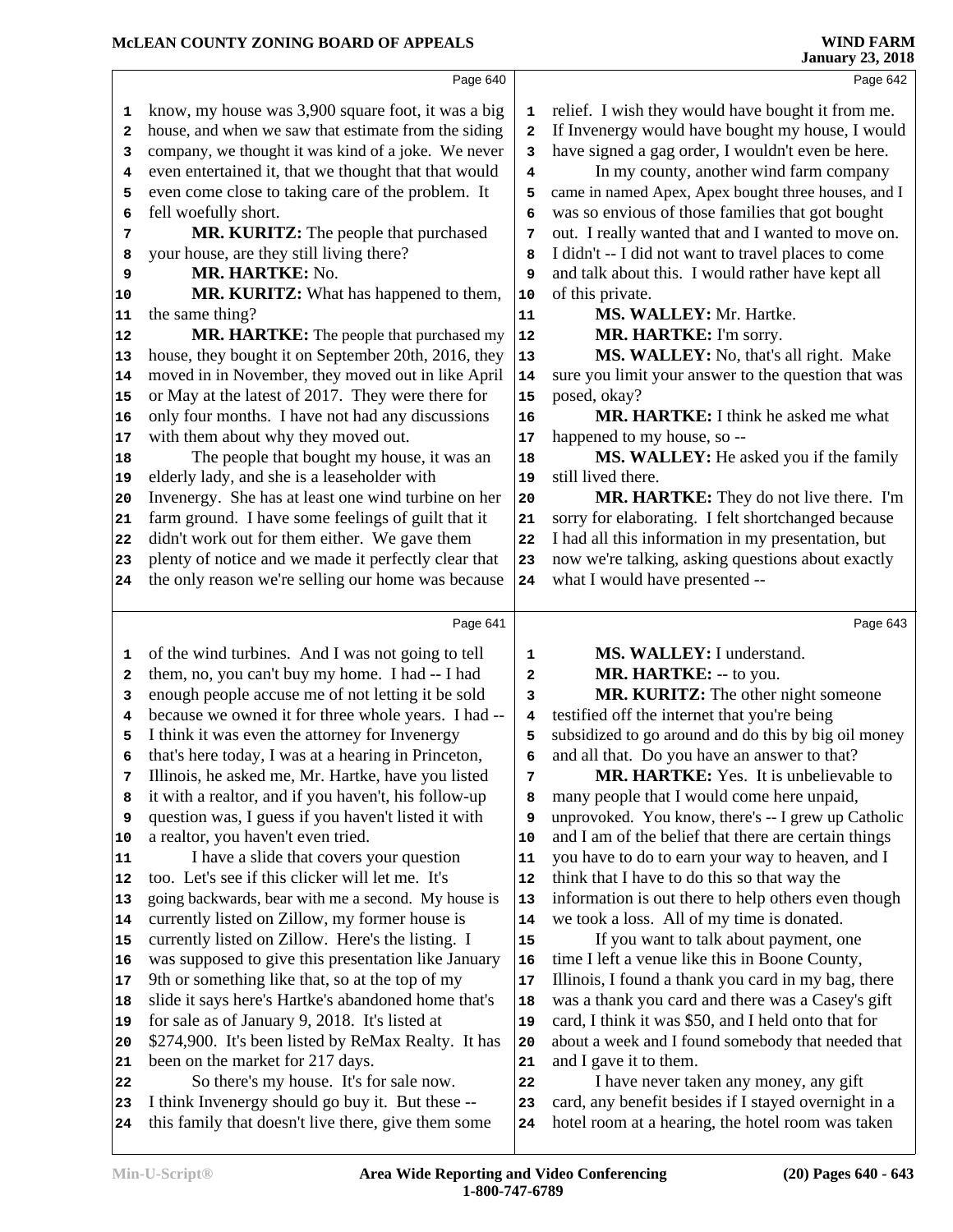|          | Page 644                                             |              | Page 646                                                                             |
|----------|------------------------------------------------------|--------------|--------------------------------------------------------------------------------------|
|          | care of, but I felt as though I had paid enough out  |              | Q. And you would make these complaints all                                           |
| 1        | of pocket. And, you know, I -- I don't want to say   | 1<br>2       | day and all night, wouldn't you?                                                     |
| 2<br>3   | I don't need the money, but, you know, I quit my job | 3            | A. Yes.                                                                              |
| 4        | so I could not be reliant on other people. And I     | 4            | Q. And Invenergy tried to work with you as                                           |
| 5        | don't need the gas money. You know, some people      | 5            | you testified, correct?                                                              |
| 6        | give a lot of cash to their church or to other       | 6            | A. At first they turned off the wind turbines                                        |
| 7        | fund-raisers. I get in my truck and I drive places.  | 7            | and then they refused to do that, and then after our                                 |
| 8        | That's my way of contributing.                       | 8            | testimony and continuous complaints because we still                                 |
| 9        | I've never taken anything from any oil               | 9            | had ongoing problems, Invenergy commissioned a noise                                 |
| 10       | company. I've never worked for a coal company. I'm   | 10           | study at my house. I --                                                              |
| 11       | not a disgruntled ex-employee. One of the gentlemen  | ${\bf 11}$   | Q. All right, they didn't commission a noise                                         |
| 12       | that asked questions earlier, and I was not here     | 12           | study at your house, did they? They didn't go in                                     |
| 13       | when he asked so I'm not sure what the exact         | 13           | your house, did they?                                                                |
| 14       | question was, but are you -- Hartke is a disgruntled | 14           | A. Oh, they set up their instruments on the                                          |
| 15       | former Invenergy employee or Invenergy worker.       | 15           | property line.                                                                       |
| 16       | Well, that stems from --                             | 16           | Q. Did the question is did they go in your                                           |
| 17       | MS. WALLEY: Mr. Hartke, I'm sorry, I'm               | 17           | house?                                                                               |
| 18       | just going to have to ask you to limit your response | 18           | A. We did not allow them to go into our                                              |
| 19       | again. And I don't think --                          | 19           | house.                                                                               |
| 20       | MR. HARTKE: Okay.                                    | 20           | Q. They asked to come in your house, but you                                         |
| 21       | MS. WALLEY: -- anybody's questioned your             | 21           | wouldn't let them, correct?                                                          |
| 22       | financial responsibility or your --                  | 22           | A. They wanted to record everything going on                                         |
| 23       | MR. HARTKE: Okay.                                    | 23           | inside my house. My wife and I --                                                    |
| 24       | MS. WALLEY: -- relationship --                       | 24           | Q. So is your answer no? Please, we can't                                            |
|          |                                                      |              |                                                                                      |
|          | Page 645                                             |              | Page 647                                                                             |
| 1        | MR. HARTKE: I get it, we can move on.                | 1            | have you just, you know, going on a stream of                                        |
| 2        | MS. WALLEY: Okay, but just make sure you             | $\mathbf{2}$ | consciousness. Is your answer, no, you wouldn't                                      |
| з        | answer the question that was asked.                  | з            | allow them in your house?                                                            |
| 4        | MR. HARTKE: If I get out of control, it's            | 4            | A. We considered it. Ultimately we decided                                           |
| 5        | your job to slow me down, so --                      | 5            | that it was not in the best interest of the privacy                                  |
| 6        | MS. WALLEY: No, but they do want to hear             | 6            | of my wife and kids and myself that we would allow                                   |
| 7        | what you have to say, okay?                          | 7            | Invenergy to take continuous noise measurements.                                     |
| 8        | MR. HARTKE: I think I answered that                  | 8            | Q. Mr. Hartke, your whole testimony is about                                         |
| 9        | gentleman's question.                                | 9            | the privacy of what occurred inside your house, so                                   |
| 10       | <b>CHAIRMAN FINNIGAN:</b> You did a fine job.        | 10           | why didn't you allow Invenergy to come inside your                                   |
| 11       | Any questions from staff?<br>MR. DICK: No.           | 11           | house and take measurements?                                                         |
| 12       | <b>CHAIRMAN FINNIGAN:</b> Would the applicant        | 12           | MR. LUETKEHANS: Objection, argumentative.<br>A. I think that the reason why would be |
| 13<br>14 | have questions of this witness? Come forward.        | 13<br>14     | perhaps we would be overheard doing the things that                                  |
| 15       | You've got to state your name and address again.     | 15           | husbands and wives do with each other. I think that                                  |
| 16       | MR. GRIFFIN: Jim Griffin, law firm of                | 16           | that was my ultimate privacy between my -- sexual                                    |
| 17       | Schain Banks, 70 West Madison Street, Suite 5300,    | 17           | relations between my wife and I would be recorded, I                                 |
| 18       | Chicago, Illinois, 60602.                            | 18           | would put it under the category of surveillance, and                                 |
| 19       | <b>QUESTIONS BY</b>                                  | 19           | that would be the reason why we did not allow                                        |
| 20       | <b>MR. GRIFFIN:</b>                                  | 20           | Invenergy to have their sound acousticians who were                                  |
| 21       | Q. Mr. Hartke, when you lived in your home,          | 21           | strangers to us, we did not know who they were, we                                   |
| 22       | you made many complaints about the noise to          | 22           | had been jerked around by Invenergy for months by                                    |
| 23       | Invenergy and to Vermilion County, correct?          | 23           | this time and if we can't --                                                         |
| 24       | A. Yes.                                              | 24           | Q. I think the question has been answered.                                           |
|          |                                                      |              |                                                                                      |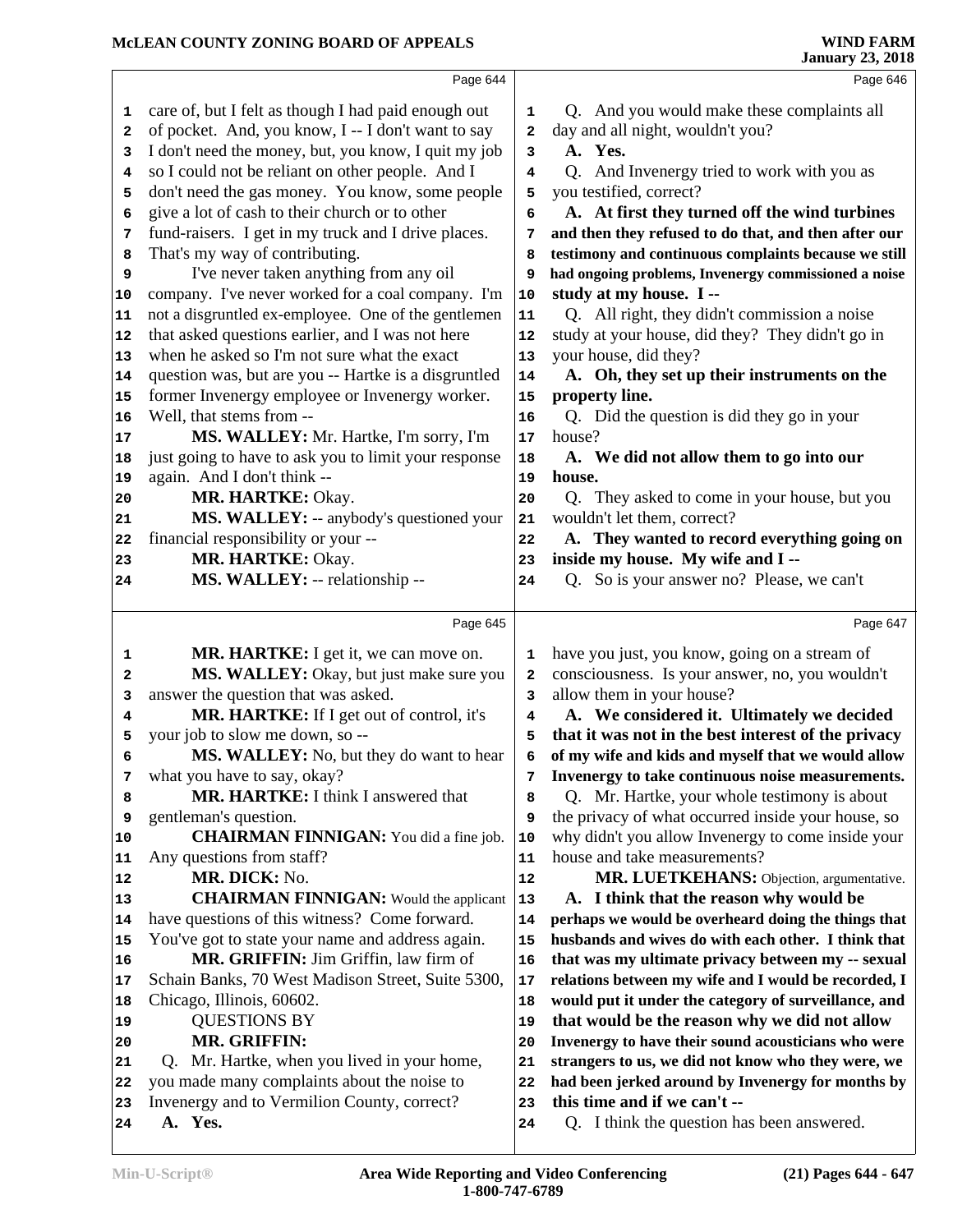|          | Page 648                                                                                         |                | Page 650                                                                                                 |
|----------|--------------------------------------------------------------------------------------------------|----------------|----------------------------------------------------------------------------------------------------------|
| 1        | A. Okay.                                                                                         | 1              | Q. Have you ever given Mr. Rick James                                                                    |
| 2        | So -- but you did have noise consultants<br>Q.                                                   | $\overline{a}$ | permission to disclose the results of the noise                                                          |
| 3        | perform measurements at your house, correct?                                                     | 3              | study taken at your house?                                                                               |
| 4        | A. Yes, we did.                                                                                  | 4              | A. No, we have not given permission to                                                                   |
| 5        | Q. Who was that?                                                                                 | 5              | disclose it. When we had --                                                                              |
| 6        | A. That person's name is Richard James, Rick                                                     | 6              | Q. All right, I want you to take a look --                                                               |
| 7        | James.                                                                                           | 7              | A. Sure. For the record, we didn't --                                                                    |
| 8        | Q. Where is his office at?                                                                       | 8              | Q. This will be Applicant's Exhibit No. 13.                                                              |
| 9        | A. Somewhere in Michigan.                                                                        | 9              | A. May I have a copy of that so I can see it                                                             |
| 10       | Q. And did he come to your house with                                                            | 10             | too?                                                                                                     |
| 11       | recording equipment?                                                                             | 11             | MR. LUETKEHANS: Jim, can I get a copy                                                                    |
| 12       | A. Yes.                                                                                          | 12             | too?                                                                                                     |
| 13       | Q. And how long was he there for?                                                                | 13             | MS. WALLEY: Mr. Griffin, I may have                                                                      |
| 14       | A. Rick James was there probably two to three                                                    | 14             | missed it, what did you want this to be identified                                                       |
| 15       | days, two or three days.<br>Q. And he did a noise monitoring study.                              | 15             | as?                                                                                                      |
| 16<br>17 | A. Yes, he did.                                                                                  | 16<br>$17$     | <b>MR. GRIFFIN:</b> I believe Applicant's 13 is<br>the next in order; is that correct?                   |
| 18       | Q. And have you ever provided the results of                                                     | 18             | MR. DICK: That's correct.                                                                                |
| 19       | that study to Invenergy?                                                                         | 19             | BY MR. GRIFFIN:                                                                                          |
| 20       | A. No.                                                                                           | 20             | Q. Mr. Hartke, Applicant's Exhibit No. 14 is                                                             |
| 21       | Q. Have you ever provided the results of that                                                    | 21             | a noise level compliance analysis --                                                                     |
| 22       | study to Vermilion County?                                                                       | 22             | MR. LUETKEHANS: Mr. Griffin, 13 or 14?                                                                   |
| 23       | A. No.                                                                                           | 23             | MR. GRIFFIN: Excuse me, 13.                                                                              |
| 24       | Q. Have you ever provided the results of that                                                    | 24             | MR. LUETKEHANS: Thank you.                                                                               |
|          |                                                                                                  |                |                                                                                                          |
|          |                                                                                                  |                |                                                                                                          |
|          | Page 649                                                                                         |                | Page 651                                                                                                 |
| 1        | study to the Illinois Pollution Control Board?                                                   | 1              | Q. And you've seen this document before,                                                                 |
| 2        | A. No.                                                                                           | $\overline{a}$ | correct?                                                                                                 |
| 3        | Q. So you've complained about noise to                                                           | 3              | A. Yes.                                                                                                  |
| 4        | Invenergy and Vermilion County and you --                                                        | 4              | Q. And you referred to it in your direct                                                                 |
| 5        | A. Yes.                                                                                          | 5              | testimony, correct?                                                                                      |
| 6        | Q. -- had tests done by your own consultants                                                     | 6              | A. Yes, I did.                                                                                           |
| 7        | in your own home and you did not disclose those to                                               | 7              | Q. And that was performed by Mr. Hankard and                                                             |
| 8        | any other parties; is that correct?                                                              | 8              | Mr. Schomer, correct?                                                                                    |
| 9        | A. Oh, I think that we have disclosed that,                                                      | 9              | A. Yes.                                                                                                  |
| 10       | and this information is indeed out there, that                                                   | 10             | Q. And Invenergy -- why did Invenergy hire                                                               |
| 11       | several of my neighbors also had noise studies in                                                | 11             | Mr. Schomer? Do you know why?                                                                            |
| 12<br>13 | their homes too.                                                                                 | 12             | A. We tried to hire Mr. Schomer, but we                                                                  |
| 14       | Q. Have you ever presented a noise study by<br>Mr. James to any of the many zoning boards you've | 13<br>14       | couldn't because Dr. Schomer at the time of -- I<br>think it was in March 2013 he was under contract     |
| 15       | testified before concerning wind energy projects?                                                | 15             | with Invenergy doing research for Invenergy, so Dr.                                                      |
| 16       | A. I'm not qualified to present noise                                                            | 16             | Schomer declined to work for us.                                                                         |
| 17       | studies.                                                                                         | 17             | Q. Did you ask Invenergy to hire Dr. Schomer?                                                            |
| 18       | Q. I'm not asking you if you're qualified.                                                       | 18             | A. Through my attorney or we did directly, I                                                             |
| 19       | I'm asking if you've presented the noise study at                                                | 19             | don't remember.                                                                                          |
| 20       | your house to any of the many zoning boards you've                                               | 20             | Q. So you wanted him involved in the project.                                                            |
| 21       | traveled to and testified before?                                                                | 21             | A. Yes, we -- we requested Dr. Schomer to be                                                             |
| 22       | A. The answer is no because I'm not qualified                                                    | 22             | involved because he was Invenergy's acoustician and                                                      |
| 23<br>24 | to talk about noise studies because I'm not a<br>acoustician or an acoustical engineer.          | 23<br>24       | Dr. Schomer also worked on a project that was the<br>Highland Wind Farm where Michael Hankard was trying |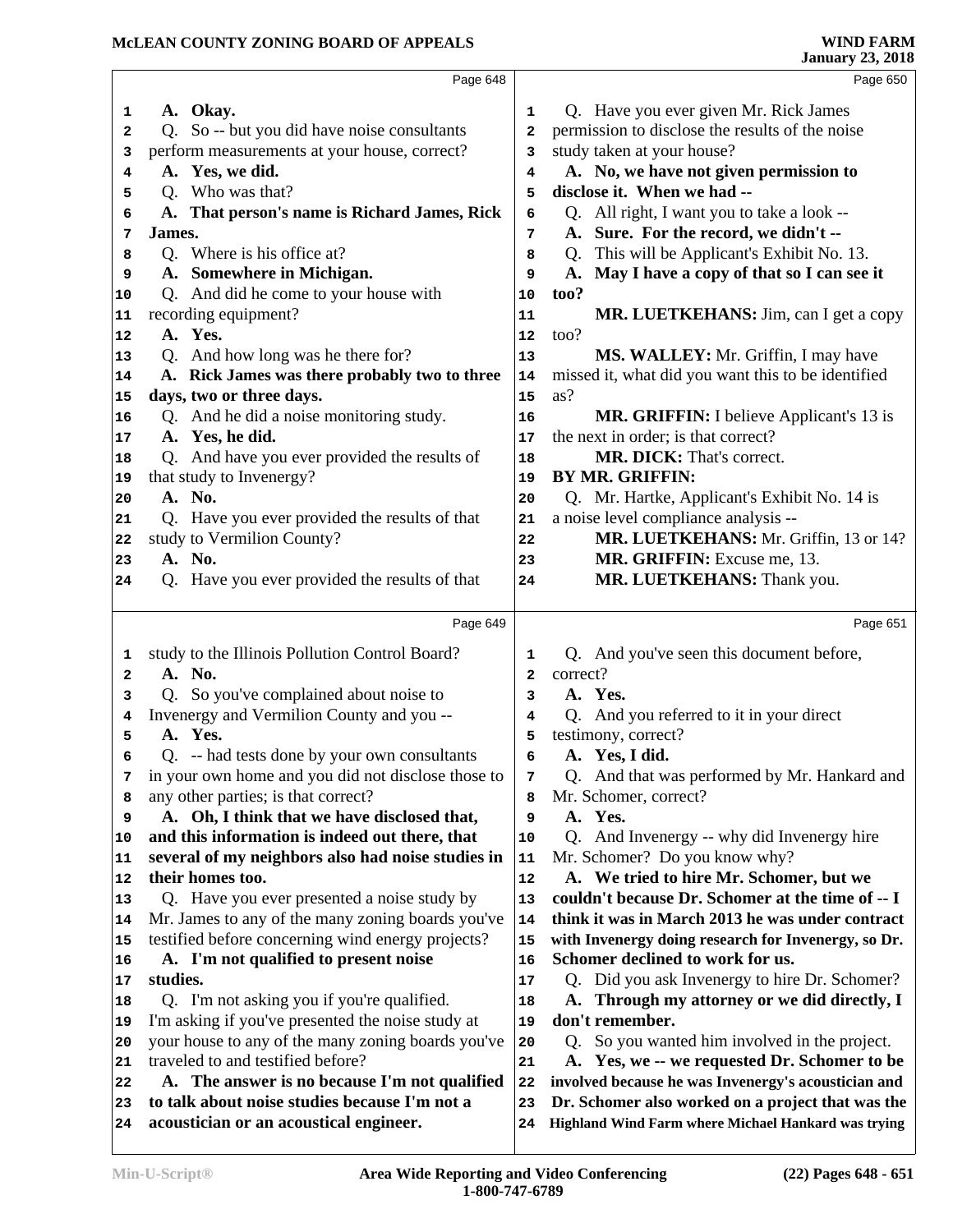|              | Page 652                                                                      |              | Page 654                                                       |
|--------------|-------------------------------------------------------------------------------|--------------|----------------------------------------------------------------|
|              |                                                                               |              |                                                                |
| 1            | to fit in some kind of a noise monitoring system and                          | 1            | <b>CHAIRMAN FINNIGAN:</b> Hang on. We're going                 |
| $\mathbf{2}$ | that's why we -- we wanted to include Dr. Schomer                             | 2            | to play nice, okay? So somebody's going to ask a               |
| 3            | because he's from Champaign, Illinois, also --                                | 3            | question, somebody's going to answer or else we're             |
| 4            | Q. Okay, I think you've answered the                                          | 4            | not going to do it, you got that? I'm not a lawyer,            |
| 5            | question.                                                                     | 5            | so -- you know, that's the way we're going to play.            |
| 6            | A. -- and he was a local guy.                                                 | 6            | Do it nice.                                                    |
| 7            | Q. All right, and --                                                          | 7            | MR. HARTKE: May I answer the rest of his                       |
| 8            | MR. LUETKEHANS: Can I ask that Mr.                                            | 8            | question about Dr. Schomer and why we didn't hire              |
| 9            | Griffin either --                                                             | 9            | him because there's --                                         |
| 10           | MS. WALLEY: Hold on just a second.                                            | 10           | <b>CHAIRMAN FINNIGAN:</b> Let's move on to the                 |
| 11           | You'll have to come up to the microphone.                                     | 11           | next question, okay?                                           |
| 12           | MR. LUETKEHANS: I think it's important --                                     | 12           | MR. HARTKE: Okay, it's a heck of a mess,                       |
| 13           | MS. WALLEY: Hold on, hold on just a                                           | 13           | $SO -$                                                         |
| 14           | moment. You'll have to identify yourself. Do you                              | 14           | <b>BY MR. GRIFFIN:</b>                                         |
| 15           | represent Mr. Hartke?                                                         | 15           | Q. All right. And, Mr. Hartke, this report                     |
| 16           | MR. LUETKEHANS: No.                                                           | 16           | prepared by Mr. Hankard and Mr. Schomer concluded              |
| 17           | MS. WALLEY: Okay.                                                             | 17           | that the California Ridge wind energy project was in           |
| 18           | MR. LUETKEHANS: I think it's important                                        | 18           | compliance with the Illinois Pollution Control Board           |
| 19           | though that we follow the rules, and if Mr. Griffin                           | 19           | regulations, correct?                                          |
| 20           | wants -- believes that Mr. Hartke has gone too far,                           | 20           | A. That's not correct. It's -- there's a                       |
| 21           | he moves to strike. He should not be cutting him                              | 21           | qualifier. Michael Hankard, I think his exact quote            |
| 22           | off. You should have the opportunity to hear the                              | 22           | is this: It is uncertain that Invenergy's wind                 |
| 23           | testimony. And that's the proper venue, not cutting                           | 23           | turbines exceeded the maximum noise allowable, the             |
| 24           | him off and saying we've heard enough from you. If                            | 24           | numerical maximum noise allowable by the IPCB. And             |
|              |                                                                               |              |                                                                |
|              |                                                                               |              |                                                                |
|              | Page 653                                                                      |              | Page 655                                                       |
| 1            | he wants you to stop him, that's -- that's the                                | 1            | there are some issues with this report where Hankard           |
| $\mathbf{2}$ | proper course of doing it.                                                    | $\mathbf{2}$ | did not follow the IPCB's protocol. He did not                 |
| 3            | MS. WALLEY: Noted, Mr. Luetkehans. I do                                       | з            | measure the noise at property lines.                           |
| 4            | want to let everyone in the audience know that                                | 4            | Oh, and to answer your question earlier,                       |
| 5            | although this is a quasi-judicial hearing, the rules                          | 5            | the reason we didn't have them measure at our house            |
| 6            | of evidence do not apply strictly to this hearing,                            | 6            | is because IPCB rules state measure at property                |
| 7            | so they -- it is up to the chairman and it is up to                           | 7            | lines.                                                         |
| 8            | the board what evidence will be heard.                                        | 8            | <b>CHAIRMAN FINNIGAN:</b> So just question and                 |
| 9            | And I do want to indicate to Mr. Griffin                                      | 9            | then answer.                                                   |
| 10           | and to Mr. Hartke, Mr. Hartke, you have to wait                               | 10           | MR. HARTKE: Okay. Well, I --                                   |
| 11           | until the question is done, but again try to answer                           | 11           | <b>CHAIRMAN FINNIGAN:</b> If we have to turn the               |
| 12           | his question to the best of your ability. Try not                             | 12           | mic off in between, we're going to do that.                    |
| 13           | to talk over Mr. Hartke, I understand you have a                              | 13           | MR. HARTKE: I understand.                                      |
| 14           | point and a purpose and you're going somewhere,                               | 14           | <b>CHAIRMAN FINNIGAN:</b> So turn your button                  |
| 15           | because it's very hard for the court reporter and                             | 15           | off until he asks a question. Then he's going to               |
| 16           | it's hard for the board to get the gist of the                                | 16           | ask a question and he's going to turn his mic off              |
| 17           | testimony. Everybody understand, okay?                                        | 17           | until you're done, okay?                                       |
| 18           | MR. GRIFFIN: Thank you.                                                       | 18           | MR. HARTKE: Thank you.                                         |
| 19           | MR. HARTKE: So we tried to hire Dr.                                           | 19           | BY MR. GRIFFIN:                                                |
| 20           | Schomer and he-                                                               | 20           | Q. And you never filed any complaint in court                  |
| 21           | <b>MR. GRIFFIN:</b> Was there a question                                      | 21           | against Invenergy?                                             |
| 22           | pending?                                                                      | 22           | <b>CHAIRMAN FINNIGAN:</b> Turn your mic off.                   |
| 23<br>24     | MR. HARTKE: No, I -- he cut me off<br>earlier and I wasn't allowed to finish. | 23<br>24     | A. So far, I have not filed any lawsuits<br>against Invenergy. |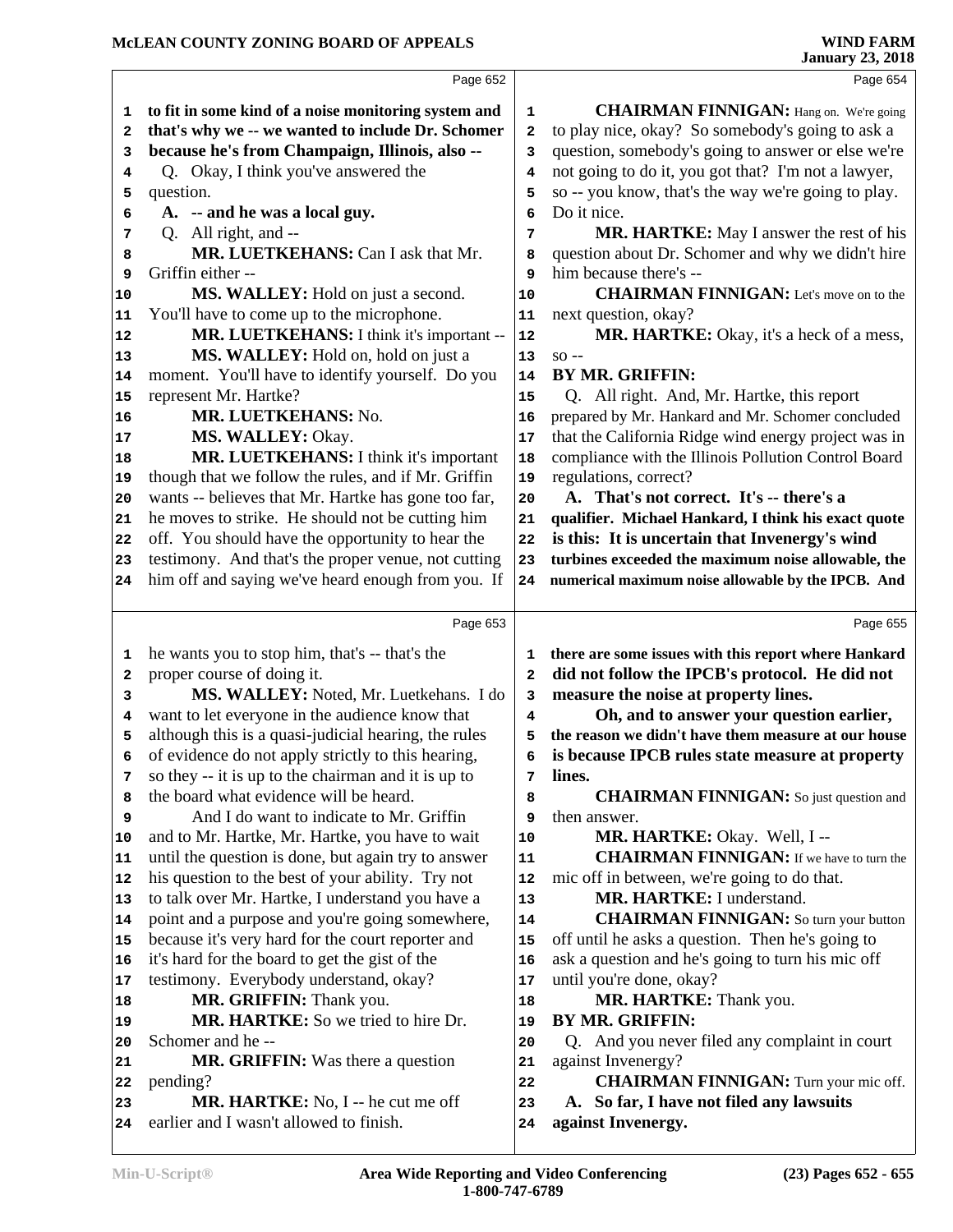|          | Page 656                                                                                                |              | Page 658                                                                       |
|----------|---------------------------------------------------------------------------------------------------------|--------------|--------------------------------------------------------------------------------|
| 1        | <b>CHAIRMAN FINNIGAN:</b> You guys are playing                                                          | 1            | young, where we could escape our home, and that's                              |
| 2        | nice now, good.                                                                                         | $\mathbf{2}$ | taken away from all of my other things I'd rather be                           |
| 3        | Q. And you've never filed any complaint about                                                           | 3            | doing in my life.                                                              |
| 4        | excessive noise with the Illinois Pollution Control                                                     | 4            | I guess my way of -- the reason I would                                        |
| 5        | Board either.                                                                                           | 5            | come here is because I'm really pissed off that my                             |
| 6        | A. So far, we have not filed a complaint with                                                           | 6            | house had been ruined for the intended purpose that                            |
| 7        | IPCB.                                                                                                   | 7            | it was meant for is to house my family in a safe                               |
| 8        | Q. And were you aware that if you did file a                                                            | 8            | environment. You know, we uprooted our kids from                               |
| 9        | complaint against Invenergy, Invenergy would have                                                       | 9            | our church, our school, all our friends. I'm still                             |
| 10       | the right to obtain copies of the noise study that                                                      | 10           | grasping how, since I have no other funding except                             |
| 11       | Mr. James performed in your home?                                                                       | 11           | my own business and my wife's work, it's going to                              |
| 12       | A. We are aware of that possibility.                                                                    | 12           | take a serious amount of money for me to put up, and                           |
| 13       | Q. And you did have a lawyer threaten to sue                                                            | 13           | it's going to be a very long lawsuit, perhaps five                             |
| 14       | Invenergy, correct?                                                                                     | 14           | years to get through all of that, and so far my wife                           |
| 15       | A. We had legal counsel. I can't remember                                                               | 15           | and I have been unwilling to give more to file a                               |
| 16       | him being threatening. He was a very nice guy. I                                                        | 16           | lawsuit against Invenergy.                                                     |
| 17       | don't know if he threatened you or if you felt                                                          | 17           | It's a very, very tough decision. There                                        |
| 18       | threatened.                                                                                             | 18           | are days when we decide we'll go ahead and do it and                           |
| 19       | Q. Okay, your lawyer stated to Invenergy that                                                           | 19           | then we would, you know, have a bill come due or a                             |
| 20       | litigation was a possibility, correct?                                                                  | 20           | setback or a project that I thought I might get and                            |
| 21       | A. Anything is possible.                                                                                | 21           | I never got, so we're between a rock and a hard                                |
| 22       | Q. How many counties have you traveled to and                                                           | 22           | place, and the only way I can get the most good out                            |
| 23       | testified about your complaints with Invenergy?                                                         | 23           | of my house is to tell people what happened.                                   |
| 24       | A. I've done a similar presentation to                                                                  | 24           | Q. So for how many years have you been                                         |
|          |                                                                                                         |              |                                                                                |
|          | Page 657                                                                                                |              | Page 659                                                                       |
| 1        | probably five counties in Illinois, three in                                                            | 1            | traveling to various zoning boards throughout the                              |
| 2        | Indiana, one in Michigan, one in Tennessee and                                                          | $\mathbf{2}$ | country and testifying about Invenergy?                                        |
| 3        | that's it I think.                                                                                      | 3            | A. Can you repeat the question, how many                                       |
| 4        | Q. And is the Cal Ridge project in Vermilion                                                            | 4            | years -- I have not done this solid, so what are you                           |
|          | County still operational?                                                                               |              |                                                                                |
|          |                                                                                                         |              |                                                                                |
| 5        |                                                                                                         | 5<br>б.      | -- can you repeat your question?                                               |
|          | A. Yes, it's still operational and it's owned                                                           |              | Q. Well, for how many years have you been                                      |
| 7<br>8   | by TerraForm Power.                                                                                     | 7<br>8       | traveling around the country testifying against                                |
| 9        | Q. And were any administrative citations or                                                             | 9            | Invenergy?                                                                     |
| 10       | violations ever issued to the project based on your                                                     | 10           | A. I think my first visit anywhere to testify                                  |
| 11       | complaints?                                                                                             | 11           | against Invenergy where I traveled was to Sandlot                              |
| 12       | A. No citations or violations that I know of.<br>O.                                                     | 12           | County, Michigan, and I'm sorry, I don't know how                              |
| 13       | So what evidence do you have to present to                                                              | 13           | long ago that was, perhaps two or three years.                                 |
| 14       | the zoning board about the noise levels in your home                                                    | 14           | Probably about two and a half years ago was the                                |
| 15       | besides your own personal testimony?                                                                    | 15           | first time I traveled around the country to testify<br>against Invenergy.      |
| 16       | A. Well, nobody abandons their home for the                                                             | 16           |                                                                                |
| 17       | fun of it. Nobody decides to move to a double wide                                                      |              | Q. So you've been traveling -- when was the                                    |
|          | trailer to prove a point. The ultimate reason that                                                      | 17           | first time you testified against Invenergy at a                                |
| 18       | we have not filed a lawsuit against Invenergy was                                                       | 18           | zoning board hearing?                                                          |
| 19       | because Invenergy, being a multi-billion dollar                                                         | 19           | A. The only time I've testified against                                        |
| 20       | company, and I have, you know, perhaps a \$5 million                                                    | 20           | Invenergy was in Livingston County, Illinois, at a                             |
| 21<br>22 | company, I'm at a severe disadvantage. And I was                                                        | 21           | zoning board hearing. That's the only time I've                                |
|          | also trying to use all of my resources to first off                                                     | 22           | testified at a ZBA against Invenergy.                                          |
| 23<br>24 | get my family into better living conditions, that I<br>could fix my family first while my children were | 23<br>24     | Q. And have you reviewed any of the<br>application materials for this project? |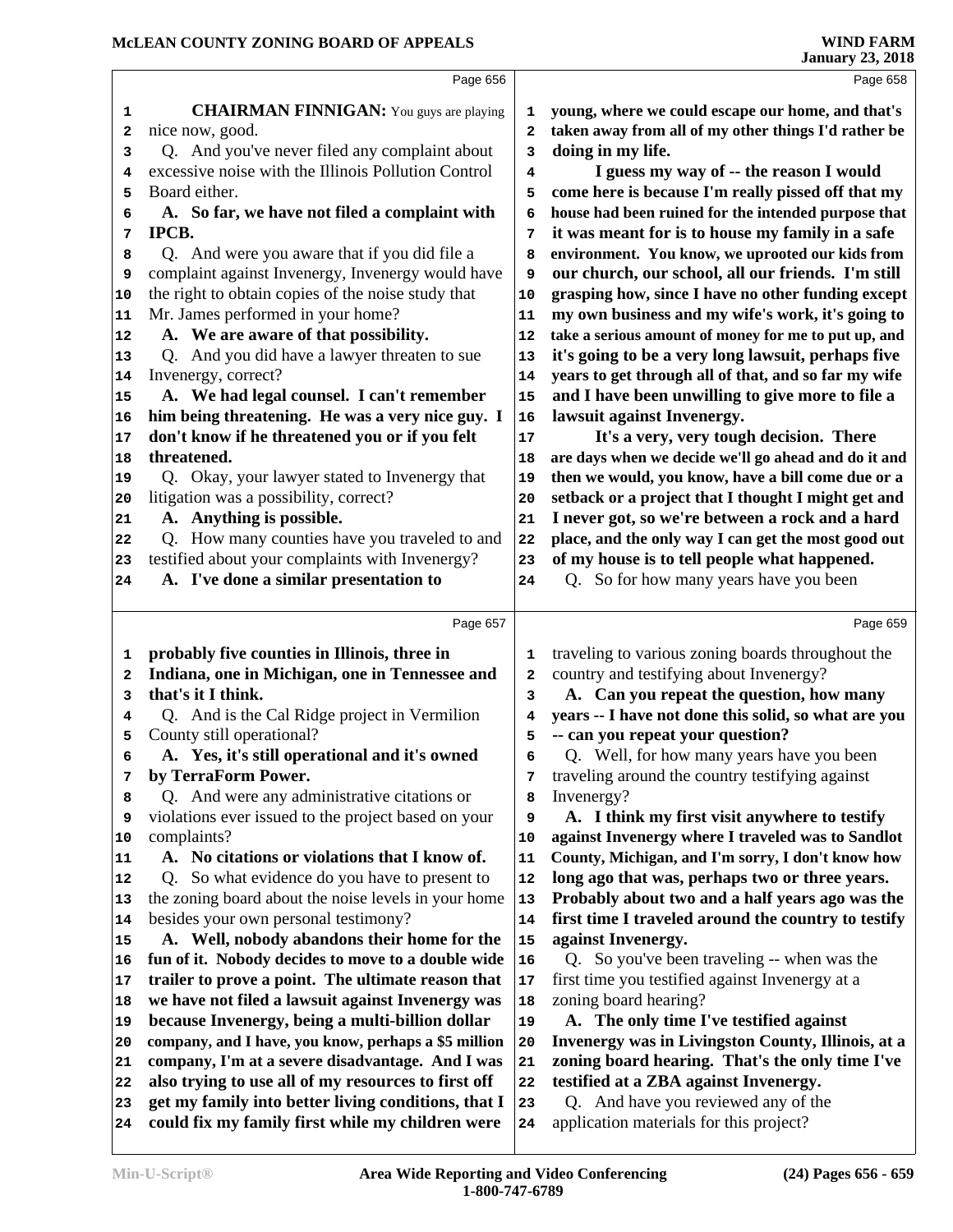|              | Page 660                                                                       |        | Page 662                                                        |  |
|--------------|--------------------------------------------------------------------------------|--------|-----------------------------------------------------------------|--|
| 1            | A. I have only briefly. I looked through the                                   | 1      | substantiate any of the points raised in Mr.                    |  |
| $\mathbf{2}$ | materials to see how tall the wind turbines were                               | 2      | Mulvaney's letter. Do you see that?                             |  |
| 3            | going to be and how far away from a house the                                  | 3      | A. Yes, and you see where it included Michael                   |  |
| 4            | turbines would be located and that spelled out what                            | 4      | Marrons as a carbon copy person and is from Bill                |  |
| 5            | I expect to happen here.                                                       | 5      | Donahue who works at the pleasure of Michael                    |  |
| 6            | Q. And how much did you sell your house in                                     | 6      | Marrons, and Michael Marrons's family and his                   |  |
| 7            | Vermilion County for?                                                          | 7      | parents and Michael himself, they are all                       |  |
| 8            | A. My wife and I sold our house and 10.85                                      | 8      | leaseholders of the Invenergy wind project.                     |  |
| 9            | acres for \$363,000.                                                           | 9      | To answer your question specific to my                          |  |
| 10           | Q. And that's substantially more than the                                      | 10     | children, my wife and I have never agreed to provide            |  |
| 11           | average house price in Vermilion County, isn't it?                             | 11     | the private medical information of our children,                |  |
| 12           | A. Yes, my house was the most expensive and                                    | 12     | they are still 13 and 11, and they have been the                |  |
| 13           | the nicest and the largest house in the entire Pilot                           | 13     | subject of this problem for much of their childhood,            |  |
| 14           | Township.                                                                      | 14     | and my wife and I are vigorously protecting their               |  |
| 15           | Q. So when you say you abandoned your house,                                   | 15     | private medical information and we're not willing to            |  |
| 16           | you were still able to sell it for \$363,000,                                  | 16     | share any of that information with outsiders because            |  |
| 17           | correct?                                                                       | $17$   | of our potential for litigation that still is --                |  |
| 18           | A. Yes.                                                                        | 18     | <b>CHAIRMAN FINNIGAN:</b> I'm going to cut you                  |  |
|              | Q. And the house is for sale again, correct?                                   | 19     | off. I think you answered the question.                         |  |
| 19<br>20     | A. Yes.                                                                        | 20     | Q. You never provided Vermilion County with                     |  |
| 21           | Q. And the -- but the sale doesn't include                                     | 21     | any medical information to substantiate claims of               |  |
| 22           | much of the acreage that goes with the home,                                   | 22     | adverse health impacts from living near wind                    |  |
| 23           | correct?                                                                       | 23     | turbines, correct?                                              |  |
| 24           | A. I think that the current house only                                         | 24     | A. I think that Vermilion County board has                      |  |
|              |                                                                                |        |                                                                 |  |
|              |                                                                                |        |                                                                 |  |
|              | Page 661                                                                       |        | Page 663                                                        |  |
| 1            | includes 2.95 acres.                                                           | 1      | witnessed me --                                                 |  |
| $\mathbf{2}$ |                                                                                | 2      |                                                                 |  |
| 3            | Q. I noticed in your PowerPoint you had a                                      | 3      | MR. GRIFFIN: Mr. Chairman, it's a yes or<br>no question.        |  |
| 4            | letter from a Mr. Mulvaney, a school superintendent;<br>is that correct?       | 4      | A. -- break down and not even be able --                        |  |
| 5            |                                                                                | 5      | <b>CHAIRMAN FINNIGAN:</b> Please respond yes or                 |  |
| 6            | A. Yes, that's my grade school superintendent<br>where my kids went to school. | 6      | no to that, just a straight answer.                             |  |
| 7            | Q. And the letter that you presented was a                                     | 7      | A. No, I have not been willing to provide all                   |  |
| 8            | letter that Mr. Mulvaney sent to Vermilion County?                             | 8      | of my medical information to outsiders.                         |  |
| 9            | A. Yes.                                                                        | 9      | Q. I'm going to show you Applicant's Exhibit                    |  |
| 10           | Q. And is that letter referring -- the                                         | 10     | 15. It says Enjoying the Windfall at the top of                 |  |
| 11           | letter's referring to your children, correct?                                  | 11     | that.                                                           |  |
| 12           | A. My children and one other, one other child                                  | 12     | MS. WALLEY: Mr. Griffin, two different                          |  |
| 13           | that lived in the wind farm.                                                   | 13     | articles were passed out. I got Enjoying the                    |  |
| 14           | Q. I want to show you what will be marked                                      | 14     | Windfall, I understand that's 15. Looks like                    |  |
| 15           | Applicant Exhibit No. 14. This is correspondence                               | 15     | there's another one.                                            |  |
| 16           | from Mr. Bill Donahue. Do you know who that is?                                | 16     | MR. GRIFFIN: I'll make that 16.                                 |  |
| 17           | A. Yes, Bill Donahue is the State's Attorney                                   | $17\,$ | MS. WALLEY: Which one is 15 and which is                        |  |
| 18           | for the county board in Vermilion County and he                                | 18     | 16?                                                             |  |
| 19           | works for the chairman named Michael Marrons, a                                | 19     | MR. GRIFFIN: 15 says Enjoying the                               |  |
| 20           | leaseholder in the wind project in Vermilion County.                           | 20     | Windfall at the top and 16 says Turbines Boosting               |  |
| 21           | Q. All right, and in this letter Mr. Donahue                                   | 21     | Governments' Bank Account Shares.                               |  |
| 22           | is telling Logan County officials that Vermilion                               | 22     | MS. WALLEY: Okay, thank you.                                    |  |
| 23           | County's never received any reports from a licensed                            | 23     | BY MR. GRIFFIN:<br>Q. So, Mr. Hartke, in Applicant's Exhibit 15 |  |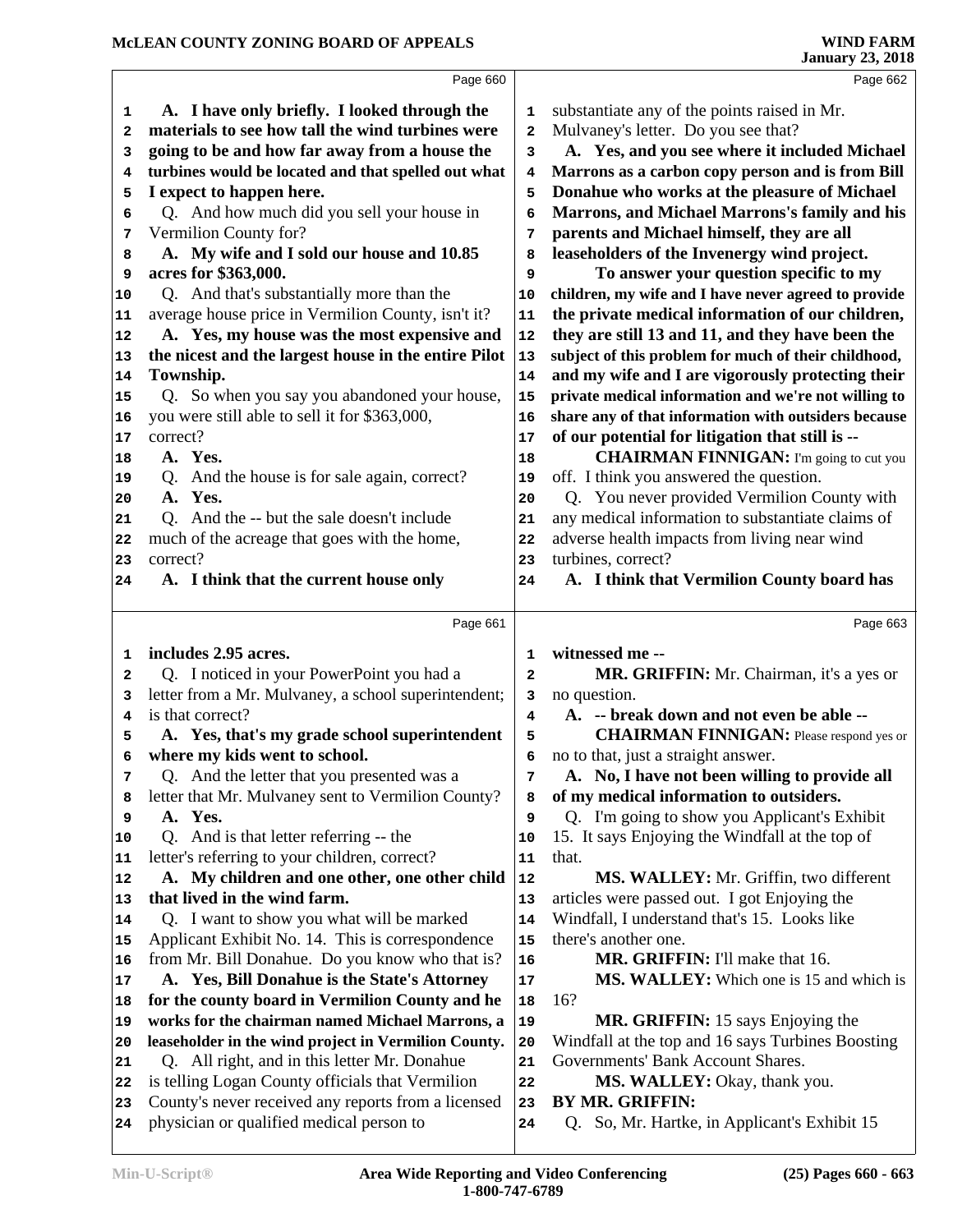|          | Page 664                                            |                | Page 666                                                                                         |
|----------|-----------------------------------------------------|----------------|--------------------------------------------------------------------------------------------------|
| 1        | on the second page, midway down, there's a quote    | 1              | MR. HARTKE: Thank you. Anybody remember                                                          |
| 2        | from Mr. Mulvaney, he says, "From a school          | $\overline{a}$ | what page the Mulvaney letter was? Okay. What was                                                |
| 3        | perspective, it's been a huge success, he said.     | 3              | your question, Jim?                                                                              |
| 4        | Revenues from the turbines have been very, very     | 4              | <b>BY MR. GRIFFIN:</b>                                                                           |
| 5        | beneficial." Do you agree with that?                | 5              | Q. Do you agree with Mr. Mulvaney's statement                                                    |
| 6        | MR. LUETKEHANS: I'm going to -- can I               | 6              | in Applicant Exhibit No. 15 that the Cal Ridge wind                                              |
| 7        | object at this time? Economic issues are not one of | 7              | energy project from a school perspective has been a                                              |
| 8        | the standards, the set of standards that this board | 8              | huge success?                                                                                    |
| 9        | has in front of you. To ask about those, especially | 9              | A. Not a huge success. I disagree with                                                           |
| 10       | from a letter or an article in a paper, is          | 10             | Mulvaney's statement that it was a huge success. I                                               |
| 11       | inappropriate.                                      | 11             | take issue with that.                                                                            |
| 12       | MR. GRIFFIN: Mr. Hartke has a letter from           | ${\bf 12}$     | Q. All right. Take a look at Applicant's                                                         |
| 13       | Mr. Mulvaney in his presentation about purported    | 13             | Exhibit No. 16, this is another article, and about                                               |
| 14       | impacts of the project on his school and that's     | 14             | two-thirds of the way down on the first page there's                                             |
| 15       | what -- and this is the same thing.                 | 15             | another quote from Mr. Mulvaney. He says, "They                                                  |
| 16       | MR. LUETKEHANS: This obviously goes into            | 16             | have been a huge boon, and from a financial point of                                             |
| 17       | revenues when you read it, and revenues, as I think | $17\,$         | view, they will keep us alive for a minimum of ten                                               |
| 18       | the chairman mentioned at the last meeting, are not | 18             | years." So you don't agree with that comment                                                     |
| 19       | appropriate at least for this issue.                | 19             | either; is that correct?                                                                         |
| 20       | <b>CHAIRMAN FINNIGAN:</b> I think he's trying to    | 20             | A. From a financial, purely financial point                                                      |
| 21       | rebut what's been said, that's all he's trying to   | 21             | of view, I'm not sure if that's going to keep him                                                |
| 22       | do. We don't care about money, but -- well, for     | 22             | alive for ten years.                                                                             |
| 23       | this particular issue. I mean it's -- they're just  | 23             | <b>CHAIRMAN FINNIGAN:</b> Let's go to a yes or                                                   |
| 24       | talking back and forth and trying to cross-examine  | 24             | no.                                                                                              |
|          |                                                     |                |                                                                                                  |
|          | Page 665                                            |                | Page 667                                                                                         |
|          |                                                     |                |                                                                                                  |
| 1        | each other basically.                               | 1              | A. All right, not -- he used the word huge                                                       |
| 2        | MR. HARTKE: I'd be glad to answer it.               | $\overline{a}$ | again. That's a huge exaggeration to use the word                                                |
| з        | <b>CHAIRMAN FINNIGAN: So I think it's</b>           | 3              | huge. I would never use the word huge.                                                           |
| 4        | relevant to what they're doing. Whether we take it  | 4              | Q. All right. So, Mr. Hartke, just a few                                                         |
| 5        | into consideration doesn't matter.                  | 5              | more questions. So you testified that you have                                                   |
| 6        | MR. HARTKE: Can we pull up my slides                | 6              | refused to submit or allow anybody to review any                                                 |
| 7        | again? Can we ask Darrell to pull up my slides      | 7              | medical records for you and your family that would                                               |
| 8        | again?                                              | 8              | substantiate the claims you've made about the harm                                               |
| 9        | MS. WALLEY: Only if Mr. Griffin asks for            | 9              | these turbines caused; is that correct?                                                          |
| 10       | it.                                                 | 10             | A. Can you repeat that question?                                                                 |
| 11       | <b>MR. HARTKE:</b> Well, we're talking about the    | 11             | MR. GRIFFIN: Can you read that one back?                                                         |
| 12       | Mulvaney letter. It's in my slides.                 | 12             | <b>CHAIRMAN FINNIGAN:</b> I think he's already                                                   |
| 13       | MS. WALLEY: I understand.                           | 13             | answered that question. You already asked it and                                                 |
| 14       | MR. HARTKE: He referred to it.                      | 14             | he's already answered it. Let's move on to the next                                              |
| 15       | MS. WALLEY: Only if Mr. Griffin asks.               | 15             | one.                                                                                             |
| 16       | He's just asking questions right now and he's       | 16             | Do you have any information to present to<br>Q.                                                  |
| 17       | cross -- if I understand correctly, and correct me  | 17             | this zoning board from a third-party as to the                                                   |
| 18       | if I'm wrong, he's asking you about an exhibit that | 18             | impacts of the Cal Ridge project on your home and                                                |
| 19       | he's showing you as of right now.                   | 19             | your family?                                                                                     |
| 20       | <b>CHAIRMAN FINNIGAN:</b> We have your              | 20             | A. Yes. Can you all turn to page 32 of my                                                        |
| 21       | PowerPoint here too, so --                          | 21             | presentation? I want you to go to the second to                                                  |
| 22       | MR. HARTKE: Okay, can I have one of my              | ${\bf 22}$     | last paragraph. This is a letter from Bill                                                       |
| 23<br>24 | handouts?<br>MR. DICK: Here you go.                 | 23<br>24       | Mulvaney, the superintendent of my school. I'm<br>going to read you the sentence that's the most |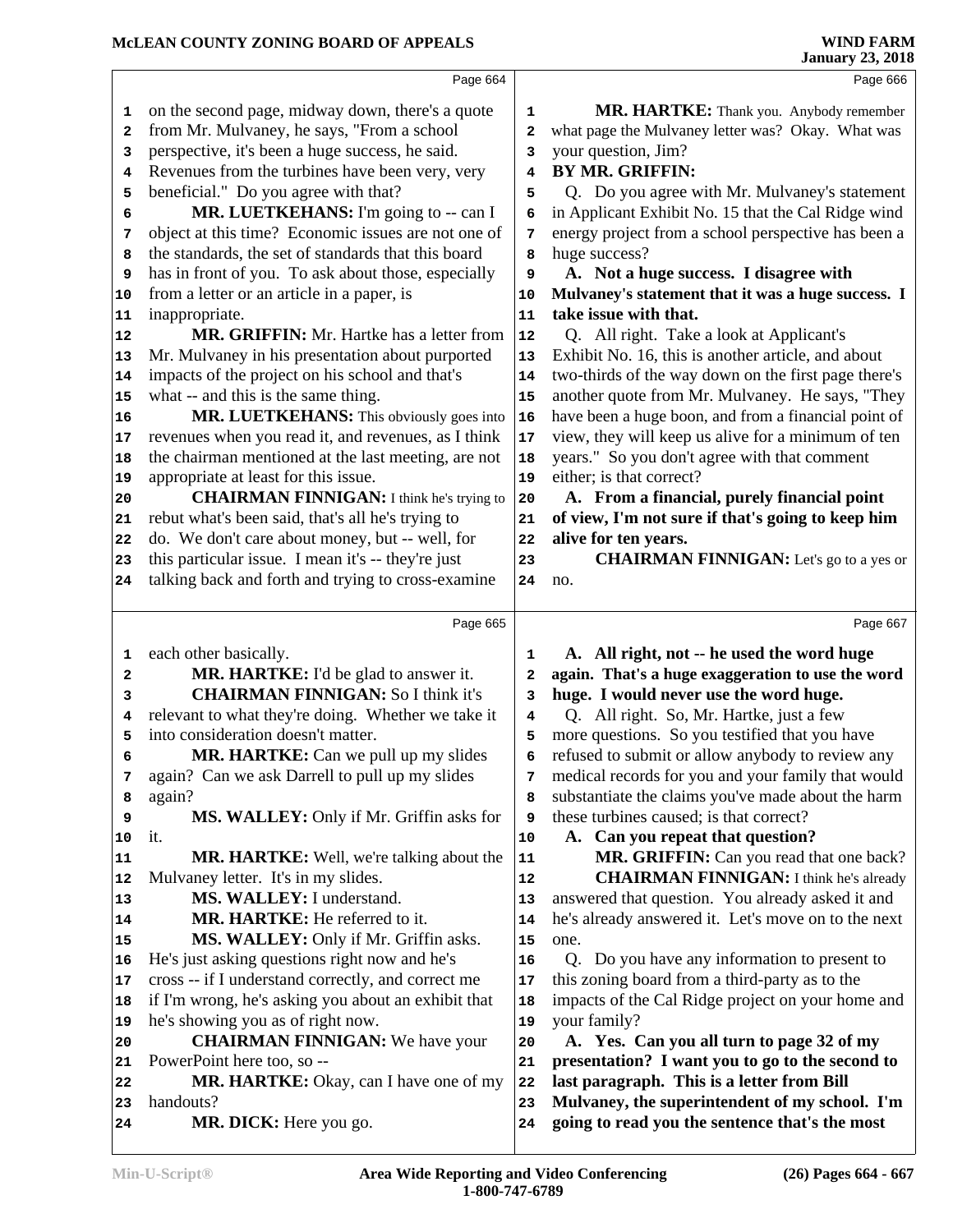Page 668  **important and I want you all to hear. He says, "The revenue generated by the turbines is a blessing to our schools, but the unintended consequences are real." In the second paragraph, he says, "I have noticed that we have some children in our district who appear to be having some medical issues related to wind turbines. Headaches, lack of sleep and jaw issues are the most common. Students also complain about not being able to sleep or not getting a full night's sleep due to sound issues." That would be your third-party independent person who talks about the direct problem that my children were having in my home in Vermilion County next to Invenergy's wind turbines.** Q. And Mr. Mulvaney knew about those problems 16 because you told him about them, right?  **A. I want you to read this, look at what Mulvaney wrote. He says, "I have noticed." I believe Mr. Mulvaney's an independent person. I think that you should have -- CHAIRMAN FINNIGAN:** Mr. Mulvaney is not 22 here, so I don't know if you're just --  **A. I think you should have him come and** Page 669  **testify. CHAIRMAN FINNIGAN:** It's hearsay testimony 2 on both sides, so --  **A. You should have -- CHAIRMAN FINNIGAN:** Unless Mr. Mulvaney 5 wants to come and testify, we can't really consider it.  **MR. HARTKE:** Okay, I understand.  **BY MR. GRIFFIN:**  Q. So you have no third-party evidence to establish the noise levels or health impacts to  $\vert$  **11**  present to this zoning board, correct?  **A. I am unwilling to provide my medical records, my children's medical records, nor my personal that-I-paid-for sound study that was inside my home during periods of time.** MR. GRIFFIN: No further questions for 17 this witness. Thank you.  **CHAIRMAN FINNIGAN:** At this time, we're going to take a break, so you've got a little chance to breathe. 22 MR. HARTKE: Okay, thank you.  **CHAIRMAN FINNIGAN:** Ten minutes. (Recess at 8:18 p.m. to 8:28 p.m.) Page 670 **CHAIRMAN FINNIGAN:** Would anyone in the audience have questions of this witness? Come forward if there are. You need to push the little button there. **MR. DICK:** On the right side.  **CHAIRMAN FINNIGAN:** State your name and address, spell your last name.  **MR. NELSON:** Roger Nelson, N-E-L-S-O-N, 112 Kreitzer, Bloomington, Illinois.  **CHAIRMAN FINNIGAN:** Go ahead. QUESTIONS BY  **MR. NELSON:**  Q. This is a question as to your standing as an expert by the board. Do you consider any of your testimony to be anecdotal or scientific?  **A. This board did not find me as an expert witness, so therefore they cut me off at 15 minutes, 10 minutes, so --** Q. You had scientific information you were going to present and the board deleted you from the ability to do that?  **AUDIENCE VOICE:** Can't hear the question.  **A. Scientific information? I was simply providing what details and facts that happened to my** Page 671  **family.** Q. Which is anecdotal.  **MS. WALLEY:** Mr. Nelson, I'm sorry, when you ask questions, can you lean into the microphone? That way everybody -- **MR. NELSON:** Yes, I apologize.  **MS. WALLEY:** No, that's all right.  **MR. NELSON:** This is brand-new to me.  **MS. WALLEY:** That's okay. Q. Did you not also testify under oath that you were an open book, ask me anything?  **A. Yes, and I've answered all of --** Q. And one minute before that, somebody asked you about specific scientific information which you brought out that you have and you refused to disclose it.  **A. Are you talking about --** Q. Acousticians.  **A. -- medical information?** Q. No, the acoustician going in -- you said that you couldn't do that. You could have brought a waiver with you.  **A. At this time, I am -- since I have potential litigation that would be ongoing, I'm**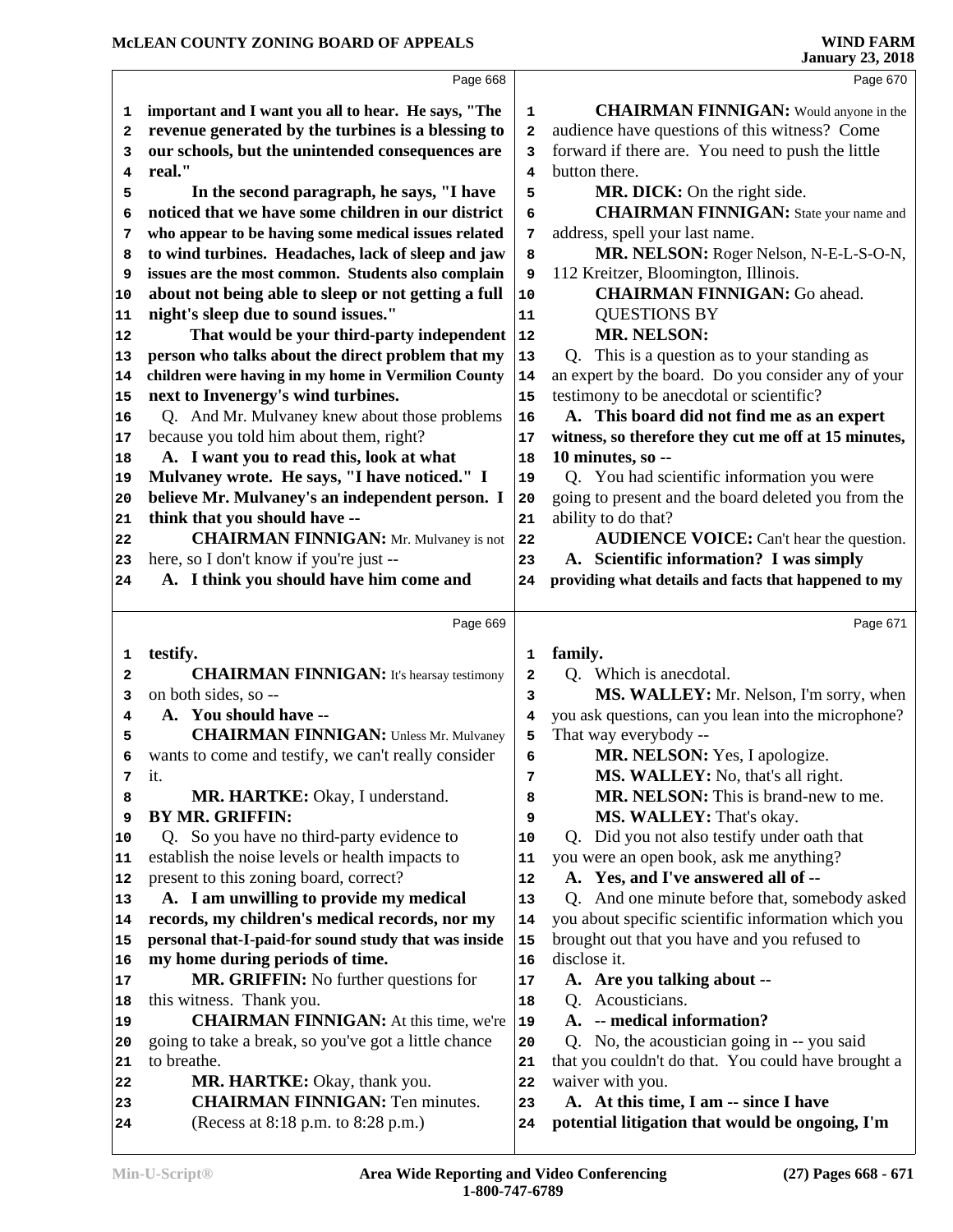|                                                     | Page 672                                               |          | Page 674                                                                                         |
|-----------------------------------------------------|--------------------------------------------------------|----------|--------------------------------------------------------------------------------------------------|
| 1                                                   | unwilling to share the minute details of exact         | 1        | anything as I understood your testimony. If I                                                    |
| 2                                                   | measurements or my doctor reports at my house.         | 2        | misunderstood --                                                                                 |
| з                                                   | Q. And that litigation wouldn't involve any            | 3        | A. You did not misunderstand. I think if                                                         |
| 4                                                   | amount of money?                                       | 4        | they would have purchased our home and they would                                                |
| 5                                                   | A. I don't understand.                                 | 5        | have bought it and I would have accepted that and we                                             |
| 6                                                   | Q. Well, I mean everybody is saying how                | 6        | would have moved out, we would have definitely moved                                             |
| 7                                                   | horrible it is that this is all about the money. Do    | 7        | on with our lives and I would not be still angry                                                 |
| 8                                                   | you have a money motive here?                          | 8        | about it enough to, like Jim said, travel across the                                             |
| 9                                                   | A. My wife and I have discussed about what             | 9        | country to testify against Invenergy. Invenergy did                                              |
| 10                                                  | would be the good of the outcome of the lawsuit or     | 10       | my family wrong, and even though my house was                                                    |
| 11                                                  | our goal from the lawsuit. First off when we were      | 11       | ruined, I am not letting it be wasted.                                                           |
| 12                                                  | still living in our house was to simply have the       | 12       | MR. NELSON: No further questions here.                                                           |
| 13                                                  | wind turbines torn down. That's what the goal of       | 13       | <b>CHAIRMAN FINNIGAN: Push that button,</b>                                                      |
| 14                                                  | our lawsuit would have been. It would not have been    | 14       | would you? Thank you.                                                                            |
| 15                                                  | a payment. It would've just been us being able to      | 15       | MS. WALLEY: Before you start to                                                                  |
| 16                                                  | be allowed to sleep in our house. That's what we       | 16       | cross-examine Mr. Hartke, this is a general notice                                               |
| 17                                                  | wanted. If not tearing down the wind turbines, I       | 17       | to everyone not just you. We have to limit                                                       |
| 18                                                  | think we would have agreed to let them run them in     | 18       | cross-examination to new questions. We can't have                                                |
| 19                                                  | the daytime but definitely not at night when we were   | 19       | cumulative questions. For example, you can't ask                                                 |
| 20                                                  | trying to sleep. That was our goal. We wanted to       | 20       | Mr. Hartke is your name Ted Hartke every time. If                                                |
| 21                                                  | be left alone and stay in our home. That was our       | 21       | you have a new question, if you have a different                                                 |
| 22                                                  | first choice was to stay where we were.                | 22       | question, we encourage you to come up and ask those                                              |
| 23                                                  | Q. And the second choice was having testified          | 23       | questions of Mr. Hartke, but if you heard someone                                                |
| 24                                                  | to $-$                                                 | 24       | else ask about the issue that you've previously or                                               |
|                                                     |                                                        |          |                                                                                                  |
|                                                     | Page 673                                               |          | Page 675                                                                                         |
|                                                     |                                                        |          |                                                                                                  |
| 1                                                   | A. Our second choice to staying in our house,          | 1        | the issue that you want to touch upon, we're going                                               |
| 2                                                   | which Invenergy was not cooperating or allowing us     | 2        | to have to move beyond that. That way, we're not --                                              |
| 3                                                   | to have sleep at night, we had very limited choices,   | з        | Mr. Hartke doesn't spend the rest of the evening in                                              |
| 4                                                   | so we moved to a temporary home. That was our          | 4        | the hot seat, so to speak. Everybody understand?                                                 |
| 5                                                   | choice. Some people can't afford to move or live       | 5        | Okay.                                                                                            |
| 6                                                   | elsewhere and still have the house payment and such,   | 6        | MS. WINTERLAND: Amy Winterland, 22825                                                            |
| 7                                                   | but fortunately we were able to figure out how we      | 7        | North 3075 East Road, Colfax, Illinois, 61728.                                                   |
| 8                                                   | could live in a temporary situation until we could     | 8        | <b>QUESTIONS BY</b>                                                                              |
| 9                                                   | afford another house.                                  | 9        | <b>MS. WINTERLAND:</b>                                                                           |
| 10                                                  | Q. Did you testify earlier that if Invenergy           | 10       | Q. So we were talking about Cal Ridge. Is                                                        |
|                                                     | had bought your house, you would've willing signed a   | 11       | that this California Ridge Wind Energy, LLC?                                                     |
|                                                     | gag order and never brought any of this forward?       | 12       | A. Yes.                                                                                          |
|                                                     | A. If Invenergy would have -- we requested --          | 13       | Q. So -- and there was some testimony that                                                       |
|                                                     | as a solution to our problem, we requested Invenergy   | 14       | the Cal Ridge, I think somebody named Mulvaney said                                              |
|                                                     | to purchase our home and they flat out refused to      | 15       | it was a huge boon from a school perspective, was a                                              |
|                                                     | purchase our house. I think their answer was we        | 16       | huge success and would keep them alive for ten                                                   |
|                                                     | don't buy residential real estate and that was their   | 17       | years. Is that what was just testified?                                                          |
|                                                     | deadpan answer. It was a nonstarter for Invenergy.     | 18       | A. That was an article that the Invenergy                                                        |
| 11<br>12<br>13<br>14<br>15<br>16<br>17<br>18<br> 19 | Q. But it was a clear option for you.                  | 19       | attorney handed out tonight.                                                                     |
| 20                                                  | A. We would have negotiated and we would have          | 20       | Q. Were you aware that there's an October                                                        |
| 21                                                  | taken -- to be relieved of our home and the            | 21       | 12th, 2016, article that says Invenergy/TerraForm                                                |
| 22                                                  | financial burden, we would have sold our house to      | 22       | Powers' wind farm California Ridge Wind, LLC, owes                                               |
| 23<br>24                                            | Invenergy.<br>Q. And signed a gag order and never done | 23<br>24 | the most outstanding property tax bill in all of<br>Champaign County in the amount of \$480,298? |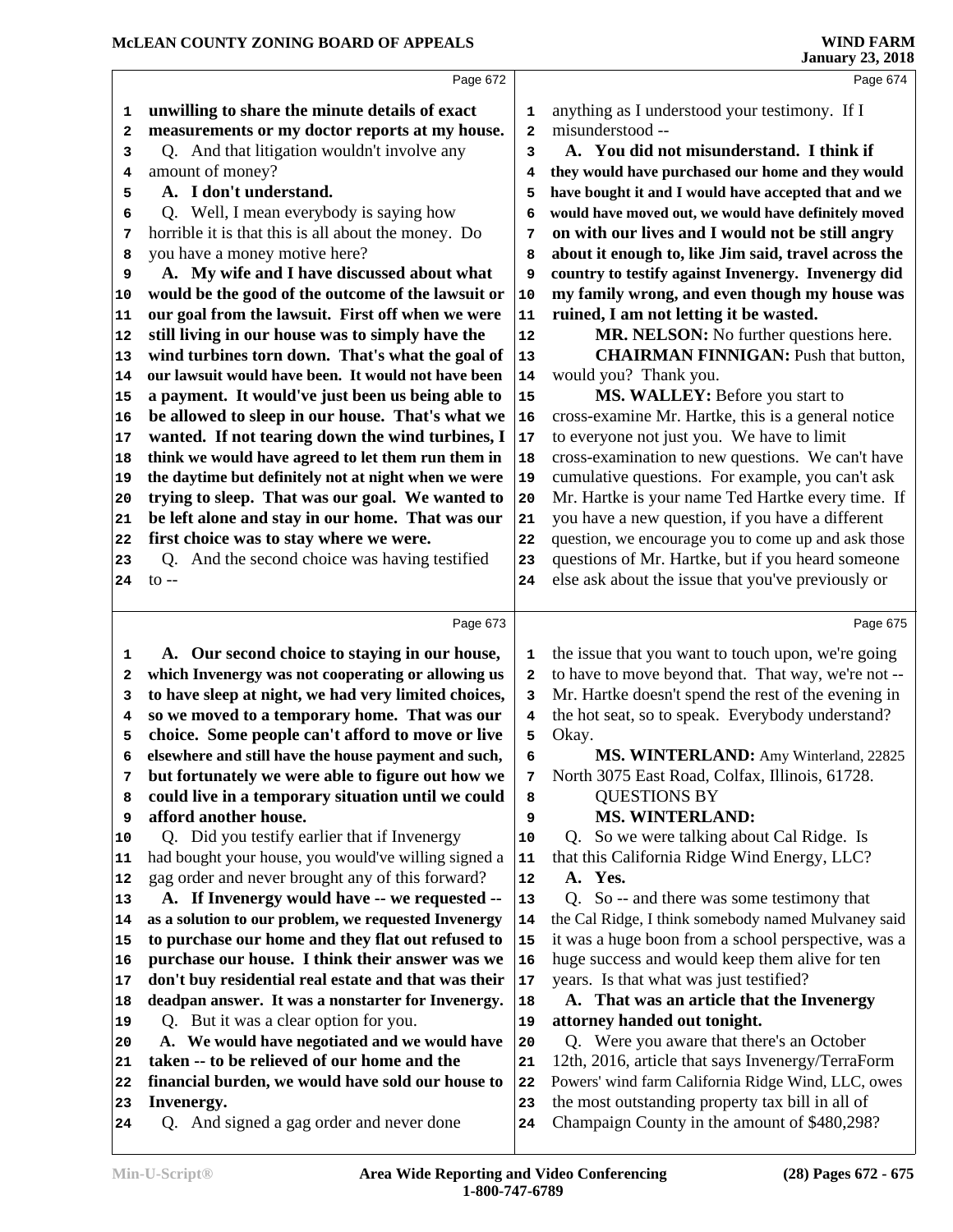|              | Page 676                                             |                         | Page 678                                             |
|--------------|------------------------------------------------------|-------------------------|------------------------------------------------------|
| 1            | A. Yes, I remember that article specifically.        | 1                       | information. It's really a bare bones contour map    |
| 2            | Q. So would outstanding property tax bills           | $\overline{\mathbf{2}}$ | for how loud turbines will be.                       |
| 3            | result in a huge boon to the economic welfare of     | 3                       | Q. But 39 dBA is the recommended maximum.            |
| 4            | that county --                                       | 4                       | It's not the Illinois Pollution Control's maximum,   |
| 5            | A. No.                                               | 5                       | but it's the recommended annoyance maximum, am I     |
| 6            | Q. -- in your opinion?                               | 6                       | understanding? Am I confused, I'm sorry?             |
| 7            | <b>CHAIRMAN FINNIGAN:</b> This is friendly           | 7                       | A. It was -- my testimony included                   |
| 8            | cross-examination. Just have questions. And it's     | 8                       | information from Dr. Schomer who did the noise       |
| 9            | hearsay as to evidence, you know, so ask the         | 9                       | analysis at my home, and his subsequent publications |
| 10           | question.                                            | 10                      | all say designed for a noise limit of 34 dBA, with   |
| 11           | <b>MS. WINTERLAND:</b> It's a published              | 11                      | the maximum, 95 percent of the time, is at or below  |
| 12           | newspaper article. I can provide a reference. Is     | 12                      | 39 dBA. That in a nutshell is Dr. Schomer's summary  |
| 13           | that what you need?                                  | 13                      | of his submittals.                                   |
| 14           | MS. WALLEY: You can ask cross-examination            | 14                      | Q. Were you aware that in Invenergy's                |
| 15           | on things that he's already testified to. If you     | 15                      | application they're using a -- I believe it's a 47   |
| 16           | have the article available for everyone to review,   | 16                      | dBA, dB at 500 hertz as a maximum and the models     |
| 17           | that's fine, but you have to ask him questions about | 17                      | come in at like 46.8?                                |
|              | what he's already testified to. I understand he's    |                         | MS. WALLEY: Ms. Winterland, you're                   |
| 18<br>19     | testified about Mr. Mulvaney and all sorts of        | 18<br>19                | testifying, so you have to ask a question.           |
|              | things, but ongoing articles are beyond the scope of | 20                      | Q. Were you aware of that?                           |
| 20           | what he's previously testified to because that was   |                         | MS. WALLEY: Close, closer.                           |
| 21           | brought up in someone else's cross-examination.      | 21<br>22                | A. Okay, during my -- I looked at Invenergy's        |
| 22           | Does that make sense?                                |                         | application for McLean County and I saw a big huge   |
| 23           |                                                      | 23                      | list of all the homes listed in -- I think it had    |
| 24           | MS. WINTERLAND: Okay, so keep me                     | 24                      |                                                      |
|              | Page 677                                             |                         | Page 679                                             |
|              |                                                      |                         |                                                      |
| 1            | straight. I am very interested in the noise part of  | 1                       | the receiver house number and it had a maximum noise |
| $\mathbf{2}$ | this.                                                | 2                       | level, and many of them are at the same or maybe     |
| 3            | MS. WALLEY: Okay.                                    | 3                       | slightly higher noise level than what the actual     |
| 4            | <b>BY MS. WINTERLAND:</b>                            | 4                       | measurements at my house were.                       |
| 5            | Q. So my next questions are going to be about        | 5                       | Q. And can you tell us again what sound              |
| 6            | the noise part of this. So did I understand you to   | 6                       | bothered you the most?                               |
| 7            | say that the maximum decibels was 46 decibels that   | 7                       | A. The sound that bothered us the most was a         |
| 8            | was recommended by the Schomer study?                | 8                       | rumbling, thumping noise like heavy bass. To         |
| 9            | A. The maximum decibels at my house were             | 9                       | describe it, it's like if someone comes to your home |
| 10           | measured in the magnitude of about 45 and a half to  | 10                      | and you're expecting guests and you're cleaning and  |
| 11           | 46 and a half decibels, dBA. Dr. Schomer states in   | 11                      | you're furiously getting ready and you hear a car    |
| 12           | his analysis that the noise maximum should be at or  | 12                      | door slam and you say, oh, crap, I got to get        |
| 13           | less than 39 decibels.                               | 13                      | clothes on, that sudden jolt and kind of like an     |
| 14           | Q. Do you know if there was a noise study, a         | 14                      | awakening or piquing of your senses, that feeling of |
| 15           | model study done of your house prior to the turbines | 15                      | something just happened and I need to do something   |
| 16           | being built?                                         | 16                      | kind of like reaction. That's the type of noise      |
| 17           | A. There was.                                        | 17                      | that would happen.                                   |
| 18           | Q. Do you know what your model number, what          | 18                      | Because with the wind, the turbines would            |
| 19           | your house was modelled to be?                       | 19                      | speed up or slow down or have a gust of wind and we  |
| 20           | A. I've never thought to go look at the              | 20                      | would get these pulsating, like I would consider it  |
|              |                                                      |                         | like a rubble or a thump, like somebody opening the  |
| 21           | original noise levels in the original noise model.   | 21                      |                                                      |
| 22           | I believe that it's very basic, it's just some       | 22                      | door of your house suddenly or your kid falling out  |
| 23           | contour lines, and there's a huge jump from 40 dBA   | 23                      | of bed. That's the type of feeling and the type of   |
| 24           | to 45 dBA. It's -- it's not very forthcoming with    | 24                      | noise that was bothering us the most, was just it's  |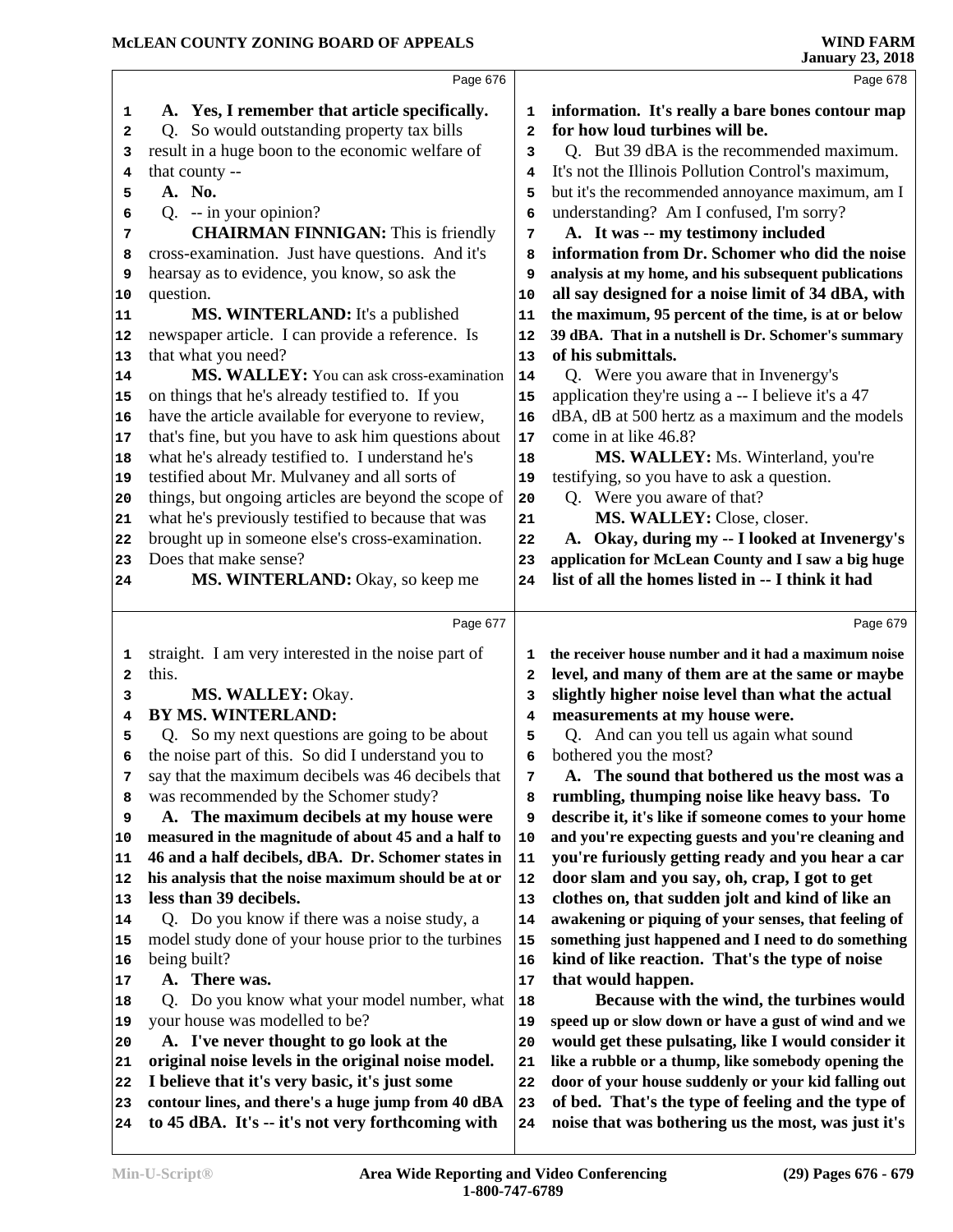|        | Page 680                                                                          |              | Page 682                                             |  |
|--------|-----------------------------------------------------------------------------------|--------------|------------------------------------------------------|--|
| 1      | just the bump in the night, thumping, rubble noise                                | 1            | because you know what you paid for your house and    |  |
| 2      | that you cannot insulate against or get away from.                                | $\mathbf{2}$ | what you got.                                        |  |
| з      | Q. So do you think -- so your only -- so do                                       | 3            | Q. What you had in it.                               |  |
| 4      | you think setting back turbines farther would help                                | 4            | <b>CHAIRMAN FINNIGAN:</b> So yes or no.              |  |
| 5      | with that?                                                                        | 5            | A. Perhaps I probably lost financially -- can        |  |
| 6      | A. Most definitely. Larger setbacks would                                         | 6            | I include the time I wasn't able to live in the      |  |
| 7      | help all of the noise issues.                                                     | 7            | house? I mean the expenses have not --               |  |
| 8      | Q. I have only one other question, it's not                                       | 8            | <b>CHAIRMAN FINNIGAN:</b> This is a yes or no        |  |
| 9      | related to noise, but do you know what the distance                               | 9            | answer.                                              |  |
| 10     | setback for the Mackinaw River is?                                                | 10           | Q. Considering what you had put into your            |  |
| 11     | A. A half mile. I was here when that was                                          | 11           | home and what you would have gotten out of it were   |  |
| 12     | being discussed.                                                                  | 12           | you to sell it if there were no wind farm around.    |  |
| 13     | MS. WINTERLAND: Is that off topic?                                                | 13           | A. I'm going to say if there had been no wind        |  |
| 14     | MS. WALLEY: It's beyond the scope of what                                         | ${\bf 14}$   | farm there, I'd be -- we probably lost a hundred     |  |
| 15     | he's testified to and he's not testifying to things                               | 15           | thousand dollars. If someone held a gun to my head   |  |
| 16     | that he heard at a prior hearing.                                                 | 16           | and said, Mr. Hartke, how much exactly is it and I   |  |
| 17     | MR. HARTKE: Yeah, that's the only                                                 | 17           | didn't have time to go through all of the details,   |  |
| 18     | information I have.                                                               | 18           | it's in the magnitude of a hundred thousand dollars. |  |
| 19     | MS. WINTERLAND: Okay, no further                                                  | 19           | Q. Okay. And you spoke at a community                |  |
| 20     | questions.                                                                        | 20           | meeting in Lexington on January 17th?                |  |
| 21     | <b>CHAIRMAN FINNIGAN:</b> Anyone else in the                                      | 21           | A. Yes.                                              |  |
| 22     | audience have questions? Come forward. You know                                   | 22           | Q. Is it true that when we offered you even a        |  |
| 23     | the process.                                                                      | 23           | bottle of water for the ride that you did not want   |  |
| 24     | MS. COTTER: I do. Julie Hall-Cotter,                                              | 24           | to be accused of taking any compensation?            |  |
|        | Page 681                                                                          |              | Page 683                                             |  |
|        |                                                                                   |              | MS. WALLEY: Ms. Cotter, this is referred             |  |
| 1<br>2 | 23571 North 2900 East Road, Lexington. I have<br>pretty much yes or no questions. | 1            | to -- this is referred to as friendly                |  |
| 3      | <b>QUESTIONS BY</b>                                                               | 2<br>з       | cross-examination, you're bolstering his testimony,  |  |
| 4      | <b>MS. COTTER:</b>                                                                | 4            | so cross-examination is an opportunity to challenge  |  |
| 5      | Q. So when you mentioned they wanted to                                           | 5            | or test the veracity of what someone is testifying   |  |
| 6      | insulate your home, was your home not already                                     | 6            | to, okay?                                            |  |
| 7      | insulated?                                                                        | 7            | MR. HARTKE: The veracity of me not taking            |  |
| 8      | A. It's already insulated.                                                        | 8            | any payment, I have not ever taken payment.          |  |
| 9      | So they wanted to put additional<br>O.                                            | 9            | MS. WALLEY: And I'm not challenging that.            |  |
| 10     | insulation or redo it completely?                                                 | 10           | I just want to make sure we maintain the same        |  |
| 11     | A. I think the plan was to remove and replace                                     | 11           | process throughout the hearing.                      |  |
| 12     | or just add, add more, pack it in as much as they                                 | 12           | MR. HARTKE: Like, for instance, this                 |  |
| 13     | could fit in a wall.                                                              | 13           | bottle of water was provided --                      |  |
| 14     | Q. Okay. When you did sell your home, did                                         | 14           | MS. WALLEY: Mr. Hartke, I was speaking to            |  |
| 15     | you sell your home at a profit or a loss?                                         | 15           | Ms. Cotter, thank you.                               |  |
| 16     | A. That's kind of a trick question because I                                      | 16           | MR. HARTKE: Thank you.                               |  |
| 17     | bought my home out of a foreclosure. My house                                     | 17           | BY MS. COTTER:                                       |  |
| 18     | didn't look anything like it did in the photos I                                  | 18           | Q. I believe it was Michael Hankard you said         |  |
| 19     | shared here. It didn't have a garage or a breezeway                               | 19           | did Invenergy's studies?                             |  |
| 20     | addition and it was a foreclosure home, it was a                                  | 20           | A. Yes, Hankard and Dr. Schomer were both            |  |
| 21     | real mess.                                                                        | 21           | involved in the noise study for Invenergy.           |  |
| 22     | Q. I understand.                                                                  | 22           | Q. Did you have an opportunity to even speak         |  |
| 23     | $A. So -$                                                                         |              | to them when they came to your home to do your       |  |
|        |                                                                                   | 23           |                                                      |  |
| 24     | <b>CHAIRMAN FINNIGAN:</b> It's still yes or no                                    | 24           | study?                                               |  |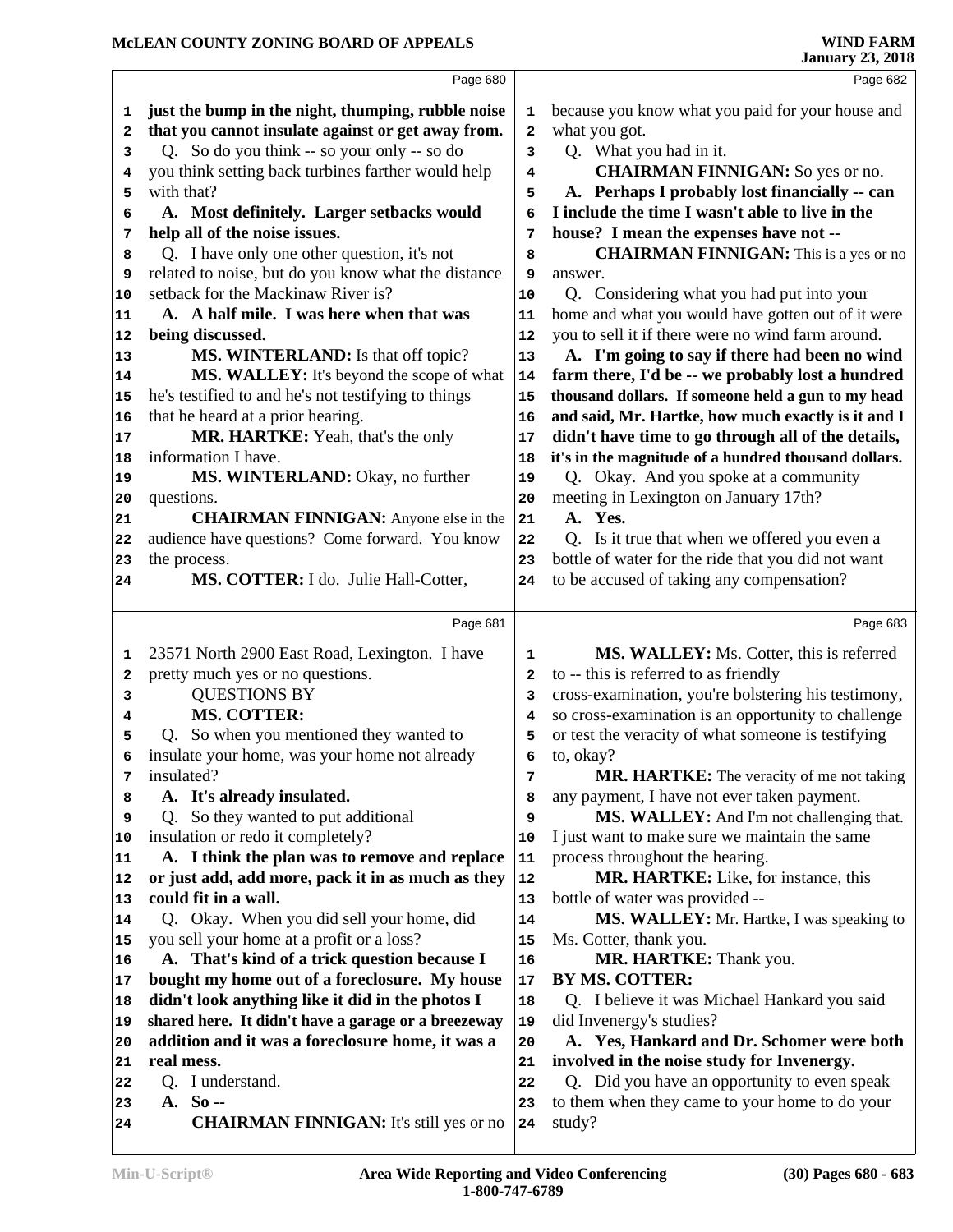|                         | Page 684                                             |            | Page 686                                             |
|-------------------------|------------------------------------------------------|------------|------------------------------------------------------|
| 1                       | A. On the first day of the study I met               | 1          | admission or they stop harming families like what    |
| $\overline{\mathbf{2}}$ | Michael Hankard and that's the only time I've ever   | 2          | happened to mine, then I will stop.                  |
| 3                       | seen him.                                            | 3          | Q. Is there a set of evidence that would             |
| 4                       | Q. Did you speak with him?                           | 4          | affirm that for you?                                 |
| 5                       | A. Yes.                                              | 5          | A. A set of evidence that would affirm that          |
| 6                       | Q. Could you share the conversation? Is that         | 6          | they would quit causing problems for people? Yeah,   |
| 7                       | allowed or --                                        | 7          | I think the moment in time that -- all of these wind |
| 8                       | A. In my testimony I have --                         | 8          | turbine setbacks are based on noise in relationship  |
| 9                       | MS. WALLEY: Hold on just a second.                   | 9          | to the distance. As soon as those safe distances     |
| 10                      | MR. HARTKE: This is in my testimony.                 | 10         | are put in place for nonparticipants, that's when    |
| 11                      | MS. WALLEY: I understand.                            | ${\bf 11}$ | I'll stop.                                           |
| 12                      | <b>CHAIRMAN FINNIGAN:</b> Unless he's here, it's     | 12         | I am totally in agreement with allowing              |
| 13                      | just hearsay to us because we, you know --           | 13         | any wind company to negotiate those noise easements  |
| 14                      | MR. HARTKE: You can ask --                           | 14         | or, you know, possible effects that might happen to  |
| 15                      | <b>CHAIRMAN FINNIGAN:</b> You could say he said      | 15         | neighbors as long as those neighbors even have that  |
| 16                      | anything, you know. Not that I don't believe you,    | 16         | opportunity, but for as long as it's shortchanged by |
| 17                      | but we can't use it --                               | 17         | a ZBA or a county board and their intermediary who   |
| 18                      | MR. HARTKE: I understand.                            | 18         | disallows those residents to represent themselves    |
| 19                      | <b>CHAIRMAN FINNIGAN: -- so it doesn't</b>           | 19         | and negotiate directly with wind companies, I think  |
| 20                      | really matter.                                       | 20         | that's theft, taking away people's ability to        |
| 21                      | MR. HARTKE: It doesn't matter what he                | 21         | protect their homes by not being able to purchase an |
| 22                      | told me.                                             | 22         | easement or sell an easement and protect all of      |
| 23                      | MS. COTTER: Okay, I have no other                    | 23         | their property, because they own all of it. As soon  |
| 24                      | questions.                                           | 24         | as individuals are allowed to represent themselves   |
|                         |                                                      |            |                                                      |
|                         | Page 685                                             |            | Page 687                                             |
| 1                       | MR. SHIELD: I'm Dave Shields. Do you                 | 1          | to do that with wind companies. I don't think any    |
| 2                       | need the address also? 701 Broadway, Normal,         | 2          | time Invenergy should ever be allowed to build       |
| 3                       | Illinois.                                            | з          | turbines within the distances that they were from my |
| 4                       | MS. WALLEY: Can you spell Shields for the            | 4          | house.                                               |
| 5                       | record?                                              | 5          | You know, I testified twice and I admitted           |
| 6                       | MR. SHIELD: S-H-I-E-L-D-S. Just a couple             | 6          | this once, that if Invenergy would have --           |
| 7                       | curiosity questions.                                 | 7          | Q. I think you answered my question, thank           |
| 8                       | <b>QUESTIONS BY</b>                                  | 8          | you.                                                 |
| 9                       | <b>MR. SHIELDS:</b>                                  | 9          | A. -- built 3200 feet away and I only lost           |
| 10                      | Q. Hi. You seemed angry. You seem like a             | 10         | two nights of sleep in half of a year, I would be    |
| 11                      | great guy --                                         | 11         | okay with that, I really would be, but --            |
| 12                      | <b>CHAIRMAN FINNIGAN:</b> Going to have to be a      | 12         | <b>CHAIRMAN FINNIGAN:</b> I think he's got one       |
| 13                      | little louder.                                       | 13         | more question for you.                               |
| 14                      | Q. You seem like a great guy who's angry and         | 14         | MR. HARTKE: Okay.                                    |
| 15                      | kind of a man on a mission here. At what point --    | 15         | Q. I have not lived near or around a wind            |
| 16                      | under what set of circumstances will your mission be | 16         | turbine, but I've lived in towns and fire trucks go  |
| 17                      | complete?                                            | 17         | by at night, ambulances go by at night, trains go by |
| 18                      | A. If I think that Invenergy will stop taking        | 18         | frequently. Compare the noise level of a wind        |
| 19                      | away people's ability to sleep in their home and     | 19         | turbine to a fire truck or an ambulance going right  |
| 20                      | doing the same thing that they did to us, when that  | 20         | by your house.                                       |
| 21                      | repeat scenario goes away, I will go away and I --   | 21         | A. The ambulance and the fire truck are much,        |
| 22                      | I'll live on in my life or -- and not just           | 22         | much noisier going by your house. The trouble and    |
| 23                      | Invenergy, it's E.ON or Apex, it doesn't matter. As  | 23         | the root cause of the problem that we have is that   |
| 24                      | soon as there's a realization that -- or an          | 24         | in an ambulance or fire truck situation, that's an   |
|                         |                                                      |            |                                                      |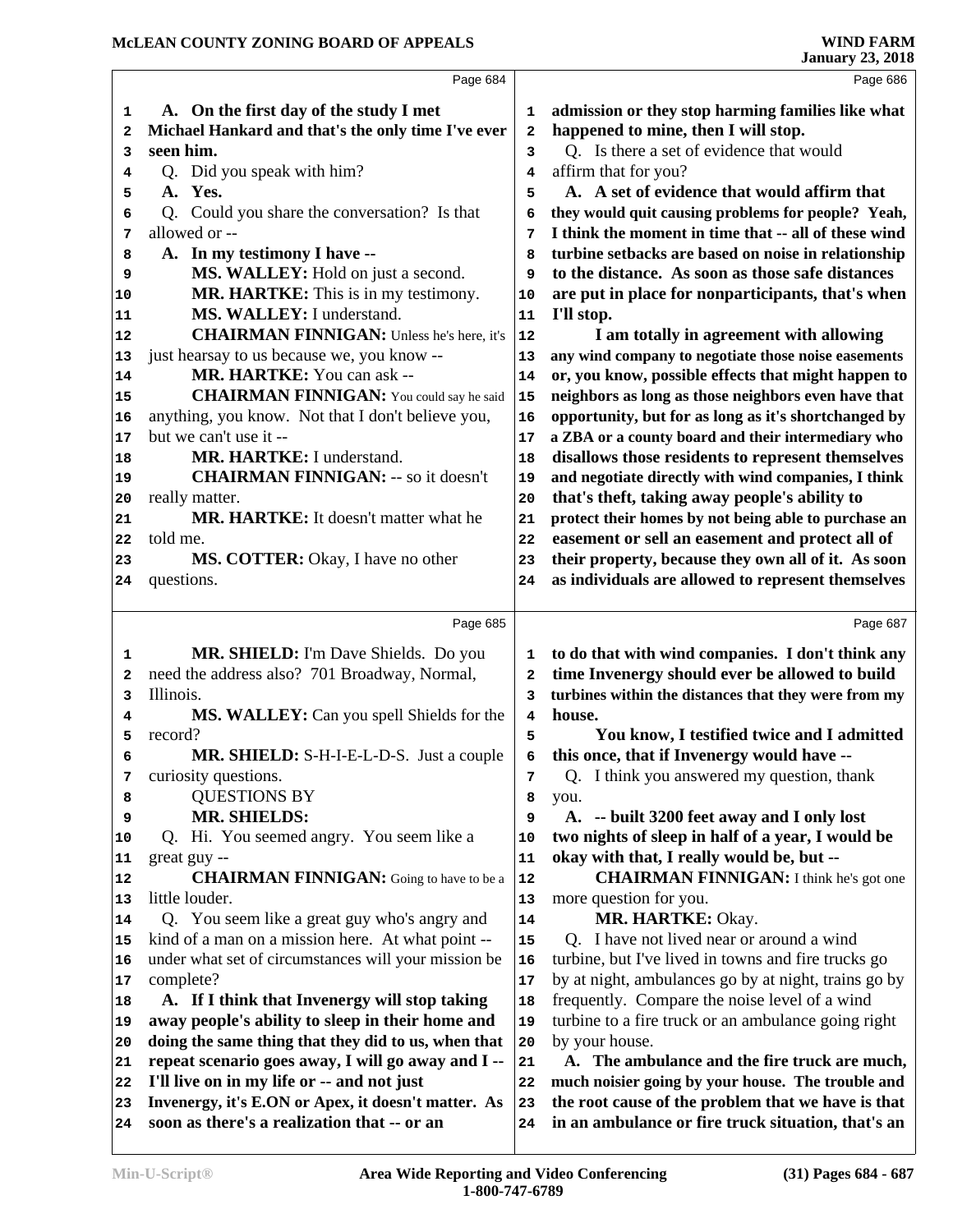|    | Page 688                                             |    | Page 690                                            |
|----|------------------------------------------------------|----|-----------------------------------------------------|
| 1  | emergency and that's -- it goes by and in one or two | 1  | MS. WALLEY: You can ask him about what              |
| 2  | minutes it's over with and you go back to sleep or   | 2  | surrounds his property, but you can't -- he only    |
| 3  | go back to what you were doing. In the case of a     | 3  | testifies to what occurred on his property or       |
| 4  | wind turbine, it grinds on you and wears you down.   | 4  | nearby, if that makes sense.                        |
| 5  | It's instead of --                                   | 5  | MR. KAUFMAN: Okay.                                  |
| 6  | Q. Or a train that's on a regular schedule.          | 6  | MS. WALLEY: So to ask him what would                |
| 7  | A. Or a train that's here and gone in five           | 7  | prevent you from doing something else is beyond the |
| 8  | minutes or ten minutes even, every hour at least     | 8  | scope of what he testified to, but you can ask him  |
| 9  | you'd still have 55 minutes of that hour to sleep or | 9  | about the condition or where his property is        |
| 10 | relax, whereas the wind turbine was grinding on and  | 10 | situated or what surrounds his property.            |
| 11 | on and it just wears us down. It's like --           | 11 | MR. KAUFMAN: Okay.                                  |
| 12 | Q. Okay.                                             | 12 | BY MR. KAUFMAN:                                     |
| 13 | A. -- carpal tunnel disease.                         | 13 | Q. When you moved to the country and bought a       |
| 14 | MR. SHIELDS: Okay, that's good, thanks.              | 14 | house, it was repossessed or whatever, I don't      |
| 15 | <b>CHAIRMAN FINNIGAN:</b> Anyone else have           | 15 | remember what you said, were you aware at the time  |
| 16 | questions? One more. Name and address, spell your    | 16 | that there was going to be windmills coming?        |
| 17 | last name.                                           | 17 | A. No, when we purchased our home, it was way       |
| 18 | MR. KAUFMAN: David Kaufman,                          | 18 | before the county even had a wind farm ordinance.   |
| 19 | K-A-U-F-M-A-N, 549 County Road 2500 East, El Paso.   | 19 | There was no thought or knowledge for anyone        |
| 20 | Illinois.                                            | 20 | probably on the earth that thought there was a wind |
| 21 | <b>QUESTIONS BY</b>                                  | 21 | farm coming from when I purchased my home.          |
| 22 | MR. KAUFMAN:                                         | 22 | Q. When you moved out to the country, did you       |
| 23 | Q. I got a question. I looked at your aerial         | 23 | ever think anything could happen?                   |
| 24 | of your -- where your house is sitting. Being a      | 24 | A. Oh, yeah. We lived in the country and            |
|    |                                                      |    |                                                     |
|    | Page 689                                             |    | Page 691                                            |
| 1  | landowner that I am, being out in the country and I  | 1  | Vermilion County had no zoning, so therefore, to    |
| 2  | do live in the country, what -- if I own land right  | 2  | answer your question earlier, they could put a bin  |
| з  | next to you, what would stop me from putting a bin   | з  | immediately on the property line. They could put a  |
| 4  | site up there where I've got dryers going all night  | 4  | hog farm. I think the limit is 1,500 feet from your |
| 5  | for nights of the year, fans blowing six months of   | 5  | home because of Illinois CAFO laws. And I grew up   |
| 6  | the year, or cattle or hogs? And you, instead of a   | 6  | on a hog farm. I had no problems dealing with any   |
| 7  | wind turbine --                                      | 7  | agricultural use on my neighbor's property, whether |
| 8  | <b>CHAIRMAN FINNIGAN:</b> Give him a chance to       | 8  | it be hog barns or bins, because I lived within 200 |
| 9  | answer the question. You kept going there. Just      | 9  | feet of one for 18 years. My family -- I'm the only |
| 10 | give him a chance.                                   | 10 | engineer surveyor in my family and most of the rest |
| 11 | A. I'll be glad to answer it.                        | 11 | of them are all farmers, so I understand your urge  |
| 12 | <b>CHAIRMAN FINNIGAN:</b> My counsel says that's     | 12 | to be able to do whatever you want on your land.    |
| 13 | beyond the scope of what we talked about, so I'm not | 13 | But today I'm testifying about how what             |
| 14 | sure. She'll answer it. She's --                     | 14 | you did came inside my home, in my bedrooms, in the |
| 15 | A. Well, actually I grew up on a hog farm, I         | 15 | beds of my children. That's where Invenergy crossed |
| 16 | can easily answer.                                   | 16 | the line.                                           |
| 17 | <b>CHAIRMAN FINNIGAN:</b> I've got to --             | 17 | Q. But did you testify that you wouldn't let        |
| 18 | MS. WALLEY: Mr. Kaufman, when I stated               | 18 | Invenergy in, but you let someone else in to do the |
| 19 | it's outside the scope, you have to limit your       | 19 | measurement in your house?                          |
| 20 | question to what Mr. Hartke testified to, okay? So   | 20 | A. I did. And the type of noise measurements        |
| 21 | he testified to things that happened on his property | 21 | that we did in our home was not recording the       |
| 22 | and that sort of thing.                              | 22 | conversation audible levels inside of our home.     |
| 23 | MR. KAUFMAN: That's what I was pointing              | 23 | Couldn't Invenergy do the same thing?<br>Q.         |
| 24 | out is his property is out in the country.           | 24 | A. Invenergy wanted to record all of the            |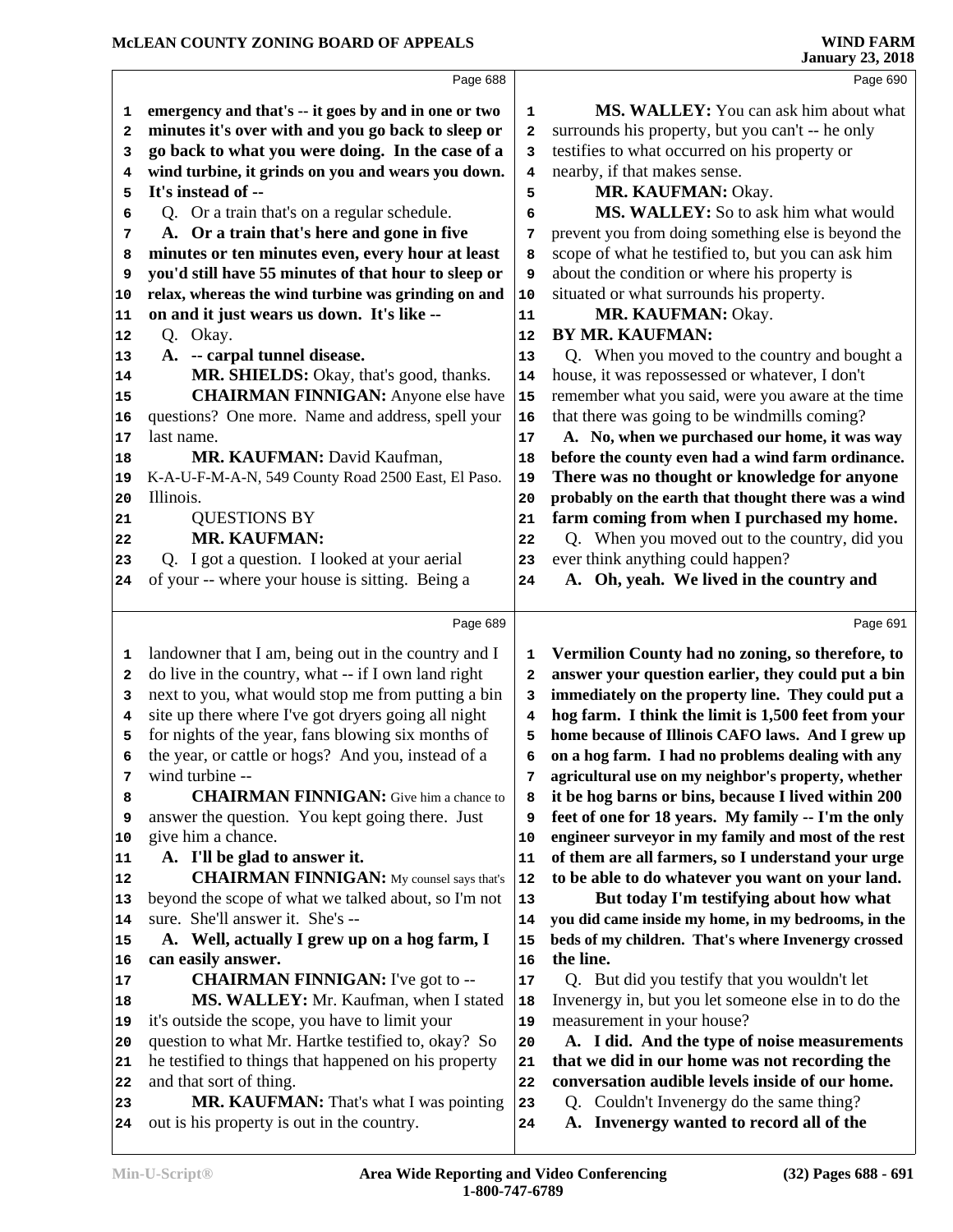|              | Page 692                                            |                         | Page 694                                             |
|--------------|-----------------------------------------------------|-------------------------|------------------------------------------------------|
| 1            | noise at or inside my home.                         | 1                       | record everything.                                   |
| $\mathbf{2}$ | Q. But couldn't they have done it to your           | $\mathbf{2}$            | Q. But isn't, isn't the noise complaint in           |
| 3            | request and not recorded all that? If somebody else | 3                       | your house? Wasn't your daughter in your house with  |
| 4            | could do that, I don't know why couldn't --         | $\overline{\mathbf{4}}$ | the earmuffs on? Why wouldn't you measure inside     |
| 5            | A. Okay, our negotiations with Invenergy            | 5                       | the house instead of outside?                        |
| 6            | about the limitations of what we would or would not | 6                       | MS. WALLEY: Mr. Kaufman.                             |
| 7            | allow, it lasted one letter, and they demanded to   | 7                       | MR. KAUFMAN: Oh, I'm sorry.                          |
| 8            | have access to our house within one week of them    | 8                       | MS. WALLEY: Oh, no, it's just I think Mr.            |
| 9            | starting their sound study. We replied back with    | 9                       | Hartke has already answered that question for you.   |
| 10           | their contract, that was like a hold harmless       | $10$                    | A. It was simply for the protection of our           |
| 11           | agreement and had a bunch of stuff in it, we were   | 11                      | privacy.                                             |
| 12           | not in agreement with the terms that they provided  | 12                      | Q. Okay.                                             |
|              | to us. And when we suggested otherwise, and we also | 13                      | A. In the terms of their offer, they were,           |
| 13           |                                                     |                         | they were -- I don't want to say the word crazy.     |
| 14           | suggested to have Dr. Schomer involved with the     | 14                      | They were totally to Invenergy's advantage to        |
| 15           | wind, the noise study, Invenergy quickly declared   | 15                      |                                                      |
| 16           | that the Hartkes are unreasonable, they were        | 16                      | pouring into my home that I wasn't -- I was going to |
| 17           | refusing to cooperate, they're the bad guys, and    | 17                      | negotiate some different kind of arrangement to have |
| 18           | they --                                             | 18                      | noise measured inside my home, but they immediately  |
| 19           | Q. Is that hearsay from you or is that --           | 19                      | went to declaring that I was uncooperative.          |
| 20           | A. No, that's what happened. Within one week        | 20                      | Q. After they said they would be there within        |
| 21           | of them demanding access to my home, they had -- I  | 21                      | a week and you said no. If you have a problem --     |
| 22           | think it was within one week they had instruments   | ${\bf 22}$              | A. Oh, they did not -- okay.                         |
| 23           | set up on my property line. So we had no time to    | 23                      | Q. -- with sleep, I would get them out there         |
| 24           | react to their request except to say --             | 24                      | right away.                                          |
|              | Page 693                                            |                         | Page 695                                             |
| 1            | Q. But if somebody -- if you were                   | $\mathbf 1$             | A. There's specific items. So they sent a            |
|              | complaining, wouldn't you want somebody -- if you   |                         | letter to my attorney. We wrote back, hey, these     |
| 2            | couldn't sleep at night, wouldn't you want somebody | $\mathbf{2}$            | terms aren't very good for us and we'd like to talk  |
| 3            |                                                     | 3                       |                                                      |
| 4            | there right away --<br>A. We--                      | 4                       | about items whatever, I'm paraphrasing, and they     |
| 5            |                                                     | 5                       | showed up unannounced without telling us, hey, we    |
| 6            | Q. -- or wait several months?                       | 6                       | have a week, we have a deadline, nothing. They       |
| 7            | A. We begged for them to come record the            | 7                       | immediately -- they showed up on their own without   |
| 8            | noise, measure the noise.                           | 8                       | telling us when to expect them. They didn't give us  |
| 9            | Q. But they did.                                    | 9                       | a deadline, they just showed up and did their thing  |
| 10           | A. They did it and they started about nine          | 10                      | and declared that we're uncooperative.               |
| 11           | months after we started complaining. We wanted any  | 11                      | Q. But you wanted them to do it right away so        |
| 12           | help we could get, you know, all the way until      | 12                      | you could sleep at night, correct?                   |
| 13           | $May -$                                             | 13                      | A. Well, we wanted to be able to sleep at            |
| 14           | Q. Didn't you say that they were going to be        | 14                      | night, but having the noise measurements were not    |
| 15           | there the next week and you wouldn't let them?      | 15                      | going to change our ability to sleep in our beds.    |
| 16           | A. Well, it was -- if you was to read the           | 16                      | They were just going to sit there and record and     |
| 17           | terms of the agreement --                           | 17                      | we're supposed to go about our business.             |
| 18           | I'm not saying I'm going to read them, but<br>Q.    | 18                      | <b>CHAIRMAN FINNIGAN:</b> I think we've kind of      |
| 19           | it's just --                                        | 19                      | covered all this already, unless you have something  |
| 20           | A. They wanted full --                              | 20                      | else.                                                |
|              | Q. -- what you said --                              | 21                      | MR. KAUFMAN: No.                                     |
| 21           |                                                     |                         |                                                      |
| 22           | A. They wanted full access to my entire home        | 22                      | <b>CHAIRMAN FINNIGAN:</b> Thanks for coming up.      |
| 23           | in their request. I mean it was like a demand       | 23                      | <b>MR. HARTKE:</b> It was a very difficult           |
| 24           | letter, we're going to come into your home and      | 24                      | situation.                                           |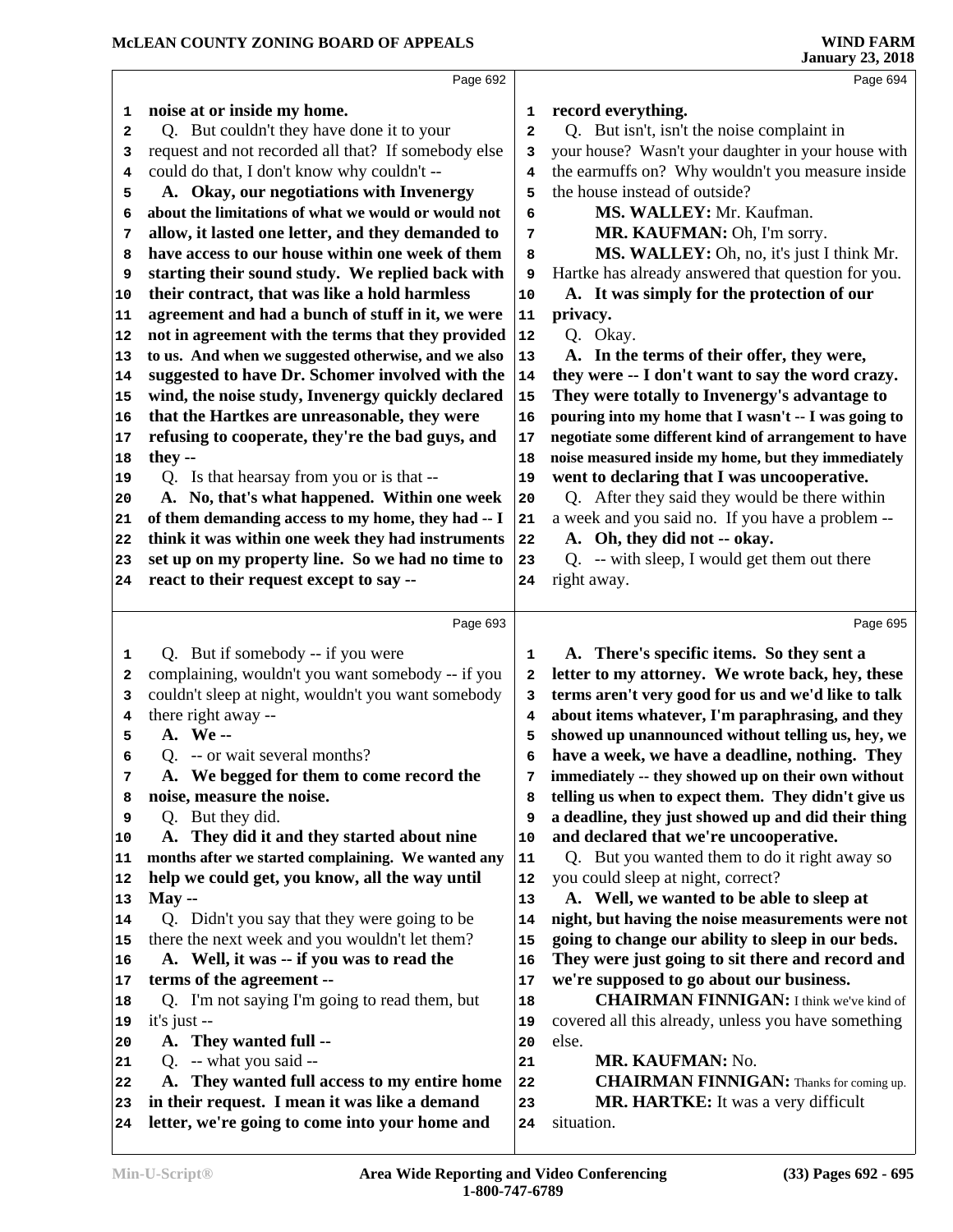|                             | Page 696                                                                                   |              | Page 698                                                                          |
|-----------------------------|--------------------------------------------------------------------------------------------|--------------|-----------------------------------------------------------------------------------|
| 1                           | <b>CHAIRMAN FINNIGAN:</b> That's all. Any more                                             | 1            | administrator. I have my laptop if you need it                                    |
| 2                           | questions? Push your button, I think you're done.                                          | $\mathbf{2}$ | also.                                                                             |
| 3                           | MR. HARTKE: Thank you very much.                                                           | 3            | MS. WALLEY: I believe all the board                                               |
| 4                           | MR. DICK: Ryan Worthley, 503 Mulberry.                                                     | 4            | members have it, so if it doesn't work, it's                                      |
| 5                           | MS. WALLEY: Mr. Worthley, did you want to                                                  | 5            | something you can always email to us and we can move                              |
| 6                           | testify?                                                                                   | 6            | through it.                                                                       |
| 7                           | MR. WORTHLEY: No.                                                                          | 7            | MR. SLAGEL: Okay, he can copy the PDF.                                            |
| 8                           | MR. DICK: Jake Bolton on Locust Street.                                                    | 8            | Do you have internet? Could I send you a Dropbox                                  |
| 9                           | Craig Corry, 17 Clinton Place. Mr. Gonzalez, 410                                           | 9            | link?                                                                             |
| 10                          | East Washington Street. John Slagel.                                                       | 10           | MS. WALLEY: Mr. Luetkehans, I do have                                             |
| 11                          | MR. LUETKEHANS: Mr. Slagel is our witness                                                  | 11           | some questions about Mr. Slagel's qualifications.                                 |
| 12                          | on behalf of me and my clients.                                                            | 12           | Do you mind if I go ahead and ask the questions or                                |
| 13                          | MS. WALLEY: Is this your expert witness?                                                   | 13           | would you like to lay a foundation?                                               |
| 14                          | MR. LUETKEHANS: It is one of our two                                                       | 14           | MR. LUETKEHANS: No, you can go ahead.                                             |
| 15                          | expert witnesses.                                                                          | 15           | MS. WALLEY: Okay.                                                                 |
| 16                          | MS. WALLEY: Okay. Do you intend on                                                         | 16           | <b>QUESTIONS BY</b>                                                               |
| 17                          | laying a foundation?                                                                       | 17           | <b>MS. WALLEY:</b>                                                                |
| 18                          | MR. LUETKEHANS: Mr. Slagel's presentation                                                  | 18           | Q. Okay. Mr. Slagel, I'm going to -- Mr.                                          |
| 19                          | lays the foundation.                                                                       | 19           | Slagel, some of these are going to be yes or no                                   |
| 20                          | MS. WALLEY: Okay, we'll have to do it in                                                   | 20           | questions based on what's in your PowerPoint. So my                               |
| 21                          | advance of the 30 minutes.                                                                 | 21           | understanding is that you have a bachelor's of                                    |
| 22                          | <b>MR. LUETKEHANS: The first three</b>                                                     | 22           | science in computer science from U of I you obtained                              |
| 23                          | PowerPoint slides give his background, and if you                                          | 23           | in 1993?                                                                          |
| 24                          | wish to make a decision then, we can have a                                                | 24           | A. Correct.                                                                       |
|                             |                                                                                            |              |                                                                                   |
|                             |                                                                                            |              |                                                                                   |
|                             | Page 697                                                                                   |              | Page 699                                                                          |
| 1                           | discussion about it if necessary.                                                          | 1            | Q. Okay. You are a member of the Acoustical                                       |
| 2                           | MS. WALLEY: Is it contained within his                                                     | $\mathbf{2}$ | Society of America?                                                               |
| з                           | exhibit there?                                                                             | 3            | A. Correct.                                                                       |
| 4                           | MR. LUETKEHANS: Yeah, it's the first                                                       | 4            | Q. Okay. And the bachelor of science, that's                                      |
| 5                           | three or four pages of his PowerPoint.                                                     | 5            | your highest degree of education?                                                 |
| 6                           | MS. WALLEY: Okay.                                                                          | 6            | A. Correct.                                                                       |
| 7                           | <b>CHAIRMAN FINNIGAN:</b> Would you like to be                                             | 7            | Q. Okay. And it indicates that you are a                                          |
| 8                           | sworn in?                                                                                  | 8            | professional computer programmer for the last 25                                  |
| 9                           | MR. SLAGEL: Sworn is fine.                                                                 | 9            | years?                                                                            |
| 10                          | (Mr. John Slagel was duly sworn.)                                                          | 10           | A. Yes.                                                                           |
|                             | <b>CHAIRMAN FINNIGAN:</b> State your name and                                              | 11           | 25 years to current?<br>O.                                                        |
|                             | address, spell your last name.                                                             | 12           | Yes.<br>А.                                                                        |
|                             | MR. SLAGEL: John Slagel, S-L-A-G-E-L.                                                      | 13           | Okay. And it indicates that you now own<br>O.                                     |
| 11<br>12<br>14              | I'm at 308 East Mirlynbeth, that's                                                         | 14           | and I think it's supposed to say manage an                                        |
| 15                          | M-I-R-L-Y-N-B-E-T-H, in Fairbury, Illinois.                                                | 15           | engineering and manufacturing company based in                                    |
|                             | MR. LUETKEHANS: For the record, we would                                                   | 16           | Fairbury.                                                                         |
| 17                          | label the PowerPoint as SLG Exhibit 18.                                                    | 17           | That's correct.<br>A.                                                             |
| 18                          | MS. WALLEY: Give me just a moment.                                                         | 18           | Okay. What's the name of the company?<br>Q.                                       |
|                             | MR. DICK: What does SLG stand for?                                                         | 19           | A. E-Motion, LLC, with a dash between the E                                       |
| 20                          | MR. LUETKEHANS: Schirott, Luetkehans and                                                   | 20           | and motion.                                                                       |
|                             | Garner, my law firm. That's based on conversations                                         | 21           | Q. And what is your position there?                                               |
| 13<br>16<br> 19<br>21<br>22 | I had with Ms. Walley yesterday.                                                           | 22           | A. I'm the president, acting manager, acting                                      |
| 23<br>24                    | MR. SLAGEL: Bottom one there. It's just<br>a PDF. Try right clicking and try opening it as | 23<br>24     | partner -- managing partner, sorry.<br>Q. Okay. Now it says here that the company |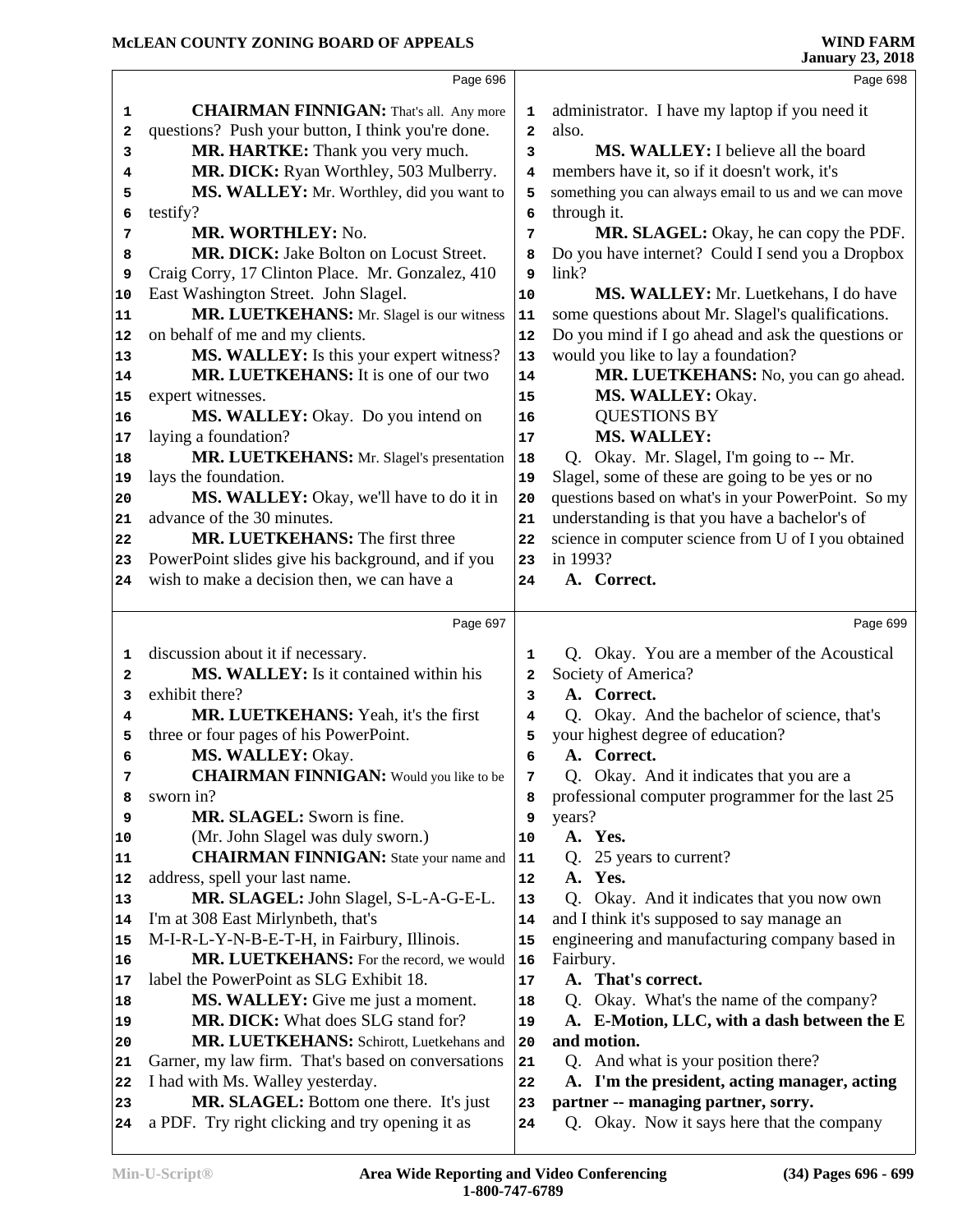|    | Page 700                                             |              | Page 702                                             |
|----|------------------------------------------------------|--------------|------------------------------------------------------|
| 1  | itself makes electronics, but what do you do for the | 1            | A. Basically what I learned in school and            |
| 2  | company?                                             | 2            | then on the job and stuff.                           |
| з  | A. Well, I program for it, I'm a programmer,         | 3            | Q. Okay. Do you have any publications or             |
| 4  | but then I also run the --                           | 4            | research?                                            |
| 5  | Q. Okay, so you do ground floor stuff as well        | 5            | A. No.                                               |
| 6  | as administrative.                                   | 6            | Q. Do you possess any professional licensing?        |
| 7  | A. Yes, exactly.                                     | 7            | A. No.                                               |
| 8  | Q. Okay. Is your bachelor of science, is             | 8            | Q. Can you list your places of employment            |
| 9  | that the only degree that you hold?                  | 9            | prior to owning or working for E-Motion, LLC?        |
| 10 | A. Yes.                                              | 10           | A. Yes. It's -- none of it is really                 |
|    | Q. Have you lectured --                              | 11           | pertinent to sound stuff except for my game          |
| 11 | A. No.                                               |              | programming experience.                              |
| 12 |                                                      | 12           | Q. Okay, tell us about that.                         |
| 13 | Q. -- previously? Okay, have you testified           | 13           |                                                      |
| 14 | previously?                                          | 14           | A. Basically from 1993 until 2006 I made             |
| 15 | A. I have testified about this same sound            | 15           | computer games in Champaign, Illinois.               |
| 16 | study that I'm going to testify about today in       | 16           | Q. Okay.                                             |
| 17 | <b>Livingston County.</b>                            | 17           | A. We--                                              |
| 18 | Q. In Livingston County?                             | 18           | Q. Was that for a particular company?                |
| 19 | A. Yes.                                              | 19           | A. Yes.                                              |
| 20 | Q. Do you recall when that was?                      | 20           | Q. What was the company?                             |
| 21 | A. 2000 -- let's see. 2015 I believe.                | 21           | A. It started out called Parallax Software           |
| 22 | Q. Is that the only other time that you can          | 22           | and it ended up being a studio called Volition which |
| 23 | recall?                                              | 23           | got bought out by a company called THQ. That's       |
| 24 | A. Yes, yes.                                         | 24           | where it ended up.                                   |
|    | Page 701                                             |              | Page 703                                             |
| 1  | Q. Okay, so you said no lectures. Is the             | 1            | Q. Okay. And you made video games for them?          |
| 2  | Acoustical Society of America, is that your only     | $\mathbf{z}$ | A. Yes.                                              |
| 3  | professional association?                            | 3            | Q. Can you state your duties or your                 |
| 4  | A. That has to do with this, yes.                    | 4            | responsibilities at your previous position?          |
| 5  | Q. Okay, and how long have you held                  | 5            | A. At the game stuff? Yeah, basically I was          |
| 6  | membership with that society?                        | 6            | an engine programmer which means we did a lot of the |
| 7  | A. Since 2015.                                       | 7            | graphics and physics and sound to make 3D games.     |
| 8  | Okay. Any honors or awards in your field?<br>Q.      | 8            | Q. Okay.                                             |
| 9  | A. No.                                               | 9            | A. They have a lot of sound in them, you             |
| 10 | Q. Okay. Other than your bachelor of science         | 10           | know, bullets ricochetting, explosions, they all mix |
| 11 | in computer science, do you have any specialization  | 11           | together in real-time, fade with distance, and       |
| 12 | or certification within your field?                  | 12           | things like that.                                    |
| 13 | A. No.                                               | 13           | Q. What type, if any, of scientific or               |
| 14 | Q. Okay. What specific training beyond your          | 14           | technical studies have you conducted?                |
| 15 | bachelor's do you have in your area of speciality?   | 15           | A. None.                                             |
| 16 | A. Well, in terms of this, in terms of sound         | 16           | Okay.<br>Q.                                          |
|    | stuff I would say.                                   | 17           | A. Well --                                           |
| 17 | Q. In terms of -- we'll get to what you want         |              | Q. No, go ahead.                                     |
| 18 |                                                      | 18           |                                                      |
| 19 | to be qualified as.<br>A. Yeah.                      | 19           | A. I guess, you know -- no, none.                    |
| 20 |                                                      | 20           | Q. Has any of your work been peer reviewed?          |
| 21 | Q. It says you're a professional computer            | 21           | A.<br>No.                                            |
| 22 | programmer. What, what -- what special training      | 22           | Okay. Did you prepare a report for this,<br>Q.       |
| 23 | have you or specific training have you received in   | 23           | this hearing today?                                  |
| 24 | that regard?                                         | 24           | A. Yes, I did.                                       |
|    |                                                      |              |                                                      |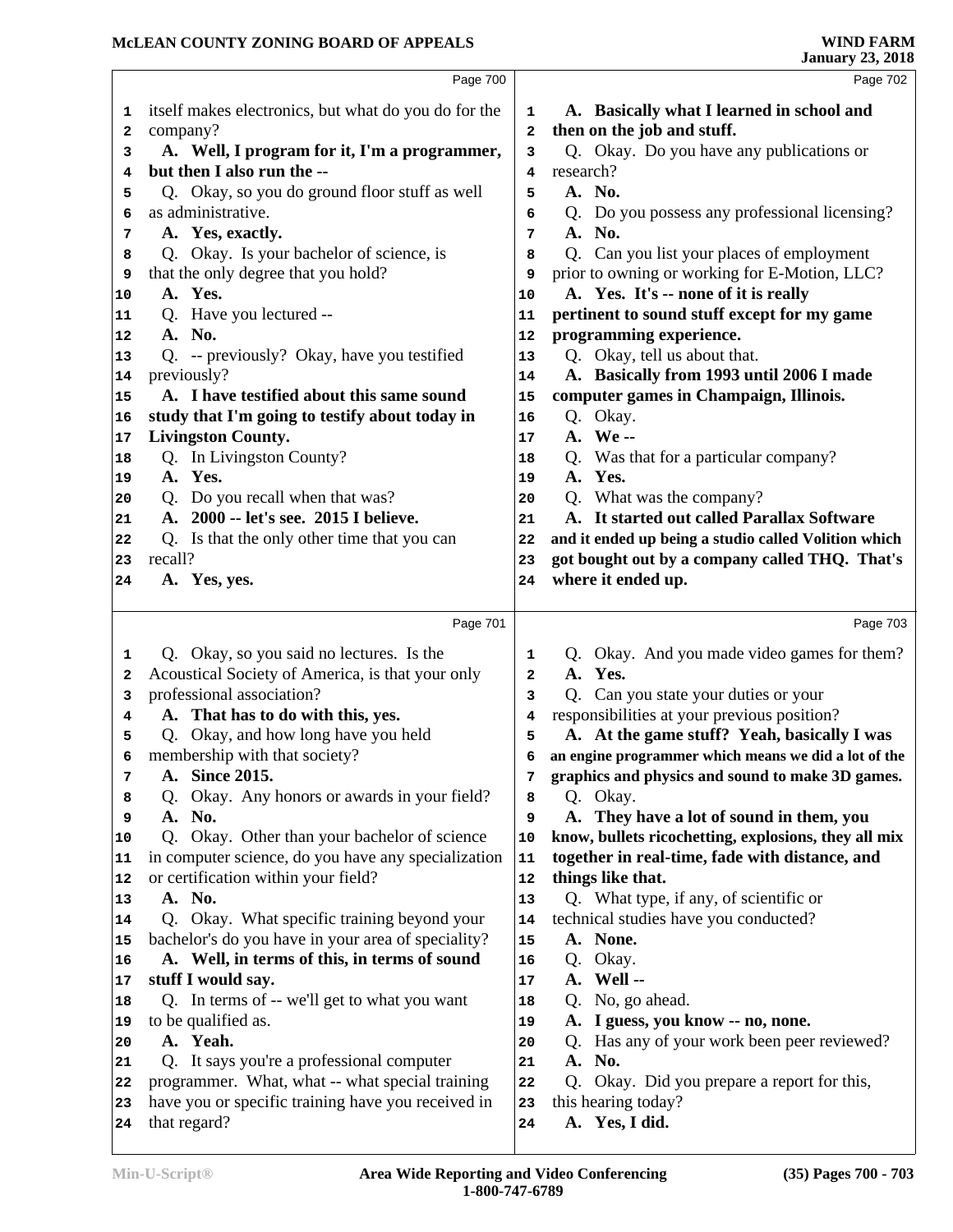|    | Page 704                                                                             |              | Page 706                                                                                |
|----|--------------------------------------------------------------------------------------|--------------|-----------------------------------------------------------------------------------------|
| 1  | Q. Okay. Is that contained in here?                                                  | 1            | A. It's something that I needed to be a                                                 |
| 2  | A. Yes.                                                                              | 2            | computer programmer to use the way I used it.                                           |
| 3  | Okay, can you tell me what page?<br>Q.                                               | 3            | Q. Okay, is it -- but is it something in your                                           |
| 4  | A. Oh, the report I would -- basically the                                           | 4            | prior experience making video games or in your                                          |
| 5  | summary of the data that I'm presenting is starting                                  | 5            | current job now is it something that you utilize as                                     |
| 6  | on pages, let me see -- 16.                                                          | 6            | part of your profession?                                                                |
| 7  | Q. 16 to the end?                                                                    | 7            | A. No, no. In my -- in my basically current                                             |
| 8  | A. Yeah, 16 to the end.                                                              | 8            | profession, we do a lot of ISO and SAE                                                  |
| 9  | Q. And I see a handful of it looks like                                              | 9            | specifications for vehicle communication networks                                       |
| 10 | pictures, charts, that sort of thing.                                                | 10           | and stuff like that, so I'm very familiar with                                          |
| 11 | A. Yes, correct.                                                                     | 11           | taking a specification and implementing it into                                         |
| 12 | Q. Okay. And these have been color coded by                                          | 12           | code.                                                                                   |
| 13 | you?                                                                                 | 13           | Q. Okay, but it's not necessarily something                                             |
|    | A. Yes.                                                                              |              | that you do on a regular basis as required due to                                       |
| 14 |                                                                                      | 14           |                                                                                         |
| 15 | Q. Okay. Okay, can you explain the material                                          | 15           | your tasks in your profession.                                                          |
| 16 | that you reviewed to create this report, just                                        | 16           | A. Not for the sound part of this.                                                      |
| 17 | generally speaking?                                                                  | 17           | Q. Okay.                                                                                |
| 18 | A. Yeah. A lot of what I reviewed was like                                           | 18           | A. Not in the automotive industry.                                                      |
| 19 | the ISO 9613 specs that we will be talking about.                                    | 19           | Q. Okay. Are these -- the ISO 96 prediction                                             |
| 20 | The other thing is the -- obviously the application                                  | 20           | model, is this something that's widely used for                                         |
| 21 | for this wind farm very carefully. I contacted the                                   | 21           | computer programmers in the field?                                                      |
| 22 | county to try and get some data files that were                                      | 22           | A. I wouldn't say it's widely used by                                                   |
| 23 | mentioned in the application but couldn't get those.                                 | 23           | acousticians and -- unless acousticians are                                             |
| 24 | So I spent a lot of time on the application. I took                                  | 24           | programmers, it was first implemented by a                                              |
|    |                                                                                      |              |                                                                                         |
|    |                                                                                      |              |                                                                                         |
|    | Page 705                                                                             |              | Page 707                                                                                |
| 1  | a lot of data out of the application and put it into                                 | 1            | programmer, and the program is a program an                                             |
| 2  | spreadsheets, converted coordinates, put it into my                                  | $\mathbf{2}$ | acoustician would be using.                                                             |
| 3  | program. I spent a lot of time on -- well, not a                                     | 3            | Q. Do you believe that your testimony will be                                           |
| 4  | lot. I downloaded like elevation maps for the area                                   | 4            | helpful in assisting the board in making --                                             |
| 5  | to do the sound study. I used Google Maps to go                                      | 5            | understanding the facts of this case and coming to a                                    |
| 6  | through and get pictures of the houses in question.                                  | 6            | determination?                                                                          |
| 7  | Read the California Ridge sound validation study                                     | 7            | A. I think so.                                                                          |
| 8  | that we keep talking about. I actually brought                                       | 8            | Okay. Now, I want to try and understand.<br>O.                                          |
| 9  | copies of that also. I spent a lot of time on that.                                  | 9            | What in particular are you asking to be qualified as                                    |
| 10 | So that's the gist of it.                                                            | 10           | an expert in?                                                                           |
| 11 | Q. Okay.                                                                             | 11           | A. Programming because basically I took the                                             |
| 12 | And on my computer making these charts.                                              | 12           | ISO 9613 specs, implemented them into a program,                                        |
| 13 | Okay. Can you describe what, if any,<br>O.                                           | 13           | took the data from the applicant's sound study and                                      |
| 14 | scientific or technical principles or methods you                                    | 14           | implemented it in the program and produced graphs,                                      |
| 15 | used to come to the conclusions in your report?                                      | 15           | so I would say making graphs and programs out of                                        |
| 16 | A. Yes, basically I used ISO 9613 sound                                              | 16           | their data.                                                                             |
| 17 | propagation outdoor stuff, I used C++ Compiler, I                                    | 17           | Q. Okay. Are you asking to be determined as                                             |
| 18 | used Google Maps to get train data, I used USGS                                      | 18           | an expert for the purpose of explaining or                                              |
| 19 | elevation data.                                                                      | 19           |                                                                                         |
| 20 |                                                                                      | 20           | describing the results between moving data from                                         |
| 21 | Q. Okay. And when you refer to the ISO 96,                                           | 21           | program to program?                                                                     |
| 22 | that's a prediction model?<br>A. Yes.                                                | 22           | A. Yes, and then -- yes, and presenting the                                             |
| 23 |                                                                                      | 23           | results in way that people can understand them.                                         |
| 24 | Q. Okay, and is that something that you used<br>previously as a computer programmer? | 24           | Q. Okay, so said in another way, you're<br>asking to be qualified as an expert in noise |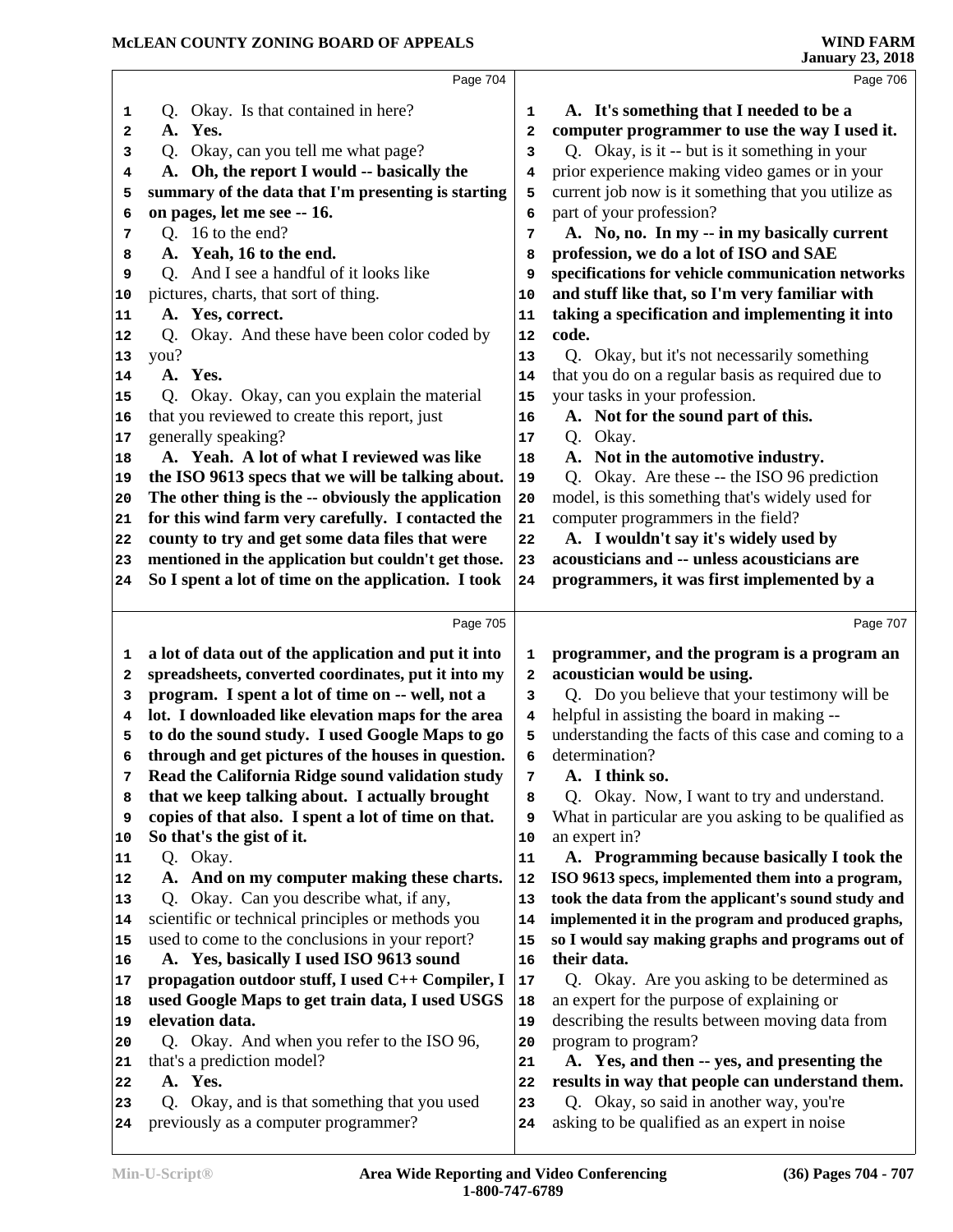|    | Page 708                                                                           |                         | Page 710                                             |
|----|------------------------------------------------------------------------------------|-------------------------|------------------------------------------------------|
| 1  | prediction?                                                                        | 1                       | on what Mr. Slagel has testified to, and I believe   |
| 2  | A. I wouldn't say so. The ISO spec is pretty                                       | $\overline{\mathbf{2}}$ | he's been very honest and forthright with me, I      |
| 3  | much done by experts. I just implemented it                                        | 3                       | don't believe he meets the threshold to be an expert |
| 4  | following what they did.                                                           | 4                       | with regard to what the data means. I think he can   |
| 5  | Q. Okay, so you replicated what acousticians                                       | 5                       | testify absolutely to the steps that he took and I   |
| 6  | do.                                                                                | 6                       | plugged A into B and that equalled C, but when we    |
| 7  | A. Yes. Well, I implemented their steps that                                       | 7                       | get into we have X amount of hertz or this           |
| 8  | they outlined in order -- basically they say in                                    | 8                       | particular wind turbine will present this much or    |
| 9  | order to do this calculation you follow these steps,                               | 9                       | something of that nature, I think that's beyond his  |
| 10 | so I did.                                                                          | 10                      | expertise. Like I said, I want to afford him every   |
| 11 | Q. Okay.                                                                           | 11                      | opportunity given his expertise, but I do not        |
| 12 | MS. WALLEY: Mr. Slagel, based on what I                                            | 12                      | believe that he rises to the level of interpretation |
| 13 | understand you're going to testify to, I certainly                                 | 13                      | such as an acoustician would make.                   |
| 14 | believe that you have experience and considerable                                  | 14                      | MR. LUETKEHANS: He's not -- here's the               |
| 15 | credentialing with computer programming, and to that                               | 15                      | difference. He's not interpreting. He is running     |
|    | regard if you want to testify to that, I think                                     | 16                      | the model and all he is doing is telling you what    |
| 16 | that's perfectly appropriate. But with regard to                                   |                         | the model ended up at. That is nothing more than a   |
| 17 | what data means, pulling it out of one program into                                | $17$                    |                                                      |
| 18 |                                                                                    | 18                      | computer programming issue. It is not an             |
| 19 | what an acoustician, a model that an acoustician                                   | 19                      | acoustician. It is run the model, here's where it    |
| 20 | would use, and what that means to interpret it for                                 | 20                      | is, here's what happens, and that's what he's going  |
| 21 | the board I think is beyond your expertise being                                   | 21                      | to testify to, and he does not need to be published  |
| 22 | qualified as an expert.                                                            | 22                      | as an acoustician to do that.                        |
| 23 | So you can do one of two things, and you                                           | 23                      | He has under the Federal Rules of Evidence           |
| 24 | can confer with Mr. Luetkehans before you testify.                                 | 24                      | what is specialized knowledge which will assist the  |
|    | Page 709                                                                           |                         | Page 711                                             |
| 1  | If you're going to limit your testimony to computer                                | 1                       | trier of fact to understand the evidence or to       |
| 2  | programming only, you would be an expert and you                                   | $\overline{\mathbf{2}}$ | determine a fact in issue. A witness qualified as    |
| з  | would have to make it relevant for 30 minutes or                                   | 3                       | an expert by knowledge, skill, experience, training  |
| 4  | less. If you want to testify about something less,                                 | 4                       | or education may testify thereto in the form of an   |
| 5  | something about prediction or interpretation or that                               | 5                       | opinion or otherwise. He meets Rule 702 of the       |
| 6  | sort of thing, I don't believe that you would meet                                 | 6                       | Federal Rules of Evidence, and this board should not |
| 7  | the qualifications to be an expert.                                                | 7                       | even go to that standard.                            |
| 8  | MR. LUETKEHANS: Can I ask a question                                               | 8                       | MS. WALLEY: I understand your position,              |
| 9  | because I'm a little confused?                                                     | 9                       | Mr. Luetkehans. I have discussed it with the board   |
| 10 | <b>MS. WALLEY: Certainly.</b>                                                      | 10                      | and the board is of the opinion that he is not an    |
| 11 | MR. LUETKEHANS: He's not going to say                                              | 11                      | expert in that regard. So he -- it's up to you, you  |
| 12 | what anything, he's not -- he's just going to show                                 | 12                      | can confer with Mr. Slagel, he can do the 10 minutes |
| 13 | what the model predicts where. That's all he's                                     | 13                      | or he can do the 30 minutes, but it will have to be  |
| 14 | doing. He's running the model and showing you                                      | 14                      | confined in that manner.                             |
| 15 | exactly what it predicts at what point. It is                                      | 15                      | MR. LUETKEHANS: So if he does the 10                 |
|    | computer programming. He's not going to give                                       | 16                      | minutes he can go beyond, if he does the 30 he       |
| 16 | opinions as to whether a certain decibel is                                        |                         | cannot go beyond what he did, is that what you're    |
| 17 |                                                                                    | 17                      |                                                      |
| 18 | inappropriate. He's going to just give you here is                                 | 18                      | saying? I just want to understand what the rules     |
| 19 | what the model shows at these locations.<br>So that's my guastion is he able to do | 19                      | are here.<br>MC WALLEW. No Lundowstond Whot Un       |
|    |                                                                                    |                         |                                                      |

- programming and that's really all that is. He's
- running a program. **MS. WALLEY:** What I can tell you is based 24

 **MS. WALLEY:** No, I understand. What I'm telling you is that, similar to a court of law, experts are afforded a weight, there's a weight and credibility issue with experts, that that's why we

look into their background and look into their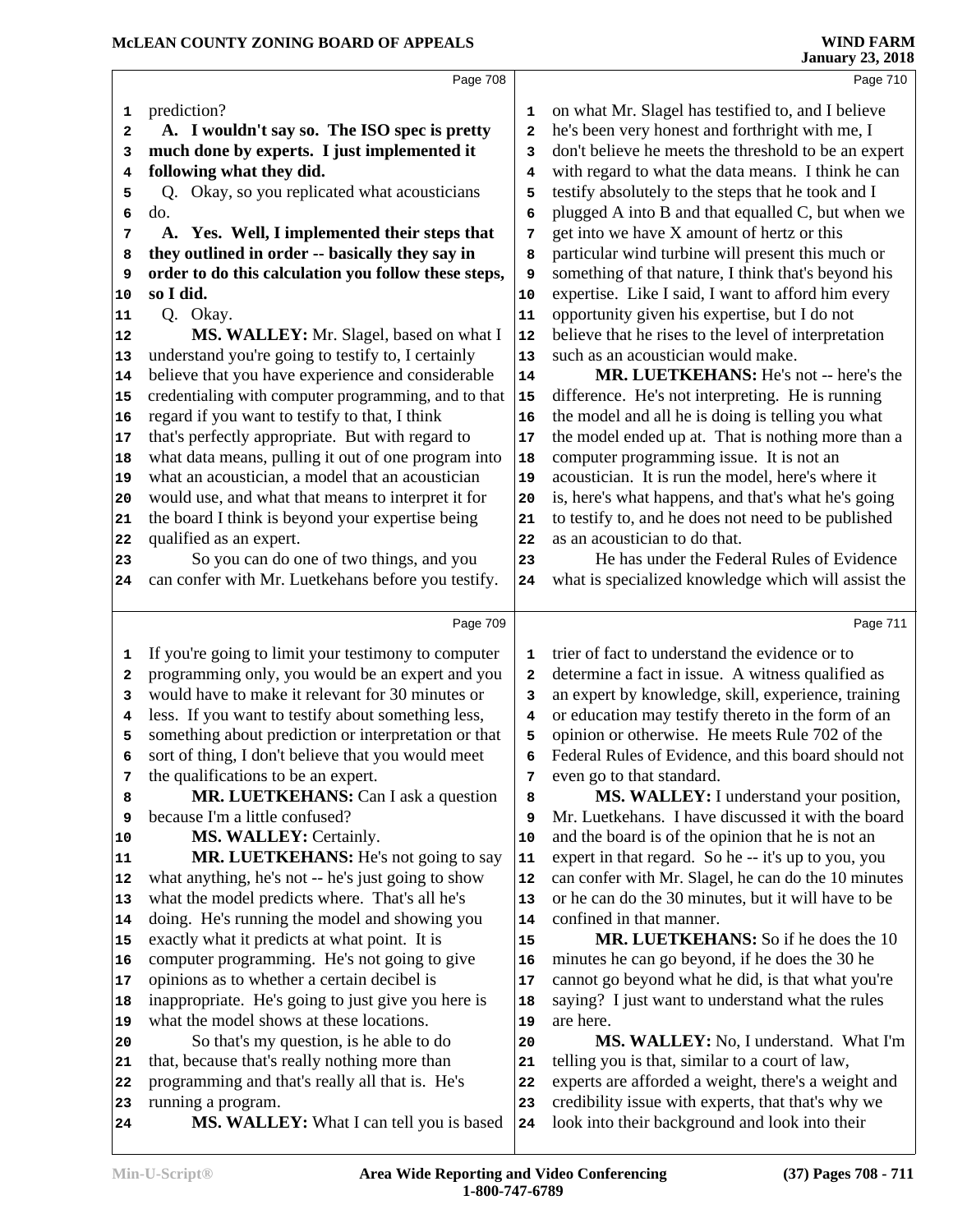| MCLEAN COUNTY ZONING BOARD OF APPEALS |                                                                                            |              | <b>WIND FARM</b><br><b>January 23, 2018</b>                                                              |  |
|---------------------------------------|--------------------------------------------------------------------------------------------|--------------|----------------------------------------------------------------------------------------------------------|--|
|                                       | Page 712                                                                                   |              | Page 714                                                                                                 |  |
| 1                                     | credentials and that sort of thing. That's not to                                          | 1            | or most people don't have the money to hire somebody                                                     |  |
| 2                                     | say that I'm going to limit what he can talk about.                                        | $\mathbf{2}$ | to do it.                                                                                                |  |
| 3                                     | I'm saying that the weight and credibility of what                                         | 3            | So basically I'm a programmer. I saw                                                                     |  |
| 4                                     | he testifies to is different, and I believe that as                                        | 4            | these wind companies were using ISO 9613, so I                                                           |  |
| 5                                     | a member of the bar I believe you understand that.                                         | 5            | implemented it myself. Basically it's not a                                                              |  |
| 6                                     | I am not saying that he is inexperienced or anything                                       | 6            | complicated algorithm, not very strenuous, didn't                                                        |  |
| 7                                     | of that nature. I am simply indicating that he does                                        | 7            | take me long to write. The hard part is, short of                                                        |  |
| 8                                     | not meet the threshold to be an expert with regard                                         | 8            | getting the data, marking all the houses, marking                                                        |  |
| 9                                     | to the interpretation. Like I said, I absolutely --                                        | 9            | the turbines, pulling them in from the coordinate                                                        |  |
| 10                                    | MR. LUETKEHANS: Okay, and I guess that's                                                   | 10           | system used in the application, that sort of thing,                                                      |  |
| 11                                    | where we're having this problem because I'm not                                            | 11           | figuring out where to show the data, you know, a                                                         |  |
| 12                                    | asking him to interpret anything. I'm asking him to                                        | 12           | good view of the data and things like that.                                                              |  |
| 13                                    | run the model and to provide the results. That is                                          | 13           | So basically -- and then what I do is I                                                                  |  |
| 14                                    | nothing more than computer programming. That is                                            | 14           | put the numbers in that they give in the                                                                 |  |
| 15                                    | what he's been asked to do. He's not asked to come                                         | 15           | application. I make sure my data matches their data                                                      |  |
| 16                                    | up with the solution. He's not asked to say that                                           | 16           | so we're all calculating the same numbers. Once I                                                        |  |
| 17                                    | 41.4 is inappropriate. He's just going to give you                                         | 17           | can match the limited data they gave me, then I can                                                      |  |
| 18                                    | what the computer runs.                                                                    | 18           | go back and create any other data. I can create                                                          |  |
| 19                                    | MS. WALLEY: I think, do you want to                                                        | 19           | contour maps, I can then look at particular houses,                                                      |  |
| 20                                    | limit-                                                                                     | 20           | I can change scenarios, like I can say what if this                                                      |  |
| 21                                    | MR. SLAGEL: At this time of night, I can                                                   | 21           | was a little further away, and things like that. So                                                      |  |
| 22                                    | handle ten minutes. I mean you've covered my first                                         | 22           | that's basically what I did.                                                                             |  |
| 23                                    | three slides.                                                                              | 23           | Basically the ISO 9613 -- this is on page<br>5, if you turn the pages. So basically the ISO 9613         |  |
| 24                                    | MS. WALLEY: If you can do it in 10                                                         | 24           |                                                                                                          |  |
|                                       | Page 713                                                                                   |              | Page 715                                                                                                 |  |
| 1                                     | minutes, have at it.                                                                       | 1            | is -- I don't know if you remember when you were a                                                       |  |
| 2                                     | <b>CHAIRMAN FINNIGAN: Sounds good.</b>                                                     | $\mathbf{2}$ | kid and lightning and thunder would come out and                                                         |  |
| 3                                     | MR. SLAGEL: Okay, good. Thank you, Mr.                                                     | 3            | you'd basically count seconds between lightning and                                                      |  |
| 4                                     | Chairman. Lead into it?                                                                    | 4            | thunder and divide it by five, that's how many miles                                                     |  |
| 5                                     | <b>CHAIRMAN FINNIGAN: Yes.</b>                                                             | 5            | away it is. Obviously the real physics behind that                                                       |  |
| 6                                     | MR. SLAGEL: Okay. So basically I've been                                                   | 6            | is way more complicated than that, so it's a rough                                                       |  |
| 7                                     | studying wind developer applications like you guys                                         | 7            | approximation, but it's good, you know.                                                                  |  |
| 8                                     | have in front of you since 2014. Someone mentioned                                         | 8            | And that's what ISO 9613 is. It takes                                                                    |  |
| 9                                     | this tonight. I'm also not -- I wasn't satisfied                                           | 9            | very complicated things, sounds reflecting off the<br>ground, going through materials, and it simplifies |  |
| 10                                    | with the limited view that the wind companies give<br>you. They give you very little data. | 10           | it down into a set of equations. If you really                                                           |  |
| 11<br>12                              | MR. LUETKEHANS: Go ahead, keep going.                                                      | 11<br>12     | wanted to, you could solve it in Excel, in a                                                             |  |
| 13                                    | MR. SLAGEL: They give you very little                                                      | 13           | spreadsheet. The hard part of doing that would be                                                        |  |
| 14                                    | data. They don't give you clear data. You can't                                            | 14           | when you have 120 sound sources and 500 homes, the N                                                     |  |
| 15                                    | always tell which homes represent which sound data.                                        | 15           | square complication area, it's a huge number, so a                                                       |  |
| 16                                    | You can't really re-analyze it. You know, they give                                        | 16           | computer just chugs right through it.                                                                    |  |
| 17                                    | you just enough to support their conclusion and you                                        | 17           | So the other thing about ISO 9613 is they                                                                |  |
| 18                                    | can't go through, so I wasn't satisfied with that.                                         | 18           | give very good limits on it in the documents for it.                                                     |  |
| 19                                    | So I thought is there -- you know, can someone else                                        | 19           | You know, they say the delta height, they recommend                                                      |  |
| 20                                    | validate this? I looked around and it's expensive                                          | 20           | a 30 meter max between listener and then the sound                                                       |  |
| 21                                    | to hire a sound engineering company to go out and do                                       | 21           | meter. This is how -- wind farms are obviously over                                                      |  |
| 22                                    | these sound studies, it takes time. So the minute                                          | 22           | that. They recommend a max of up to 1,000 meters.                                                        |  |
| 23                                    | you get an application in and there's a ZBA hearing,                                       | 23           | Wind farms go beyond that. But generally, as the                                                         |  |
| 24                                    | you do not have the time between there to handle it                                        | 24           | California Ridge project shows, the ISO 9613, it                                                         |  |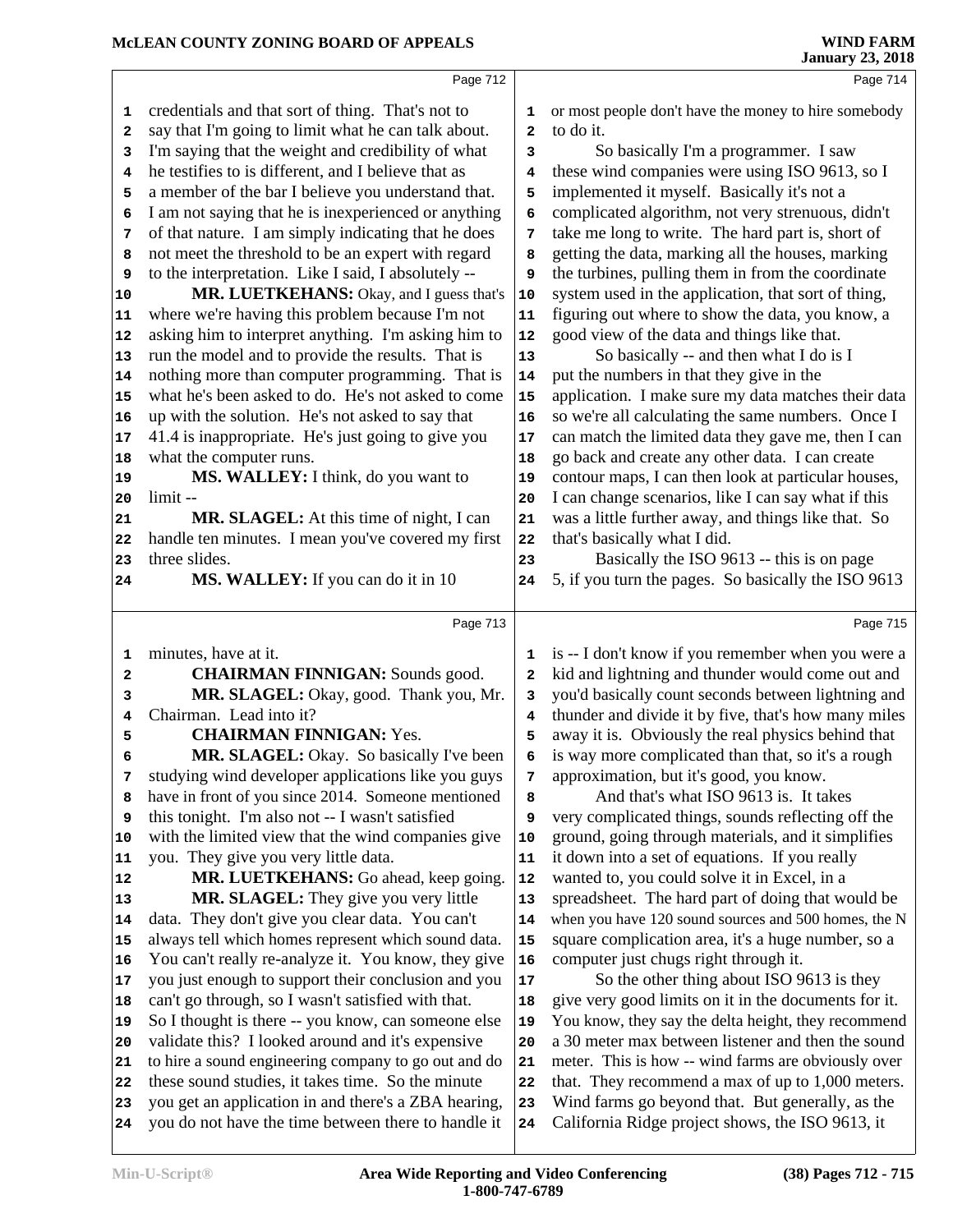|    |                                                      |              | oanuary 20, 2010                                     |
|----|------------------------------------------------------|--------------|------------------------------------------------------|
|    | Page 716                                             |              | Page 718                                             |
| 1  | does a decent job predicting. You know, you plug     | 1            | So one thing I did want to relate here is            |
| 2  | these numbers in, you get a decent prediction,       | $\mathbf{2}$ | on the real world example of how the modeling in ISO |
| з  | people have been using it, it seems to work, as      | 3            | 9613 for predictions relates to what you actually    |
| 4  | validated by the California Ridge project.           | 4            | see in real life. So to do this, you sort of -- you  |
| 5  | MR. GRIFFIN: So, Mr. Slagel, I'm sorry to            | 5            | need a prediction and then you need the what         |
| 6  | interrupt, but this -- his testimony is not about    | 6            | happened in real life. And what we have is, thanks   |
| 7  | computer programming, it's about Mr. Slagel          | 7            | to California Ridge, a noise compliance analysis,    |
| 8  | purporting to be an acoustician or a professional    | 8            | page 9 now, I'm whipping through this. Basically     |
| 9  | engineer and he is not. So he's not claiming that    | 9            | the analysis was done because of complaints of two   |
| 10 | he's a party that --                                 | 10           | residents, Hartke being one of them that you saw     |
| 11 | <b>MR. LUETKEHANS:</b> Can we stop the clock         | 11           | tonight, they came to prove that they meet the IPCB  |
| 12 | please?                                              | 12           | legal limits, and before that they had done a sound  |
| 13 | MR. GRIFFIN: -- has standing here to                 | 13           | study prediction model in their application, so      |
| 14 | testify. So basically he's a, he's a person who      | 14           | perfect, it's what we need.                          |
| 15 | doesn't have standing to come here and testify or at | 15           | So the key thing here is the page 10,                |
| 16 | least he hasn't explained that. So he's a nonexpert  | 16           | which for some reason page numbers are not on there, |
| 17 | who's been presented as an expert to talk about a    | 17           | but this graph here. This graph is beautiful in      |
| 18 | subject matter he's not been determined to be an     | 18           | terms of understanding how the prediction relates to |
| 19 | expert in. So I don't know what the purpose of his   | 19           | what was actually measured. So in the case of        |
| 20 | testimony is.                                        | 20           | Hartke's -- not Hartke, in the case of this project, |
| 21 | MS. WALLEY: I understand your position,              | 21           | for the sound data points where they measured, where |
| 22 | Mr. Griffin, but I think that was, that was the      | 22           | they set up the microphones and they measured the    |
| 23 | point of the exchange between me and Mr. Luetkehans. | 23           | sound over the course of the study, that according   |
| 24 | That's why I indicated to Mr. Luetkehans that Mr.    | 24           | to -- you know, I did the model using their turbines |
|    |                                                      |              |                                                      |
|    | Page 717                                             |              | Page 719                                             |
| 1  | Slagel will not be considered an expert, so his      | 1            | and stuff, and according to the data model, in the   |
| 2  | testimony is -- he's given a more brief period of    | $\mathbf{2}$ | 1000 hertz band, the prediction there would be 39.8. |
| 3  | time.                                                | 3            | This jibes exactly with what Invenergy said. They    |
| 4  | And by the way I understood Mr. Slagel's             | 4            | said none of our predicted models in this 1000 hertz |
| 5  | testimony when I was questioning him, his indication | 5            | range for this project were over 40 decibels, so     |
| 6  | was that he as a computer programmer simply followed | 6            | it's -- basically that's the predictive value there. |
| 7  | the steps to complete the matrix as he understood it | 7            | So if you look at this graph, you see the            |
| 8  | and that he is reporting on that. So you certainly   | 8            | green horizontal line, that's the predicted value    |
| 9  | will have your opportunity to cross-examine Mr.      | 9            | there of 39.8 decibels in the 1000 hertz octave      |
| 10 | Slagel if you feel that it's necessary, but that was | 10           | band. The X axis, the horizontal axis, is the wind   |
| 11 | the purpose of the exchange between Mr. Slagel, Mr.  | 11           | speed that they measured at the time they took each  |
| 12 | Luetkehans and I.                                    | 12           | of these average readings, hourly readings. The      |
| 13 | MR. GRIFFIN: Okay.                                   | 13           | vertical axis is the octave -- is the sound decibel  |
| 14 | MR. LUETKEHANS: And for the record, the              | 14           | that they measured at that level.                    |
| 15 | standing is I brought him in here and I have         | 15           | So now the -- if you look at this, and I'm           |
| 16 | standing with 52 residents.                          | 16           | referring to the -- well, the slides don't matter.   |
| 17 | MR. SLAGEL: Okay, thank you. So                      | 17           | Go back to the graph I would say. If you look at     |
| 18 | basically this is the applicant's sound study here   | 18           | the graph, so they predicted the green horizontal    |
| 19 | in the application. They say they used ISO 9613.     | 19           | line. When they go out and measure, they got data    |
| 20 | They give all their parameters. I plugged all their  | 20           | above it and below it, wasn't perfectly on that      |
|    |                                                      |              |                                                      |

- They give all their parameters. I plugged all their numbers into my thing, came out, matched their
- numbers, I agreed with what they -- with the numbers 22
- they generated, they fit the data, they didn't fudge
- the numbers in any way, so that's good.

5 meters per second wind speed doesn't -- there's

line, as you would expect. Some is above, some is below. What they did for the purpose of the sound study compliance report was they said anything below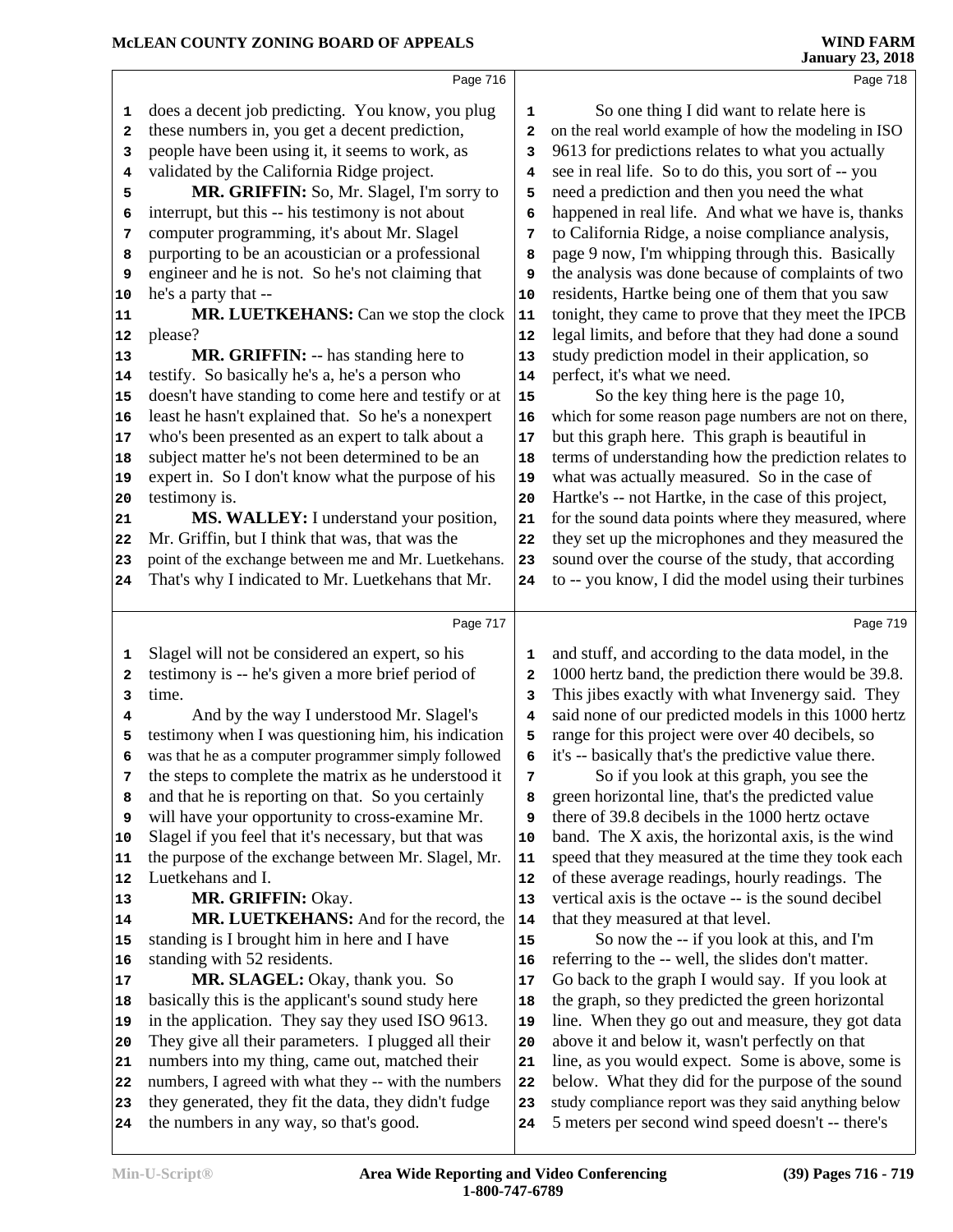|    |                                                      |                | <b>January 23, 2018</b>                              |
|----|------------------------------------------------------|----------------|------------------------------------------------------|
|    | Page 720                                             |                | Page 722                                             |
| 1  | too much wind noise in it, we're throwing it out and | 1              | the data that matched their stuff, I plugged in      |
| 2  | it doesn't count towards IPCB analysis, which is     | $\overline{a}$ | the -- I took out the 2 dB factor reduction that     |
| 3  | fine.                                                | 3              | made my numbers match theirs and I then reran some   |
| 4  | So if you look at the 5 meters per second            | 4              | of the graphs, and what I found were a bunch of      |
| 5  | wind speed, they took all the data to the left of    | 5              | homes that are, if you take out that 2 dB, clearly   |
| 6  | that and that's what they used in the sound report   | 6              | over the IPCB limits. The -- I didn't include any    |
| 7  | to say we met IPCB limits. As you can see though,    | 7              | participating houses from -- based on the data from  |
| 8  | there are readings above the measured data. So       | 8              | their sound study. There are participating houses    |
| 9  | while the measured data does give you a rough        | 9              | way over the sound limit. That's fine, they signed   |
| 10 | approximation of what you're going to see in the     | 10             | their rights away, they can do that.                 |
| 11 | real world when you measure it, it certainly doesn't | ${\bf 11}$     | So my sound maps -- I have one minute                |
| 12 | give you the upper limit of what you're ever going   | 12             | left. The maps for each of them was 475 square       |
| 13 | to see.                                              | 13             | foot. I calculated the sound for every basically     |
| 14 | Okay, so moving on here, three minutes, so           | 14             | square nine inches roughly, so it's a little more    |
| 15 | basically their study concluded they met it. While   | 15             | accurate than the one point on top of each house     |
| 16 | they were -- interesting thing to me in the study is | 16             | that they gave. Seven houses had a majority of       |
| 17 | while they were doing the study and determining that | 17             | their property over the IPCB limits, nine had about  |
| 18 | they met IPCB limits, they were also recording, and  | 18             | half their property over the limits, 13 had illegal  |
| 19 | you can see it in the study, they recorded the logs  | 19             | limits encroaching into the property, but they were  |
| 20 | of the citizens calling in noise complaints. So my   | 20             | corner cases I call them, I'm not showing them in    |
| 21 | red line there on this page shows just because you   | 21             | the graphs.                                          |
| 22 | meet the IPCB doesn't mean you won't have noise      | 22             | So if you look at the graphs, you can see            |
| 23 | complaints. So that's interesting.                   | 23             | that the first ones are the ones that are the        |
| 24 | Now the next page here, IPCB. The first              | 24             | property is completely covered. One of the more      |
|    | Page 721                                             |                | Page 723                                             |
| 1  | thing I did when I heard about this was I went to    | 1              | interesting graphs that I'd like to point out --     |
| 2  | the IPCB web page to see what is their enforcement   | $\mathbf{2}$   | MR. LUETKEHANS: Mr. Slagel, for the                  |
| 3  | of this, what do they do, can't we just call them    | 3              | record, the red is -- anything in red is over the 41 |
| 4  | and say go do a study on Hartke's house or whatever  | 4              | decibels, 41.0?                                      |
| 5  | they need to do. It turns out if you look at this,   | 5              | MR. SLAGEL: Yes, and yellow is 1 below               |
| 6  | the red things I have underlined, okay, basically    | 6              | and green would be 2 decibels below. An interesting  |
| 7  | the IPCB does nothing. If you want to do a sound     | 7              | house is on page 23, .509, which is a nice new       |
| 8  | study yourself and present, you know, a case to      | 8              | house, I actually had my mother and dad drive by and |
| 9  | them, you can do that, but there's nothing they can  | 9              | take pictures to make sure it was not an abandoned   |
| 10 | do.                                                  | 10             | house. This was not in Invenergy's sound study.      |
| 11 | So anyway, if -- let's go back to that               | 11             | The house across the street from it was also not in  |
| 12 | graph for one second here. The applicant in          | 12             | the sound study. I didn't include a picture because  |
| 13 | their -- the thing that caught my eye and the reason | 13             | just the corner of it was in red. And the rest of    |
| 14 | I made this study and the reason I'm showing up here | 14             | these are basically you see where the red is         |
| 15 | tonight is the applicant basically looked at this,   | 15             | crossing into the property but not covering their    |
| 16 | the same thing you're looking at, and they said this | 16             | house.                                               |
| 17 | shows that our model overestimated by 2 decibels.    | 17             | And that's basically my report. Thank you            |
| 18 | So when they did their sound study for McLean        | 18             | for your time and appreciate you giving me the       |
| 19 | County, they chopped 2 decibels off every value in   | 19             | opportunity to present this. This one is             |
| 20 | the 1000 hertz range to prove that they meet the     | 20             | interesting in that they marked the barn instead of  |
| 21 | limits. Now when you look at this, do you say that   | 21             | the house, they did that in several areas, except    |
| 22 | green line is overestimating everything by 2         | 22             | for the fact that this was the only one they did     |
| 23 | decibels?                                            | 23             | that actually showed up in the red bands. The rest   |
| 24 | So anyway, so what I did is I just, I took           | 24             | were well below the limit.                           |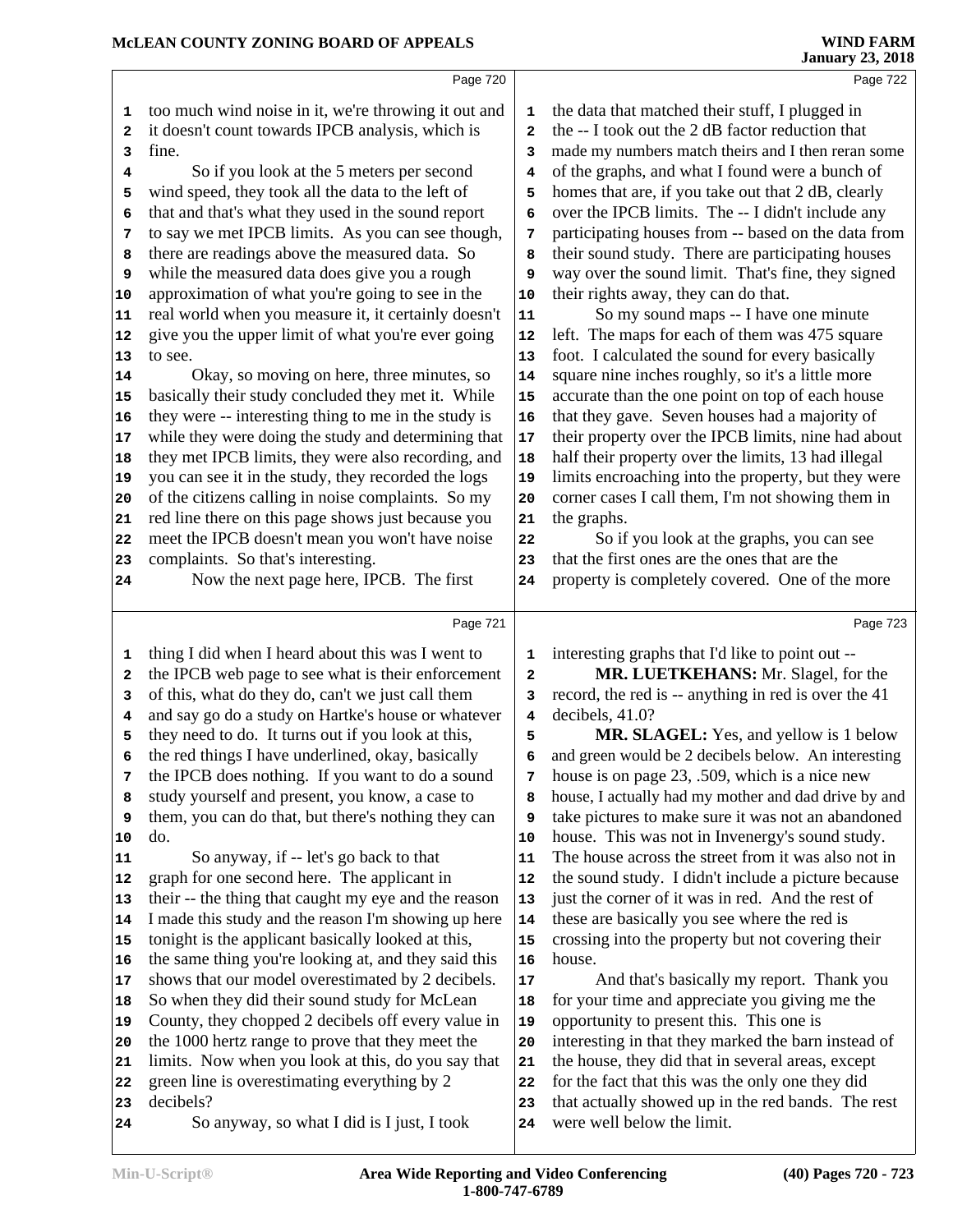### **McLEAN COUNTY ZONING BOARD OF APPEALS**

|                         | Page 724                                             |                | Page 726                                             |  |
|-------------------------|------------------------------------------------------|----------------|------------------------------------------------------|--|
| 1                       | <b>CHAIRMAN FINNIGAN:</b> Questions from the         | 1              | A. No.                                               |  |
| $\mathbf{2}$            | board?                                               | $\overline{a}$ | Q. Have you ever been hired to testify in a          |  |
| 3                       | MR. ZIMMERMAN: How far up is this .509 on            | 3              | court case about noise issues?                       |  |
| 4                       | slide 23. You've got County Road 2550 East. What's   | 4              | A. No.                                               |  |
| 5                       | the cross road?                                      | 5              | Q. Have you been hired to testify here?              |  |
| 6                       | MR. SLAGEL: I would have to actually look            | 6              | A. No.                                               |  |
| 7                       | at the map. If you look at the .509 is actually --   | 7              | Q. So you've never been hired to give                |  |
| 8                       | this is about -- what I would say, if you go from    | 8              | testimony about noise-related issues.                |  |
| 9                       | Chenoa on Route 24 and go about three to -- do you   | 9              | A. No.                                               |  |
| 10                      | know Thacker Airport? About three miles west of 24   | $10$           | Q. Have you ever performed any noise study           |  |
| 11                      | and about two -- one, two or three miles south.      | 11             | that's been reviewed, to your knowledge, by any      |  |
| 12                      | MR. ZIMMERMAN: Yeah, okay. Why do you                | 12             | acoustician to confirm its accuracy?                 |  |
| 13                      | use 1000 versus 500?                                 | 13             | A. No.                                               |  |
| 14                      | MR. SLAGEL: The 1000 hertz was the                   | 14             | MR. GRIFFIN: That's all the questions I              |  |
| 15                      | controlling band. Like if you take away that 2       | 15             | have. Thank you.                                     |  |
| 16                      | decibels, it's the one that they run up against.     | 16             | <b>CHAIRMAN FINNIGAN:</b> Would anyone in the        |  |
| 17                      | MR. ZIMMERMAN: Did you do 500 as well?               | 17             | audience have questions? Will you come forward?      |  |
| 18                      | MR. SLAGEL: I did not. I could have. I               | 18             | MS. BACHMAN: Lindsay Bachman,                        |  |
| 19                      | could change the data and run them. I didn't. In     | 19             | B-A-C-H-M-A-N. We live at 23479 East 2700 North      |  |
| 20                      | all their sound models it was fine, so --            | 20             | Road in Lexington. Can I just clarify? My husband    |  |
| 21                      | <b>CHAIRMAN FINNIGAN:</b> Any questions from         | 21             | and I believe that we saw our own personal residence |  |
| 22                      | staff? Would anyone in the audience have questions   | 22             | in his slides. Can I ask that to be pulled back      |  |
| 23                      | of this witness? I guess I should have asked you     | 23             | out?                                                 |  |
| 24                      | first.                                               | 24             | MS. WALLEY: Do you know which slide it               |  |
|                         | Page 725                                             |                | Page 727                                             |  |
| 1                       | MR. GRIFFIN: Hi again. Jim Griffin, law              | 1              | was?                                                 |  |
| $\overline{\mathbf{2}}$ | firm of Schain Banks, 70 West Madison, Suite 5300,   | 2              | MS. BACHMAN: It went by quick.                       |  |
| 3                       | Chicago, Illinois, 60602.                            | 3              | MR. SLAGEL: Only ten minutes.                        |  |
| 4                       | <b>QUESTIONS BY</b>                                  | 4              | MR. LUETKEHANS: That's where they start.             |  |
| 5                       | MR. GRIFFIN:                                         | 5              | MS. BACHMAN: Okay, the second slide A6.              |  |
| 6                       | Q. So, Mr. Slagel, you basically did your own        | 6              | <b>QUESTIONS BY</b>                                  |  |
| 7                       | noise study, correct?                                | 7              | <b>MS. BACHMAN:</b>                                  |  |
| 8                       | A. That's correct.                                   | 8              | Q. So we look to be approximately                    |  |
| 9                       | Q. And you are -- you are not a professional         | 9              | three-quarters covered in red. Can you just please   |  |
| 10                      | acoustician, correct?                                | 10             | clarify for me what that, what that means?           |  |
| 11                      | A. That's correct.                                   | 11             | A. Yeah. Basically it means that the line            |  |
| 12                      | Q. And you've never worked for an                    | 12             | there where the yellow touches the red, that would   |  |
| 13                      | acoustician -- acoustical engineering firm, correct? | 13             | be in the 1000 hertz band 41 decibels. So that is    |  |
| 14                      | A. Acoustical.                                       | 14             | right on the edge of where the legal limit is for    |  |
| 15                      | Q. Acoustical, sorry.                                | 15             | this octave band for that, and that's one part of -- |  |
| 16                      | A. No.                                               | 16             | of what eight octave, nine octave bands that are     |  |
| 17                      | Q. Are you a licensed engineer in the State          | 17             | specified in the IPCB specs.                         |  |
| 18                      | of Illinois?                                         | 18             | Q. Okay. Because I don't understand all of           |  |
|                         |                                                      | 19             | the numbers floating around, can you compare that to |  |
| 19                      | A. No, I'm not.                                      |                |                                                      |  |
| 20                      | Q. Do you hold any professional licenses in          | 20             | me or for me to the numbers that Ted Hartke was      |  |
| 21                      | the State of Illinois?                               | 21             | talking about?                                       |  |
| 22                      | A. No, I do not.                                     | 22             | A. Let me think. Yeah. Well, if -- the               |  |
| 23                      | Q. Have you ever testified in a court case           | 23             | number from Ted Hartke in this exact 1000 hertz band |  |
| 24                      | about noise issues?                                  | 24             | would've been 39.8. That was from that figure 7-1    |  |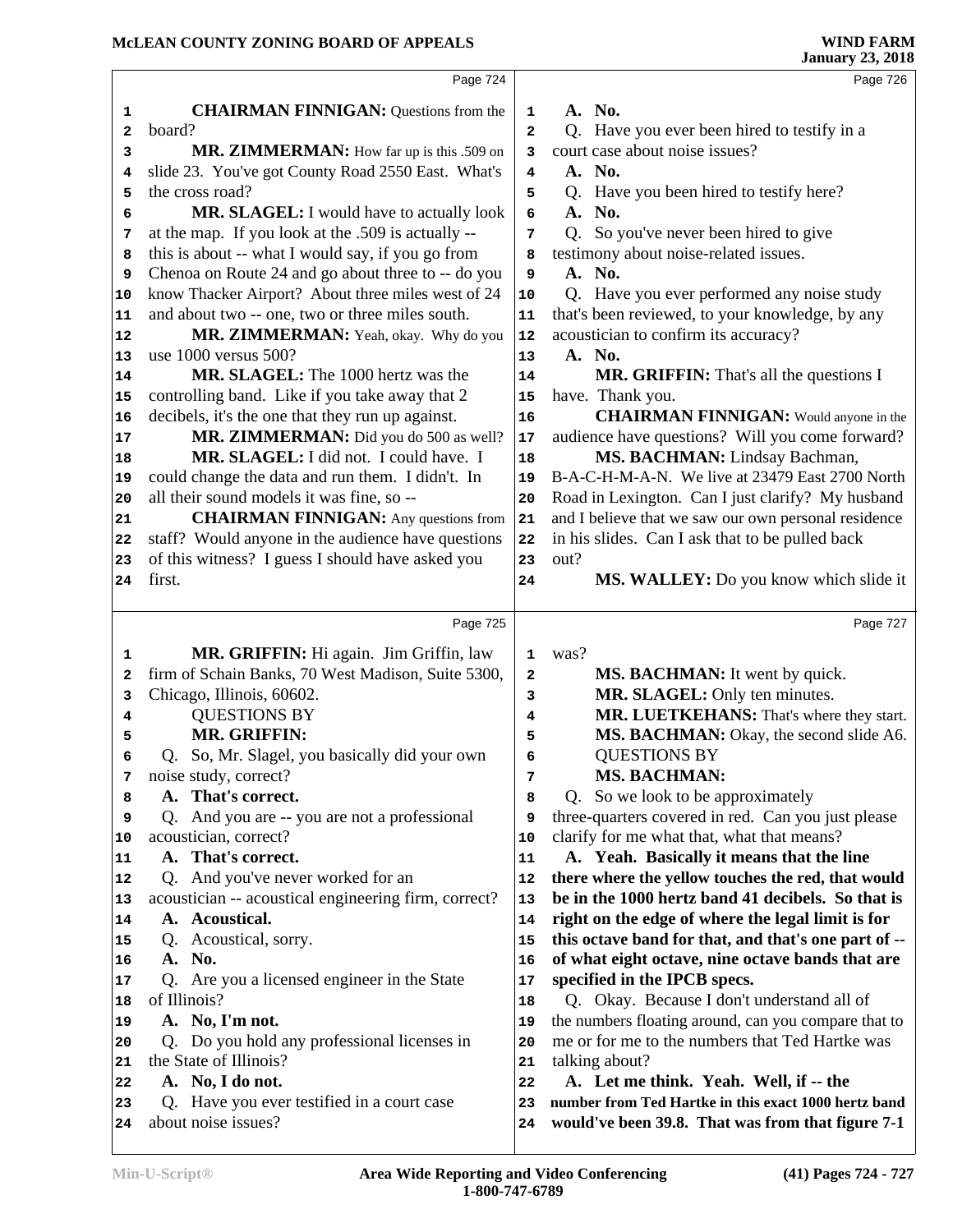|              | Page 728                                                 |          | Page 730                                             |  |
|--------------|----------------------------------------------------------|----------|------------------------------------------------------|--|
| 1            | on page 10. The estimated sound of the 1000 hertz        | 1        | had a corner of the property, that basically means   |  |
| 2            | band would come out to be 39.8 at his house or at        | 2        | you have a rectangle property that just had some red |  |
| 3            | the microphone that was at a comparable location as      | 3        | coming into the corner. I didn't bother printing     |  |
| 4            | his house.                                               | 4        | those out and putting those on here.                 |  |
| 5            | Q. All right.                                            | 5        | Q. But seven of them are clearly over the            |  |
| 6            | A. And yours is basically, since it's inside             | 6        | legal limit per your model.                          |  |
| 7            | there, I'd have -- I could look at my data table         | 7        | A. Yes.                                              |  |
|              | numbers and tell you the exact numeric value, but it     |          | Q. And did you --                                    |  |
| 8            | is definitely over the limits.                           | 8        | A. Yes.                                              |  |
| 9            |                                                          | 9        |                                                      |  |
| 10           | Q. All right. So in your opinion, do you<br>think our -- | 10       | Q. Did you like cross-reference that against         |  |
| 11           |                                                          | 11       | Invenergy's highest predicted noise levels at        |  |
| 12           | A. I'm going to stick with I'm not an                    | 12       | nonparticipating businesses table?                   |  |
| 13           | acoustician.                                             | 13       | A. Yes, of course. When I first implemented          |  |
| 14           | Q. Okay. No, I understand.                               | 14       | the model, the first thing I did was made sure that  |  |
| 15           | MS. BACHMAN: I think that answers my                     | 15       | their numbers matched mine with their 2 dB fudge     |  |
| 16           | question. I just wanted to -- that's our house and       | 16       | factor and then I took the fudge factor out and      |  |
| 17           | I just wanted to know how it would affect us, so         | 17       | reran the numbers.                                   |  |
| 18           | thank you.                                               | 18       | Q. So is there a direct correlation to the           |  |
| 19           | <b>CHAIRMAN FINNIGAN:</b> Any other questions?           | 19       | seven that you say are clearly over the legal limit  |  |
| 20           | MS. WINTERLAND: Amy Winterland, 22825                    | 20       | being the first seven ones on this list?             |  |
| 21           | North 3075 East Road, Colfax, Illinois.                  | 21       | A. Probably. They are labeled -- the houses          |  |
| 22           | <b>QUESTIONS BY</b>                                      | 22       | are labeled and the numbers are in the top there.    |  |
| 23           | <b>MS. WINTERLAND:</b>                                   | 23       | Q. Well, the woman that just spoke, A006 is          |  |
| 24           | Q. So could you, could you -- because that               | 24       | the second one listed on that highest. I'm just      |  |
|              |                                                          |          |                                                      |  |
|              | Page 729                                                 |          | Page 731                                             |  |
| 1            | went really fast. Could you say again what the 7,        | 1        | trying to mesh in my head that list.                 |  |
| $\mathbf{2}$ | the 9, and the 13 numbers were that you testified        | 2        | A. They should be -- yes, they should be             |  |
| 3            | to?                                                      | 3        | because basically if you take the 1000 hertz column  |  |
| 4            | A. The seven, nine, 13? Oh, the ISO, the ISO             | 4        | of Invenergy's Table 3 data there and you add 2 to   |  |
| 5            | like I-S-O.                                              | 5        | it, it's the exact same number as what I'm           |  |
| 6            | Q. No, I think it was like seven of them were            | 6        | calculating on top of the house. So the order        |  |
| 7            | over a certain decibel --                                | 7        | shouldn't change, which I don't know if              |  |
| 8            | A. Oh, sorry.                                            | 8        | Q. So you're adding 2 decibel points to just         |  |
| 9            | Q. -- and nine were over a certain decibel               | 9        | the 1000 hertz or to the 500 hertz as well?          |  |
| 10           | and 13 were over --                                      | 10       | A. No, the 5000[sic] hertz, Invenergy                |  |
| 11           | A. Yeah, so basically once you take out the 2            | 11       | actually added a decibel to it because they were     |  |
| 12           | decibels from the 1000 hertz range, or add them back     | 12       | saying that the model was underestimating it.        |  |
| 13           | in depending on -- it's very confusing how to say        | 13       | Q. The 500.                                          |  |
| 14           | that, but once you take away that little fudge           | 14       | A. I was going the wrong way. But yeah, the          |  |
| 15           | factor I call it, seven of the homes, the majority       | 15       | 500 data they actually added a decibel because it's  |  |
| 16           | of the property there -- the first seven slides, the     | 16       | not the controlling, it's not -- it's not what's     |  |
| 17           | majority of the property is clearly red, meaning         | $17\,$   | controlling them, so they subtracted 2 conveniently  |  |
| 18           | it's over the legal limit. Nine of them, if you          | 18       | from the 1000 hertz.                                 |  |
| 19           | look at the next nine in the sequence, you see the       | 19       | Basically in there, if you look at a                 |  |
|              | red and the yellow crossing over the property, so        |          | slide, I think I specify where they actually made    |  |
| 20           | the house may or may not be in. In some of the           | 20<br>21 | this announcement here. Yes, on page 14, I just      |  |
| 21           |                                                          |          |                                                      |  |
| 22           | cases, the house is in yellow and some of it's in        | 22       | glossed over this page during my presentation, but   |  |
| 23           | red, but the property kind of contains both legal        | 23       | basically in the application here, I could read you  |  |
| 24           | and illegal areas. And then the other 13 homes that      | 24       | the paragraph if you'd like or I can give you a      |  |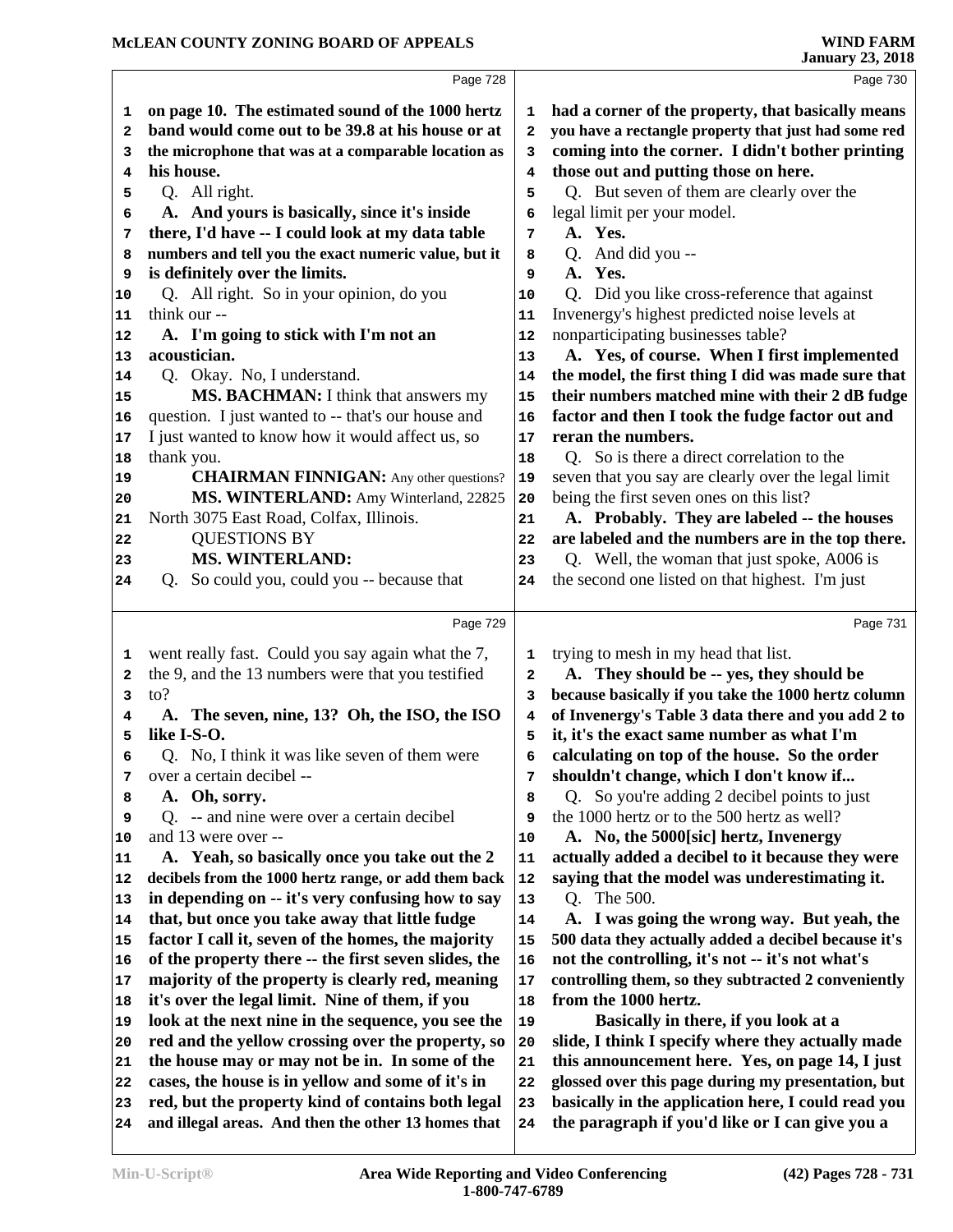|                                              | Page 732                                             |              | Page 734                                                                                            |
|----------------------------------------------|------------------------------------------------------|--------------|-----------------------------------------------------------------------------------------------------|
| 1                                            | copy, but basically they said they have worked on a  | 1            | testified to.                                                                                       |
| 2                                            | similar project, meaning the California Ridge one.   | 2            | MR. HARTKE: I don't have any more                                                                   |
| 3                                            | The validation showed that the model overpredicts,   | з            | questions.                                                                                          |
| 4                                            | meaning what they did for this application,          | 4            | MS. FEHR: Rebekah Fehr, R-E-B-E-K-A-H,                                                              |
| 5                                            | overpredicts noise levels in all octave bands except | 5            | last name is F-E-H-R, and I'm from 8290 North 1900                                                  |
| 6                                            | 500 hertz where it underpredicts by approximately 1  | 6            | East Road, Fairbury, Illinois.                                                                      |
| 7                                            | decibel. The model overpredicts in the 1000 hertz    | 7            | MR. DICK: Could you repeat your address?                                                            |
| 8                                            | octave band by approximately 2 decibels. To account  | 8            | MS. FEHR: 8290 North 1900 East Road,                                                                |
| 9                                            | for this, 1 decibel has been added to all predicted  | 9            | Fairbury. It was easier when we could say Rural                                                     |
| 10                                           | noise levels in the 500 hertz band and 2 decibel has | 10           | Route 1. I just had a quick question for John about                                                 |
| 11                                           | been subtracted from the 1000 hertz bands.           | 11           | the IPCB because it's been discussed several times                                                  |
| 12                                           | So that's where they say they subtracted 2           | 12           | and if there are issues that you could call or let                                                  |
| 13                                           | from everything. And the ISO sound study data that   | 13           | the Illinois Pollution Control Board know if you're                                                 |
| 14                                           | I ran clearly demonstrated that that was accurate.   | 14           | having problems. And I just had a question as to                                                    |
| 15                                           | If I ran it without that 2 decibel subtraction, all  | 15           | what happened when you called or if you called the                                                  |
| 16                                           | my numbers were 2 decibels higher in the 1000 hertz  | 16           | IPCB about any kind of issues?                                                                      |
| 17                                           | band.                                                | 17           | MR. SLAGEL: I remember calling them in                                                              |
| 18                                           | MS. WINTERLAND: That's very concerning,              | 18           | 2015 and I -- actually I do not remember the                                                        |
| 19                                           | but I don't think I have any other questions.        | 19           | conversation. I remember the website that said we                                                   |
| 20                                           | <b>CHAIRMAN FINNIGAN:</b> Would there be any         | 20           | will not investigate any issues.                                                                    |
| 21                                           | other questions for this witness? We've only got 15  | 21           | MS. FEHR: Okay, thank you.                                                                          |
| 22                                           | minutes left, so --                                  | 22           | <b>CHAIRMAN FINNIGAN:</b> Any other questions?                                                      |
| 23                                           | MR. HARTKE: Name? My name is Ted Hartke,             | 23           | Come on ahead.                                                                                      |
| 24                                           | H-A-R-T-K-E, 117 South East Avenue, Ogden, Illinois, | 24           | MR. DENEEN: My name is Daniel Deneen,                                                               |
|                                              | Page 733                                             |              | Page 735                                                                                            |
| 1                                            | 61859.                                               | 1            | 2219 West Oakland Avenue, Bloomington, Illinois.                                                    |
| 2                                            | <b>QUESTIONS BY</b>                                  | $\mathbf{2}$ | MR. DICK: Could you spell your last name?                                                           |
| з                                            | <b>MR. HARTKE:</b>                                   | 3            | MR. DENEEN: D-E-N-E-E-N. Just one                                                                   |
| 4                                            | Q. John, the California Ridge sound study            | 4            | question. Does yours -- or do the Invenergy data                                                    |
| 5                                            | showed raw data for my house and it had all the      | 5            | and your conclusions differentiate between what                                                     |
| 6                                            | octave band limits. How many houses here -- can you  | 6            | Invenergy calls participating and nonparticipating                                                  |
| 7                                            | tell us how many houses here are at or worse than    | 7            | homeowners and someone else called it paid versus                                                   |
| 8                                            | what my house is that I left?                        | 8            | unpaid?                                                                                             |
| 9                                            | A. I could look at the tables that Invenergy         | 9            | MR. SLAGEL: Yes. Well, why don't you                                                                |
| 10                                           | gave as well as anybody else, but I don't have that  | 10           | reask the question so I make sure I understand?                                                     |
| 11                                           | handy. It would be a large number.                   | 11           | MR. DENEEN: Okay. Did the data that you                                                             |
| 12                                           | Q. More than 20?                                     | 12           | reviewed differentiate between residences that were                                                 |
| 13                                           |                                                      |              |                                                                                                     |
| 14                                           | A. Yeah, I think so, yeah.                           | 13           | participating with Invenergy and the residences that                                                |
|                                              | Q. Less than 30?                                     | 14           | were not participating with Invenergy?                                                              |
|                                              | MS. WALLEY: Mr. Hartke, you have to limit            | 15           | MR. SLAGEL: Absolutely, yes.                                                                        |
|                                              | your questions to cross-examination.                 | 16           | MR. DENEEN: Okay. Approximately -- if                                                               |
|                                              | Q. Okay. If there were 25 families -- 21             | 17           | you have any knowledge, approximately what                                                          |
|                                              | families with issues in the California Ridge         | 18           | percentage of the residences that concerned you were                                                |
|                                              | project, do you expect the same number having an     | 19           | not participating with Invenergy if you know?                                                       |
|                                              | issue in the Lexington-Chenoa project?               | 20           | MR. SLAGEL: I would answer that that I                                                              |
|                                              | MS. WALLEY: Again, Mr. Hartke --                     | 21           | don't know in that I basically made two piles of all                                                |
| 15<br>16<br>17<br>18<br>19<br>20<br>21<br>22 | A. I'm going to go with my for sound I'm not         | 22           | the homes, ones that are participating and signed                                                   |
| 23<br>24                                     | an expert.<br>MS. WALLEY: -- this is beyond what he  | 23<br>24     | away their rights, so frankly I didn't care what<br>happened to them. I mean I care what happens to |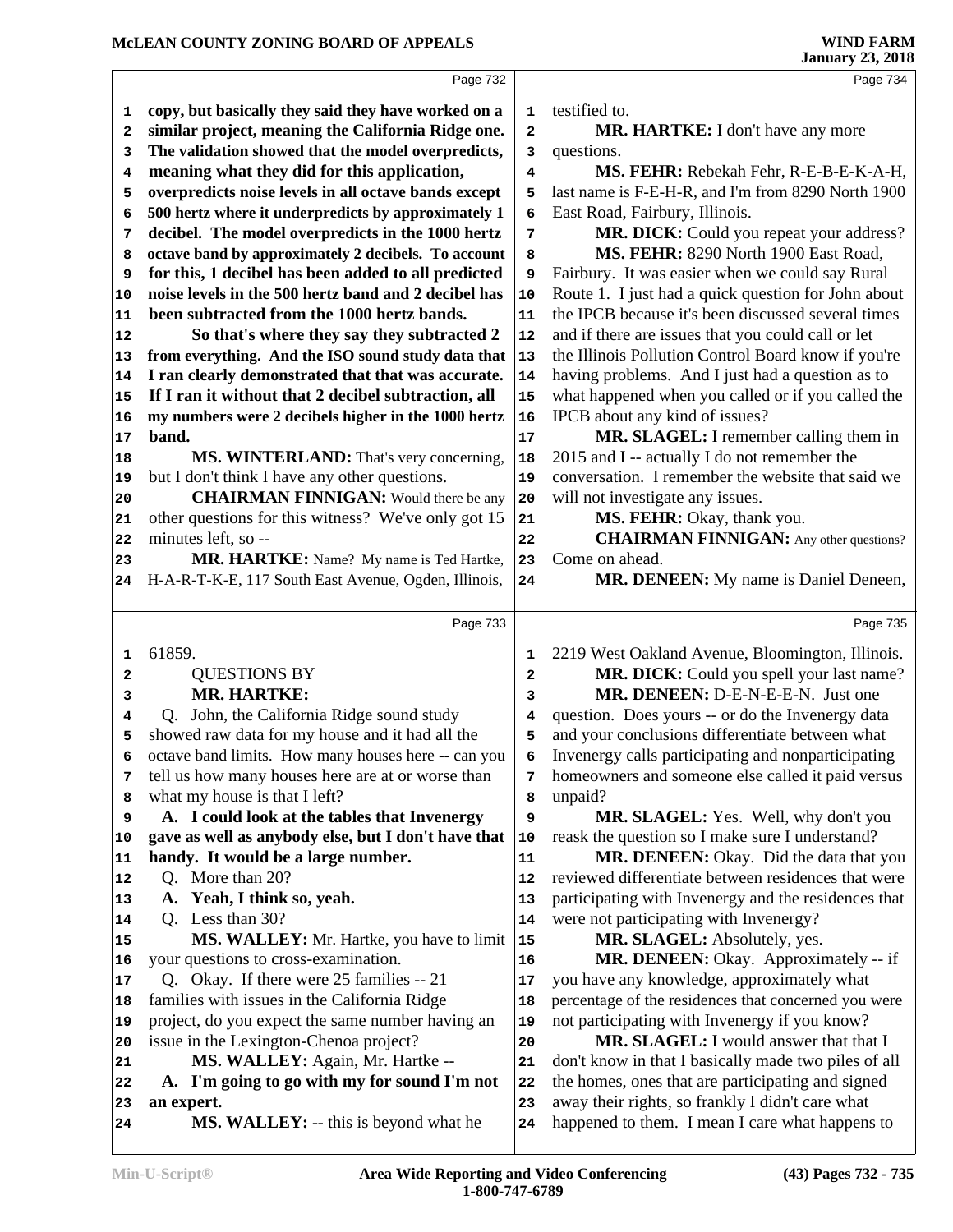|                         |                                                      |                         | <b>January 23, 2018</b>                              |
|-------------------------|------------------------------------------------------|-------------------------|------------------------------------------------------|
|                         | Page 736                                             |                         | Page 738                                             |
| 1                       | them, but as far as the data on their house, I can't | 1                       | have Dr. Schomer tomorrow night at seven o'clock,    |
| $\mathbf{2}$            | argue anything with it, so I just put it in a pile.  | $\overline{\mathbf{2}}$ | can we take a break to bring him in? I mean it       |
| 3                       | I do know that, I've said this, some of the          | 3                       | makes only sense that we're not paying for an expert |
| 4                       | landowners are putting their money where their mouth | 4                       | to come two nights on the if he comes he may or may  |
| 5                       | is. I mean there's houses that have very high sound  | 5                       | not testify.                                         |
| 6                       | limits on it, so --                                  | 6                       | MS. WALLEY: Well, I can tell you that we             |
| 7                       | MR. DENEEN: No further questions.                    | 7                       | will have the full four hours, we'll make every      |
| 8                       | <b>CHAIRMAN FINNIGAN:</b> One more time, any         | 8                       | effort to encompass him, but, you know, what I can   |
| 9                       | other questions? Well, we're at a stopping point,    | 9                       | tell you is generally speaking nonexperts that have  |
| 10                      | we're going to continue the case, so reconvene       | 10                      | testified have testified well less than the ten      |
| 11                      | tomorrow night, the 24th, at six o'clock and we're   | 11                      | minutes, they did four minutes, five minutes, so I   |
| 12                      | going to run until ten, so that's what we're going   | 12                      | don't expect them to be --                           |
| 13                      | to do.                                               | 13                      | MR. LUETKEHANS: Well, tonight we heard               |
| 14                      | MR. LUETKEHANS: Can we talk about --                 | 14                      | people who are nonexperts testify for eight and be   |
| 15                      | MR. SLAGEL: Are you done with me? Thank              | 15                      | cross-examined for 20. I mean I just only think      |
| 16                      | you. You're a great chairman by the way. The way     | 16                      | it's fair to have some idea of -- I mean we have an  |
| 17                      | you run this, awesome.                               | 17                      | expert coming in. Is he going to be able to testify  |
| 18                      | <b>CHAIRMAN FINNIGAN:</b> Push the button, thank     | 18                      | tomorrow night? We will bring him in at a            |
| 19                      | you.                                                 | 19                      | particular time. I think that evidence is -- I mean  |
| 20                      | MR. LUETKEHANS: Can we deal with some                | 20                      | we're paying someone to come here. I think it's      |
| 21                      | procedural issues a little bit so I can understand?  | 21                      | only appropriate for you to say, hey, the lawyers    |
| 22                      | I don't know where we are on the list tomorrow. I    | 22                      | and the 52 people I represent should be able to at   |
| 23                      | have Dr. Schomer coming in tomorrow ready to         | 23                      | least be able to present their case in a manner of   |
| 24                      | testify, I have his c.v. for everybody if you wish   | 24                      | knowing when we're going to be doing it.             |
|                         | Page 737                                             |                         | Page 739                                             |
| 1                       | it tonight, but I'm trying -- I don't want to bring  | $\mathbf 1$             | MS. WALLEY: And I certainly understand               |
| $\overline{\mathbf{2}}$ | an expert in that we're not going to get to          | $\overline{\mathbf{2}}$ | that, but we have had other individuals sign up,     |
| 3                       | tomorrow. So I don't know where my name is on the    | 3                       | those that have waited for days and that have        |
| 4                       | list. And I also -- we still got this question       | 4                       | attended multiple hearings in order to testify.      |
| 5                       | about cross-examination of Mr. Hankard and Mr.       | 5                       | They're not experts, but their testimony is just as  |
| 6                       | Parzyck, both of which are kind of lead items for    | 6                       | important to the board as any expert. So we want     |
| 7                       | how, you know, how we're going to proceed.           | 7                       | to -- we want to afford your expert the same         |
| 8                       | MS. WALLEY: Mr. Luetkehans, it looks like            | 8                       | opportunity as anyone else. Like I said, we try to   |
| 9                       | your name is listed on those wishing to testify. Is  | 9                       | get through people as quickly as we can.             |
| 10                      | that, then, so that Mr. Schomer can testify?         | 10                      | The point -- we don't wish to belabor the            |
| 11                      | <b>MR. LUETKEHANS:</b> It's for us to present        | 11                      | point for the community or for the board. If you'd   |
| 12                      | our case in chief as well as for Dr. Schomer to      | 12                      | like to bring Mr. Schomer, if we can -- or Dr.       |
| 13                      | testify.                                             | 13                      | Schomer, if we can get him in, we will. I don't      |
| 14                      | MS. WALLEY: Okay.                                    | 14                      | want to make you a promise that we cannot keep. If   |
| 15                      | MR. LUETKEHANS: So at that point -- I                | 15                      | you want to bring him at the end of tomorrow night,  |
| 16                      | mean we would like to present, we have other         | 16                      | if we do not finish tomorrow night, we will          |
| 17                      | evidence, we have documents, we have et cetera, but  | 17                      | reconvene again Thursday night. If you would like    |
| 18                      | Dr. Schomer is our expert, is our next expert        | 18                      | to -- if you prefer to have Dr. Schomer Thursday     |

 Dr. Schomer is our expert, is our next expert witness.

**MS. WALLEY:** Okay, I can tell you that there are three, six, nine --

 MR. LUETKEHANS: I mean I guess I would 22 ask for a little professional courtesy for Mr. **24** Griffin and myself to be able to plan. If I can  $\vert$  **24** 

 night, like I said, I don't want to make a promise on behalf of --  **MR. LUETKEHANS:** Well, and I guess the question is here, if we know he's going to testify Thursday night, I have no problem waiting until

Thursday to bring him in if he's available. I just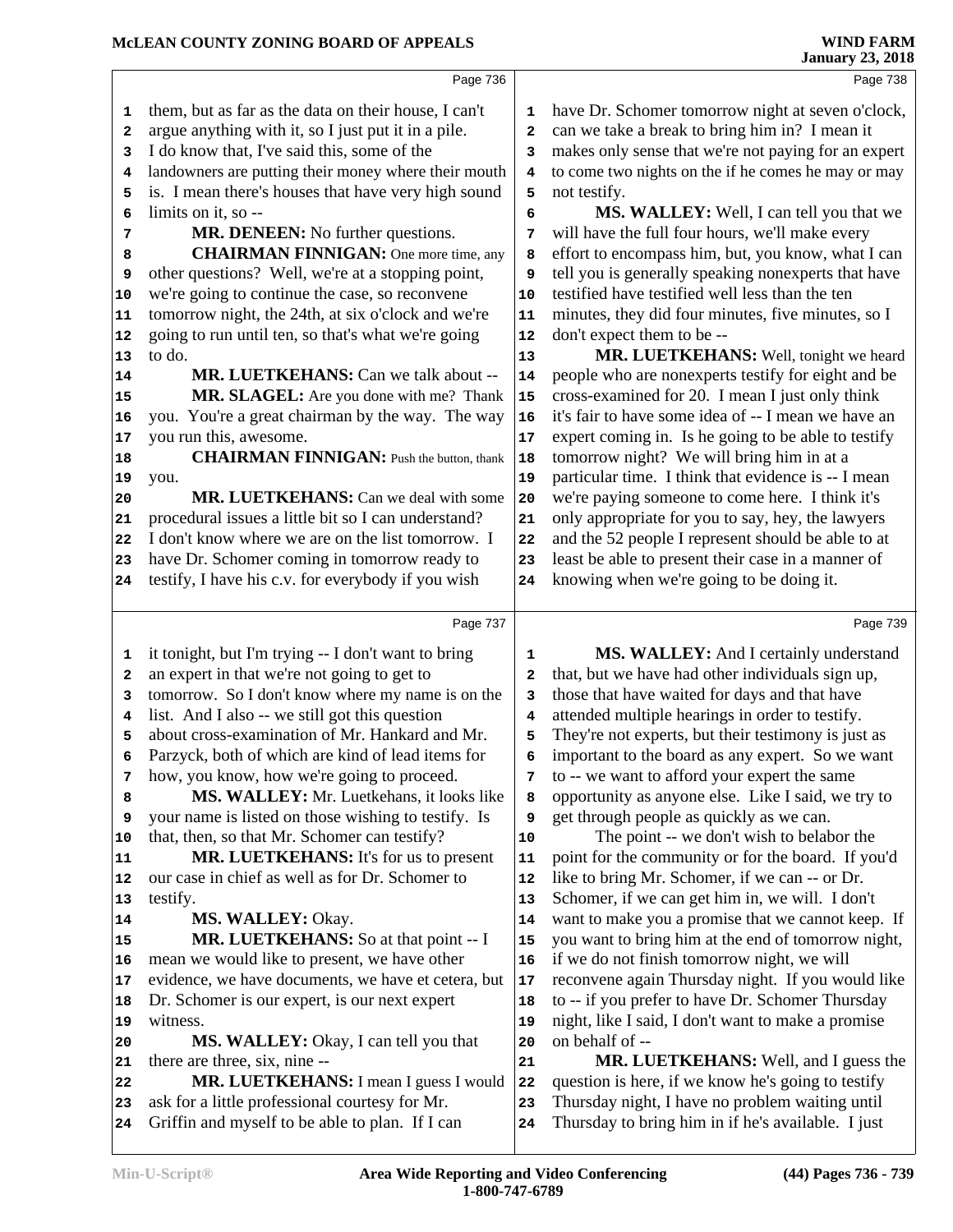|              |                                                      |              | Janual y 20, 2010                                    |
|--------------|------------------------------------------------------|--------------|------------------------------------------------------|
|              | Page 740                                             |              | Page 742                                             |
| 1            | don't think my clients should have to pay to bring   | 1            | from that list, several of these are or would be     |
| 2            | him in twice. Invenergy is able to control their     | $\mathbf{2}$ | part of your case in chief.                          |
| з            | side of the hearing. It just makes sense. And also   | 3            | MR. LUETKEHANS: Is it possible to get a              |
| 4            | we still have to have -- we still have to have a     | 4            | copy of the list because we have not been provided   |
| 5            | discussion about Hankard and Parzyck. So those are   | 5            | that.                                                |
| 6            | the two issues I'd like to figure out.               | 6            | MS. WALLEY: What?                                    |
| 7            | MS. WALLEY: I understand.                            | 7            | MR. LUETKEHANS: I don't have the list of             |
| 8            | MR. GRIFFIN: Well, I think generally Mr.             | 8            | who's in front of me, who's still -- I don't have    |
| 9            | Luetkehans would present a witness or an individual  | 9            | that list.                                           |
| 10           | he represents with standing and through that         | 10           | MS. WALLEY: Okay, the secretary keeps it             |
| 11           | presentation of a case in chief be able to present   | 11           | and we just keep a --                                |
| 12           | an expert witness. I mean that's how the process     | 12           | <b>MR. LUETKEHANS:</b> I guess my question is        |
| 13           | works I believe. So I don't see why he can't do      | 13           | could somebody email me that in the morning so I can |
| 14           | that, you know, within the rules, assuming he still  | 14           | make an estimate as to -- and my own decision as to  |
| 15           | has witnesses left to testify. I don't know if he    | 15           | whether we're going to get to Dr. Schomer.           |
| 16           | does have witnesses left to testify.                 | 16           | MS. WALLEY: We should be able to tell you            |
| 17           | As far as the cross-examination of expert            | $17$         | who is remaining, yes.                               |
| 18           | or witnesses that have already testified and been    | 18           | MR. ZIMMERMAN: You can tell him right                |
| 19           | cross-examined, I mean there's -- we object to that. | 19           | now, couldn't you?                                   |
| 20           | There's nothing in the rules that allow a witness to | 20           | MS. WALLEY: All right.                               |
| 21           | be recalled for cross-examination that's already     | 21           | MR. ZIMMERMAN: We're still before ten                |
| 22           | been cross-examined.                                 | 22           | o'clock.                                             |
| 23           | MR. LUETKEHANS: Well, I guess I'd like to            | 23           | MS. WALLEY: All right, it looks like the             |
| 24           | stay with one issue at a time then. Is there an      | 24           | next name would be Cheryl Jolly. That's a client of  |
|              | Page 741                                             |              | Page 743                                             |
| 1            | objection -- I mean I don't understand what Mr.      | 1            | yours; is that correct?                              |
| $\mathbf{2}$ | Griffin's -- is there an objection, I mean, to       | $\mathbf{2}$ | MR. LUETKEHANS: Yes.                                 |
| 3            | having Dr. Schomer testify or not? I mean obviously  | 3            | MS. WALLEY: Ms. Fehr, Rebekah Fehr.                  |
| 4            | we know I represent 52 residents of this county. I   | 4            | MR. LUETKEHANS: She's not testifying.                |
| 5            | don't know what other kind of witness I have to      | 5            | MS. WALLEY: Okay. Dwight I'm guessing                |
| 6            | bring in to have him testify through. I guess I'm a  | 6            | Sheldon. It's a Lexington address. I don't know.     |
| 7            | little lost at what Mr. Griffin is saying.           | 7            | Dennis Hoff.                                         |
| 8            | MS. WALLEY: I'm sorry, I was consulting              | 8            | MR. LUETKEHANS: Yeah.                                |
| 9            | with a board member. My -- my understanding was Dr.  | 9            | MS. WALLEY: Andrew Downey.                           |
| 10           | Schomer was an expert and you wanted him to testify. | ${\bf 10}$   | MR. LUETKEHANS: That's an employee of                |
| 11           | My understanding in looking at the list that you've  | ${\bf 11}$   | Invenergy.                                           |
| 12           | provided and the people that are yet -- that have    | 12           | MS. WALLEY: Well, but I'm -- you asked               |
| 13           | yet to testify, several of those are individuals     | 13           | who was left to testify. Daryl Haney.                |
| 14           | that you represent. I don't know if they still       | 14           | MR. HANEY: I will give up my spot for                |
| 15           | intend to testify or not, but I believe that they    | 15           | that guy.                                            |
| 16           | would be encompassed in your case in chief or        | 16           | MS. WALLEY: Amy Larbe, Laube.                        |
| 17           | whatever you intend to present tomorrow.             | $17\,$       | MS. LAUBE: I'll give up my spot for the              |
| 18           | So -- and again, this is I'm trying to               | 18           | expert as well.                                      |

- give you the best estimation that I can. If they | 19 expert as well.
	- **MS. WALLEY:** Dennis Bourgerie, Bourgerie.
- all intend to testify and it's going to take maybe the full ten minutes, I leave that up to you and **21** Louis Lipscomb, Art Schlipf, Matt Wyss, Dave Kaufman.
	- **AUDIENCE VOICE:** He just testified.
	- **MS. WALLEY:** Dave Glacinski, Yale Young,
- If they don't -- and again, that's not a positive or a negative, it's up to you, but from what I can tell Dan Deneen and it looks like David Klein. Those are

your clients. They're subject to cross-examination. 22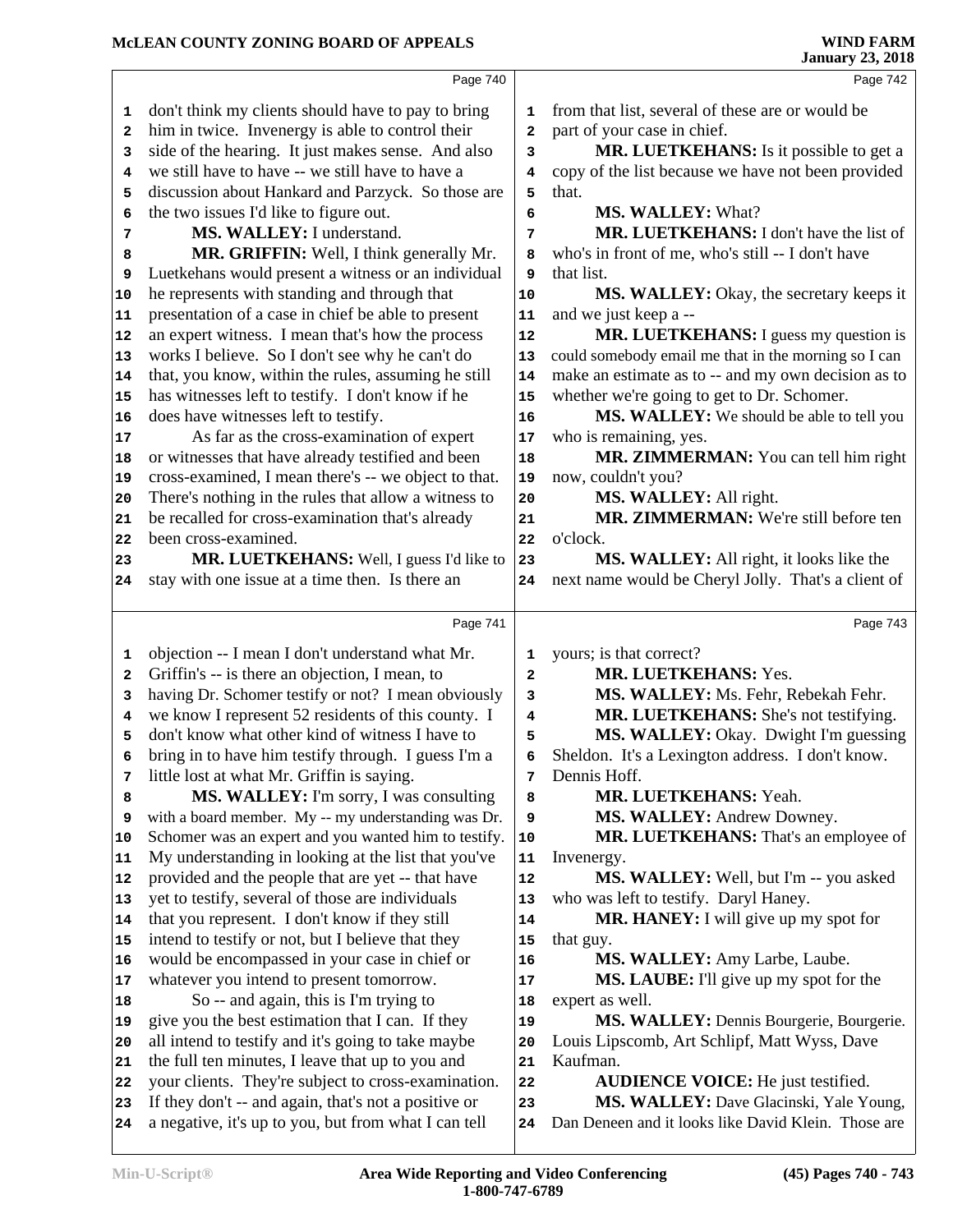|                | Page 744                                                                                                 |              | Page 746                                                                                                |
|----------------|----------------------------------------------------------------------------------------------------------|--------------|---------------------------------------------------------------------------------------------------------|
| 1              | all that we have that are pending for tomorrow at                                                        | 1            | and we'll talk about this more, but the applicant                                                       |
| 2              | 6:00.                                                                                                    | $\mathbf{2}$ | has had months if not years --                                                                          |
| 3              | MR. LUETKEHANS: That were listed before                                                                  | 3            | MR. GRIFFIN: This is just argument                                                                      |
| 4              | me on the list?                                                                                          | 4            | about --                                                                                                |
| 5              | MS. WALLEY: Yes. No, it's just Cheryl                                                                    | 5            | MR. LUETKEHANS: Can I explain? No, Mr.                                                                  |
| 6              | Jolly and Rebekah Fehr that are ahead of you. These                                                      | 6            | Griffin, I let you talk all night, it's now my turn.                                                    |
| 7              | are those --                                                                                             | 7            | MR. GRIFFIN: To talk about what's                                                                       |
| 8              | MR. LUETKEHANS: Okay, so then I should be                                                                | 8            | relevant to the question --                                                                             |
| 9              | able to bring Dr. -- I should be able to bring Dr.                                                       | 9            | MR. LUETKEHANS: Well, I'm about to get --                                                               |
|                | Schomer tomorrow. If I would've known we were two                                                        |              | <b>MR. GRIFFIN:</b> -- not about anything you                                                           |
| 10             | people, then I have --                                                                                   | 10           | want to talk about.                                                                                     |
| 11             | MS. WALLEY: Yes.                                                                                         | 11           |                                                                                                         |
| 12             |                                                                                                          | 12           | MS. WALLEY: Okay, okay.                                                                                 |
| 13             | MR. LUETKEHANS: Okay, that's really the                                                                  | 13           | <b>CHAIRMAN FINNIGAN:</b> Okay, guys, we're                                                             |
| 14             | issue.                                                                                                   | 14           | going to go home if you don't play nice.                                                                |
| 15             | <b>CHAIRMAN FINNIGAN:</b> Do we have a problem                                                           | 15           | MR. LUETKEHANS: Applicant has had months                                                                |
| 16             | with him bringing his witness back, Mr. Parzyck?                                                         | 16           | if not years to prepare their testimony. MaRous's                                                       |
| 17             | MR. GRIFFIN: To be cross-examined again?                                                                 | 17           | testimony had to take them six to eight months to                                                       |
| 18             | Yeah, we do have a problem with that.                                                                    | 18           | prepare. Mr. Hankard's testimony took months to                                                         |
| 19             | <b>CHAIRMAN FINNIGAN:</b> You have a problem                                                             | 19           | prepare. You have people here who got an                                                                |
| 20             | with it?                                                                                                 | 20           | application filed on I think December 11th. Hearing                                                     |
| 21             | MR. GRIFFIN: Yes.                                                                                        | 21           | started on January 2nd. Over the Christmas                                                              |
| 22             | <b>CHAIRMAN FINNIGAN:</b> I don't think I can                                                            | 22           | holidays. This is -- there's a complete inequality                                                      |
| 23             | force him to do it, so --                                                                                | 23           | of ability to put on a case both financially and                                                        |
| 24             | MR. LUETKEHANS: Well, Mr. Parzyck is                                                                     | 24           | timewise.                                                                                               |
|                |                                                                                                          |              |                                                                                                         |
|                | Page 745                                                                                                 |              | Page 747                                                                                                |
| 1              | here.                                                                                                    | 1            | The fact that we're asking them to bring                                                                |
| 2              | <b>CHAIRMAN FINNIGAN:</b> I understand, but he's                                                         | $\mathbf{2}$ | back their experts so that 52 people can be                                                             |
| 3              | already -- the case is already closed, so if he                                                          | 3            | represented by counsel and actually ask the                                                             |
| 4              | declines, I don't think that we can force him to do                                                      | 4            | questions that will actually inform you and gives                                                       |
| 5              | that.                                                                                                    | 5            | you information I think at this point is something                                                      |
| 6              | MR. LUETKEHANS: I mean, here, let's talk                                                                 |              | you would like. If you ask Mr. Griffin to bring                                                         |
| 7              |                                                                                                          | 6            |                                                                                                         |
|                | about that, and at least I want to make my record,                                                       | 7            | back Mr. Hankard, he will do it. Mr. Parzyck's been                                                     |
| 8              | and if you want to rule against me you can, but I                                                        | 8            | sitting here every night. He hasn't left. In fact,                                                      |
| 9              | think I have the right to make a record on this.                                                         | 9            | he keeps answering everybody else's questions from                                                      |
|                | <b>CHAIRMAN FINNIGAN:</b> She rules. I just --                                                           | 10           | what I can tell.                                                                                        |
| 11             | MR. LUETKEHANS: No, you rule. I mean she                                                                 | 11           | So I think it's important under Klaren to                                                               |
| 12             | gets to tell you what to do, but you get to make the                                                     | 12           | give us the right to cross-examine in the ability of                                                    |
|                |                                                                                                          | 13           |                                                                                                         |
| 10<br>13<br>14 | decision. As you heard today, Hankard took 2<br>decibels off his model, that's what he did, it's in      | 14           | a very -- you had a very short time frame. Other                                                        |
|                |                                                                                                          | 15           | counties -- some other counties say you can't even                                                      |
|                | his report, at the 1000 hertz level due to some                                                          | 16           | start your hearing for 90 days, I know that's not                                                       |
|                | unnamed study to get under IPCB limits. He never                                                         |              | your rule, but the reason for that is so that people                                                    |
|                | told you what that study was. We believe it's                                                            | 17           | can prepare.                                                                                            |
| 15<br>16<br>18 | California Ridge, but there's nothing in the record                                                      | 18           | These people, you know, the hearing                                                                     |
| 19             | that talks about that.                                                                                   | 19           | started, you had the holidays, and it's been a very                                                     |
|                | <b>CHAIRMAN FINNIGAN:</b> We're not going to get                                                         | 20           | short -- we've been all of five or six weeks since                                                      |
| 17<br>20<br>21 | into testifying.                                                                                         | 21           | they filed. We're just asking for half of an                                                            |
| 22             | MR. LUETKEHANS: No, I'm not trying to,                                                                   | 22           | evening to have Mr. Hankard and Mr. Parzyck testify                                                     |
| 23<br>24       | but here, the calculation is against the procedures<br>for your hearing. He failed to follow your rules, | 23<br>24     | about something that, especially Mr. Hankard, is the<br>heart of this case, and we would ask that under |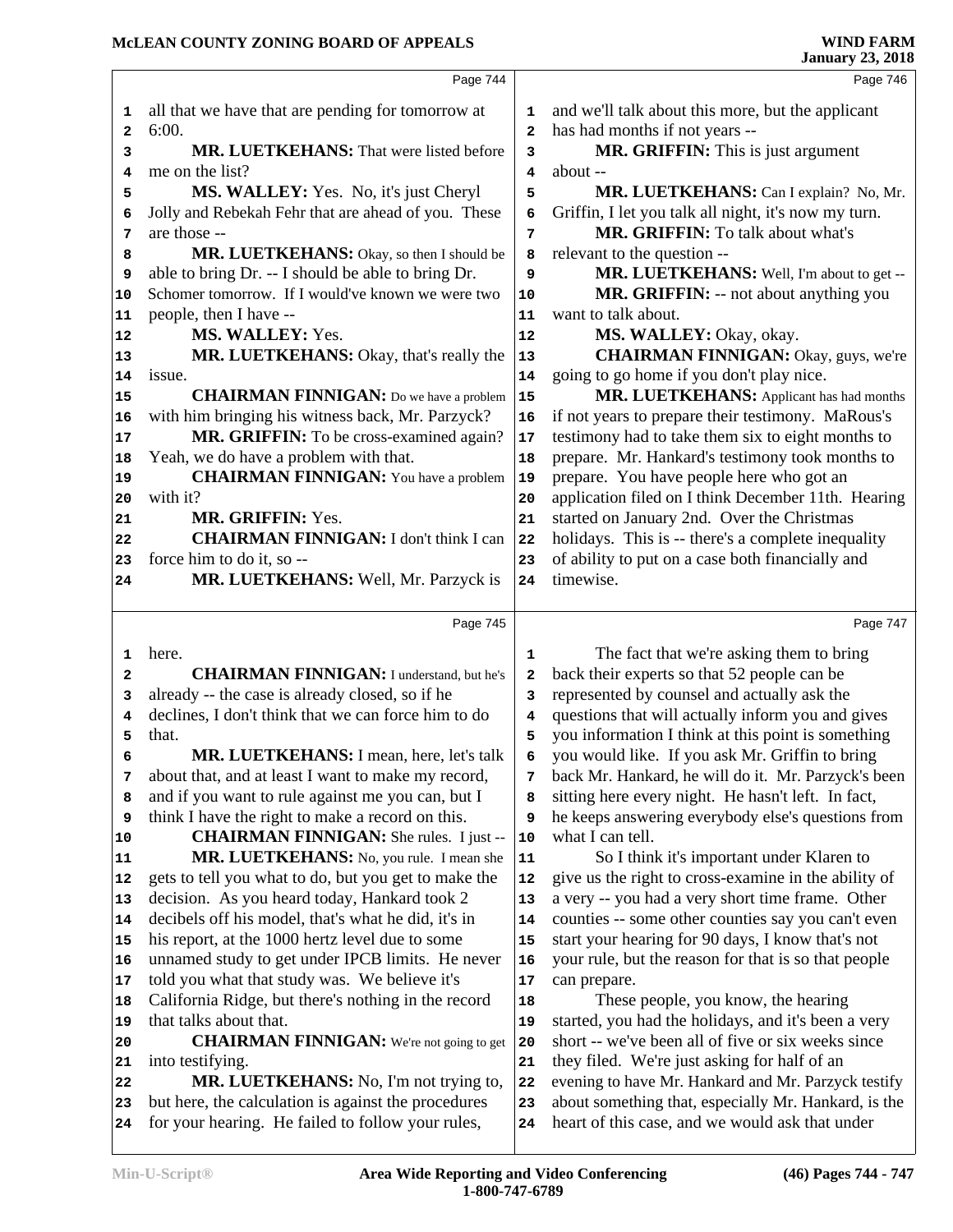|    | Page 748                                             |    | Page 750                                                                                                    |  |
|----|------------------------------------------------------|----|-------------------------------------------------------------------------------------------------------------|--|
| 1  | Klaren you give them the protection that they        | ı  | STATE OF ILLINOIS<br>)SS                                                                                    |  |
| 2  | deserve.                                             | 2  | COUNTY OF FORD                                                                                              |  |
| 3  | <b>CHAIRMAN FINNIGAN:</b> We're going to have to     | 3  | I, June Haeme, a Notary Public in and for                                                                   |  |
| 4  | confer with counsel because I think the only way we  | 4  | the County of Ford, State of Illinois, do hereby<br>certify that the following hearing was taken at the     |  |
| 5  | can have them come back is to subpoena them. The     | 5  | McLean County Government Center, 115 East Washington<br>Street, Bloomington, Illinois, on January 23, 2018. |  |
| 6  | only way that we can legally have them come back is  | 6  | That the said hearing was taken down in<br>stenograph notes and afterwards reduced to                       |  |
| 7  | to subpoena them I think is --                       | 7  | typewriting under my instruction and that the                                                               |  |
| 8  | MR. LUETKEHANS: You have the right to                | 8  | transcript is a true record of the testimony given<br>at the hearing.                                       |  |
| 9  | condition the development of --                      | 9  | I do further certify that I am a<br>disinterested person in this cause of action; that I                    |  |
| 10 | <b>CHAIRMAN FINNIGAN:</b> No, I'm talking now,       | 10 | am not a relative, or otherwise interested in the<br>event of this action, and am not in the employ of      |  |
| 11 | okay? I've been pretty nice all night, but we're     | 11 | the attorneys for either party.<br>IN WITNESS WHEREOF, I have hereunto set my                               |  |
| 12 | going to get to a point here. And my legal counsel   | 12 | hand and affixed my notarial seal this 5th day of<br>February, 2018.                                        |  |
| 13 | has told me what to do and I'm going to let her tell | 13 |                                                                                                             |  |
| 14 | you and this is the way it's going to be.            | 14 |                                                                                                             |  |
| 15 | <b>MS. WALLEY:</b> It is the chair's position        | 15 |                                                                                                             |  |
| 16 | that if -- that since Mr. Parzyck is here, that Mr.  | 16 | JUNE HAEME, CSR<br>NOTARY PUBLIC                                                                            |  |
| 17 | Parzyck can be recalled. However, Mr. Hankard        | 17 |                                                                                                             |  |
| 18 | resides out of state and resides in the state of     | 18 | "OFFICIAL SEAL"                                                                                             |  |
| 19 | Wisconsin. The subpoena power is limited here and    | 19 | June Haeme<br>Notary Public, State of Illinois                                                              |  |
| 20 | the chair will not be exhausting or will not be      | 20 | My Commission Expires:<br>September 28, 2020                                                                |  |
| 21 | overextending the subpoena power to force someone    | 21 |                                                                                                             |  |
| 22 | from out of state to return.                         | 22 |                                                                                                             |  |
| 23 | So, Mr. Parzyck, please make yourself                | 23 |                                                                                                             |  |
| 24 | available tomorrow, but Mr. Hankard will not be --   | 24 |                                                                                                             |  |
|    |                                                      |    |                                                                                                             |  |
|    | Page 749                                             |    |                                                                                                             |  |
|    |                                                      |    |                                                                                                             |  |
| 1  | will not be subpoenaed.                              |    |                                                                                                             |  |
| 2  | MR. LUETKEHANS: Thank you.                           |    |                                                                                                             |  |
| 3  | (Adjourned at 10:04 p.m.)                            |    |                                                                                                             |  |
|    |                                                      |    |                                                                                                             |  |
| 5  |                                                      |    |                                                                                                             |  |
| 6  |                                                      |    |                                                                                                             |  |
| 7  |                                                      |    |                                                                                                             |  |
| 8  |                                                      |    |                                                                                                             |  |
| 9  |                                                      |    |                                                                                                             |  |
| 10 |                                                      |    |                                                                                                             |  |
| 11 |                                                      |    |                                                                                                             |  |
| 12 |                                                      |    |                                                                                                             |  |
| 13 |                                                      |    |                                                                                                             |  |
| 14 |                                                      |    |                                                                                                             |  |
| 15 |                                                      |    |                                                                                                             |  |
| 16 |                                                      |    |                                                                                                             |  |
| 17 |                                                      |    |                                                                                                             |  |
| 18 |                                                      |    |                                                                                                             |  |
| 19 |                                                      |    |                                                                                                             |  |
| 20 |                                                      |    |                                                                                                             |  |
| 21 |                                                      |    |                                                                                                             |  |
| 22 |                                                      |    |                                                                                                             |  |
| 23 |                                                      |    |                                                                                                             |  |
| 24 |                                                      |    |                                                                                                             |  |
|    |                                                      |    |                                                                                                             |  |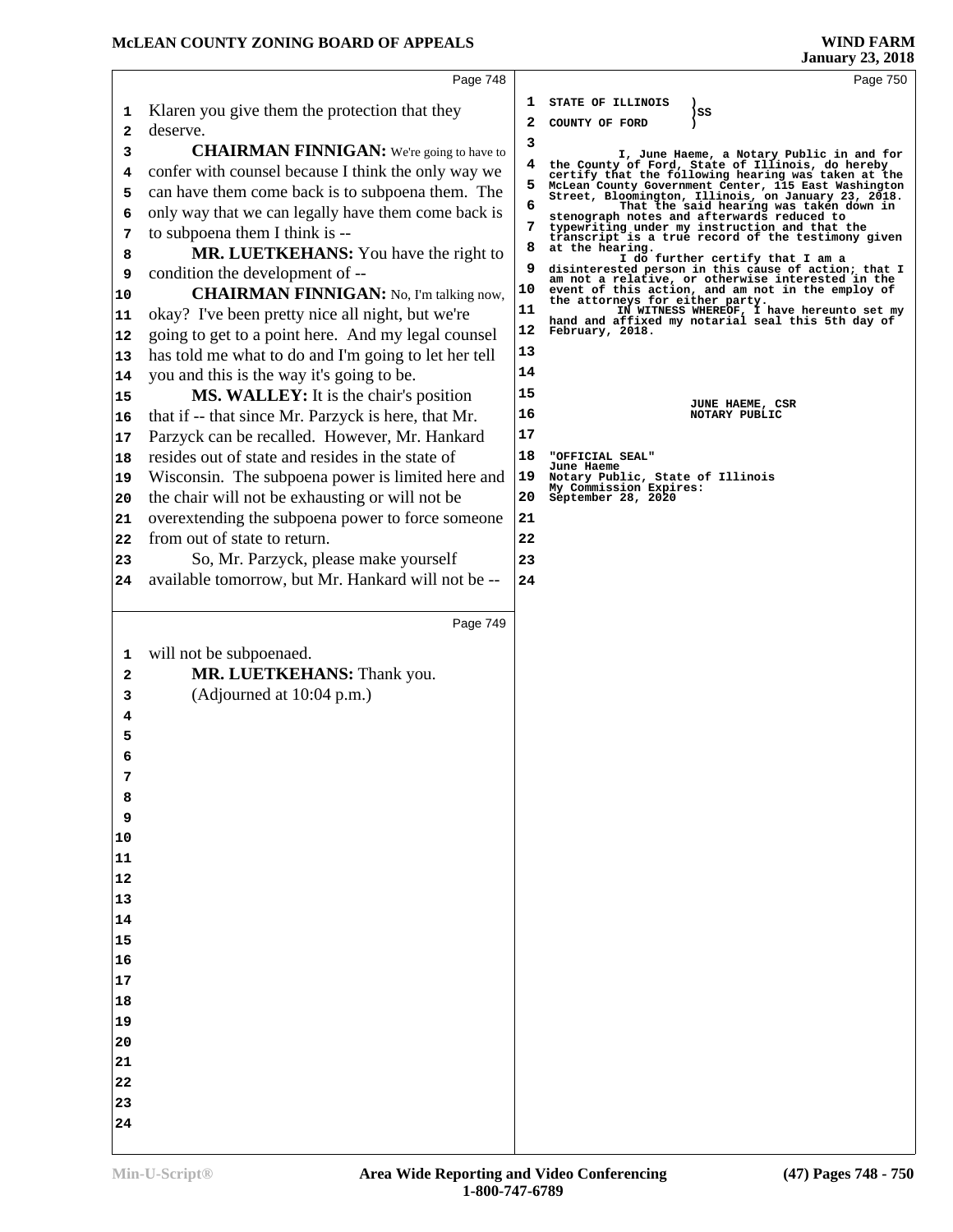### **January 23, 2018**

|                        | accuracy(1)           | addit           |
|------------------------|-----------------------|-----------------|
| \$                     | 726:12                | 610             |
|                        | accurate(3)           | addr            |
| \$274,900 (1)          | 603:15;722:15;        | 571             |
| 641:20                 | 732:14                | 585             |
|                        | accuse(1)             | 592             |
| \$300(1)               | 641:3                 | 601             |
| 582:11                 | accused(1)            | 645             |
| \$363,000(2)           | 682:24                | 688             |
| 660:9,16               | accusing(1)           | 743             |
| \$480,298 (1)          |                       |                 |
| 675:24                 | 615:13                | Adjo            |
| \$5(1)                 | acoustical (6)        | 749             |
| 657:20                 | 649:24;699:1;701:2;   | admi            |
| \$50(1)                | 725:13,14,15          | 65 <sup>7</sup> |
| 643:19                 | acoustician (17)      | admi            |
| \$58,000(4)            | 626:20;627:1;         | 698             |
| 634:13,16,24;639:24    | 637:15;649:24;651:22; | admi            |
|                        | 671:20;707:2;708:19,  | 686             |
| A                      | 19;710:13,19,22;      | admi            |
|                        | 716:8;725:10,13;      | 687             |
|                        | 726:12;728:13         | adult           |
| A006(1)                | acousticians (11)     | 578             |
| 730:23                 | 613:5,7;614:13;       | adva            |
| A6(1)                  |                       |                 |
| 727:5                  | 615:8;623:6;638:17;   | 696             |
| abandoned (5)          | 647:20;671:18;706:23, | adva            |
| 628:12,15;641:18;      | 23;708:5              | 574             |
| 660:15;723:9           | acre(5)               | adva            |
| abandons $(1)$         | 585:14;589:12,21;     | 694             |
| 657:15                 | 621:1,11              | adver           |
| ability (7)            | acreage(1)            | 662             |
| 653:12;670:21;         | 660:22                | adver           |
|                        | acres(9)              | 639             |
| 685:19;686:20;695:15;  | 589:3,18,22,23,24;    | aeria           |
| 746:23;747:12          | 593:21;594:2;660:9;   | 576             |
| able (29)              | 661:1                 | affect          |
| 571:24;574:4,7;        | across(4)             | 576             |
| 575:8;602:22;623:9;    | 572:1;599:5;674:8;    | affect          |
| 624:23;627:23;631:5;   |                       | 573             |
| 632:16;660:16;663:4;   | 723:11                |                 |
| 668:10;672:15;673:7;   | act(1)                | affect          |
| 682:6;686:21;691:12;   | 586:12                | $57^\circ$      |
| 695:13;709:20;737:24;  | acting(2)             | affirr          |
| 738:17,22,23;740:2,11; | 699:22,22             | 686             |
| 742:16;744:9,9         | actual (1)            | affor           |
| above $(5)$            | 679:3                 | 67.             |
| 625:19;626:17;         | actually (15)         | 739             |
| 719:20,21;720:8        | 574:23;689:15;        | affor           |
| absolute $(1)$         | 705:8;718:3,19;723:8, | 711             |
| 577:4                  | 23;724:6,7;731:11,15, | afteri          |
|                        | 20;734:18;747:3,4     | 581             |
| absolutely (3)         | ADAMS (15)            | again           |
| 710:5;712:9;735:15     | 585:19,24,24;586:3,   | 571             |
| accept(1)              | 3,11,15,20;593:1,1,4; | 576             |
| 599:15                 |                       | 590             |
| accepted (1)           | 594:19,22;595:5,13    |                 |
| 674:5                  | add(5)                | 64.             |
| access(5)              | 630:12;681:12,12;     | 665             |
| 584:17,21;692:8,21;    | 729:12;731:4          | 72.             |
| 693:22                 | added $(4)$           | 739             |
| according(2)           | 625:20;731:11,15;     | 744             |
| 718:23;719:1           | 732:9                 | again           |
| Account (2)            | adding $(1)$          | 567             |
| 663:21;732:8           | 731:8                 | 638             |
| accountable (1)        | addition (2)          | 656             |
|                        | 618:3;681:20          | 65 <sup>0</sup> |
| 627:11                 |                       |                 |

**dional** (2) 0:1:681:9 **ess** (19) 1:12,16:580:18; 585:23;586:24;588:15; 592:24;596:20;600:18; 601:20;604:14,16; 645:15;670:7;685:2; 688:16;697:12;734:7; 3:6 **durned** (1) 9:3 **dimistrative (2)** 7:8:700:6 **inistrator** (1) 698:1 **ssion** (1) 6:1 **itted** (1)  $7:5$  $\mathbf{a}(\mathbf{1})$ 8:22 **advance (1)** 6:21 **a** accement (1) 4:2 **ntage** (1) 4:15 **rse** (1)  $2:22$ r**tised** (1) 9:3 **d** (2) 6:4:688:23  $f(3)$  576:6;594:4;728:17 **affected (3)** 573:20;575:10;635:4 **ts** (1) 7:16 **a** (2) 6:4,5 **d** (4) 673:5,9;710:10; 9:7 ded (1) 1:22 **noon** (1) 1:21 **again (23)**  $1:17:575:20;$  576:9,19;588:8,16; 0:10;635:11;644:19; 645:15;653:11;660:19; 665:7,8;667:2;679:5; 725:1;729:1;733:21; 739:17;741:18,23; 4:17 **against (21)** 567:1;634:19;635:8; 638:24;655:21,24; 656:9;657:18;658:16; 659:7,10,15,17,19,22;

 674:9;680:2;724:16; 730:10;745:8,23 **ago (8)** 573:12,22;577:22; 579:17;581:5;592:12; 659:12,13 **agree (8)** 569:10;573:7; 587:11;602:18;637:17; 664:5;666:5,18 **agreed (3)** 662:10;672:18; 717:22 **agreement (4)** 686:12;692:11,12; 693:17 **agreements (1)** 586:21 **agricultural (1)** 691:7 **ahead (13)** 571:20;596:18; 611:1;619:24;620:8; 658:18;670:10;698:12, 14;703:18;713:12; 734:23;744:6 **Airport (1)** 724:10 **alarmed (1)** 576:9 **algorithm (1)** 714:6 **alive (3)** 666:17,22;675:16 **all-night (1)** 582:2 **allow (9)** 588:5;646:18;647:3, 6,10,19;667:6;692:7; 740:20 **allowable (3)** 630:10;654:23,24 **allowed (13)** 573:2;577:14; 594:19;605:4;629:11, 12;632:8,11;653:24; 672:16;684:7;686:24; 687:2 **allowing (4)** 573:17;637:19; 673:2;686:12 **almost (3)** 584:5;622:10;636:12 **alone (1)** 672:21 **along (2)** 575:7;602:19 **although (2)** 616:21;653:5 **altogether (1)** 589:24 **always (5)** 576:14;612:9;

 625:13;698:5;713:15 **amazing (1)** 575:9 **Ambrose (2)** 625:17,21 **ambulance (3)** 687:19,21,24 **ambulances (1)** 687:17 **America (3)** 632:23;699:2;701:2 **American (2)** 598:1;607:13 **Americans (1)** 598:1 **amongst (1)** 582:2 **amount (8)** 584:19,19;634:13; 636:13;658:12;672:4; 675:24;710:7 **Amy (3)** 675:6;728:20;743:16 **analysis (6)** 650:21;677:12; 678:9;718:7,9;720:2 **Andrew (1)** 743:9 **anecdotal (2)** 670:15;671:2 **angle (1)** 621:20 **angry (3)** 674:7;685:10,14 **announcement (1)** 731:21 **annoyance (1)** 678:5 **answered (10)** 631:21;645:8; 647:24;652:4;662:19; 667:13,14;671:12; 687:7;694:9 **anticipate (3)** 571:23;581:7,11 **anxiety (2)** 576:22;577:12 **anymore (1)** 598:11 **anyways (1)** 602:3 **apart (1)** 639:18 **Apex (3)** 642:5,5;685:23 **apologize (1)** 671:6 **appeal (1)** 618:16 **appeals (1)** 626:3 **appear (1)** 668:7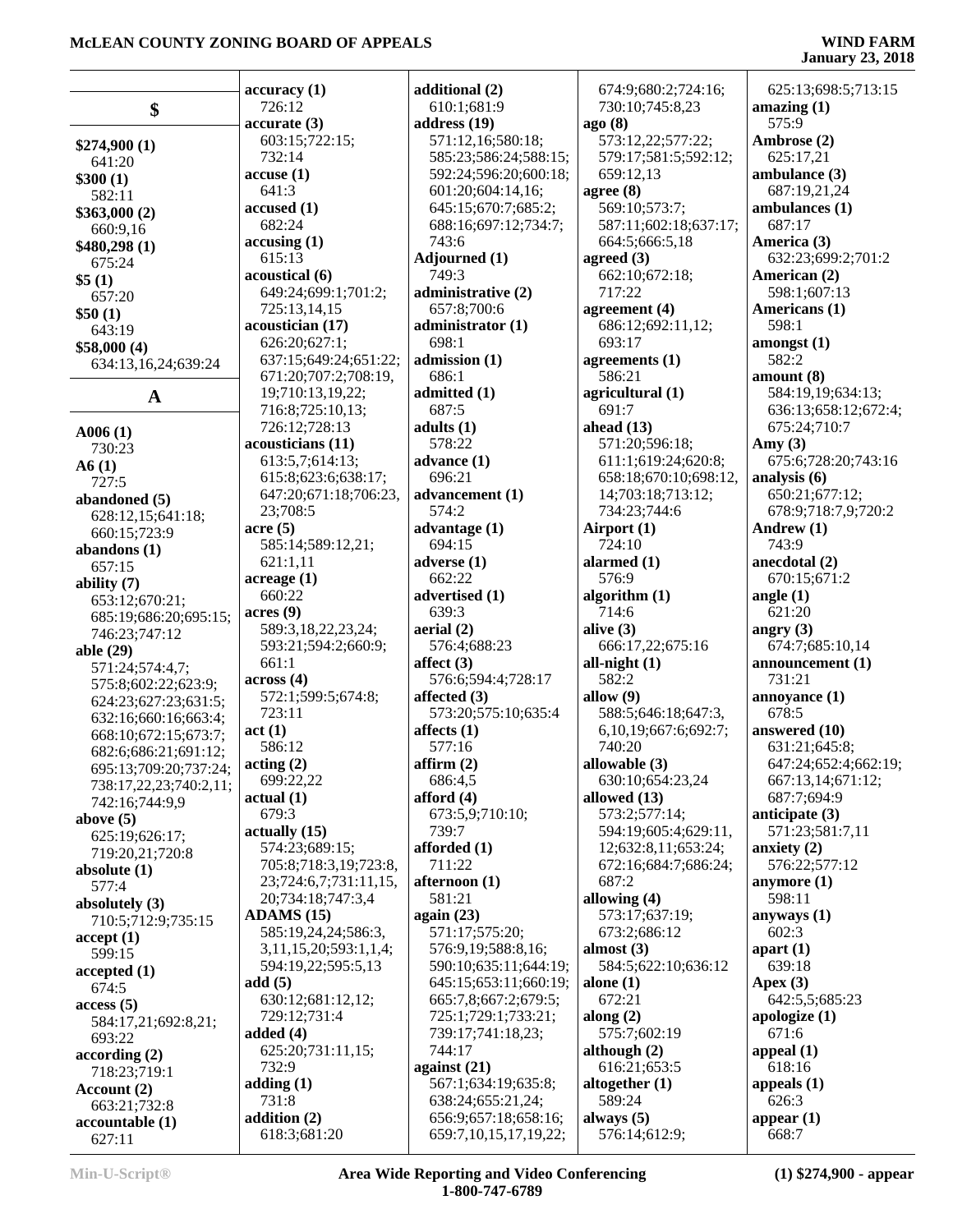| appearance $(2)$         | 643:5;647:22;659:7,    | 706:18                | 726:22;729:12;744:16;    | 582:18;584:18;          |
|--------------------------|------------------------|-----------------------|--------------------------|-------------------------|
| 567:24;568:9             | 14;682:12;687:15;      | available (4)         | 747:2,7;748:5,6          | 592:2,3                 |
| apple $(2)$              | 713:20;727:19          | 630:23;676:16;        | background (3)           | bear $(1)$              |
| 571:5;588:9              | arrangement(1)         | 739:24;748:24         | 582:14;696:23;           | 641:13                  |
| applicant (8)            | 694:17                 | Avenue (5)            | 711:24                   | beating $(2)$           |
| 566:22:645:13:           | arrive(1)              | 596:20;600:23;        | backwards (1)            | 581:20,20               |
| 661:15;666:6;721:12,     | 615:18                 | 604:16;732:24;735:1   | 641:13                   | beautiful (2)           |
| 15;746:1,15              | Art $(1)$              | avenues $(1)$         | backyard (2)             | 573:23;718:17           |
| Applicant's (8)          | 743:20                 | 638:19                | 573:3;621:22             | become $(2)$            |
| 650:8,16,20;663:9,       | article (7)            | average $(2)$         | bad(3)                   | 592:4;619:16            |
| 24;666:12;707:13;        | 664:10;666:13;         | 660:11:719:12         | 599:24;602:9;692:17      | becoming $(1)$          |
| 717:18                   | 675:18,21;676:1,12,16  | avoid(1)              | bag(1)                   | 578:22                  |
| application (18)         | articles (2)           | 571:5                 | 643:17                   | bed(2)                  |
| 567:2;626:4,17;          | 663:13;676:20          | awake (3)             | bald(3)                  | 623:2;679:23            |
| 659:24;678:15,23;        | ashamed $(1)$          | 576:21;622:15;625:9   | 575:11,20,21             | bedroom $(5)$           |
|                          |                        |                       |                          |                         |
| 704:20,23,24;705:1;      | 632:15                 | awakening $(1)$       | band $(11)$              | 621:18,19,19;622:6;     |
| 713:23;714:10,15;        | aspects $(1)$          | 679:14                | 719:2,10;724:15;         | 623:11                  |
| 717:19;718:13;731:23;    | 577:8                  | Award (1)             | 727:13,15,23;728:2;      | bedrooms (3)            |
| 732:4;746:20             | $\text{ assist}(1)$    | 608:3                 | 732:8,10,17;733:6        | 623:23;624:5;691:14     |
| applications $(1)$       | 710:24                 | awards $(2)$          | bands $(4)$              | beds(7)                 |
| 713:7                    | Assistant (1)          | 608:1;701:8           | 723:23;727:16;           | 623:10,15,24;624:5;     |
| applied $(1)$            | 566:15                 | aware (9)             | 732:5,11                 | 628:16;691:15;695:15    |
| 626:4                    | assisting $(2)$        | 572:6;633:14,16;      | <b>Bangert</b> (8)       | beef $(4)$              |
| apply $(1)$              | 617:3;707:4            | 656:8,12;675:20;      | 566:6;628:7,14,21;       | 577:18,23;578:3,3       |
| 653:6                    | Associates (3)         | 678:14,20;690:15      | 629:4;635:3,22;636:16    | begged $(1)$            |
| appreciate $(6)$         | 611:3,8,15             | away $(37)$           | Bank $(1)$               | 693:7                   |
| 573:1;579:5;583:13;      | <b>Association (6)</b> | 572:23;593:10,15;     | 663:21                   | begin $(2)$             |
| 598:12;628:3;723:18      | 607:3,13,15;608:4,7;   | 594:2,8,8;599:10;     | Banks (2)                | 568:13;569:1            |
| approach $(1)$           | 701:3                  | 621:9,17,22,24;622:1, | 645:17;725:2             | beginning $(1)$         |
| 638:22                   | associations (2)       | 7,9;623:12;624:10,12; | bar(1)                   | 607:7                   |
| approached (1)           | 607:10,19              | 628:18;636:11,12;     | 712:5                    | behalf $(4)$            |
| 633:12                   | assume $(1)$           | 658:2;660:3;680:2;    | bare(1)                  | 568:9;598:8;696:12;     |
| appropriate $(3)$        | 632:4                  | 685:19,21,21;686:20;  | 678:1                    | 739:20                  |
|                          |                        |                       |                          |                         |
| 664:19;708:17;           | assumed $(1)$          | 687:9;693:4;694:24;   | $\rm {barn}$ (2)         | behind $(5)$            |
| 738:21                   | 576:6                  | 695:11;714:21;715:5;  | 572:21;723:20            | 567:16;572:20;          |
| approved $(1)$           | assuming $(2)$         | 722:10;724:15;729:14; | barns $(1)$              | 621:9,20;715:5          |
| 572:18                   | 568:19;740:14          | 735:23                | 691:8                    | belabor $(1)$           |
| <b>Approximately (8)</b> | assurance $(1)$        | awesome (1)           | based $(10)$             | 739:10                  |
| 590:1;607:20;            | 574:21                 | 736:17                | 577:3;616:6;657:9;       | belief $(1)$            |
| 629:16;727:8;732:6,8;    | assured $(1)$          | awfully $(1)$         | 686:8;697:21;698:20;     | 643:10                  |
| 735:16,17                | 574:20                 | 625:11                | 699:15;708:12;709:24;    | believes $(1)$          |
| approximation (2)        | attend $(1)$           | axis(3)               | 722:7                    | 652:20                  |
| 715:7;720:10             | 606:5                  | 719:10,10,13          | basic $(1)$              | Bell $(2)$              |
| April $(2)$              | attended (2)           |                       | 677:22                   | 600:23;609:5            |
| 610:24;640:14            | 606:7;739:4            | B                     | basically (37)           | below $(11)$            |
| area(11)                 | Attorney (7)           |                       | 665:1;702:1,14;          | 621:20;626:21;          |
| 581:10;582:16;           | 566:15;634:15;         | bachelor (3)          | 703:5;704:4;705:16;      | 629:11,20;678:11;       |
| 585:5;609:10;621:1,      | 641:5;651:18;661:17;   | 699:4;700:8;701:10    | 706:7;707:11;708:8;      | 719:20,22,23;723:5,6,   |
| 12, 13; 634: 7; 701: 15; | 675:19;695:2           | bachelor's (3)        | 713:6;714:3,5,13,22,     | 24                      |
| 705:4;715:15             | attorneys (1)          | 606:11;698:21;        | 23, 24; 715: 3; 716: 14; | beneficial (1)          |
| areas(3)                 | 631:8                  | 701:15                | 717:18;718:8;719:6;      | 664:5                   |
| 590:8;723:21;729:24      | Attorney's (1)         | <b>BACHMAN</b> (6)    | 720:15;721:6,15;         | benefit $(1)$           |
| argue(1)                 | 566:16                 | 726:18,18;727:2,5,7;  | 722:13;723:14,17;        | 643:23                  |
| 736:2                    | audible $(1)$          | 728:15                | 725:6;727:11;728:6;      | benefitting $(1)$       |
| argument <sub>(3)</sub>  | 691:22                 | $B-A-C-H-M-A-N(1)$    | 729:11;730:1;731:3,      | 577:13                  |
| 573:4;577:4;746:3        | audience (11)          | 726:19                | 19,23;732:1;735:21       | Bertsche (33)           |
|                          |                        |                       |                          |                         |
| argumentative(1)         | 579:11;585:17;         | back $(26)$           | basis $(1)$              | 580:5,6,8,11,14,15,     |
| 647:12                   | 600:10,13;653:4;       | 567:9;569:11;570:2;   | 706:14                   | 19, 19; 583: 7, 12, 22; |
| Army $(2)$               | 670:2,22;680:22;       | 572:13;575:17;581:15; | bass(1)                  | 584:4,14;585:9;586:9,   |
| 581:15;582:1             | 724:22;726:17;743:22   | 620:9;626:8;634:21;   | 679:8                    | 14;587:11;588:10,20;    |
| around (18)              | audio $(1)$            | 664:24;667:11;680:4;  | bawling $(1)$            | 591:4,15;592:8,13,16,   |
| 578:3;584:14,16,23,      | 614:4                  | 688:2,3;692:9;695:2;  | 578:2                    | 20;595:23;596:3,7,11,   |
| 24;585:2,3,4,4;630:1;    | automotive (1)         | 714:18;719:17;721:11; | beans $(4)$              | 14;600:15;602:18;       |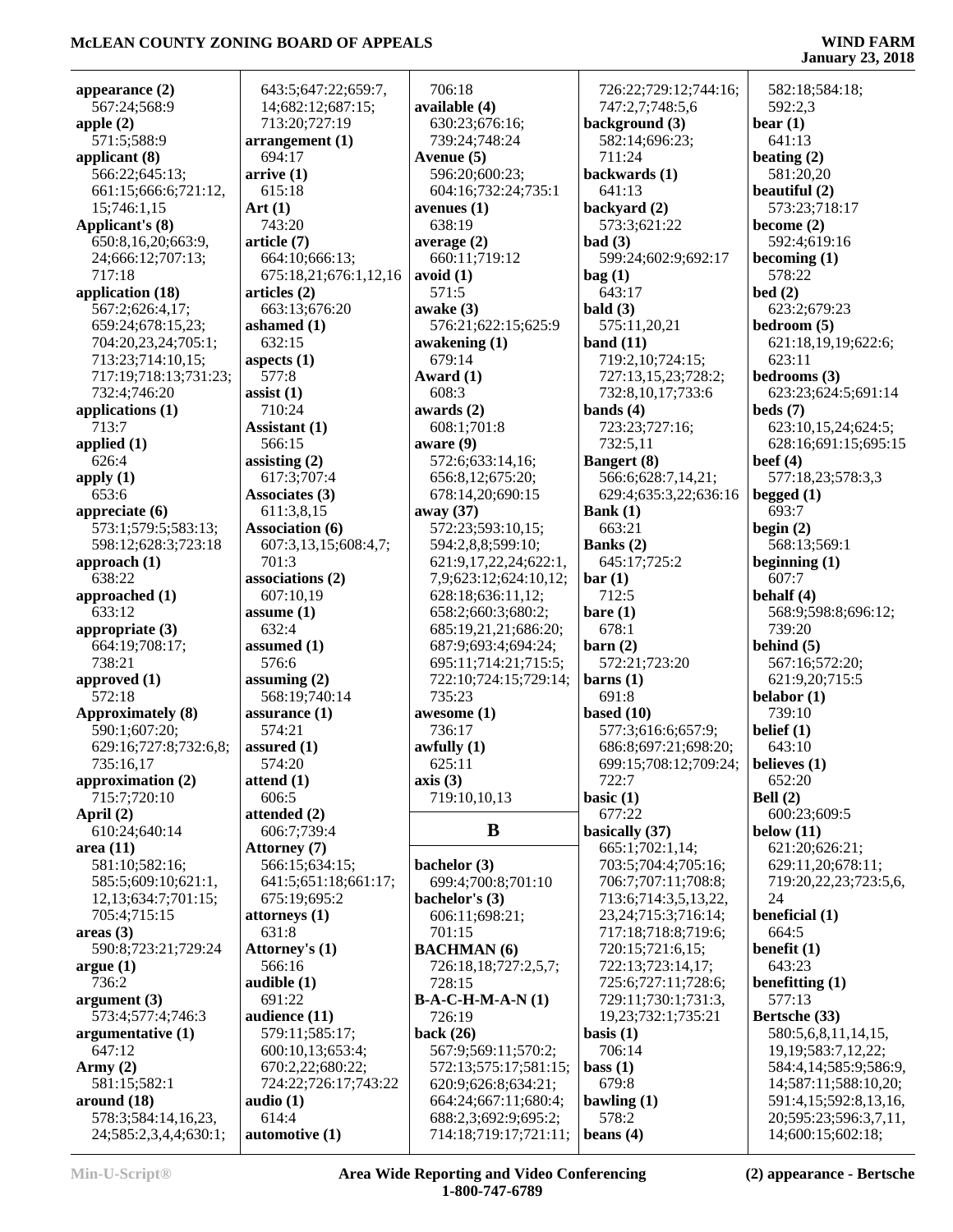| 603:21                          | 573:12                        | 743:19,19             | 599:11                        | Can (144)                 |
|---------------------------------|-------------------------------|-----------------------|-------------------------------|---------------------------|
| $B-E-R-T-S-C-H-E(1)$            | <b>Bloomington</b> (2)        | box(1)                | bury(2)                       | 567:21;568:4;569:1,       |
| 580:20                          | 670:9;735:1                   | 622:24                | 572:20,20                     | 3;575:6;581:23;           |
| besides $(3)$                   | <b>Bloomington-Normal</b> (1) | boy(1)                | bushel $(1)$                  | 584:17;587:7;588:9,       |
| 609:16;643:23;                  | 573:2                         | 599:9                 | 585:12                        | 10,15;589:10,13;592:1,    |
| 657:14                          | blowing $(1)$                 | $brand-new(1)$        | bushels $(1)$                 | 2,4;595:19;597:5,19;      |
| best $(5)$                      | 689:5                         | 671:8                 | 589:14                        | 599:15,16,16,17;602:8;    |
| 575:3;579:2;647:5;              | board $(50)$                  | break $(3)$           | business $(11)$               | 603:1,10;604:6,18;        |
| 653:12;741:19                   | 566:3,5;579:8;583:5;          | 663:4;669:20;738:2    | 576:7,24;577:17;              | 605:7,8,15;611:20;        |
| Beth $(1)$                      | 594:14;603:15;608:4;          | break-even $(1)$      | 584:8;596:2,5,9,13;           | 617:22;618:23;619:8,      |
| 566:8                           | 610:14;614:4;615:8;           | 584:5                 | 605:19;658:11;695:17          | 15,21;620:2;621:22;       |
| better $(7)$                    | 616:1;617:3,13,17;            | breathe $(1)$         | businesses (1)                | 625:23:631:3.7:           |
| 573:13;596:5,5;                 | 618:17;619:15;623:7;          | 669:21                | 730:12                        | 632:18,19,20;635:10,      |
| 600:20;619:4;623:4;             | 627:9;628:6;629:13;           | $b$ reezeway $(1)$    | butt $(1)$                    | 11,13;638:2,17;645:1;     |
| 657:23                          | 633:12;637:9;649:1;           | 681:19                | 576:3                         | 650:9,11;652:8;           |
| Bevin $(1)$                     | 653:8,16;654:18;              | Brian $(1)$           | button $(10)$                 | 658:22;659:3,5;664:6;     |
| 580:3                           | 656:5;657:13;659:18,          | 566:6                 | 586:1;588:1;590:22;           | 665:6,7,22;667:10,11,     |
|                                 | 21;661:18;662:24;             | brick(1)              | 596:16;626:7;655:14;          | 20;671:4;676:12,14;       |
| beyond $(13)$<br>572:23;675:2;  |                               | 581:22                |                               |                           |
|                                 | 664:8;667:17;669:12;          |                       | 670:4;674:13;696:2;<br>736:18 | 679:5;682:5;684:14;       |
| 676:20;680:14;689:13;           | 670:14,16,20;686:17;          | bridges(1)            |                               | 685:4;689:16;690:1,8;     |
| 690:7;701:14;708:21;            | 698:3;707:4;708:21;           | 609:3                 | buy $(3)$                     | 696:24;698:5,5,7,14;      |
| 710:9;711:16,17;                | 711:6,9,10;724:2;             | brief (1)             | 641:2,23;673:17               | 700:22;702:8;703:3;       |
| 715:23;733:24                   | 734:13;739:6,11;741:9         | 717:2                 |                               | 704:3,15;705:13;          |
| big(7)                          | boards $(4)$                  | briefly $(1)$         | $\mathbf C$                   | 707:22;708:23,24;         |
| 581:6;585:5;591:17;             | 612:11;649:14,20;<br>659:1    | 660:1                 |                               | 709:8,24;710:4;           |
| 621:12;640:1;643:5;             |                               | bring $(14)$          | $C++(1)$                      | 711:12,12,13,16;712:2,    |
| 678:23                          | bolstering (2)                | 569:15;581:13;        | 705:17                        | 21, 24; 713: 19; 714: 17, |
| bigger $(1)$                    | 602:17;683:3                  | 737:1;738:2,18;       | CAFO(1)                       | 17,18,19,20,20;716:11;    |
| 589:6                           | Bolton (1)                    | 739:12,15,24;740:1;   | 691:5                         | 720:7,19;721:9,9;         |
| biggest $(3)$                   | 696:8                         | 741:6;744:9,9;747:1,6 | Cal(5)                        | 722:10,22;726:20,22;      |
| 576:13;620:23;                  | bones $(1)$                   | bringing $(2)$        | 657:4;666:6;667:18;           | 727:9,19;731:24;          |
| 621:13                          | 678:1                         | 573:1;744:16          | 675:10,14                     | 733:6;736:14,20,21;       |
| bill $(6)$                      | book $(2)$                    | <b>Broadway</b> (1)   | calculated (1)                | 737:10,20,24;738:2,6,     |
| 658:19;661:16,17;               | 638:9;671:11                  | 685:2                 | 722:13                        | 8;739:9,12,13;741:19,     |
| 662:4;667:22;675:23             | boon $(3)$                    | broke $(1)$           | calculating $(2)$             | 24;742:13,18;744:22;      |
| billion $(1)$                   | 666:16;675:15;676:3           | 623:23                | 714:16;731:6                  | 745:4,8;746:5;747:2,      |
| 585:11                          | Boone $(1)$                   | brought $(8)$         | calculation (2)               | 10,17;748:5,6,17          |
| bills $(1)$                     | 643:16                        | 569:11;576:7;         | 708:9;745:23                  | capacity $(1)$            |
| 676:2                           | <b>Boosting (1)</b>           | 671:15,21;673:12;     | California (12)               | 606:16                    |
| bin(2)                          | 663:20                        | 676:22;705:8;717:15   | 626:14;654:17;                | car(1)                    |
| 689:3;691:2                     | both $(13)$                   | Brucker (11)          | 675:11,22;705:7;              | 679:11                    |
| bins(1)                         | 589:17;608:14;                | 570:7,10,11,13,13,    | 715:24;716:4;718:7;           | carbon(1)                 |
| 691:8                           | 631:8,9;634:6;636:7,8;        | 15;571:8,13,13,18,21  | 732:2;733:4,18;745:18         | 662:4                     |
| $\boldsymbol{\text{birds}}$ (1) | 637:19;669:3;683:20;          | $B-R-U-C-K-E-R(1)$    | call $(11)$                   | Carbondale (1)            |
| 575:18                          | 729:23;737:6;746:23           | 571:14                | 566:2,3,5;567:21;             | 606:8                     |
| bit $(3)$                       | bother $(3)$                  | build $(2)$           | 569:24;598:22;619:8;          | card(4)                   |
| 566:20;574:14;                  | 584:23;585:6;730:3            | 572:16;687:2          | 721:3;722:20;729:15;          | 643:17,18,19,23           |
| 736:21                          | bothered $(2)$                | building $(1)$        | 734:12                        | care $(5)$                |
| bites $(2)$                     | 679:6,7                       | 609:3                 | called (10)                   | 640:5:644:1:664:22:       |
| 571:5;588:8                     | bothering $(1)$               | built $(4)$           | 567:11:611:2,18;              | 735:23,24                 |
| bitter $(2)$                    | 679:24                        | 621:3;625:3;677:16;   | 634:5;702:21,22,23;           | career $(1)$              |
| 599:3,14                        | bottle $(2)$                  | 687:9                 | 734:15,15;735:7               | 584:16                    |
| bivouac $(1)$                   | 682:23;683:13                 | bullets $(1)$         | calling $(2)$                 | carefully $(1)$           |
| 581:16                          | bottom $(2)$                  | 703:10                | 720:20;734:17                 | 704:21                    |
| black $(2)$                     | 602:12;697:23                 | bump(1)               | calls $(1)$                   | Carlton $(1)$             |
| 625:22;639:9                    | bought $(12)$                 | 680:1                 | 735:6                         | 566:7                     |
| blade $(1)$                     | 573:21;640:13,18;             | bunch $(2)$           | calves $(1)$                  | carpal $(1)$              |
| 621:12                          | 642:1,2,5,6;673:11;           | 692:11;722:4          | 578:2                         | 688:13                    |
| blades $(2)$                    | 674:5;681:17;690:13;          | bunny $(1)$           | came $(10)$                   | carried $(1)$             |
| 620:24;621:11                   | 702:23                        | 638:21                | 581:17,21;589:1;              | 623:24                    |
| blessing $(1)$                  | boundary $(2)$                | burden $(1)$          | 621:6;627:8;642:5;            | case $(26)$               |
| 668:2                           | 605:23;609:7                  | 673:22                | 683:23;691:14;717:21;         | 566:10,23;567:10,         |
| <b>Blindsided</b> (1)           | Bourgerie (2)                 | burned $(1)$          | 718:11                        | 12;578:16;582:6;          |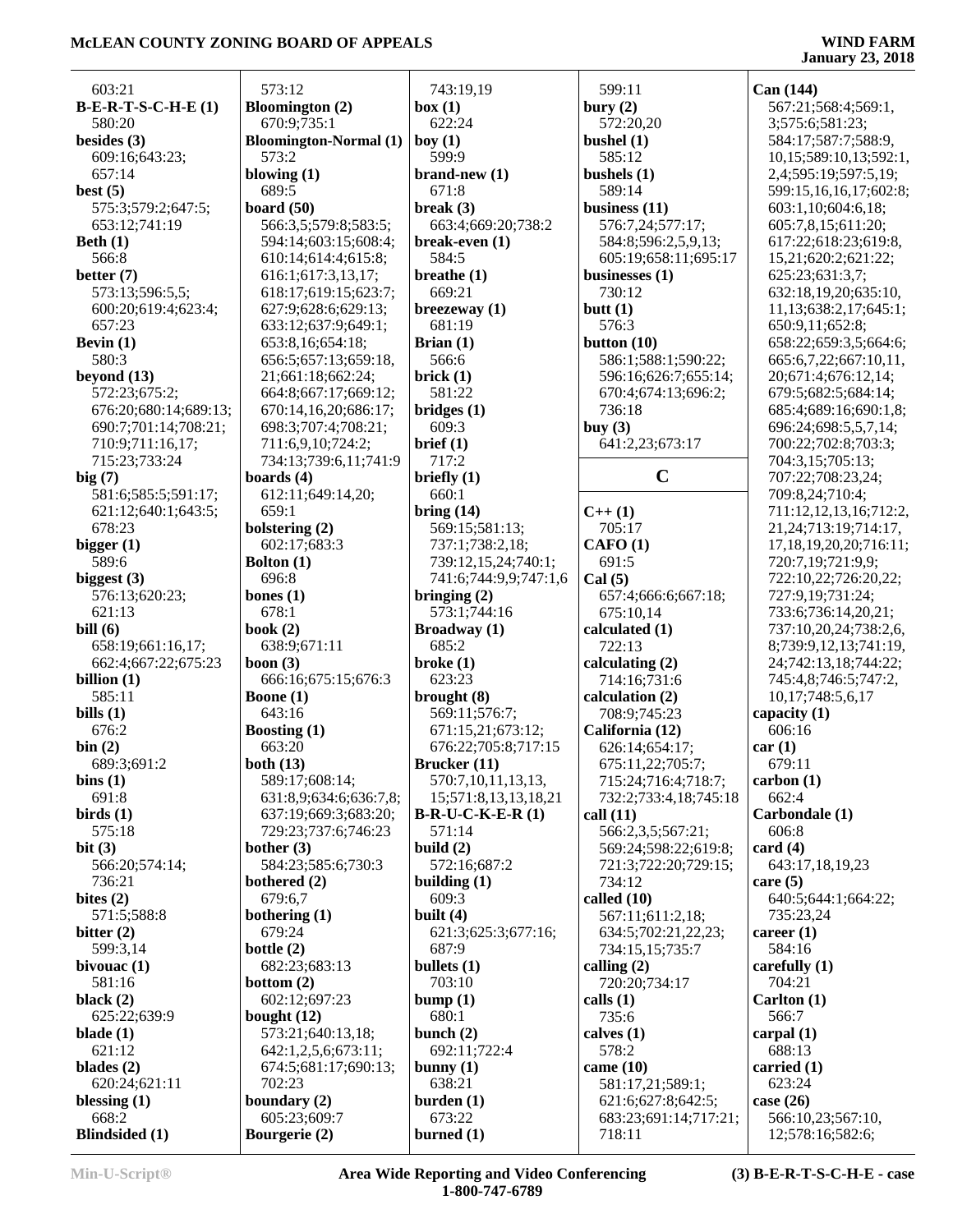| 612:17;617:4;625:8;   | 592:22;595:15;596:16;       | 741:16;742:2             | 612:13;726:20;       | 577:1;579:12;             |
|-----------------------|-----------------------------|--------------------------|----------------------|---------------------------|
| 630:17;688:3;707:5;   | 597:9;600:11,17,20;         | child(1)                 | 727:10               | 582:10;583:14;590:7;      |
| 718:19,20;721:8;      | 601:2,7,10,14,19,24;        | 661:12                   | Clarksville (1)      | 599:2;603:23;625:12;      |
| 725:23;726:3;736:10;  | 602:3,7;603:19,23;          | childhood (1)            | 586:5                | 690:16,21;695:22;         |
| 737:12;738:23;740:11; | 604:8,13,18;605:2;          | 662:13                   | class $(1)$          | 707:5;730:3;736:23;       |
| 741:16;742:2;745:3;   | 618:6;628:5;632:7;          | children (15)            | 606:22               | 738:17                    |
| 746:23;747:24         | 633:4,7;638:6,10;           | 572:20;577:17;           | cleaning $(1)$       | Commencing (1)            |
| cases $(3)$           | 639:12;645:10,13;           | 578:20,21;579:4;         | 679:10               | 566:1                     |
|                       |                             |                          |                      |                           |
| 615:22;722:20;        | 653:7;654:1,10;655:8,       | 627:15;628:19;657:24;    | clear $(3)$          | comment $(3)$             |
| 729:22                | 11,14,22;656:1;             | 661:11,12;662:10,11;     | 640:23;673:19;       | 566:22;632:8;666:18       |
| Casey's $(1)$         | 661:19;662:18;663:2,        | 668:6,14;691:15          | 713:14               | comments $(3)$            |
| 643:18                | 5;664:18,20;665:3,20;       | children's (1)           | Clearly (6)          | 583:3;600:10;633:13       |
| $\cosh(3)$            | 666:23;667:12;668:22;       | 669:14                   | 573:7;722:5;729:17;  | commission (1)            |
| 589:7;592:4;644:6     | 669:2,5,19,23;670:1,6,      | Choban $(1)$             | 730:5,19;732:14      | 646:11                    |
| $\text{catch} (1)$    | 10;674:13;676:7;            | 580:3                    | clicker $(2)$        | commissioned (1)          |
| 597:15                | 680:21;681:24;682:4,        | choice (6)               | 620:2;641:12         | 646:9                     |
| category $(1)$        | 8;684:12,15,19;             | 594:17;639:18;           | clicking $(1)$       | commissioners (1)         |
| 647:18                | 685:12;687:12;688:15;       | 672:22,23;673:1,5        | 697:24               | 574:13                    |
| Catholic (1)          | 689:8,12,17;695:18,22;      | choices $(1)$            | client(1)            | commodity (1)             |
| 643:9                 | 696:1;697:7,11;713:2,       | 673:3                    | 742:24               | 587:10                    |
| cattle(4)             | 4,5;724:1,21;726:16;        | choke $(1)$              | clients $(5)$        | common $(1)$              |
| 577:18;578:1;         | 728:19;732:20;734:22;       | 572:13                   | 568:16;571:1;        | 668:9                     |
| 599:10;689:6          | 736:8, 16, 18; 744: 15, 19, | choose $(4)$             | 696:12;740:1;741:22  | communication (1)         |
| cattywampus (1)       | 22;745:2,10,20;             | 574:23;624:11,11,12      | Clinton $(2)$        | 706:9                     |
| 585:1                 | 746:13;748:3,10             | choosing $(1)$           | 580:5;696:9          | community $(4)$           |
| caught $(1)$          | chair's $(1)$               | 593:23                   | clock(2)             | 566:23;625:5;             |
| 721:13                | 748:15                      | chopped $(1)$            | 578:3;716:11         | 682:19;739:11             |
| cause (7)             | challenge $(3)$             | 721:19                   | close $(5)$          | companies (6)             |
| 574:19;576:8;         | 602:23;603:14;683:4         | chosen $(1)$             | 572:11;593:7;        | 581:3;634:6;686:19;       |
| 577:10,11;598:1;      | challenging $(1)$           | 594:1                    | 636:20;640:5;678:21  | 687:1;713:10;714:4        |
| 627:15;687:23         | 683:9                       | Chris $(1)$              | closed $(2)$         | company (31)              |
| caused (4)            | Champaign (5)               | 566:7                    | 574:17;745:3         | 582:10;591:19;            |
| 622:2,3;625:14;       | 610:21;612:1;652:3;         | Christmas (2)            | closer $(4)$         | 592:9;608:9,9,10;         |
| 667:9                 |                             |                          |                      |                           |
|                       | 675:24;702:15               | 628:13;746:21            | 580:17;593:17;       | 610:2,7,10,12;611:2,      |
| causing $(2)$         | Champaign-Urbana (1)        | Christmases (1)          | 636:14;678:21        | 18, 19; 616: 17; 632: 24; |
| 576:22;686:6          | 634:7                       | 577:22                   | closest $(6)$        | 634:11;640:3;642:4;       |
| Cave $(1)$            | chance (7)                  | chugs $(1)$              | 621:21,24;622:1,6,8; | 644:10,10;657:20,21;      |
| 580:4                 | 570:4;580:7;599:8,          | 715:16                   | 636:7                | 686:13;699:15,18,24;      |
| central (1)           | 12;669:20;689:8,10          | church $(2)$             | close-up $(1)$       | 700:2;702:18,20,23;       |
| 582:16                | chances $(2)$               | 644:6;658:9              | 621:17               | 713:21                    |
| certain (7)           | 598:23;599:18               | circumstances (1)        | clothes(1)           | comparable (1)            |
| 568:10;569:16;        | change $(6)$                | 685:16                   | 679:13               | 728:3                     |
| 590:18;643:10;709:17; | 572:4;622:16;               | citations (2)            | clothing(1)          | compare (3)               |
| 729:7,9               | 695:15;714:20;724:19;       | 657:8,11                 | 628:17               | 620:18;687:18;            |
| certainly (5)         | 731:7                       | citizens(5)              | $\text{coal}(2)$     | 727:19                    |
| 708:13;709:10;        | changer $(4)$               | 598:2;618:16;633:2;      | 591:22;644:10        | compatible $(1)$          |
| 717:8;720:11;739:1    | 583:16,17;584:2,3           | 637:10;720:20            | code(1)              | 584:13                    |
| certification (1)     | chart $(2)$                 | $\dot{\text{civil}}$ (5) | 706:12               | compensation (1)          |
| 701:12                | 625:20,22                   | 566:15;606:11;           | coded(1)             | 682:24                    |
| certifications (1)    | charts $(3)$                | 608:11,13;609:23         | 704:12               | compile (1)               |
| 610:15                | 626:2;704:10;705:12         | claiming $(1)$           | cold(1)              | 613:15                    |
| cetera $(1)$          | check $(1)$                 | 716:9                    | 581:18               | Compiler (1)              |
| 737:17                | 637:14                      | claims $(2)$             | Colfax $(2)$         | 705:17                    |
| chair $(3)$           | Chenoa (2)                  | 662:21;667:8             | 675:7;728:21         | complain $(1)$            |
| 585:21,22;748:20      | 580:20;724:9                | Clarida (3)              | college (2)          | 668:9                     |
| <b>CHAIRMAN</b> (126) | Cheryl (2)                  | 611:18,21;612:3          | 611:4,5              | complained (1)            |
| 566:2,9,17;567:23;    | 742:24;744:5                | $C-L-A-R-I-D-A(1)$       | color(1)             | 649:3                     |
| 568:7;569:3,23;570:8; | Chicago (2)                 | 611:21                   | 704:12               | complaining (2)           |
| 571:11,20;579:7,10;   | 645:18;725:3                | clarification (1)        | column (1)           | 693:2,11                  |
| 580:9,12,16;583:4,10, | chickens (1)                | 601:13                   | 731:3                | complaint $(5)$           |
| 19,24;584:10;585:16,  | 573:3                       | clarified $(1)$          | ComEd $(2)$          | 655:20;656:3,6,9;         |
| 20;586:1,18,22;       | chief $(4)$                 | 628:8                    | 584:15,24            | 694:2                     |
| 587:24;590:21;591:1;  | 737:12;740:11;              | clarify $(3)$            | coming $(15)$        | complaints (11)           |
|                       |                             |                          |                      |                           |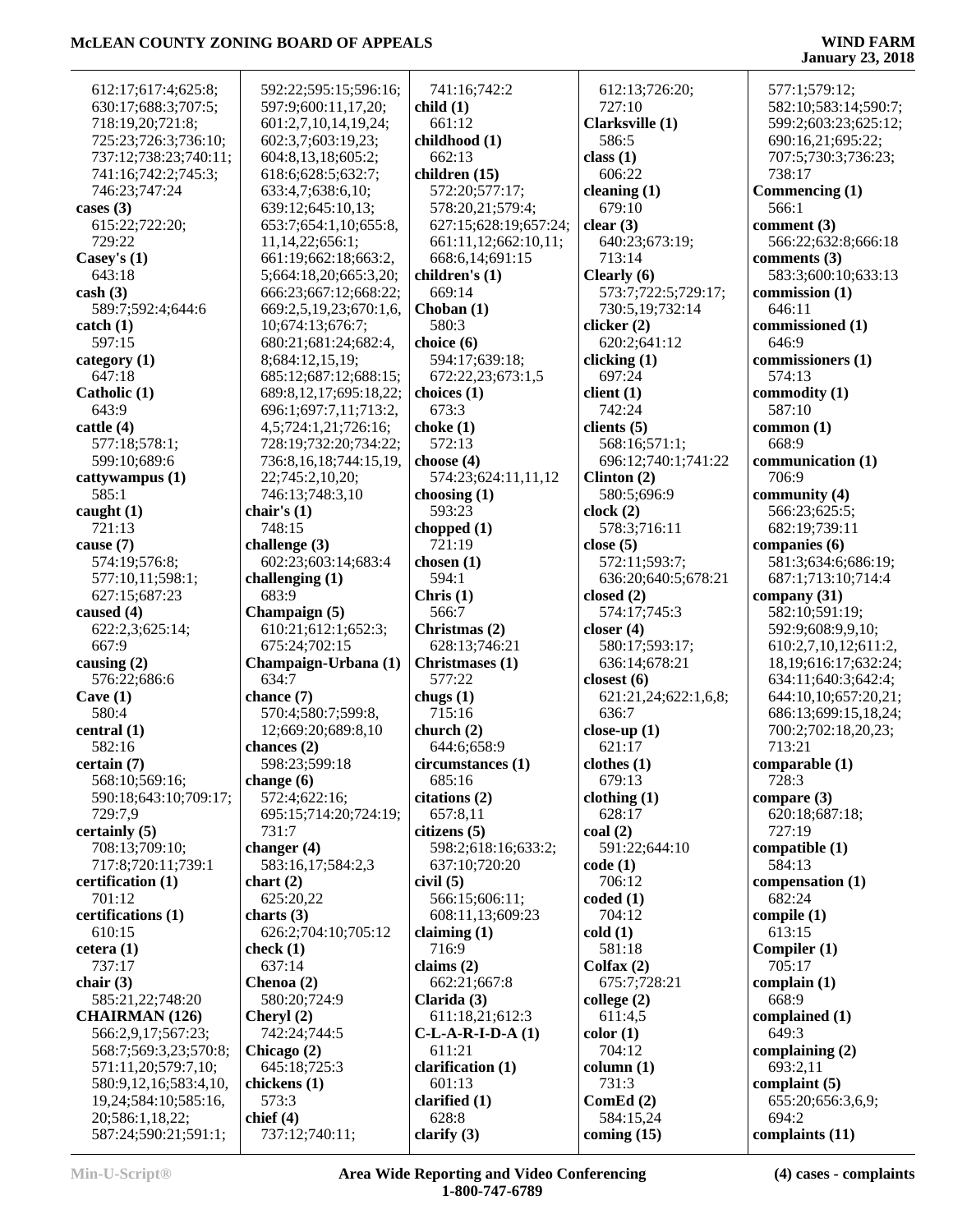### **January 23, 2018**

 625:19,24;633:8; 645:22;646:1,8; 656:23;657:10;718:9; 720:20,23 **complete (3)** 685:17;717:7;746:22 **completed (1)** 615:17 **completely (3)** 590:20;681:10; 722:24 **compliance (4)** 650:21;654:18; 718:7;719:23 **complicated (3)** 714:6;715:6,9 **complication (1)** 715:15 **compromised (1)** 574:1 **computer (20)** 579:18;604:2; 698:22;699:8;701:11, 21;702:15;705:12,24; 706:2,21;708:15; 709:1,16;710:18; 712:14,18;715:16; 716:7;717:6 **concern (1)** 576:12 **concerned (3)** 572:17;576:14; 735:18 **concerning (2)** 649:15;732:18 **concerns (1)** 574:2 **concluded (2)** 654:16;720:15 **conclusion (7)** 615:18,20,24,24; 616:5,6;713:17 **conclusions (2)** 705:15;735:5 **condition (2)** 690:9;748:9 **conditions (1)** 657:23 **conducted (3)** 612:6,14;703:14 **confer (3)** 708:24;711:12;748:4 **conference (2)** 606:24;607:3 **confidential (1)** 586:9 **confined (1)** 711:14 **confinement (1)** 599:7 **confirm (1)** 726:12 **conflicting (1)**

 576:16 **confused (2)** 678:6;709:9 **confusing (1)** 729:13 **Congress (1)** 607:13 **consciousness (1)** 647:2 **consequences (1)** 668:3 **consider (10)** 577:7,8,16;578:5; 617:14,17;618:1; 669:6;670:14;679:20 **considerable (1)** 708:14 **considerate (1)** 578:22 **consideration (2)** 579:6;665:5 **considered (6)** 591:5;592:5;617:8, 15;647:4;717:1 **considering (2)** 579:2;682:10 **constructed (1)** 599:20 **construction (4)** 605:23;609:2,7; 622:13 **consult (2)** 614:12,12 **consultants (2)** 648:2;649:6 **consulting (1)** 741:8 **contacted (3)** 634:11,15;704:21 **contained (2)** 697:2;704:1 **contains (1)** 729:23 **content (3)** 613:1;614:20;616:9 **continuation (1)** 566:10 **continue (4)** 583:20;588:9; 628:19;736:10 **continuing (1)** 609:16 **continuous (2)** 646:8;647:7 **contour (3)** 677:23;678:1;714:19 **contract (3)** 573:16;651:14; 692:10 **contractor (1)** 634:3 **contractors (3)** 633:23;634:5;638:16

**contracts (1)** 578:14 **contractual (1)** 637:15 **contribute (1)** 591:8 **contributing (1)** 644:8 **Control (7)** 629:13;645:4;649:1; 654:18;656:4;734:13; 740:2 **controlling (3)** 724:15;731:16,17 **Control's (1)** 678:4 **convenient (1)** 584:20 **conveniently (1)** 731:17 **conversation (4)** 568:21;684:6; 691:22;734:19 **conversations (1)** 697:21 **converted (1)** 705:2 **cool (1)** 639:3 **cooperate (1)** 692:17 **cooperating (1)**  $673.2$ **coordinate (1)** 714:9 **coordinates (1)** 705:2 **copies (2)** 656:10;705:9 **copy (10)** 604:3;619:14;631:4; 634:12;650:9,11; 662:4;698:7;732:1; 742:4 **corn (7)** 582:17;584:18; 590:3,4,11;592:2,3 **corner (5)** 622:5;722:20; 723:13;730:1,3 **correctly (1)** 665:17 **correlation (1)** 730:18 **correspondence (4)** 613:3;614:1;615:7; 661:15 **corresponding (1)** 615:7 **Corry (1)** 696:9 **COTTER (16)** 579:23;591:3,3,11,

 13;592:5,11,15,18,21; 680:24;681:4;683:1, 15,17;684:23 **couch (2)** 623:17,22 **counsel (6)** 566:11;656:15; 689:12;747:3;748:4,12 **count (2)** 715:3;720:2 **counties (4)** 656:22;657:1; 747:14,14 **country (21)** 578:7;590:3,12; 591:9;595:21;597:19, 24;598:9,21;599:3,13; 659:2,7,14;674:9; 689:1,2,24;690:13,22, 24 **County (50)** 566:16;575:2; 583:18;597:2;614:4; 615:8;620:18,23; 621:8,10,14;626:23,24; 627:8,8,9;630:24; 633:11,12;642:4; 643:16;645:23;648:22; 649:4;657:5;659:11, 20;660:7,11;661:8,18, 18,20,22;662:20,24; 668:14;675:24;676:4; 678:23;686:17;688:19; 690:18;691:1;700:17, 18;704:22;721:19; 724:4;741:4 **county's (2)** 626:17;661:23 **couple (4)** 568:17;577:22; 604:20;685:6 **course (5)** 574:2;619:23;653:2; 718:23;730:13 **court (8)** 588:11;615:22; 633:2;653:15;655:20; 711:21;725:23;726:3 **courtesy (1)** 737:23 **cover (1)** 611:12 **covered (5)** 620:12;695:19; 712:22;722:24;727:9 **covering (1)** 723:15 **covers (1)** 641:11 **Craig (1)** 696:9 **crap (1)** 679:12

**crazy (1)** 694:14 **create (3)** 704:16;714:18,18 **creates (1)** 625:22 **creating (2)** 613:2,24 **credentialing (1)** 708:15 **credentials (1)** 712:1 **credibility (2)** 711:23;712:3 **credit (1)** 625:21 **Creek (1)** 588:18 **crisp (1)** 581:18 **crops (1)** 584:5 **cross (2)** 665:17;724:5 **crossed (1)** 691:15 **cross-examination (19)** 570:22;596:24; 602:13,16,17,21,24; 603:2;674:18;676:8, 14,22;683:3,4;733:16; 737:5;740:17,21; 741:22 **cross-examine (13)** 568:18;569:19; 587:15,18,20;588:4,10; 594:20;602:22;664:24; 674:16;717:9;747:12 **cross-examined (4)** 738:15;740:19,22; 744:17 **cross-examining (1)** 587:17 **crossing (2)** 723:15;729:20 **cross-reference (1)** 730:10 **cumulative (1)** 674:19 **curiosity (1)** 685:7 **curious (1)** 574:22 **current (5)** 621:13;660:24; 699:11;706:5,7 **currently (4)** 566:21;608:21; 641:14,15 **cut (3)** 653:23;662:18; 670:17 **cutting (2)**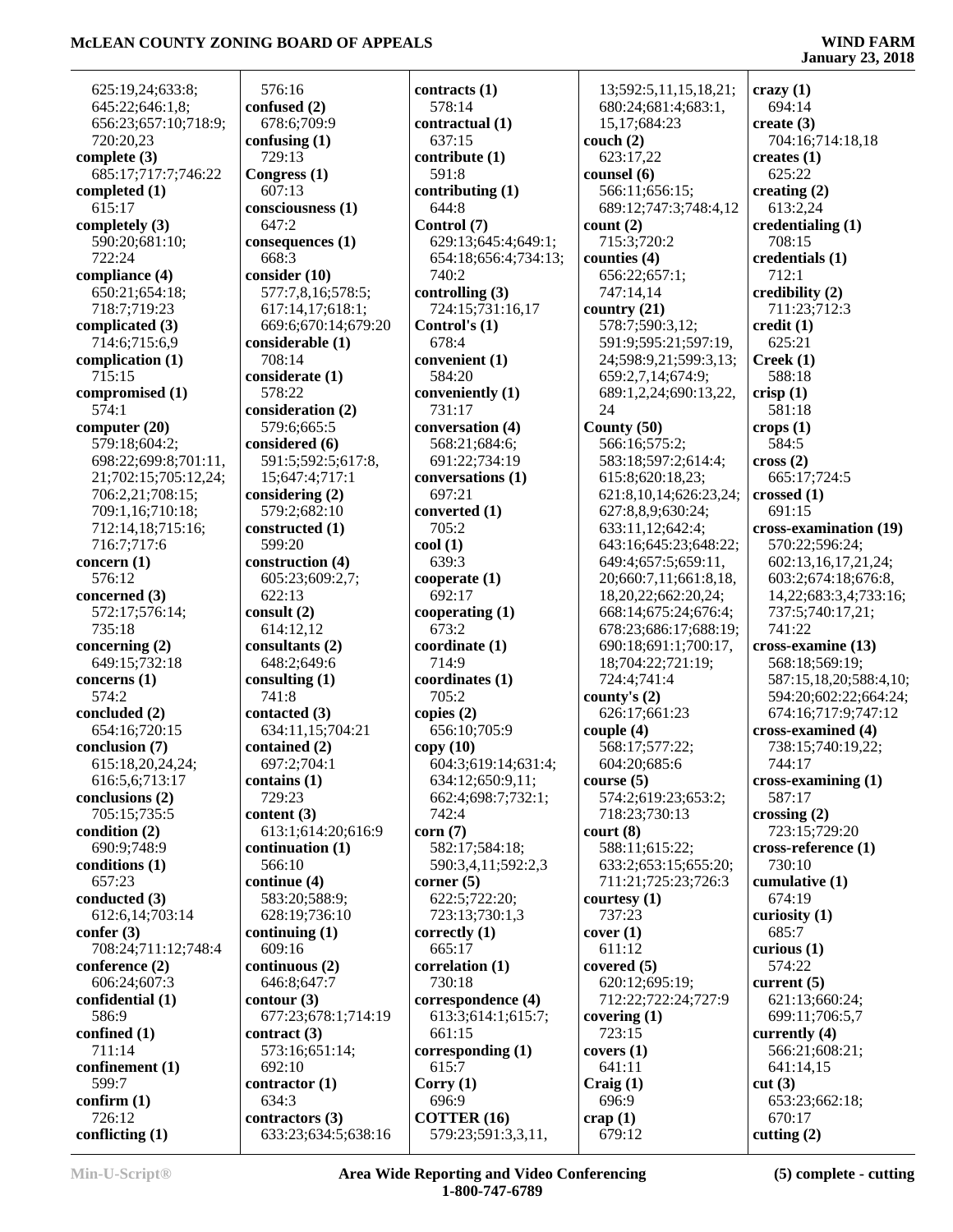| 652:21,23                      | dB(4)                              | 574:19;590:11,16              | determining $(1)$                            | 635:2;640:16                                  |
|--------------------------------|------------------------------------|-------------------------------|----------------------------------------------|-----------------------------------------------|
| cv(1)                          | 678:16;722:2,5;                    | defer(1)                      | 720:17                                       | disease $(1)$                                 |
| 736:24                         | 730:15                             | 579:24                        | developer (1)                                | 688:13                                        |
| cycle(1)                       | dBA (12)                           | definitely (6)                | 713:7                                        | disgruntled (2)                               |
| 567:9                          | 625:19,24;626:2,6;                 | 596:7;616:2;672:19;           | development (3)                              | 644:11,14                                     |
|                                | 629:17;677:11,23,24;               | 674:6;680:6;728:9             | 609:4,7;748:9                                | dispute $(1)$                                 |
| D                              | 678:3,10,12,16                     | degree $(3)$                  | DICK(22)                                     | 574:3                                         |
|                                | dead(1)                            | 606:9;699:5;700:9             | 570:7;571:16;579:9,                          | disrupt(1)                                    |
| dad(1)                         | 638:19                             | delay(2)                      | 13,22;580:2,7;584:12;                        | 573:3                                         |
| 723:8                          | deadline (2)                       | 613:18;638:22                 | 585:7,15;588:15;                             | distance (6)                                  |
| Daily $(3)$<br>611:3,8,15      | 695:6,9<br>deadpan(1)              | deleted $(1)$<br>670:20       | 604:1;619:10;645:12;<br>650:18;665:24;670:5; | 622:9;624:8;630:6;<br>680:9;686:9;703:11      |
| damage $(1)$                   | 673:18                             | delta(1)                      | 696:4,8;697:19;734:7;                        | distances (4)                                 |
| 574:11                         | deal(3)                            | 715:19                        | 735:2                                        | 624:21;630:5;686:9;                           |
| Dan $(1)$                      | 592:17;639:3;736:20                | demand $(1)$                  | difference (3)                               | 687:3                                         |
| 743:24                         | dealing $(1)$                      | 693:23                        | 583:15;637:9;710:15                          | distribute $(1)$                              |
| dance $(1)$                    | 691:6                              | demanded (1)                  | different (6)                                | 604:5                                         |
| 575:19                         | dealt(1)                           | 692:7                         | 581:3;633:11;                                | district(1)                                   |
| Daniel (1)                     | 581:2                              | demanding $(1)$               | 663:12;674:21;694:17;                        | 668:6                                         |
| 734:24                         | Dean $(1)$                         | 692:21                        | 712:4                                        | disturbance (1)                               |
| Darrell (2)                    | 566:6                              | demonstrated (1)              | differentiate (2)                            | 627:16                                        |
| 635:11;665:7                   | dearly(1)                          | 732:14                        | 735:5,12                                     | disturbances (1)                              |
| Daryl $(1)$                    | 583:23                             | Deneen (7)                    | differentiating (1)                          | 574:7                                         |
| 743:13                         | debt(1)                            | 734:24,24;735:3,11,           | 606:20                                       | disturbed (1)                                 |
| dash(1)                        | 578:4                              | 16;736:7;743:24               | difficult (1)                                | 574:8                                         |
| 699:19                         | December (2)<br>628:12;746:20      | $D-E-N-E-E-N(1)$<br>735:3     | 695:23<br>direct $(4)$                       | disturbing $(1)$<br>575:9                     |
| data $(43)$<br>616:14,18,19;   | decent(2)                          | Dennis (2)                    | 576:5;651:4;668:13;                          | divide(1)                                     |
| 637:18;704:5,22;               | 716:1,2                            | 743:7,19                      | 730:18                                       | 715:4                                         |
| 705:1,18,19;707:13,16,         | decibel (12)                       | depending $(1)$               | direction (3)                                | division(1)                                   |
| 19;708:18;710:4;               | 629:17;709:17;                     | 729:13                        | 622:16;635:15,17                             | 566:15                                        |
| 713:11, 14, 14, 15; 714: 8,    | 719:13;729:7,9;731:8,              | deprivation (1)               | directions (1)                               | doctor(1)                                     |
| 11, 12, 15, 15, 17, 18;        | 11,15;732:7,9,10,15                | 622:2                         | 635:4                                        | 672:2                                         |
| 717:23;718:21;719:1,           | decibels $(23)$                    | deprived $(3)$                | directly $(5)$                               | document (2)                                  |
| 19;720:5,8,9;722:1,7;          | 626:21;629:6,15,17;                | 599:20;625:15;                | 576:10;615:6,9;                              | 615:21;651:1                                  |
| 724:19;728:7;731:4,            | 636:19;677:7,7,9,11,               | 627:16                        | 651:18;686:19                                | documents (3)                                 |
| 15;732:13;733:5;               | 13;719:5,9;721:17,19,              | describe(5)                   | directors $(1)$                              | 614:14;715:18;                                |
| 735:4,11;736:1                 | 23;723:4,6;724:16;                 | 584:3;616:3,10;               | 608:5                                        | 737:17                                        |
| date(1)                        | 727:13;729:12;732:8,               | 679:9;705:13                  | disadvantage (1)                             | dog(1)                                        |
| 567:11                         | 16;745:14                          | describing (1)<br>707:19      | 657:21<br>disagree (1)                       | 621:18<br>dollar $(2)$                        |
| daughter (4)<br>620:14;622:18; | decide(1)<br>658:18                | description (1)               | 666:9                                        | 634:13;657:19                                 |
| 623:8;694:3                    | decided (1)                        | 573:13                        | disallows (1)                                | dollars $(2)$                                 |
| daughter's $(1)$               | 647:4                              | deserve(1)                    | 686:18                                       | 682:15,18                                     |
| 621:19                         | decides(1)                         | 748:2                         | discern $(1)$                                | Donahue (4)                                   |
| Dave $(3)$                     | 657:16                             | design(5)                     | 614:15                                       | 661:16,17,21;662:5                            |
| 685:1:743:20,23                | decision(6)                        | 610:3,6,7,10,11               | disclose $(5)$                               | donated $(1)$                                 |
| David $(5)$                    | 593:11;603:17;                     | designated (1)                | 586:12;649:7;650:2,                          | 643:14                                        |
| 587:1;588:12;                  | 658:17;696:24;742:14;              | 582:6                         | 5;671:16                                     | done $(24)$                                   |
| 601:22;688:18;743:24           | 745:13                             | designed $(1)$                | disclosed $(1)$                              | 590:23;594:17;                                |
| $D-A-V-I-D(1)$                 | decisions(1)                       | 678:10                        | 649:9                                        | 599:6;612:15;613:15;                          |
| 588:12                         | 577:2                              | detail(2)                     | disclosure(2)                                | 615:19;631:13,18,21;                          |
| day $(7)$<br>575:14;581:18;    | decking(1)<br>639:20               | 614:7;616:10<br>details $(3)$ | 586:12,21<br>discretion $(1)$                | 634:23;638:15;649:6;<br>653:11;655:17;656:24; |
| 622:10;634:11;638:23;          | $\boldsymbol{\text{declared}}$ (2) | 670:24;672:1;682:17           | 569:24                                       | 659:4;673:24;677:15;                          |
| 646:2;684:1                    | 692:15;695:10                      | determination (2)             | discuss(1)                                   | 692:2;696:2;708:3;                            |
| days $(9)$                     | $\text{declaring}$ (1)             | 605:8;707:6                   | 572:12                                       | 718:9,12;736:15                               |
| 592:19;599:7;                  | 694:19                             | determine (5)                 | discussed (4)                                | door $(2)$                                    |
| 628:13;641:21;648:15,          | $\boldsymbol{\text{delined}\ (1)}$ | 594:6,10,11,13;               | 672:9;680:12;711:9;                          | 679:12,22                                     |
| 15;658:18;739:3;               | 651:16                             | 711:2                         | 734:11                                       | dots (1)                                      |
| 747:15                         | $\alpha$ declines $(1)$            | determined (4)                | discussion $(3)$                             | 625:22                                        |
| daytime $(1)$                  | 745:4                              | 594:7;617:7;707:17;           | 628:8;697:1;740:5                            | double(2)                                     |
| 672:19                         | decrease(3)                        | 716:18                        | discussions (2)                              | 628:18;657:16                                 |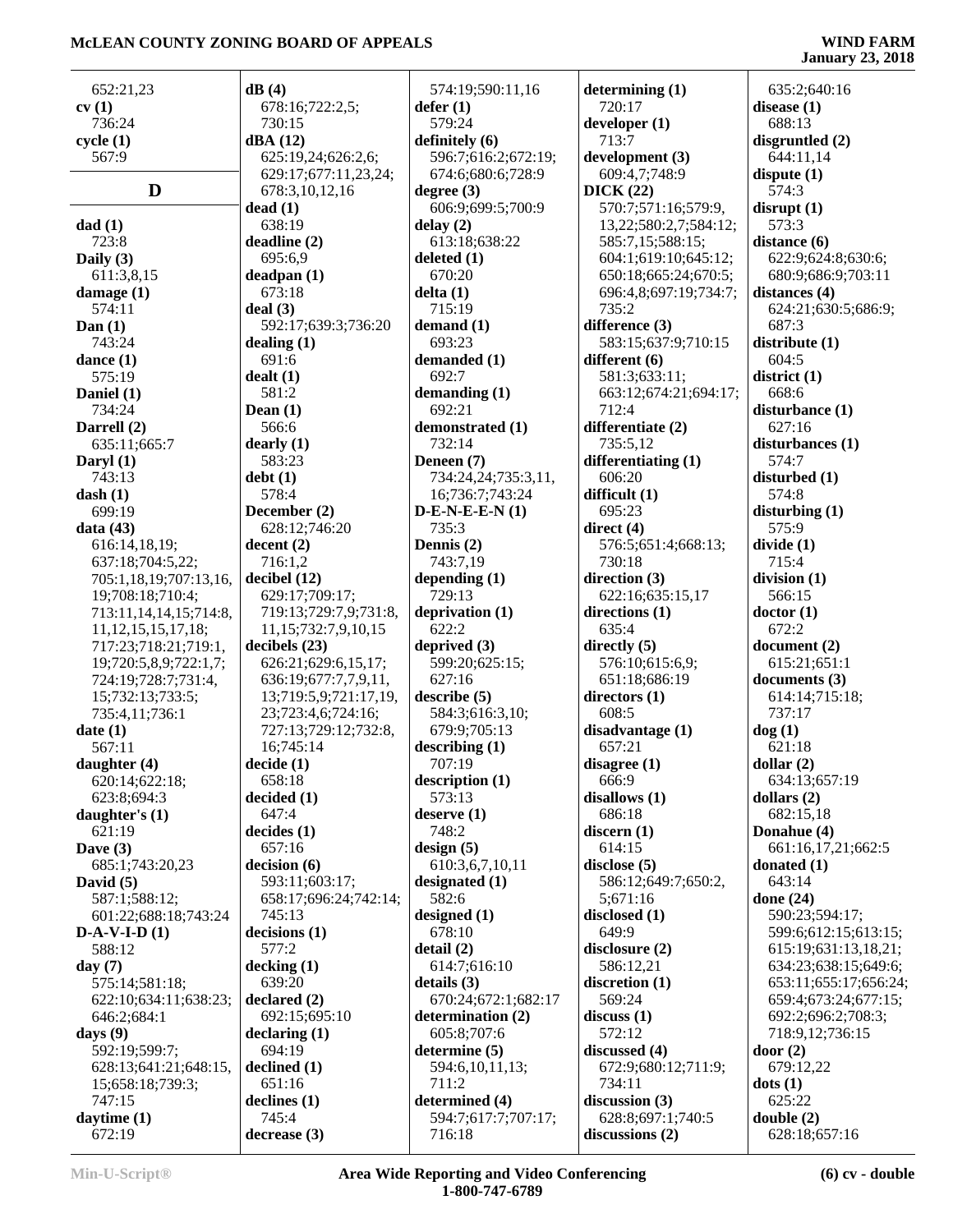| doubt(2)                        | during $(9)$                  | 635:6,9;636:13          | employee (2)                               | <b>Environment</b> (2)                   |
|---------------------------------|-------------------------------|-------------------------|--------------------------------------------|------------------------------------------|
| 573:20;589:4                    | 603:2,3;629:21,22;            | effects $(1)$           | 644:15;743:10                              | 610:20;658:8                             |
| down $(25)$                     | 633:12,22;669:16;             | 686:14                  | employees (1)                              | EON(1)                                   |
| 578:4;585:22;595:1;             | 678:22;731:22                 | effort(2)               | 606:2                                      | 685:23                                   |
| 604:7;619:1,5;622:22;           | duties $(2)$                  | 584:20;738:8            | employment (4)                             | EPA(1)                                   |
| 623:24;624:13,18,21,            | 605:20;703:3                  | eight $(5)$             | 605:21;610:18,19;                          | 625:23                                   |
| 22;632:12;636:7,8;              | duty $(2)$                    | 598:21;628:18;          | 702:8                                      | equalled $(1)$                           |
| 645:5;663:4;664:1;              | 581:16;598:8                  | 727:16;738:14;746:17    | encompass (1)                              | 710:6                                    |
| 666:14;672:13,17;               | DUZAN (12)                    | either $(8)$            | 738:8                                      | equations (1)                            |
| 679:19;688:4,11;                | 587:1,1,5;588:5,6,6,          | 624:19;636:4,14;        | encompassed (1)                            | 715:11                                   |
| 715:11                          | 7, 12, 12, 17, 22; 590: 24    | 639:18;640:22;652:9;    | 741:16                                     | equipment $(1)$                          |
| Downey $(1)$                    | $D-U-Z-A-N(1)$                | 656:5;666:19            | encourage (1)                              | 648:11                                   |
| 743:9                           | 588:13                        | El(1)                   | 674:22                                     | $E-S(1)$                                 |
| downloaded (1)                  | Dwight $(1)$                  | 688:19                  | encroaching $(1)$                          | 595:20                                   |
| 705:4                           | 743:5                         | elaborate (2)           | 722:19                                     | $\epsilon$ escape $(1)$                  |
| downstairs (1)                  |                               | 628:14;633:10           | encroachment (1)                           | 658:1                                    |
| 623:24                          | E                             | elaborating (1)         | 625:1                                      | especially $(2)$                         |
| downwind (8)                    |                               | 642:21                  | end $(6)$                                  | 664:9;747:23                             |
| 624:14,16;635:6,7,              | eagle $(1)$                   | elderly $(1)$           | 567:7;580:24;                              | establish (2)                            |
| 18,21;636:10,15                 | 575:11                        | 640:19                  | 632:13;704:7,8;739:15                      | 597:5;669:11                             |
| dozen(1)                        | eagles $(2)$                  | electricity (6)         | ended $(3)$                                | estate $(1)$                             |
| 606:19                          | 575:20,21                     | 575:6;582:7,12,18,      | 702:22,24;710:17                           | 673:17                                   |
| Dr(27)                          | earlier $(6)$                 | 23;591:9                | ends $(1)$                                 | estimate $(2)$                           |
| 626:21;630:3;                   | 620:5;644:12;                 | electronics (1)         | 638:19                                     | 640:2;742:14                             |
| 631:12;651:13,15,17,            | 653:24;655:4;673:10;          | 700:1                   | energy $(5)$                               | estimated (1)                            |
| 21,23;652:2;653:19;             | 691:2                         | elevation (2)           | 626:15;649:15;                             | 728:1                                    |
| 654:8;677:11;678:8,             | early $(2)$                   | 705:4,19                | 654:17;666:7;675:11                        | estimation $(1)$                         |
| 12;683:20;692:14;               | 568:22;628:24                 | Eleven $(2)$            | enforcement (1)                            | 741:19                                   |
| 736:23;737:12,18;               | earmuffs $(1)$                | 592:15;622:19           | 721:2                                      | et(1)                                    |
| 738:1;739:12,18;                | 694:4                         | eliminate $(1)$         | engine $(1)$                               | 737:17                                   |
| 741:3,9;742:15;744:9,           | earn $(1)$                    | 626:12                  | 703:6                                      | even $(25)$                              |
| 9                               | 643:11                        | Elizabeth (1)<br>580:4  | engineer $(8)$                             | 573:2;575:14;                            |
| drafted (4)<br>598:3,10;600:16; | earth $(1)$<br>690:20         | else $(26)$             | 608:12,13;609:23;<br>626:15;649:24;691:10; | 607:23;627:22;634:23;<br>636:3,14;637:9; |
| 601:17                          | easement $(2)$                | 567:16;586:16,23;       | 716:9;725:17                               | 639:20,24;640:4,5;                       |
| Drake $(1)$                     | 686:22,22                     | 591:1;592:7,22;595:6;   | <b>Engineering (12)</b>                    | 641:5,10;642:3;                          |
| 566:7                           | easements $(1)$               | 596:1;600:4,12;         | 605:16,23;606:12;                          | 643:13;663:4;674:10;                     |
| dreams $(1)$                    | 686:13                        | 618:13;634:18,24;       | 608:10,17;610:2;                           | 682:22;683:22;686:15;                    |
| 573:24                          | easier $(3)$                  | 639:14;654:3;674:24;    | 611:9,18;618:9;                            | 688:8;690:18;711:7;                      |
| drive(5)                        | 584:18;635:13;734:9           | 680:21;688:15;690:7;    | 699:15;713:21;725:13                       | 747:14                                   |
| 575:18;601:22;                  | easiest $(1)$                 | 691:18;692:3;695:20;    | <b>Engineers (4)</b>                       | evening $(6)$                            |
| 602:5;644:7;723:8               | 585:2                         | 713:19;733:10;735:7;    | 607:12;611:3,15;                           | 566:12;569:7,18;                         |
| driven(1)                       | easily $(1)$                  | 739:8                   | 613:7                                      | 620:10;675:3;747:22                      |
| 572:22                          | 689:16                        | else's $(3)$            | Enjoying (3)                               | everybody (7)                            |
| driveway(1)                     | East $(21)$                   | 574:1;676:22;747:9      | 663:10,13,19                               | 568:12;653:17;                           |
| 621:3                           | 571:14,18;580:20;             | elsewhere $(1)$         | enough $(11)$                              | 671:5;672:6;675:4;                       |
| Dropbox $(1)$                   | 586:4;587:2;588:17;           | 673:6                   | 569:11;585:5;                              | 736:24;747:9                             |
| 698:8                           | 591:4;593:22;596:20;          | email (6)               | 589:13;600:6;628:11;                       | Everyone (9)                             |
| array(1)                        | 604:16;675:7;681:1;           | 619:21;622:12;          | 638:15;641:3;644:1;                        | 567:16;592:6;                            |
| 623:19                          | 688:19;696:10;697:14;         | 632:12,17;698:5;        | 652:24;674:8;713:17                        | 593:20;595:24;603:12,                    |
| dryers(1)                       | 724:4;726:19;728:21;          | 742:13                  | enter $(1)$                                | 13;653:4;674:17;                         |
| 689:4                           | 732:24;734:6,8                | embarrassed (1)         | 632:9                                      | 676:16                                   |
| drywall(1)                      | Economic (2)                  | 632:15                  | entertain $(1)$                            | evidence (15)                            |
| 639:22                          | 664:7;676:3                   | Emberton (1)            | 634:17                                     | 568:14,16;569:2;                         |
| due $(6)$                       | edge $(4)$                    | 572:24                  | entertained (1)                            | 653:6,8;657:12;                          |
| 603:12;637:20;                  | 593:12,24;594:3;              | emergency $(1)$         | 640:4                                      | 669:10;676:9;686:3,5;                    |
| 658:19;668:11;706:14;           | 727:14                        | 688:1                   | entire $(6)$                               | 710:23;711:1,6;                          |
| 745:15                          | EDPR $(1)$                    | $E-Motion (2)$          | 619:18;623:13;                             | 737:17;738:19                            |
| duly $(4)$<br>570:11;580:15;    | 581:4<br>education (4)        | 699:19;702:9            | 631:1,4;660:13;693:22                      | $\text{exact}(6)$<br>644:13;654:21;      |
|                                 |                               | emotional (1)<br>572:10 | entitled $(1)$<br>567:15                   |                                          |
| 604:12;697:10<br>duration $(1)$ | 606:10;609:16;<br>699:5;711:4 | employed (1)            | envious $(1)$                              | 672:1;727:23;728:8;<br>731:5             |
| 625:12                          | effect $(3)$                  | 616:24                  | 642:6                                      | exactly $(5)$                            |
|                                 |                               |                         |                                            |                                          |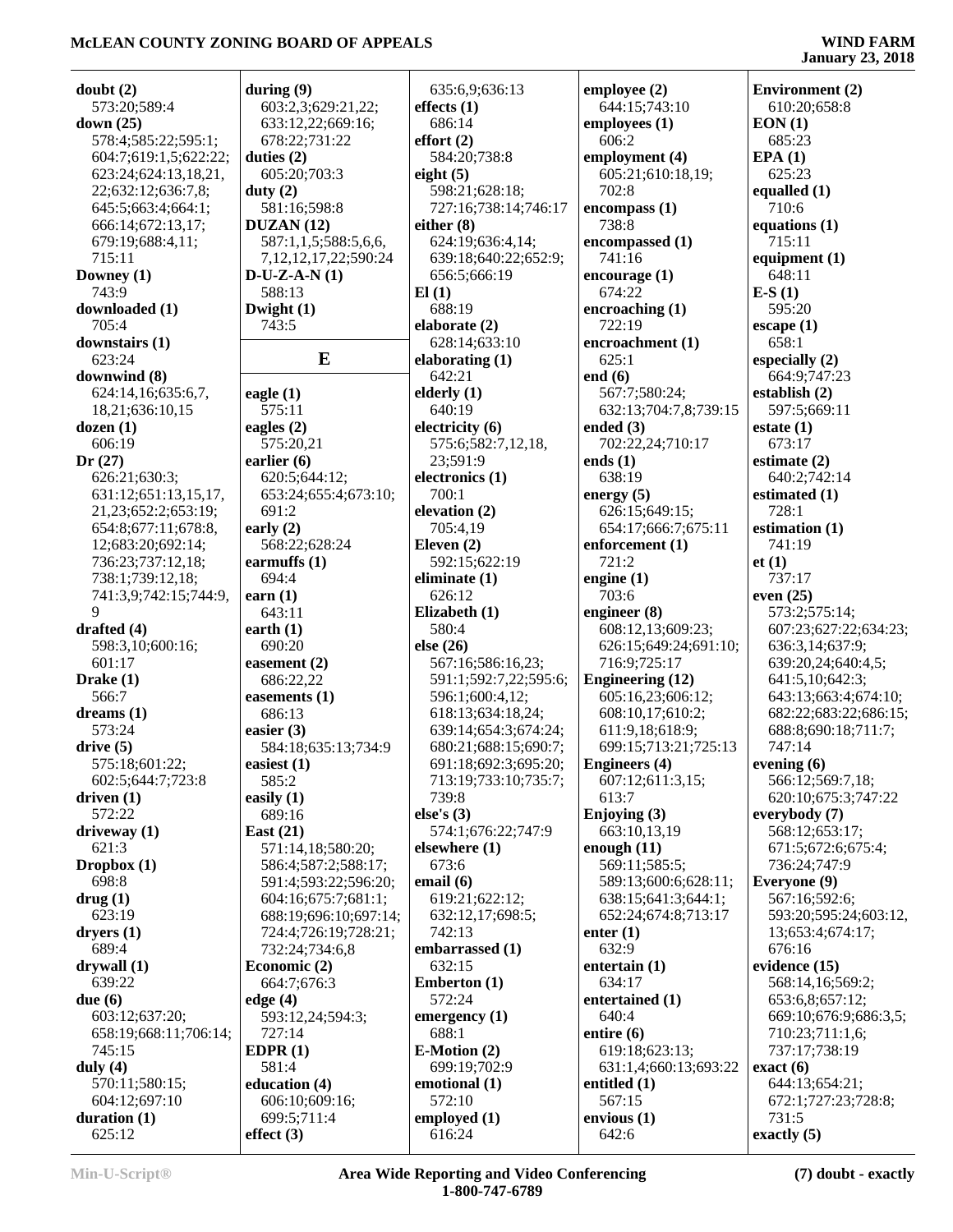| 642:23;682:16;                                      | 617:21;708:21;                           | 587:7;599:20;614:17;               | 640:21                                       | 722:9;724:20                                 |
|-----------------------------------------------------|------------------------------------------|------------------------------------|----------------------------------------------|----------------------------------------------|
| 700:7;709:15;719:3                                  | 710:10,11                                | 615:5,7,20;617:19;                 | feet $(25)$                                  | finish $(2)$                                 |
| exaggeration (1)                                    | experts $(7)$                            | 620:13;641:24;642:18;              | 580:22,22;583:13;                            | 653:24;739:16                                |
| 667:2                                               | 567:14;639:11;                           | 657:23,24;658:7;                   | 593:6,13,14;594:8,18;                        | FINNIGAN (119)                               |
| example (4)                                         | 708:3;711:22,23;                         | 662:6;667:7,19;671:1;              | 599:10;621:9,10,17,21,                       | 566:2,7,9,17;569:3,                          |
| 578:23;634:22;                                      | 739:5;747:2                              | 674:10;691:9,10                    | 24;622:1,7,9;623:12;                         | 23;570:8;571:11,20;                          |
| 674:19;718:2                                        | Explain $(5)$                            | family's $(1)$                     | 624:12,22;627:2;                             | 579:7,10;580:9,12,16;                        |
| exceeded (1)                                        | 612:24;614:22;                           | 576:15                             | 636:11;687:9;691:4,9                         | 583:4, 10, 19, 24; 584: 10;                  |
| 654:23                                              | 635:10;704:15;746:5                      | fans $(1)$                         | FEHR(7)                                      | 585:16,20;586:1,18,22;                       |
| Excel $(1)$                                         | explained (1)                            | 689:5                              | 734:4,4,8,21;743:3,                          | 587:24;590:21;591:1;                         |
| 715:12                                              | 716:16                                   | far $(16)$                         | 3;744:6                                      | 592:22;595:15;596:16;                        |
| except (5)                                          | explaining $(1)$                         | 568:16:586:5,7;                    | $F-E-H-R(1)$                                 | 597:9;600:11,17,20;                          |
| 658:10;692:24;                                      | 707:18                                   | 594:7,15;624:10;                   | 734:5                                        | 601:2,7,10,14,19,24;                         |
| 702:11;723:21;732:5                                 | explosions (1)                           | 633:3,20;652:20;                   | fell $(1)$                                   | 602:3,7;603:19,23;                           |
| excess (1)                                          | 703:10                                   | 655:23;656:6;658:14;               | 640:6                                        | 604:8,13,18;605:2;                           |
| 585:12                                              | $\text{export}(1)$                       | 660:3;724:3;736:1;                 | felt $(6)$                                   | 618:6;628:5;632:7;                           |
| excessive (1)                                       | 592:2                                    | 740:17                             | 577:24;598:8;637:8;                          | 633:4,7;638:6,10;                            |
| 656:4                                               | extent(1)                                | farm $(36)$                        | 642:21;644:1;656:17                          | 639:12;645:10,13;                            |
|                                                     | 590:18                                   | 580:21,23;582:12;                  | few $(5)$                                    | 654:1,10;655:8,11,14,                        |
| exchange (2)                                        |                                          | 583:6,11,12,20;584:14,             | 573:12;577:23;                               |                                              |
| 716:23;717:11<br>Excuse (1)                         | extra(3)                                 |                                    | 592:11;628:13;667:4                          | 22;656:1;662:18;                             |
|                                                     | 578:11;584:6;628:3                       | 23;585:2,4,8;589:2,3,              |                                              | 663:5;664:20;665:3,                          |
| 650:23                                              | eye(1)<br>721:13                         | 16;591:5;599:1,5,17;               | field $(8)$<br>582:14;584:18;                | 20;666:23;667:12;                            |
| ex-employee (1)                                     |                                          | 613:11;614:18;617:19;              |                                              | 668:22;669:2,5,19,23;                        |
| 644:11                                              | eyes(1)<br>599:11                        | 621:2;640:21;642:4;                | 608:1;609:1;618:8;                           | 670:1,6,10;674:13;                           |
| exhaust (1)                                         |                                          | 651:24;661:13;675:22;              | 701:8,12;706:21                              | 676:7;680:21;681:24;                         |
| 635:19                                              | F                                        | 682:12,14;689:15;                  | fifth $(1)$                                  | 682:4,8;684:12,15,19;                        |
| exhausting (1)<br>748:20                            |                                          | 690:18,21;691:4,6;<br>704:21       | 566:18                                       | 685:12;687:12;688:15;                        |
| Exhibit (12)                                        | faced $(2)$                              | farmed $(3)$                       | figure $(6)$<br>568:5,22;599:1;              | 689:8,12,17;695:18,22;                       |
|                                                     | 587:10,11                                |                                    | 673:7;727:24;740:6                           | 696:1;697:7,11;713:2,                        |
| 568:10;619:9;650:8,                                 |                                          | 581:1;583:9;585:3<br>farmer $(1)$  | figuring $(1)$                               | 5;724:1,21;726:16;                           |
| 20;661:15;663:9,24;                                 | fact $(8)$                               | 586:17                             | 714:11                                       | 728:19;732:20;734:22;                        |
| 665:18;666:6,13;                                    | 573:1;576:9;619:22;                      |                                    | file $(2)$                                   | 736:8,18;744:15,19,22;                       |
| 697:3,17<br>exhibits (2)                            | 711:1,2;723:22;747:1,<br>8               | farmers $(4)$                      |                                              | 745:2,10,20;746:13;<br>748:3,10              |
|                                                     |                                          | 582:16;584:7;589:6;<br>691:11      | 656:8;658:15<br>filed $(8)$                  |                                              |
| 604:20;618:21                                       | factor $(5)$<br>594:24;722:2;            |                                    |                                              | fire $(4)$                                   |
| existing $(1)$<br>620:18                            |                                          | farming $(6)$<br>583:20;584:13,16, | 637:5;655:20,23;<br>656:3,6;657:18;          | 687:16,19,21,24<br>firm $(10)$               |
| expect (5)                                          | 729:15;730:16,16<br>facts $(3)$          | 24;585:3;587:6                     | 746:20;747:21                                | 610:2,3,6,8,10,11;                           |
| 660:5;695:8;719:21;                                 |                                          | farmland $(2)$                     | files $(1)$                                  |                                              |
| 733:19;738:12                                       | 617:4;670:24;707:5                       | 585:10,12                          | 704:22                                       | 645:16;697:21;725:2,<br>13                   |
|                                                     | fade $(1)$<br>703:11                     |                                    |                                              |                                              |
| expecting (1)<br>679:10                             | failed (1)                               | farms $(2)$<br>715:21,23           | fills $(1)$<br>623:13                        | first $(32)$<br>566:14;568:17;               |
| expenses (1)                                        | 745:24                                   | farm's $(1)$                       |                                              | 571:21;572:7;578:24;                         |
| 682:7                                               |                                          | 583:8                              | finally $(2)$<br>629:2;632:20                | 581:17;588:10,23;                            |
|                                                     | fair $(10)$<br>574:21;595:5;             |                                    | financial (14)                               | 597:18;611:4,5;646:6;                        |
| expensive (2)                                       |                                          | farther $(1)$                      |                                              |                                              |
| 660:12;713:20<br>experience (7)                     | 598:16;600:6;603:9;                      | 680:4                              | 573:19;574:1;577:8,                          | 657:22,24;659:9,14,17;                       |
| 615:2;617:18;                                       | 616:20;617:1;618:4;<br>620:18;738:16     | fast $(1)$<br>729:1                | 9, 10; 579: 1; 586: 6;                       | 666:14;672:11,22;                            |
| 626:10;702:12;706:4;                                |                                          | favor $(2)$                        | 589:15;590:17;644:22;<br>666:16,20,20;673:22 | 684:1;696:22;697:4;<br>706:24;712:22;720:24; |
| 708:14;711:3                                        | Fairbury (4)                             | 567:1;577:5                        | financially $(3)$                            | 722:23;724:24;729:16;                        |
| expert (40)                                         | 697:15;699:16;                           | February (1)                       | 577:13;682:5;746:23                          | 730:13,14,20                                 |
|                                                     | 734:6,9                                  | 607:8                              |                                              |                                              |
| 567:14,19;604:22;<br>613:19;615:24;617:7,           | fall $(1)$<br>623:16                     | Federal (2)                        | find $(6)$<br>575:9;618:13;                  | firsthand $(1)$<br>617:18                    |
|                                                     |                                          |                                    |                                              |                                              |
| 9, 15, 17; 618: 8; 626: 23;<br>670:14,16;696:13,15; | falling $(1)$                            | 710:23;711:6<br>feeding $(1)$      | 633:23;634:2;635:14;<br>670:16               | fit $(4)$<br>577:15;652:1;                   |
|                                                     |                                          |                                    |                                              |                                              |
|                                                     | 679:22                                   |                                    |                                              |                                              |
| 707:10,18,24;708:22;                                | familiar $(1)$                           | 575:5                              | finding $(1)$                                | 681:13;717:23                                |
| 709:2,7;710:3;711:3,                                | 706:10                                   | feel $(9)$                         | 623:16                                       | five $(10)$                                  |
| 11;712:8;716:17,19;                                 | families (6)                             | 572:6,24;573:24;                   | findings $(3)$                               | 611:7;622:11;                                |
| 717:1;733:23;737:2,                                 | 633:14,16;642:6;                         | 582:21;598:8;603:7;                | 629:9,10;630:9                               | 633:11;638:24;657:1;                         |
| 18, 18; 738: 3, 17; 739: 6,                         | 686:1;733:17,18                          | 623:4;627:10;717:10                | fine $(10)$                                  | 658:13;688:7;715:4;                          |
| 7;740:12,17;741:10;                                 | family $(27)$                            | feeling $(3)$                      | 569:15;579:19;                               | 738:11;747:20                                |
| 743:18<br>expertise (4)                             | 572:14,16;573:11,<br>22;576:18;583:8,20; | 600:9;679:14,23<br>feelings $(1)$  | 595:13;619:19;645:10;<br>676:17;697:9;720:3; | fix(1)<br>657:24                             |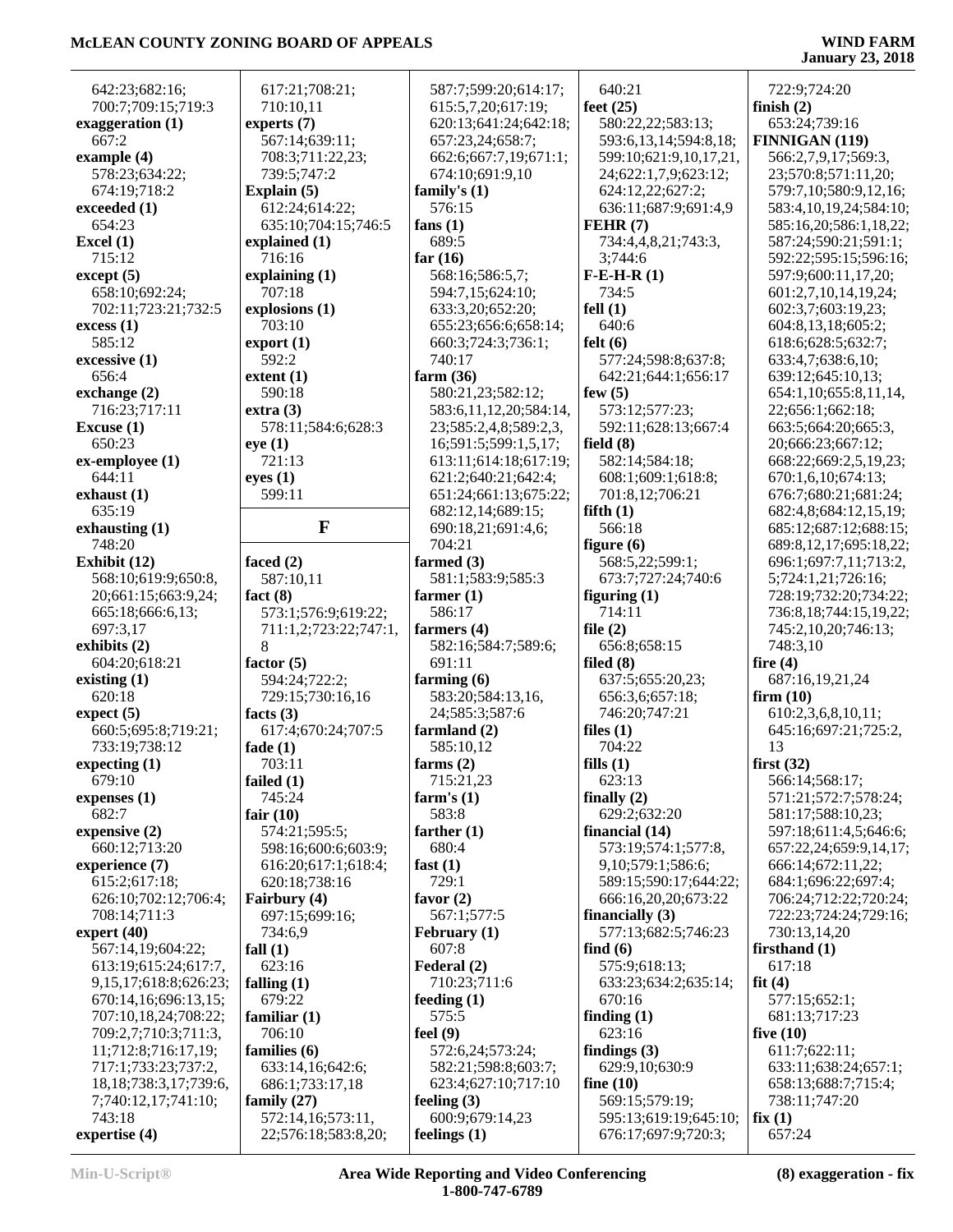### **January 23, 2018**

| flat $(1)$                        | 643:17,20;7                  |
|-----------------------------------|------------------------------|
| 673:15                            | foundation (5                |
| flickering (1)<br>574:9           | 593:6;613:2<br>696:17,19;6   |
| flies $(1)$                       | four $(7)$                   |
| 576:10                            | 624:18,20;6                  |
| flip $(1)$                        | 640:16;697:                  |
| 581:24                            | fourth $(1)$                 |
| floating $(1)$<br>727:19          | 622:8                        |
| floor $(3)$                       | frame $(2)$<br>613:16;747    |
| 623:20,21;700:5                   | frankly $(1)$                |
| fly $(1)$                         | 735:23                       |
| 575:11                            | free $(1)$                   |
| flying $(1)$                      | 625:12                       |
| 575:18<br>follow $(5)$            | frequency (3)<br>625:8;634:2 |
| 630:18;652:19;                    | frequently $(1)$             |
| 655:2;708:9;745:24                | 687:18                       |
| followed (1)                      | friendly (7)                 |
| 717:6                             | 602:12,15,1                  |
| following (1)<br>708:4            | 676:7;683:2<br>friends $(1)$ |
| follow-up $(1)$                   | 658:9                        |
| 641:8                             | friends' $(1)$               |
| food $(2)$                        | 602:10                       |
| 575:5;582:23                      | front $(4)$                  |
| foot $(2)$                        | 622:4;664:9<br>742:8         |
| 640:1;722:13<br>force $(3)$       | fudge $(4)$                  |
| 744:23;745:4;748:21               | 717:23;729                   |
| foreclosure (2)                   | 730:15,16                    |
| 681:17,20                         | full $(7)$                   |
| forest $(1)$                      | 604:3;619:1                  |
| 575:12<br>forget $(1)$            | 668:10;693<br>738:7;741:2    |
| 575:23                            | Full-time $(2)$              |
| form $(1)$                        | 606:3,4                      |
| 711:4                             | fun $(1)$                    |
| former $(2)$                      | 657:16                       |
| 641:14;644:15<br>forth $(1)$      | funding $(1)$<br>658:10      |
| 664:24                            | fund-raisers (               |
| forthcoming (1)                   | 644:7                        |
| 677:24                            | furiously $(1)$              |
| forthright $(1)$                  | 679:11                       |
| 710:2<br>fortunate (1)            | further $(9)$<br>596:15;602  |
| 581:22                            | 603:1;632:6                  |
| Fortunately (2)                   | 674:12;680:                  |
| 572:1;673:7                       | 736:7                        |
| forum $(2)$                       | future $(2)$                 |
| 597:2;606:24<br>forward (15)      | 569:20;576                   |
| 567:5;570:4;573:17;               | G                            |
| 585:18,21;586:23;                 |                              |
| 595:16;598:4;600:13;              | $\rm{gag}\left(3\right)$     |
| 601:11;645:14;670:3;              | 642:3;673:1                  |
| 673:12;680:22;726:17              | gain(6)                      |
| Foth $(6)$<br>610:19,23,24;611:2, | 573:19;577<br>579:1;589:1    |
| 9,13                              | gains(1)                     |
| found $(3)$                       | 586:13                       |

| 643:17,20;722:4                             | game(6)                         |
|---------------------------------------------|---------------------------------|
| foundation (5)                              | 583:16,17;584:2,3;              |
| 593:6;613:20;                               | 702:11;703:5                    |
| 696:17,19;698:13                            | games $(4)$                     |
| four $(7)$                                  | 702:15;703:1,7;                 |
| 624:18,20;630:4;                            | 706:4                           |
| 640:16;697:5;738:7,11                       | garage $(2)$                    |
| fourth $(1)$                                | 621:18;681:19                   |
| 622:8<br>frame $(2)$                        | Garner (1)<br>697:21            |
| 613:16;747:13                               | gas(2)                          |
| frankly $(1)$                               | 591:23;644:5                    |
| 735:23                                      | gave (7)                        |
| free $(1)$                                  | 626:13;634:8;                   |
| 625:12                                      | 640:22;643:21;714:17;           |
| frequency $(3)$                             | 722:16;733:10                   |
| 625:8;634:20;638:21                         | gen(1)                          |
| frequently $(1)$                            | 582:5                           |
| 687:18                                      | gee(1)                          |
| friendly (7)                                | 593:8                           |
| 602:12,15,17,20,24;                         | general (1)                     |
| 676:7;683:2<br>friends $(1)$                | 674:16<br>generally (4)         |
| 658:9                                       | 704:17;715:23;                  |
| friends' $(1)$                              | 738:9;740:8                     |
| 602:10                                      | generated (2)                   |
| front $(4)$                                 | 668:2;717:23                    |
| 622:4;664:9;713:8;                          | generator $(2)$                 |
| 742:8                                       | 582:3;591:22                    |
| fudge $(4)$                                 | gentleman (5)                   |
| 717:23;729:14;                              | 579:15,16;587:3,13;             |
| 730:15,16                                   | 622:12                          |
| full $(7)$                                  | gentleman's (1)<br>645:9        |
| 604:3;619:12;<br>668:10;693:20,22;          | gentlemen (2)                   |
| 738:7;741:21                                | 566:13;644:11                   |
| Full-time $(2)$                             | Georgia (2)                     |
| 606:3,4                                     | 608:18,23                       |
| fun $(1)$                                   | gets(2)                         |
| 657:16                                      | 567:16;745:12                   |
| funding $(1)$                               | $g$ ift $(2)$                   |
| 658:10                                      | 643:18,22                       |
| fund-raisers $(1)$                          | GIs(1)<br>582:2                 |
| 644:7<br>furiously (1)                      | gist(2)                         |
| 679:11                                      | 653:16;705:10                   |
| further $(9)$                               | given $(13)$                    |
| 596:15;602:19;                              | 568:23;569:18;                  |
| 603:1;632:6;669:17;                         | 574:14;576:9;579:23;            |
| 674:12;680:19;714:21;                       | 580:2;594:16;606:15;            |
| 736:7                                       | 607:2;650:1,4;710:11;           |
| future $(2)$                                | 717:2                           |
| 569:20;576:22                               | gives(1)                        |
| G                                           | 747:4<br>giving $(3)$           |
|                                             | 571:22;583:14;                  |
|                                             |                                 |
|                                             | 723:18                          |
| $\rm{gag}\left(3\right)$<br>642:3;673:12,24 | <b>GLACINSKI</b> (11)           |
| gain(6)                                     | 601:8,12,17,21,22;              |
| 573:19;577:9,9;                             | 602:2,4,9;603:5,18;             |
| 579:1;589:15;590:17                         | 743:23                          |
| gains(1)<br>586:13                          | $G-L-A-C-I-N-S-K-I(1)$<br>602:4 |

**glad (2)** 665:2;689:11 **glossed (1)** 731:22 **goal (3)** 672:11,13,20 **goes (4)** 660:22;664:16; 685:21;688:1 **Gonzalez (1)** 696:9 **Good (22)** 566:12;585:8,10,12; 592:6;594:1;598:23; 599:7,23;620:10; 623:3;656:2;658:22; 672:10;688:14;695:3; 713:2,3;714:12;715:7, 18;717:24 **Google (2)** 705:5,18 **Governments' (1)** 663:21 **grab (1)** 618:24 **grade (2)** 577:18;661:5 **graduated (3)** 606:14;607:22,23 **graph (6)** 718:17,17;719:7,17, 18;721:12 **graphics (1)** 703:7 **graphs (6)** 707:14,15;722:4,21, 22;723:1 **grasping (2)** 578:10;658:10 **grateful (4)** 577:1;578:6;582:22; 583:1 **gravel (1)** 574:17 **great (4)** 616:10;685:11,14; 736:16 **green (5)** 575:12;719:8,18; 721:22;723:6 **grew (3)** 643:9;689:15;691:5 **Griffin (51)** 568:19;569:9;587:3, 13;588:3;596:22; 645:16,16,20;650:13, 16,19,22,23;652:9,19; 653:9,18,21;654:14; 655:19;663:2,12,16,19, 23;664:12;665:9,15; 666:4;667:11;669:9, 17;716:5,13,22; 717:13;725:1,1,5;

 726:14;737:24;740:8; 741:7;744:17,21; 746:3,6,7,10;747:6 **Griffin's (1)** 741:2 **grilled (1)** 603:8 **grilling (1)** 602:14 **grinding (1)** 688:10 **grinds (1)** 688:4 **ground (6)** 585:8;587:7;590:8; 640:21;700:5;715:10 **Groves (1)** 620:22 **growing (1)** 599:9 **guard (1)** 581:16 **guess (18)** 569:5;594:24; 596:18;614:11,21; 635:1;638:11;639:12; 641:9;658:4;703:19; 712:10;724:23;737:22; 739:21;740:23;741:6; 742:12 **guessing (1)** 743:5 **guests (1)** 679:10 **guilt (1)** 640:21 **gun (1)** 682:15 **gust (1)** 679:19 **guy (7)** 602:14;636:10; 652:6;656:16;685:11, 14;743:15 **guys (7)** 572:1;623:6;626:13; 656:1;692:17;713:7; 746:13 **H hair (2)** 629:11,20 **half (13)** 606:19;624:2; 625:24;629:17;636:3, 12;659:13;677:10,11;

#### 680:11;687:10;722:18; 747:21 **Hall-Cotter (2)** 579:22;680:24 **hand (1)** 583:14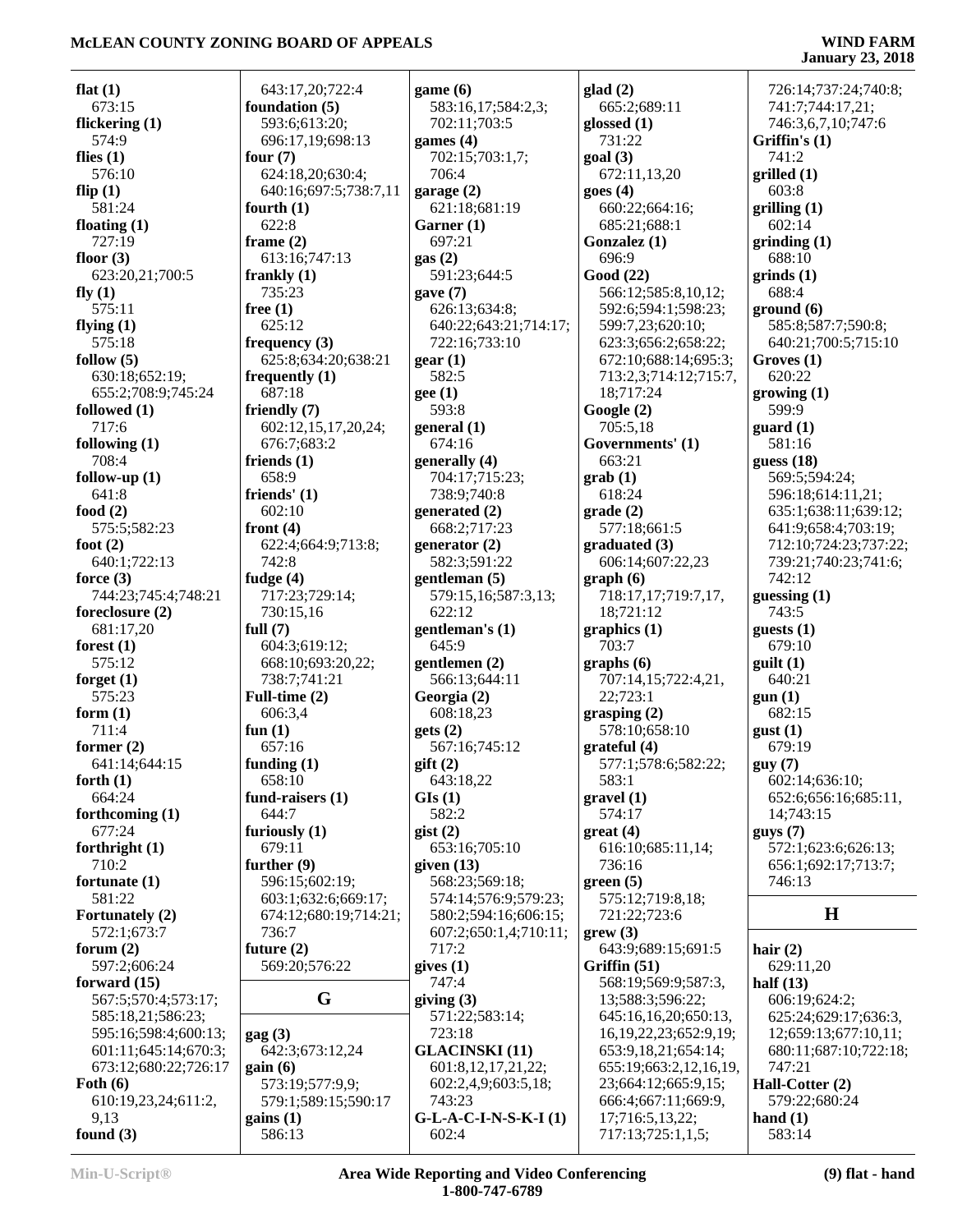| handed $(4)$                                  | 604:1,2,11,12,15,16,19,                              | 600:24;603:11;641:6;                         | 599:15;736:5                              | 735:7                                        |
|-----------------------------------------------|------------------------------------------------------|----------------------------------------------|-------------------------------------------|----------------------------------------------|
| 568:10,11;618:22;                             | 23;605:5,10,16;606:6;                                | 643:24;653:5,6;                              | higher $(2)$                              | homes $(12)$                                 |
| 675:19                                        | 618:12,19,23;619:4,7,                                | 659:18,21;680:16;                            | 679:3;732:16                              | 627:17;633:13;                               |
| handful $(1)$                                 | 12, 17, 20, 23; 620: 2, 4, 7,                        | 683:11;703:23;713:23;                        | highest $(4)$                             | 639:8;649:12;678:24;                         |
| 704:9                                         | 9,10;628:2,10,16,23;                                 | 740:3;745:24;746:20;                         | 606:9;699:5;730:11,                       | 686:21;713:15;715:14;                        |
| handing $(1)$                                 | 629:7,10,16,23;630:2,                                | 747:15,18                                    | 24                                        | 722:5;729:15,24;                             |
| 595:1                                         | 23;631:3,8,15,17,23;                                 | hearings $(2)$                               | Highland (1)                              | 735:22                                       |
| handle $(2)$                                  | 632:2,5,10;633:6,9,19,                               | 639:4;739:4                                  | 651:24                                    | homestead (1)                                |
| 712:22;713:24                                 | 22;635:10;636:1,21,                                  | hearsay $(4)$                                | Hill(1)                                   | 572:15                                       |
| handout $(3)$<br>602:11;604:5;624:9           | 24;637:2,5,8,14,23;                                  | 669:2;676:9;684:13;<br>692:19                | 572:12<br>Hilton $(2)$                    | honest $(3)$<br>603:16;631:13;710:2          |
| handouts $(2)$                                | 638:1,8,15;639:16;<br>640:9,12;641:7;                | heart $(1)$                                  | 601:22;602:5                              | honesty $(1)$                                |
| 605:8;665:23                                  | 642:11,12,16,20;643:2,                               | 747:24                                       | himself $(1)$                             | 573:13                                       |
| handy $(1)$                                   | 7;644:14,17,20,23;                                   | Heartland (1)                                | 662:7                                     | honors $(2)$                                 |
| 733:11                                        | 645:1,4,8,21;647:8;                                  | 572:7                                        | hire $(7)$                                | 608:1;701:8                                  |
| handy-dandy (1)                               | 650:20;652:15,20;                                    | hearts $(1)$                                 | 651:10,12,17;                             | hooch $(1)$                                  |
| 567:16                                        | 653:10,10,13,19,23;                                  | 573:10                                       | 653:19;654:8;713:21;                      | 581:19                                       |
| Haney $(2)$                                   | 654:7,12,15;655:10,13,                               | heaven $(1)$                                 | 714:1                                     | hook $(1)$                                   |
| 743:13,14                                     | 18;663:24;664:12;                                    | 643:11                                       | hired $(5)$                               | 603:20                                       |
| hang $(2)$                                    | 665:2,6,11,14,22;                                    | heaviest $(1)$                               | 626:19;630:2;726:2,                       | hope $(3)$                                   |
| 596:17;654:1                                  | 666:1;667:4;669:8,22;                                | 573:9                                        | 5,7                                       | 578:22;617:16;638:2                          |
| Hankard (24)                                  | 674:16,20,20,23;675:3;                               | heavy $(1)$                                  | Hoff(1)                                   | hopes $(1)$                                  |
| 568:19;569:10,13,<br>15,19;626:22;630:3;      | 680:17;682:16;683:7,<br>12, 14, 16; 684: 10, 14, 18, | 679:8<br>heck $(1)$                          | 743:7<br>$\log(6)$                        | 573:22<br>hoping $(1)$                       |
| 631:12;651:7,24;                              | 21;687:14;689:20;                                    | 654:12                                       | 599:5,7;689:15;                           | 579:3                                        |
| 654:16,21;655:1;                              | 694:9;695:23;696:3;                                  | height $(1)$                                 | 691:4,6,8                                 | Horizon (1)                                  |
| 683:18,20;684:2;                              | 718:10,20;727:20,23;                                 | 715:19                                       | hogs(1)                                   | 581:4                                        |
| 737:5;740:5;745:13;                           | 732:23,23;733:3,15,21;                               | held $(4)$                                   | 689:6                                     | horizontal (3)                               |
| 747:7,22,23;748:17,24                         | 734:2                                                | 605:18;643:19;                               | hold $(12)$                               | 719:8,10,18                                  |
| Hankard's (1)                                 | $H-A-R-T-K-E(2)$                                     | 682:15;701:5                                 | 583:22;600:3;604:6;                       | horrible $(1)$                               |
| 746:18                                        | 596:20;732:24                                        | hell $(1)$                                   | 610:1;627:11;652:10,                      | 672:7                                        |
| happen $(7)$                                  | Hartkes (1)                                          | 624:4                                        | 13,13;684:9;692:10;                       | host $(2)$                                   |
| 599:15;600:4;                                 | 692:16                                               | Hello (1)                                    | 700:9;725:20                              | 580:23;594:5                                 |
| 639:23;660:5;679:17;                          | Hartke's (3)                                         | 623:1                                        | holds $(1)$                               | hosts $(1)$                                  |
| 686:14;690:23                                 | 641:18;718:20;721:4                                  | help $(14)$                                  | 610:3                                     | 583:16                                       |
| happened $(13)$                               | hassles $(1)$<br>581:6                               | 572:13;589:9;590:2,                          | hole $(1)$<br>639:9                       | hot $(1)$<br>675:4                           |
| 614:17;615:20;<br>640:10;642:17;658:23;       | head $(2)$                                           | 10;596:6,12;597:24;<br>620:11;633:21;637:10; | holidays (2)                              | hotel $(2)$                                  |
| 670:24;679:15;686:2;                          | 682:15;731:1                                         | 643:13;680:4,7;693:12                        | 746:22;747:19                             | 643:24,24                                    |
| 689:21;692:20;718:6;                          | Headaches (1)                                        | helpful $(2)$                                | home $(69)$                               | hour $(2)$                                   |
| 734:15;735:24                                 | 668:8                                                | 617:3;707:4                                  | 572:21;573:19;                            | 688:8,9                                      |
| happening $(2)$                               | heading $(1)$                                        | helping $(1)$                                | 576:3,5,10;598:17;                        | hourly $(1)$                                 |
| 600:5;625:1                                   | 635:16                                               | 583:14                                       | 599:21;616:7,17;                          | 719:12                                       |
| happens $(2)$                                 | headphones (3)                                       | here's $(7)$                                 | 617:19;621:3,16;                          | hours $(2)$                                  |
| 710:20;735:24                                 | 623:1.1.9                                            | 621:17;624:8;                                | 622:3;624:23;625:3;                       | 609:12;738:7                                 |
| happy $(1)$                                   | health $(5)$                                         | 641:15,18;710:14,19,                         | 627:22,23;628:12,17;                      | house $(135)$                                |
| 618:7                                         | 576:15;577:12;                                       | 20                                           | 632:11,16;633:24;                         | 580:22;592:18;                               |
| hard $(8)$<br>590:13;620:11;                  | 639:7;662:22;669:11<br>hear $(13)$                   | heritage $(1)$<br>594:24                     | 634:6,8,18;639:17,17;<br>640:24;641:2,18; | 593:13,17,22,24;594:2,<br>9,18;595:3;599:10; |
| 624:7;653:15,16;                              | 574:8;577:2;588:23;                                  | hertz $(22)$                                 | 645:21;649:7;656:11;                      | 621:6,8,10,17,20;                            |
| 658:21;714:7;715:13                           | 589:7;602:10;622:20;                                 | 678:16;710:7;719:2,                          | 657:13,15;658:1;                          | 622:8, 20; 624:1, 3, 5, 10,                  |
| harder $(1)$                                  | 632:18;634:21;645:6;                                 | 4,9;721:20;724:14;                           | 660:22;667:18;668:14;                     | 15,24;626:1,22;                              |
| 584:16                                        | 652:22;668:1;670:22;                                 | 727:13,23;728:1;                             | 669:16;672:21;673:4,                      | 627:18;628:9,21,22,23;                       |
| harm(1)                                       | 679:11                                               | 729:12;731:3,9,9,10,                         | 15,21;674:4;678:9;                        | 629:2,6;630:6,8,9,15,                        |
| 667:8                                         |                                                      |                                              |                                           |                                              |
| harming $(1)$                                 | heard $(16)$                                         | 18;732:6,7,10,11,16;                         | 679:9;681:6,6,14,15,                      | 20;632:9,19;633:15,                          |
| 686:1                                         | 572:12;573:14;                                       | 745:15                                       | 17, 20; 682: 11; 683: 23;                 | 21;634:1,10,14;635:4,                        |
|                                               | 576:2;577:4;578:18;                                  | hey $(4)$                                    | 685:19;690:17,21;                         | 8,16;636:19,21;638:20,                       |
| harmless $(1)$                                | 618:16;632:24;635:7;                                 | 639:5;695:2,5;                               | 691:5,14,21,22;692:1,                     | 24;640:1,2,8,13,18;                          |
| 692:10                                        | 638:23;652:24;653:8;                                 | 738:21                                       | 21;693:22,24;694:16,                      | 641:13,14,22;642:2,17;                       |
| <b>Hartke</b> (146)                           | 674:23;680:16;721:1;                                 | Hi(2)                                        | 18;746:14                                 | 646:10,12,13,17,19,20,                       |
| 579:13,14,20;                                 | 738:13;745:13                                        | 685:10;725:1                                 | homeowner (1)                             | 23;647:3,9,11;648:3,                         |
| 596:19,19,22;597:12,<br>14;599:22;600:1,6,24; | hearing $(20)$<br>566:18,19;573:11;                  | high $(4)$<br>577:19;598:22;                 | 617:10<br>homeowners (1)                  | 10;649:20;650:3;<br>655:5;658:6,7,23;        |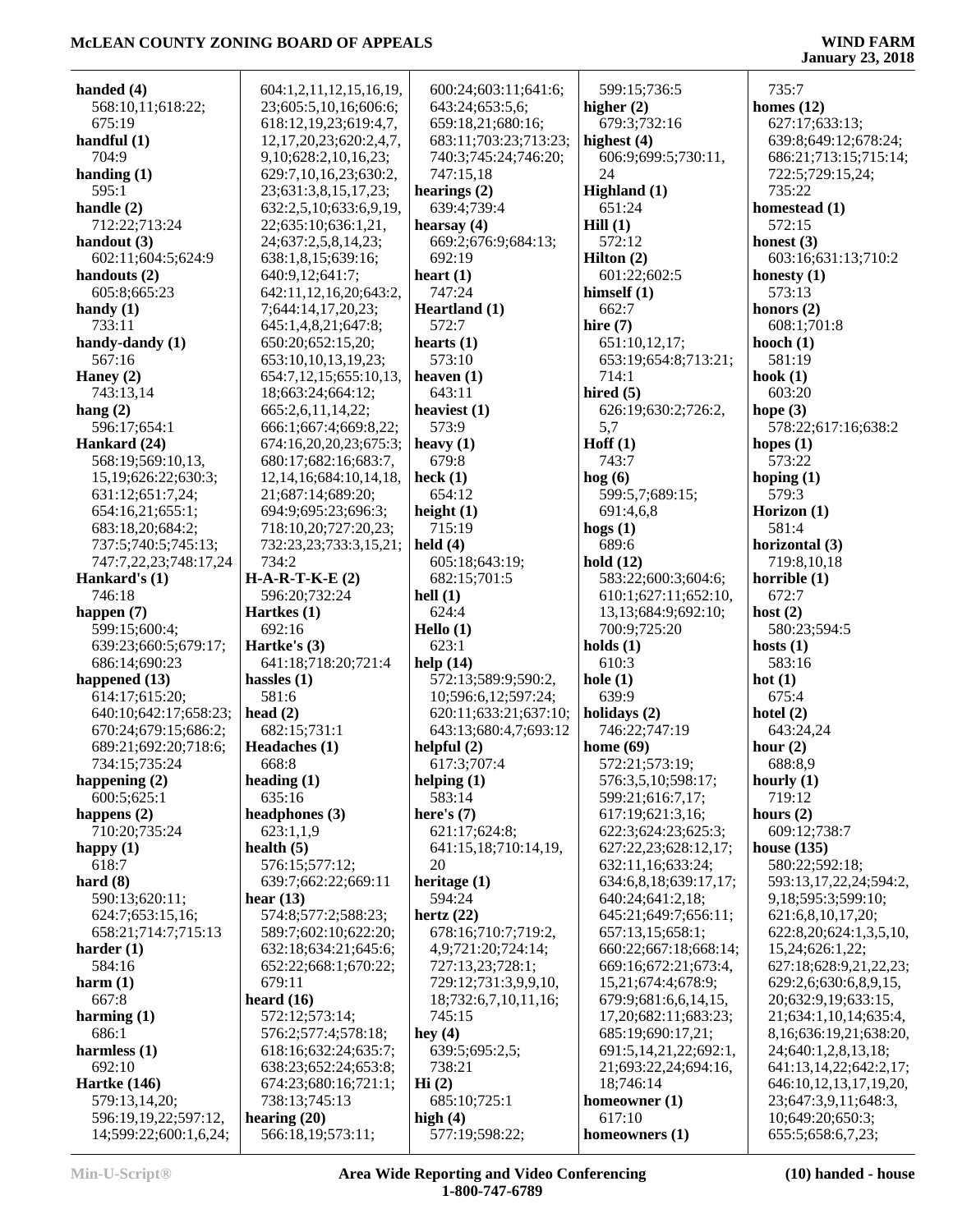# **January 23, 2018**

639:4;640:20;641:5,

 660:3,6,8,11,12,13,15, 19,24;672:2,12,16; 673:1,6,9,11,16,22; 674:10;677:9,15,19; 679:1,4,22;681:17; 682:1,7;687:4,20,22; 688:24;690:14;691:19; 692:8;694:3,3,5;721:4; 722:15;723:7,8,10,11, 16,21;728:2,4,16; 729:21,22;731:6; 733:5,8;736:1 **households (1)** 633:11 **houses (13)** 627:3,17;642:5; 705:6;714:8,19;722:7, 8,16;730:21;733:6,7; 736:5 **huge (15)** 664:3;666:8,9,10,16; 667:1,2,3,3;675:15,16; 676:3;677:23;678:23; 715:15 **hundred (5)** 589:22;590:19; 638:17;682:14,18 **hurt (1)** 589:8 **husband (4)** 573:21;577:19; 581:21;726:20 **husbands (1)** 647:15 **hut (1)** 597:20 **I idea (3)** 575:20;622:23; 738:16 **identified (1)** 650:14 **identify (1)** 652:14 **illegal (2)** 722:18;729:24 **Illinois (44)** 582:16;586:4;593:2; 596:21;597:3;601:23; 602:6;604:17;606:7; 607:3,11,12;608:3,7; 610:3,21;611:18; 625:4;629:12;641:7; 643:17;645:18;649:1; 652:3;654:18;656:4; 657:1;659:20;670:9; 675:7;678:4;685:3; 688:20;691:5;697:15; 702:15;725:3,18,21; 728:21;732:24;734:6, 13;735:1 **imagine (1)** 576:24 **immediately (4)** 695:7 **impacts (4)** 662:22;664:14; 667:18;669:11 **implemented (7)** 706:24;707:12,14; **implementing (1)** 706:11 **important (11)** 569:6;578:5,11; 652:12,18;668:1; 739:6;747:11 **improve (1)** 589:11 **improvement (1)** 634:6 **improvements (1)** 589:16 **inappropriate (3)** 664:11;709:18; 712:17 **inches (1)** 722:14 **include (7)** 723:12 **included (4)** 573:14;633:14; 662:3;678:7 **includes (2)** 567:8;661:1 **including (1)** 610:18 **income (2)** 584:6;592:4 **inconvenienced (1)** 577:24 **incorporate (1)** 610:7 **Incorporated (2)** 605:17;610:8 **incredibly (1)** 575:9 **indeed (1)** 649:10 **independent (2)** 668:12,20 **Indiana (4)** 607:14,15;625:4; 657:2 **indicate (2)** 620:1;653:9 **indicated (3)** 566:17;609:21; 716:24 **indicates (2)**

 616:7;691:3;694:18; 708:3,7;714:5;730:13 579:1;583:18;604:5; 614:9;616:16;652:2; 660:21;682:6;722:6; 699:7,13 **indicating (1)** 712:7 **indication (1)** 717:5 **indirectly (1)** 592:1 **individual (3)** 567:21;602:24;740:9 **individuals (4)** 569:4;686:24;739:2; 741:13 **industry (1)** 706:18 **inequality (1)** 746:22 **inexperienced (1)** 712:6 **inform (1)** 747:4 **information (30)** 603:16;614:16; 615:6;616:22;618:17; 625:20;627:6;636:18; 637:10,16,22;639:9,10; 642:22;643:13;649:10; 662:11,15,16,21;663:8; 667:16;670:19,23; 671:14,19;678:1,8; 680:18;747:5 **informational (1)** 572:7 **informative (1)** 572:9 **Infrastructure (1)** 610:20 **infringement (1)** 573:6 **inside (19)** 622:20;627:17; 632:18;633:15;634:1; 636:21,22;639:21,22; 646:23;647:9,10; 669:15;691:14,22; 692:1;694:4,18;728:6 **insight (1)** 574:14 **insignificant (1)** 607:17 **instance (3)** 636:11,12;683:12 **Instead (5)** 634:17;688:5;689:6; 694:5;723:20 **instill (1)** 579:4 **instructing (1)** 625:18 **instruments (2)** 646:14;692:22 **insulate (9)** 633:24;634:8,9; 639:7,19,21,22;680:2;

 681:6 **insulated (2)** 681:7,8 **insulating (3)** 633:20;638:20; 639:17 **insulation (4)** 634:14,16;638:11; 681:10 **intend (6)** 570:17;617:23; 696:16;741:15,17,20 **intended (2)** 627:24;658:6 **interactions/correspondence (1)** 613:4 **interest (2)** 579:3;647:5 **interested (2)** 578:17;677:1 **interesting (6)** 600:8;720:16,23; 723:1,6,20 **interference (1)** 626:13 **intermediary (1)** 686:17 **internet (4)** 615:2,12;643:4; 698:8 **interpret (2)** 708:20;712:12 **interpretation (3)** 709:5;710:12;712:9 **interpreting (1)** 710:15 **interrupt (1)** 716:6 **interrupted (3)** 588:20;594:15;612:2 **interview (1)** 609:6 **into (29)** 601:16;614:20; 616:9;617:22;628:18; 646:18;657:23;664:16; 665:5;671:4;682:10; 693:24;694:16;705:1, 2;706:11;707:12; 708:18;710:6,7; 711:24,24;713:4; 715:11;717:21;722:19; 723:15;730:3;745:21 **invasion (1)** 582:6 **Invenergy (94)** 574:3;581:5;583:14; 591:17;592:1;594:7, 10;598:18;613:4; 623:5;624:17;626:4, 19;627:8,14,18;630:2; 632:16;633:17;634:5, 11,15,21;635:2;637:4;

 23;642:2;644:15,15; 645:23;646:4,9;647:7, 10,20,22;648:19; 649:4;651:10,10,15,15, 17;655:21,24;656:9,9, 14,19,23;657:18,19; 658:16;659:2,8,10,15, 17,20,22;662:8;673:2, 10,13,14,18,23;674:9, 9;675:18;683:21; 685:18,23;687:2,6; 691:15,18,23,24;692:5, 15;719:3;731:10; 733:9;735:4,6,13,14, 19;740:2;743:11 **Invenergy/TerraForm (1)** 675:21 **Invenergy's (18)** 614:3;621:23; 622:13;626:14,15,23, 24;631:19;651:22; 654:22;668:15;678:14, 22;683:19;694:15; 723:10;730:11;731:4 **investigate (1)** 734:20 **involve (1)** 672:3 **involved (4)** 651:20,22;683:21; 692:14 **IPCB (19)** 630:11,15;654:24; 655:6;656:7;718:11; 720:2,7,18,22,24; 721:2,7;722:6,17; 727:17;734:11,16; 745:16 **IPCB's (2)** 630:18;655:2 **I's (2)** 613:9;621:19 **ISO (18)** 704:19;705:16,20; 706:8,19;707:12; 708:2;714:4,23,24; 715:8,17,24;717:19; 718:2;729:4,4;732:13 **I-S-O (1)** 729:5 **issue (13)** 576:9,13;664:19,23; 666:11;674:24;675:1; 710:18;711:2,23; 733:20;740:24;744:14 **issued (1)** 657:9 **issues (19)** 577:12;613:10; 633:13,16;655:1; 664:7;668:7,9,11; 680:7;725:24;726:3,8;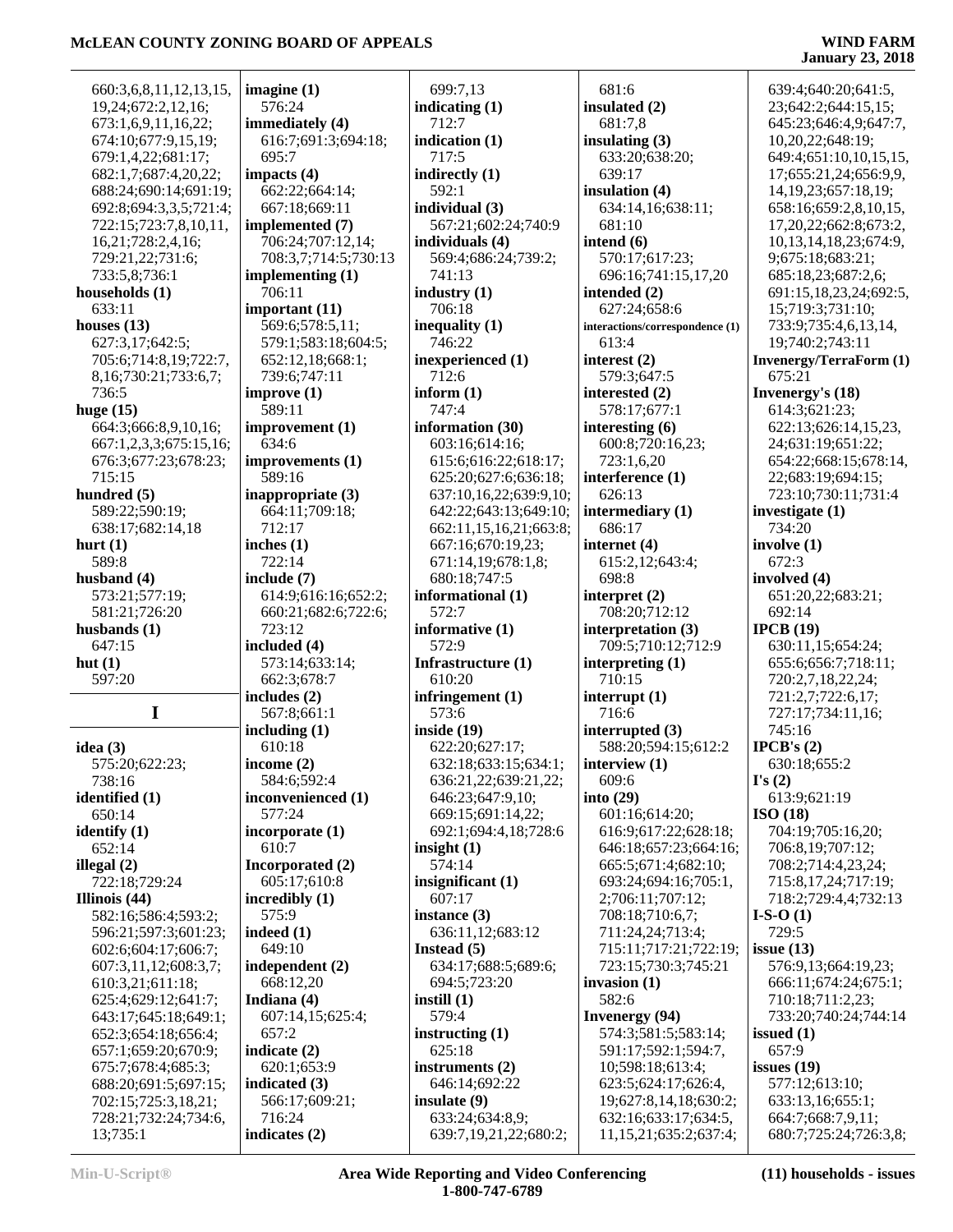| 733:18;734:12,16,20;  | 622:19                       | 690:19;710:24;         | 638:13;639:4;664:18; | lectured(1)           |
|-----------------------|------------------------------|------------------------|----------------------|-----------------------|
| 736:21;740:6          | jumble(1)                    | 711:3;726:11;735:17    | 667:22;670:7;688:17; | 700:11                |
| item $(1)$            | 566:20                       | known $(5)$            | 697:12;699:8;734:5;  | lectures $(2)$        |
|                       |                              |                        |                      |                       |
| 614:5                 | jump(1)                      | 573:16;582:2;603:8;    | 735:2                | 606:15;701:1          |
| items $(5)$           | 677:23                       | 632:23;744:10          | lasted $(1)$         | Lecturing $(3)$       |
| 615:6,8;695:1,4;      | jump-in-front-of-a-train (1) | knows $(2)$            | 692:7                | 606:21,22,23          |
| 737:6                 | 638:4                        | 572:19,19              | late $(2)$           | left(11)              |
|                       | June $(1)$                   | Korea (2)              | 574:10;576:21        | 628:17;643:16;        |
| ${\bf J}$             | 568:8                        | 597:22,23              | later $(1)$          | 672:21;720:5;722:12;  |
|                       | junior $(1)$                 | Kreitzer (1)           | 629:2                | 732:22;733:8;740:15,  |
| Jake $(1)$            | 577:19                       | 670:9                  | latest $(1)$         | 16;743:13;747:8       |
| 696:8                 |                              | Kuritz (6)             | 640:15               | legal(8)              |
| James $(6)$           | $\mathbf K$                  | 566:6;633:17,20;       | Laube $(2)$          | 656:15;718:12;        |
|                       |                              |                        | 743:16,17            |                       |
| 648:6,7,14;649:14;    |                              | 640:7,10;643:3         |                      | 727:14;729:18,23;     |
| 650:1;656:11          | Katie (1)                    |                        | law(4)               | 730:6,19;748:12       |
| $J-A-N(1)$            | 593:1                        | L                      | 645:16;697:21;       | legally(1)            |
| 595:20                | Kaufman (12)                 |                        | 711:21;725:1         | 748:6                 |
| Janes $(8)$           | 688:18,18,22;                | label $(1)$            | laws (1)             | lengthy $(1)$         |
| 595:17,17,20,24;      | 689:18,23;690:5,11,12;       | 697:17                 | 691:5                | 572:2                 |
| 596:4,8,12,15         | 694:6,7;695:21;743:21        | labeled $(2)$          | lawsuit $(7)$        | less(10)              |
| <b>January</b> (7)    | $K-A-U-F-M-A-N(1)$           | 730:21,22              | 637:5;657:18;        | 574:15;592:10;        |
| 567:4;576:3;622:10;   | 688:19                       | lack $(1)$             | 658:13,16;672:10,11, | 626:10,11,16;677:13;  |
| 641:16,19;682:20;     | keep(11)                     | 668:8                  | 14                   | 709:4,4;733:14;738:10 |
| 746:21                | 626:20;627:19;               | ladies $(1)$           | lawsuits $(1)$       | lessons(1)            |
|                       |                              |                        | 655:23               | 579:3                 |
| jaw(1)                | 631:13;666:17,21;            | 566:12                 |                      |                       |
| 668:8                 | 675:16;676:24;705:8;         | $\text{lady}(1)$       | lawyer $(4)$         | letter $(16)$         |
| jerked $(1)$          | 713:12;739:14;742:11         | 640:19                 | 603:6;654:4;656:13,  | 572:2;625:17;661:3,   |
| 647:22                | keeps $(2)$                  | laid $(1)$             | 19                   | 7,8,10,21;662:2;      |
| Jess(1)               | 742:10;747:9                 | 613:20                 | lawyers (1)          | 664:10,12;665:12;     |
| 620:15                | kept(5)                      | land $(21)$            | 738:21               | 666:2;667:22;692:7;   |
| jibes $(1)$           | 577:22;623:16;               | 573:18,19,21;575:4;    | lay $(2)$            | 693:24;695:2          |
| 719:3                 | 625:9;642:9;689:9            | 576:10;577:15;578:15;  | 576:21;698:13        | letter's $(1)$        |
| $\text{Jim} (6)$      | key(1)                       | 582:2;595:22;600:5;    | laying $(1)$         | 661:11                |
|                       | 718:15                       |                        | 696:17               | letting $(3)$         |
| 566:7;645:16;         |                              | 606:12;607:3,12,14,15; |                      |                       |
| 650:11;666:3;674:8;   | kid(2)                       | 608:3;609:4,6;611:7;   | layout $(2)$         | 603:21;641:3;674:11   |
| 725:1                 | 679:22;715:2                 | 689:2;691:12           | 605:23;609:2         | level $(13)$          |
| job(9)                | kids(7)                      | landing $(1)$          | lays $(1)$           | 614:7;616:19;         |
| 610:24;611:4,5;       | 578:9;623:9,16,22;           | 576:8                  | 696:19               | 626:11;630:10;635:24; |
| 644:3;645:5,10;702:2; | 647:6;658:8;661:6            | landlord $(1)$         | lead $(4)$           | 636:1;650:21;679:2,3; |
| 706:5;716:1           | Kimberly $(3)$               | 589:9                  | 569:11;610:21;       | 687:18;710:12;719:14; |
| Joe $(9)$             | 570:7,11;571:13              | landlords (2)          | 713:4;737:6          | 745:15                |
| 580:5,15,19;587:2;    | $\operatorname{kind}(21)$    | 583:16;589:10          | lean $(1)$           | levels $(8)$          |
| 588:23;590:17;597:17, | 566:19;567:6;                | landowner $(2)$        | 671:4                | 636:22;657:13;        |
| 18,18                 | 590:22;602:14,24;            | 594:5;689:1            | learned $(1)$        | 669:11;677:21;691:22; |
|                       |                              | landowners (1)         | 702:1                | 730:11;732:5,10       |
| John(7)               | 603:7;609:6;636:13;          |                        |                      |                       |
| 585:24;586:3;         | 638:3;640:3;652:1;           | 736:4                  | leaseholder (2)      | Lexington $(13)$      |
| 696:10;697:10,13;     | 679:13,16;681:16;            | lands $(1)$            | 640:19:661:20        | 571:15,19;586:4;      |
| 733:4;734:10          | 685:15;694:17;695:18;        | 576:5                  | leaseholders (1)     | 587:2;588:18;591:4;   |
| joke $(1)$            | 729:23;734:16;737:6;         | laptop $(1)$           | 662:8                | 593:2;601:23;602:5;   |
| 640:3                 | 741:5                        | 698:1                  | least $(13)$         | 681:1;682:20;726:20;  |
| Jolly(2)              | kinds $(2)$                  | Larbe $(1)$            | 568:21;569:17,21;    | 743:6                 |
| 742:24;744:6          | 581:12;603:8                 | 743:16                 | 572:5;574:4;585:4;   | Lexington-Chenoa (1)  |
| jolt $(1)$            | Kitty $(1)$                  | large $(1)$            | 593:9;640:20;664:19; | 733:20                |
| 679:13                | 623:1                        | 733:11                 | 688:8;716:16;738:23; | license $(5)$         |
| journals $(1)$        | Klaren $(2)$                 | Larger $(1)$           | 745:7                | 608:17,23;609:13,     |
| 614:13                | 747:11;748:1                 | 680:6                  | leave $(6)$          | 17,21                 |
|                       |                              |                        |                      |                       |
| judgments $(1)$       | Klein $(1)$                  | largest $(2)$          | 568:18;572:21;       | licensed (7)          |
| 633:3                 | 743:24                       | 625:3;660:13           | 596:17;610:23;622:3; | 608:13;609:22,22;     |
| Julia $(1)$           | knew $(2)$                   | last(21)               | 741:21               | 610:10;611:7;661:23;  |
| 566:6                 | 575:24;668:16                | 571:12;572:8;          | leaving $(1)$        | 725:17                |
| Julie $(3)$           | knowing $(2)$                | 575:11;577:2;580:18;   | 629:3                | licenses $(1)$        |
| 579:22;591:3;680:24   | 593:24;738:24                | 588:11;595:19;600:20;  | lecture $(1)$        | 725:20                |
| July $(1)$            | knowledge (5)                | 602:1;624:1;627:13;    | 607:4                | licensing $(2)$       |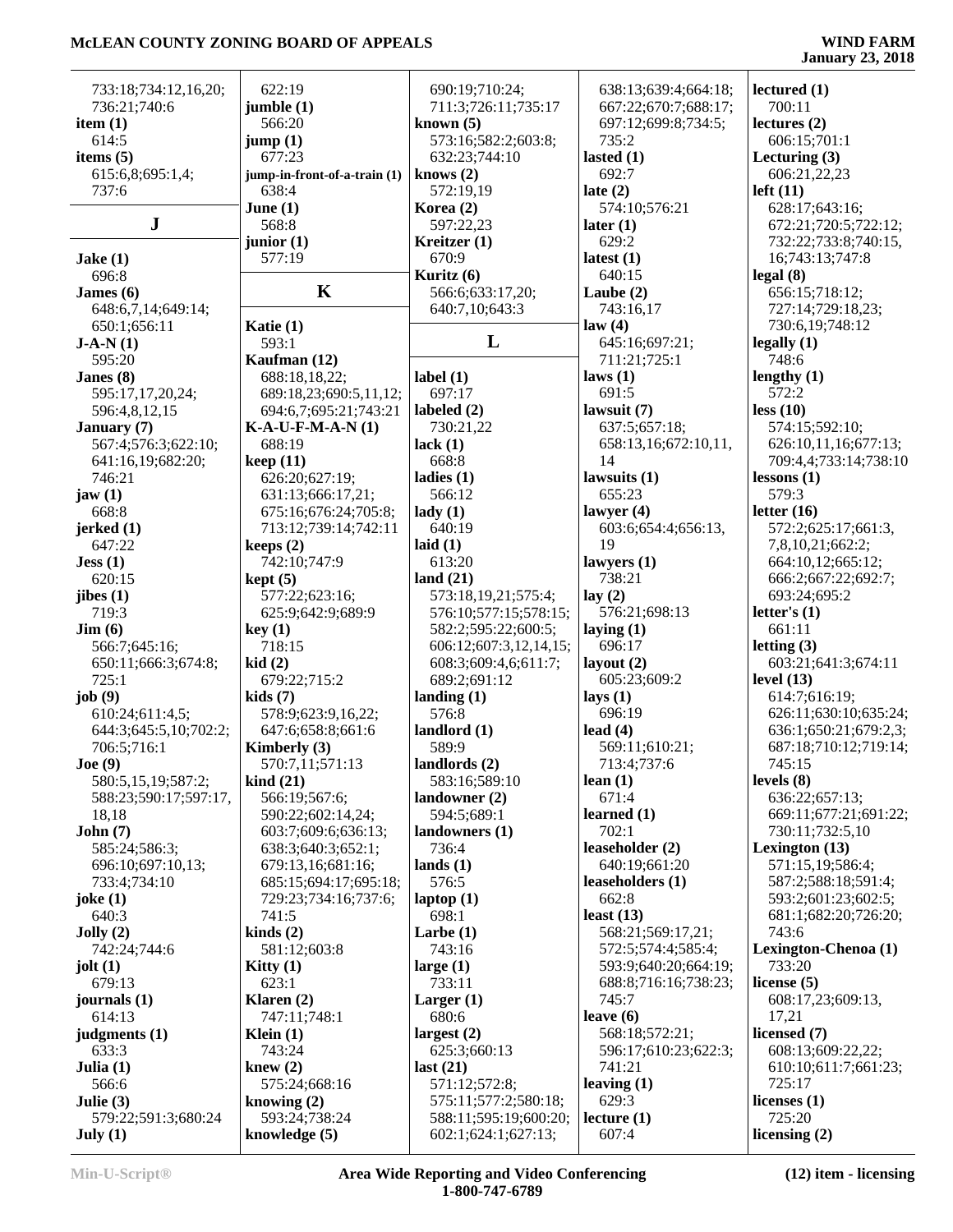## **January 23, 2018**

| 610:1;702:6                                 | listening $(1)$                    |
|---------------------------------------------|------------------------------------|
| Life $(6)$                                  | 572:14                             |
| 578:8;581:12;658:3;                         | listing $(1)$                      |
| 685:22;718:4,6                              | 641:15                             |
| lifetime (2)                                | lit(1)                             |
| 574:16;575:15                               | 581:9                              |
| lightning (2)                               | literally (1)                      |
| 715:2,3                                     | 576:4                              |
| lights $(1)$                                | litigate $(1)$                     |
| 582:3                                       | 632:6                              |
| likely $(1)$                                | litigation (6)                     |
| 587:7                                       | 632:4;637:6;656:2                  |
| limit (23)                                  | 662:17;671:24;67                   |
| 600:1;618:11,14;                            | little $(17)$                      |
| 629:11,12;630:16;                           | 566:20;580:16;                     |
| 642:14;644:18;674:17;                       | 581:14,19;627:12                   |
| 678:10;689:19;691:4;                        | 669:20;670:3;685                   |
| 709:1;712:2,20;                             | 709:9;713:11,13;                   |
| 720:12;722:9;723:24;                        | 714:21;722:14;729                  |
| 727:14;729:18;730:6,                        | 736:21;737:23;74                   |
| 19;733:15                                   | live $(20)$                        |
| limitations (1)                             | 572:11;578:5;                      |
| 692:6                                       | 583:10,12;592:18                   |
| limited (4)                                 | 597:1,3;598:21;                    |
| 673:3;713:10;                               | 601:22;602:5;628                   |
| 714:17;748:19                               | 633:5;641:24;642                   |
| limits $(14)$                               | 673:5,8;682:6;685                  |
| 629:13;715:18;                              | 689:2;726:19                       |
| 718:12;720:7,18;                            | lived $(12)$                       |
| 721:21;722:6,17,18,19;                      | 581:1,12;599:9;                    |
| 728:9;733:6;736:6;                          | 620:20;624:1;642                   |
| 745:16                                      | 645:21;661:13;68                   |
| Linden $(1)$                                | 16;690:24;691:8                    |
| 580:4                                       | livelihood (2)                     |
|                                             |                                    |
|                                             |                                    |
| Lindsay $(1)$                               | 596:5,13                           |
| 726:18                                      | lives $(2)$<br>621:18;674:7        |
| line $(17)$                                 |                                    |
| 598:22,23;599:16,<br>16;619:1;630:17,19;    | living $(13)$<br>572:5;575:7;578:7 |
| 646:15;691:3,16;                            | 616:6;617:18;623                   |
|                                             | 17,19;624:6;640:8                  |
| 692:23;719:8,19,21;<br>720:21;721:22;727:11 | 657:23;662:22;67                   |
| lines $(3)$                                 | Livingston (4)                     |
| 655:3,7;677:23                              | 626:24;659:20;                     |
| link(1)                                     | 700:17,18                          |
| 698:9                                       | LLC(5)                             |
| Lipscomb (1)                                | 610:20;675:11,22                   |
| 743:20                                      | 699:19;702:9                       |
| list $(20)$                                 | loads $(1)$                        |
| 567:4,7;569:21,24;                          | 579:16                             |
| 570:1,1,16;610:17;                          | local (1)                          |
| 678:24;702:8;730:20;                        | 652:6                              |
| 731:1;736:22;737:4;                         | located $(1)$                      |
| 741:11;742:1,4,7,9;                         | 660:4                              |
| 744:4                                       | location (2)                       |
| listed $(10)$                               | 630:8;728:3                        |
| 641:7,9,14,15,19,20;                        | locations (2)                      |
| 678:24;730:24;737:9;                        | 626:10;709:19                      |
| 744:3                                       | Locust $(1)$                       |
| listened (1)                                | 696:8                              |
| 572:23                                      | Logan (1)                          |
| listener $(1)$<br>715:20                    | 661:22<br>logically (1)            |

|        | 575:6                            | lower        |
|--------|----------------------------------|--------------|
|        | logs(1)                          | 635          |
|        | 720:19                           | lower        |
|        | long(17)                         | 636          |
|        | 595:6;597:9;605:3,               | <b>LUET</b>  |
|        | 18;607:18;611:5;                 | 567          |
|        | 613:13;624:23;627:19;            | 569:         |
|        | 629:19;648:13;658:13;            | 571          |
|        | 659:12;686:15,16;<br>701:5;714:7 | 14,1         |
|        |                                  | 601          |
| :20:   | longer $(1)$                     | 650:         |
| 72:3   | 628:9<br>longest $(3)$           | 16,1<br>696: |
|        | 583:9;607:20,21                  |              |
|        | $long-term (1)$                  | 16,2<br>708  |
| 2;     | 577:12                           | 710          |
| 5:13;  | look (24)                        | 712:         |
|        | 621:22;624:21;                   | 23,2         |
| 29:14; | 650:6;666:12;668:18;             | 723          |
| 41:7   | 677:20;681:18;711:24,            | 20;7         |
|        | 24;714:19;719:7,15,              | 738          |
|        | 17;720:4;721:5,21;               | 23:7         |
| 8;     | 722:22;724:6,7;727:8;            | 8,10         |
|        | 728:7;729:19;731:19;             | 745          |
| 8:8;   | 733:9                            | 15;7         |
| 2:20;  | looked $(5)$                     | lying (      |
| 35:22; | 660:1;678:22;                    | 627          |
|        | 688:23;713:20;721:15             |              |
|        | looking (3)                      |              |
|        | 566:13;721:16;                   |              |
| 2:19;  | 741:11                           | machi        |
| 87:15, | looks $(7)$                      | 622          |
|        | 621:16,24;663:14;                | Macki        |
|        | 704:9;737:8;742:23;              | 575          |
|        | 743:24                           | <b>Madis</b> |
|        | lose $(2)$                       | 645          |
|        | 598:17;599:21                    | magni        |
|        | loss(3)                          | 625          |
| :7;    | 577:10;643:14;                   | 682          |
| 3:15,  | 681:15                           | mailin       |
| :8;    | lost(5)                          | 573          |
| 72:12  | 627:22;682:5,14;<br>687:9;741:7  | Main<br>593  |
|        | lot(27)                          | maint        |
|        | 584:16;585:7;589:7,              | 608          |
|        | 7,10,11;590:6;591:6,             | maint        |
| 2;     | 10;592:7,10;599:10;              | 609          |
|        | 609:2,6;634:2;636:22;            | major        |
|        | 637:20;644:6;703:6,9;            | 581          |
|        | 704:18,24;705:1,3,4,9;           | major        |
|        | 706:8                            | 575          |
|        | loud $(2)$                       | 729          |
|        | 625:11;678:2                     | makes        |
|        | louder(1)                        | 578          |
|        | 685:13                           | 738          |
|        | loudest (2)                      | makeu        |
|        | 626:5,8                          | 610          |
|        | Louis $(1)$                      | makin        |
|        | 743:20                           | 576          |
|        | low(8)                           | 705:         |
|        | 587:10,11;588:24;                | malls        |
|        | 589:1;626:11;627:5;              | 609          |
|        | 634:20;638:21                    | mama         |

| lower (1)                 | 581:1            |
|---------------------------|------------------|
| 635:23                    | man(3)           |
| lowered (1)               | 595:2            |
| 636:1                     | manage           |
| <b>LUETKEHANS (85)</b>    | 699:1            |
| 567:23;568:4,7,8,15;      | manage           |
| 569:5;570:12,14,20,24;    | 622:1            |
| 571:6;579:24;587:4,       | managi           |
| 14, 16, 21, 22; 588: 4;   | 699:2            |
| 601:1;631:6;647:12;       | manner           |
| 650:11,22,24;652:8,12,    | 711:1            |
| 16,18;653:3;664:6,16;     | manufa           |
|                           | 699:1            |
| 696:11,14,18,22;697:4,    |                  |
| 16,20,20;698:10,14;       | many (           |
| 708:24;709:8,11;          | 574:2            |
| 710:14;711:9,15;          | 606:1            |
| 712:10;713:12;716:11,     | 633:4            |
| 23, 24; 717: 12, 14;      | 645:2            |
| 723:2;727:4;736:14,       | 656:2            |
| 20;737:8,11,15,22;        | 6;679            |
| 738:13;739:21;740:9,      | map(3)           |
| 23;742:3,7,12;743:2,4,    | 624:8            |
| 8, 10; 744: 3, 8, 13, 24; | Mappir           |
| 745:6,11,22;746:5,9,      | 607:1            |
| 15;748:8;749:2            | maps (           |
| lying(2)                  | 705:4            |
| 627:9,10                  | 722:1            |
|                           |                  |
|                           | March            |
| M                         | 651:1            |
|                           | <b>Marion</b>    |
| machine (1)               | 611:1            |
| 622:16                    | mark (           |
| Mackinaw (2)              |                  |
|                           | 619:4            |
| 575:7;680:10              | marked           |
| <b>Madison (2)</b>        | 619:2            |
| 645:17;725:2              | marker           |
| magnitude (3)             | 567:1            |
|                           | market           |
| 625:10;677:10;            |                  |
| 682:18                    | 628:2            |
| mailings (1)              | markin           |
| 573:14                    | 714:8            |
| Main(2)                   | <b>Marlin</b>    |
| 593:1;618:4               | 622:1            |
| maintain (3)              | <b>MaRou</b>     |
| 608:21,23;683:10          | 746:1            |
| maintenance (1)           | marria           |
| 609:17                    | 624:7            |
| major (2)                 | <b>Marrol</b>    |
| 581:7;607:16              | 661:1            |
| majority (5)              | <b>Marro</b>     |
| 575:1;626:9;722:16;       | 662:6            |
| 729:15,17                 | Mary (           |
| makes (5)                 | 566:8            |
| 578:19;690:4;700:1;       | match (          |
| 738:3;740:3               | 714:1            |
|                           | matche           |
| makeup (1)                |                  |
| 610:12                    | 717:2            |
| making (6)                | matche           |
| 576:24;581:22;            | 714:1            |
| 705:12;706:4;707:4,15     | materia          |
| malls $(1)$               | 614:9            |
| 609:4<br>mama-san (1)     | materia<br>612:2 |

 581:18 **3**) 595:22;599:9;685:15 **manage (1)**  $9:14$ **manager (2)**  $2:13;699:22$ **ging (1)**  $0:23$ **manner (2)** 711:14;738:23 **manufacturing (1)**  $9:15$ **many (21)**  $4:2,22,24;589:18;$ 629:15; 633:4;636:18;643:8; 645:22;649:14,20; 656:22;658:24;659:3, 6;679:2;715:4;733:6,7 **3**) 624:8;678:1;724:7 **M**  $\sin(1)$  $7:14$ **maps (6)** 705:4,5,18;714:19;  $2:11,12$ **h** (1) 651:14 **m** (1) 611:17 **mark (1)**  $9:4$ **marked (3)** 619:2;661:14;723:20 **er** (1) !:16 **et** (2) 628:22;641:21 **ing (2)**  $4:8,8$ **in** (1)  $2:12$ *Mus*'s (1) 5:16 **iage** (1) 624:7 **ms** (3) 661:19;662:4,6 **ms's (1)**  $2:6$ **Mary (1)**  $5.8<sup>2</sup>$ **h** (2) 1:17;722:3 **matched (3)** 717:21;722:1;730:15 **nes** (1)  $:15$  $\dot{m}$  (2) 614:9;704:15  $\text{rials} (6)$ 612:24;613:2,23;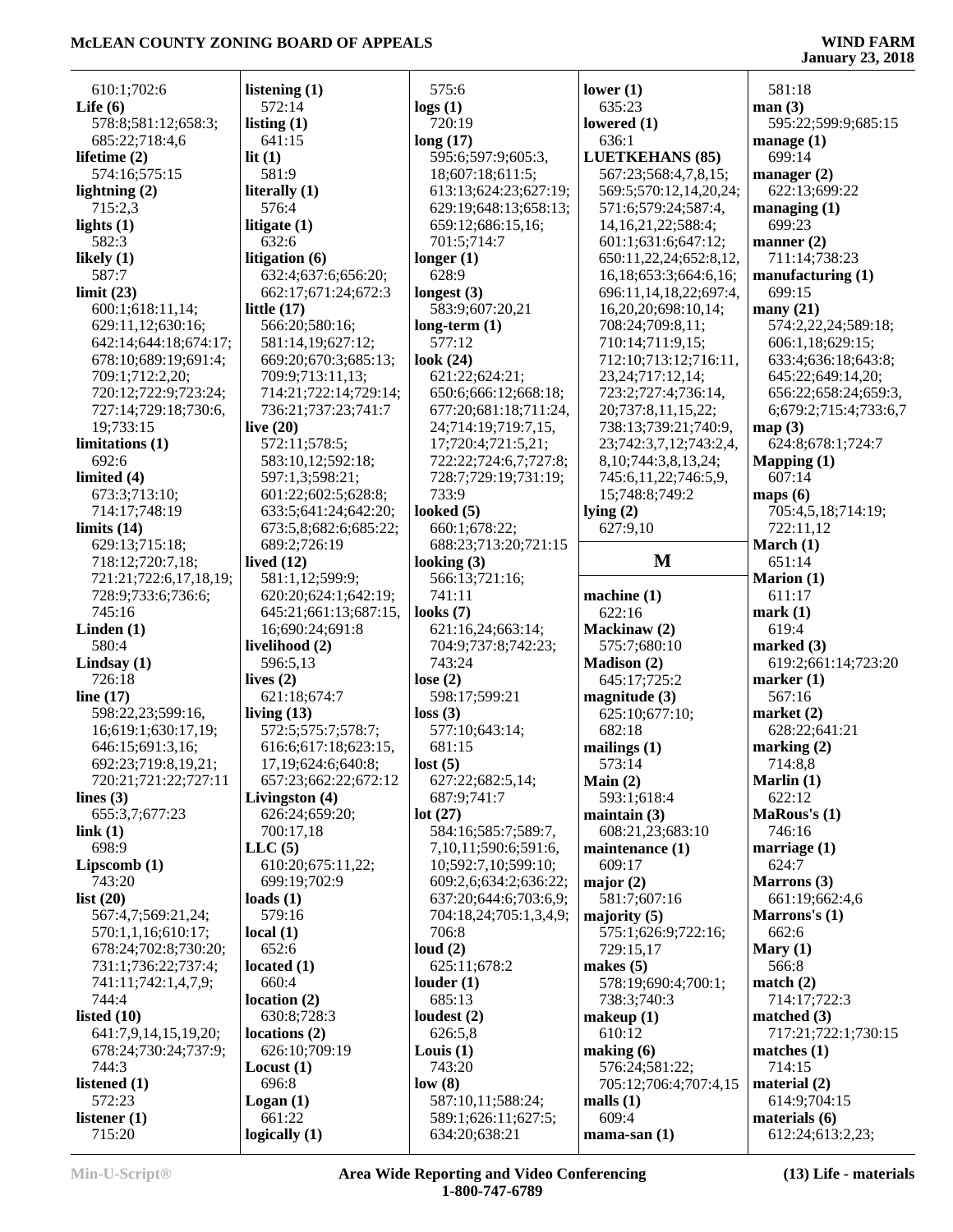| 659:24;660:2;715:10                  | 626:1;630:7;636:18,                  | 568:3;601:16;604:7;       | 633:18                             | 576:14;723:8                                   |
|--------------------------------------|--------------------------------------|---------------------------|------------------------------------|------------------------------------------------|
| math(1)                              | 22;691:19                            | 620:9;652:11;671:4;       | mix(1)                             | motion(1)                                      |
| 611:11                               | measurements (9)                     | 728:3                     | 703:10                             | 699:20                                         |
| matrix(1)                            | 630:13;637:18;                       | microphones (2)           | model(23)                          | motions(1)                                     |
| 717:7                                | 647:7,11;648:3;672:2;                | 630:5;718:22              | 677:15,18,21;                      | 568:17                                         |
| Matt $(2)$                           | 679:4;691:20;695:14                  | middle(1)                 | 705:21;706:20;708:19;              | motive(1)                                      |
| 595:17;743:20                        | measures $(1)$                       | 582:4                     | 709:13,14,19;710:16,               | 672:8                                          |
| matter $(8)$                         | 637:18                               | midway(1)                 | 17, 19; 712: 13; 718: 13,          | mouth(1)                                       |
| 567:18;575:13;                       | measuring (1)                        | 664:1                     | 24;719:1;721:17;                   | 736:4                                          |
| 665:5;684:20,21;                     | 630:19                               | midwest(1)                | 730:6,14;731:12;                   | move (13)                                      |
| 685:23;716:18;719:16                 | medical (10)                         | 582:17                    | 732:3,7;745:14                     | 573:17;574:23;                                 |
| matters $(2)$                        | 661:24;662:11,15,                    | might $(11)$              | modeling(1)                        | 598:20;599:2,12;                               |
| 569:17;608:16                        | 21;663:8;667:7;668:7;                | 567:10;575:12;            | 718:2                              | 642:7;645:1;654:10;                            |
| mattress $(2)$                       | 669:13,14;671:19                     | 577:24;580:7;584:22;      | modelled (1)                       | 657:16;667:14;673:5;                           |
| 623:20,22                            | meet $(5)$                           | 586:16;589:9;593:21,      | 677:19                             | 675:2;698:5                                    |
|                                      | 709:6;712:8;718:11;                  | 22;658:20;686:14          | models(3)                          | moved $(11)$                                   |
| max(2)                               |                                      |                           |                                    |                                                |
| 715:20,22                            | 720:22;721:20                        | mile $(3)$                | 678:16;719:4;724:20                | 611:24;623:17;                                 |
| maximize(1)                          | meeting $(3)$                        | 593:9;636:12;680:11       | mom(1)                             | 628:18;640:14,14,17;                           |
| 596:9                                | 577:2;664:18;682:20                  | miles $(5)$               | 575:19                             | 673:4;674:6,6;690:13,                          |
| maximum (15)                         | meetings $(3)$                       | 598:22;628:18;            | moment $(6)$                       | 22                                             |
| 629:11,13;630:10,                    | 570:3;572:7;579:17                   | 715:4;724:10,11           | 566:23;575:22;                     | moves $(1)$                                    |
| 16;654:23,24;677:7,9,                | meets $(2)$                          | million $(2)$             | 618:20;652:14;686:7;               | 652:21                                         |
| 12;678:3,4,5,11,16;                  | 710:3;711:5                          | 582:11;657:20             | 697:18                             | moving $(2)$                                   |
| 679:1                                | member $(5)$                         | mind(2)                   | monetary $(1)$                     | 707:19:720:14                                  |
| may (15)                             | 607:9,11;699:1;                      | 589:4;698:12              | 586:13                             | much $(23)$                                    |
| 567:12;579:14;                       | 712:5;741:9                          | mine(3)                   | money $(24)$                       | 572:22;579:1,5;                                |
| 588:19;606:14;618:13;                | Members (3)                          | 631:19;686:2;730:15       | 576:24;577:3,3;                    | 582:10;583:2;584:18;                           |
| 640:15;650:9,13;                     | 566:5,23;698:4                       | minimize(1)               | 578:8,11;588:18;                   | 589:2;591:16,20;                               |
| 654:7;693:13;711:4;                  | membership $(1)$                     | 626:12                    | 589:11;591:6,10;                   | 611:4;620:12;660:6,                            |
| 729:21,21;738:4,4                    | 701:6                                | minimum(1)                | 592:7,10;595:3,7;                  | 22;662:13;681:2,12;                            |
| Maybe (7)                            | memories (1)                         | 666:17                    | 643:5,22;644:3,5;                  | 682:16;687:21,22;                              |
| 574:12,13;579:15;                    | 572:16                               | minor(1)                  | 658:12;664:22;672:4,               | 696:3;708:3;710:8;                             |
| 585:14;618:9;679:2;                  | mentioned (5)                        | 607:16                    | 7,8;714:1;736:4                    | 720:1                                          |
| 741:20                               | 584:1;664:18;681:5;                  | minute $(7)$              | monitoring $(2)$                   | Mulberry (1)                                   |
| McLean(5)                            | 704:23;713:8                         | 579:20;587:19;            | 648:16;652:1                       | 696:4                                          |
| 566:16;575:2;                        | mesh(1)                              | 597:8;671:13;672:1;       | months $(12)$                      | mull(1)                                        |
| 620:18;678:23;721:18                 | 731:1                                | 713:22;722:11             | 573:16;624:2;630:4;                | 569:3                                          |
| mean $(27)$                          | mess(2)                              | minutes $(31)$            | 640:16;647:22;689:5;               | multi-billion (1)                              |
| 584:7,8,24;587:5;                    | 654:12;681:21                        | 567:15,17,17,17,19,       | 693:6,11;746:2,15,17,              | 657:19                                         |
| 592:9;594:15;664:23;                 | message $(1)$                        | 20;618:11,19;621:4;       | 18                                 | multiple $(1)$                                 |
| 672:6;682:7;693:23;                  | 578:20                               | 622:15;669:23;670:17,     | more $(32)$                        | 739:4                                          |
| 712:22;720:22;735:24;                | messages(1)                          | 18;688:2,8,8,9;696:21;    | 567:9;578:5,11;                    | <b>Mulvaney</b> (14)                           |
| 736:5;737:16,22;                     | 616:16                               | 709:3;711:12,13,16;       | 579:1;587:7;595:11;                | 661:3,8;664:2,13;                              |
| 738:2,15,16,19;740:12,               | met(4)                               | 712:22;713:1;720:14;      | 600:7,12;601:5;604:4;              | 665:12;666:2,15;                               |
| 19;741:1,2,3;745:6,11                | 684:1;720:7,15,18                    | 727:3;732:22;738:11,      | 609:14;614:8;638:14,               | 667:23;668:16,19,22;                           |
| meaning $(3)$                        | meter $(2)$                          | 11,11;741:21              | 24;658:15;660:10;                  |                                                |
|                                      |                                      |                           |                                    |                                                |
|                                      |                                      |                           |                                    | 669:5;675:14;676:19                            |
| 729:17;732:2,4                       | 715:20,21                            | Mirlynbeth (1)            | 667:5;681:12;687:13;               | <b>Mulvaney's (4)</b>                          |
| means $(10)$                         | meters $(3)$                         | 697:14                    | 688:16;696:1;709:21;               | 662:2;666:5,10;                                |
| 572:22;573:10;                       | 715:22;719:24;720:4                  | $M-I-R-L-Y-N-B-E-T-H(1)$  | 710:17;712:14;715:6;               | 668:20                                         |
| 605:3;703:6;708:18,                  | methods $(2)$                        | 697:15                    | 717:2;722:14,24;                   | myself(4)                                      |
| 20;710:4;727:10,11;                  | 616:4;705:14                         | missed(3)                 | 733:12;734:2;736:8;                | 573:11;647:6;714:5;                            |
| 730:1                                | Metz(1)                              | 567:10;572:6;650:14       | 746:1                              | 737:24                                         |
| meant $(2)$                          | 572:14                               | mission $(2)$             | morning $(4)$                      |                                                |
| 603:1;658:7                          | mic(3)                               | 685:15,16                 | 581:17;582:13;                     | N                                              |
| measure $(10)$                       | 655:12,16,22                         | mistake $(1)$             | 622:12;742:13                      |                                                |
| 629:24;630:14,18;                    | Michael (13)                         | 580:3                     | most (18)                          | name (44)                                      |
| 655:3,5,6;693:8;694:4;               | 566:6;626:22;630:2;                  | misunderstand (1)         | 575:8;576:14;                      | 566:14;570:15;                                 |
| 719:19;720:11                        | 631:11;651:24;654:21;                | 674:3                     | 603:15;610:19;624:14;              | 571:12,12;577:13;                              |
| measured $(10)$                      | 661:19;662:3,5,6,7;                  | misunderstood (2)         | 635:4,18;658:22;                   | 580:17,18;585:22,24;                           |
| 630:16;677:10;                       | 683:18;684:2                         | 632:7;674:2               | 660:12;667:24;668:9;               | 586:3,23;588:11;                               |
| 694:18;718:19,21,22;                 | Michigan (3)                         | Mitchell (1)              | 675:23;679:6,7,24;                 | 592:23;595:17,19;                              |
| 719:11,14;720:8,9<br>measurement (5) | 648:9;657:2;659:11<br>microphone (7) | 620:1<br>mitigation $(1)$ | 680:6;691:10;714:1<br>mother $(2)$ | 596:19;597:15;600:18,<br>21;601:20,21;602:1,9; |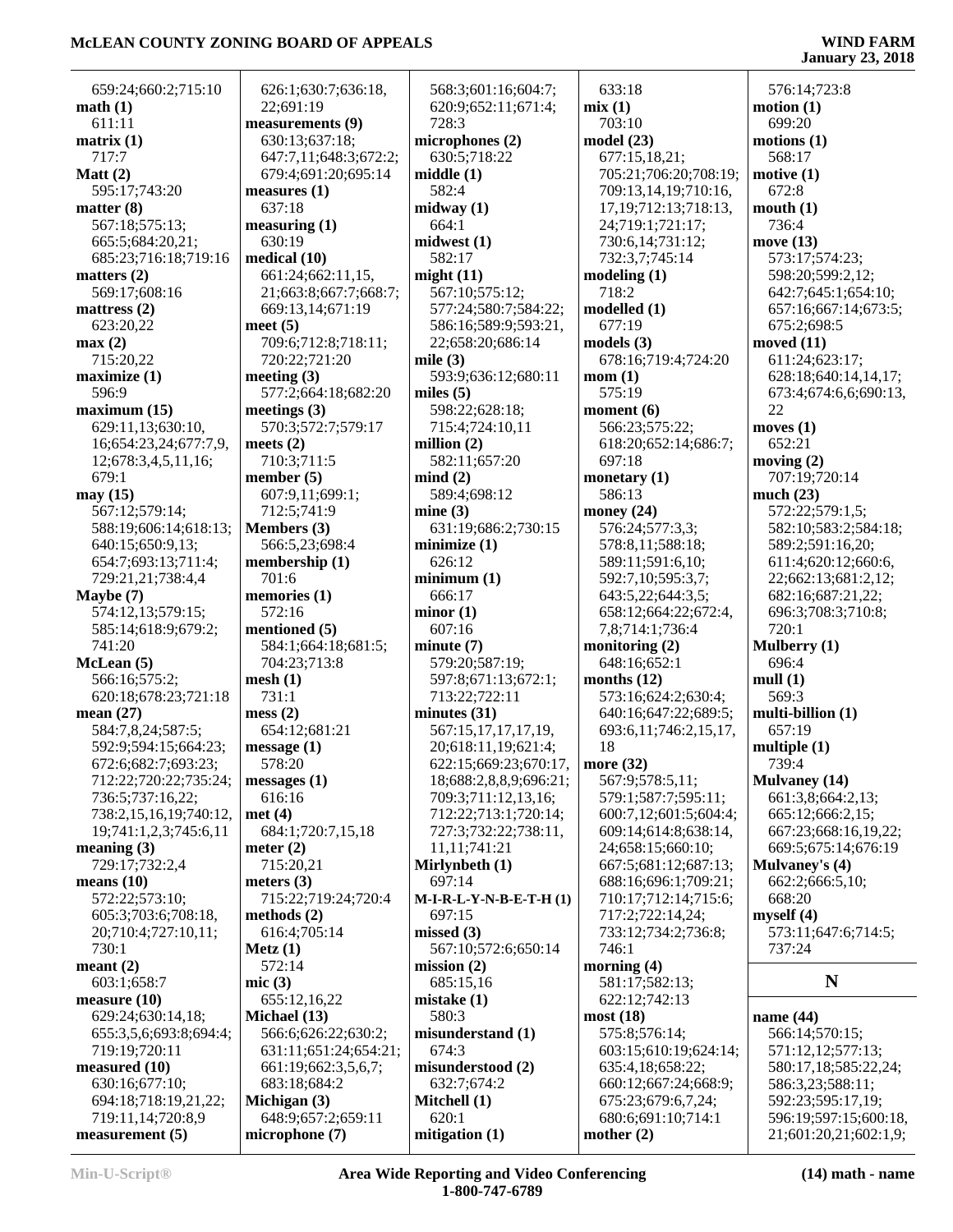| 604:14,15;605:12;     | neighbor's $(3)$                        | 638:21;639:6,7;             | nuisance $(1)$              | 647:9:690:3                                   |
|-----------------------|-----------------------------------------|-----------------------------|-----------------------------|-----------------------------------------------|
| 645:15;648:6;670:6,7; | 593:13,24;691:7                         | 645:22;646:9,11;            | 573:5                       | o'clock(4)                                    |
| 674:20;688:16,17;     | Nelson (7)                              | 647:7;648:2,16;649:3,       | nuisances $(1)$             | 622:19;736:11;                                |
| 697:11,12;699:18;     | 670:8,8,12;671:3,6,                     | 11, 13, 16, 19, 23; 650: 2, | 578:7                       | 738:1;742:22                                  |
| 732:23,23;734:5,24;   | 8;674:12                                | 21;652:1;654:23,24;         | number $(13)$               | octave (8)                                    |
| 735:2;737:3,9;742:24  | $N-E-L-S-O-N(1)$                        | 655:3;656:4,10;             | 574:24;629:14;              | 719:9,13;727:15,16,                           |
| named $(5)$           | 670:8                                   | 657:13;669:11;677:1,        | 632:20;635:20,23;           | 16;732:5,8;733:6                              |
| 622:12;626:20;        | networks (1)                            | 6, 12, 14, 21, 21; 678: 8,  | 636:6;677:18;679:1;         | October (2)                                   |
|                       |                                         |                             |                             |                                               |
| 642:5;661:19;675:14   | 706:9                                   | 10;679:1,3,8,16,24;         | 715:15;727:23;731:5;        | 581:18;675:20                                 |
| names $(2)$           | neutral (2)                             | 680:1,7,9;683:21;           | 733:11,19                   | off (34)                                      |
| 570:2;602:10          | 567:1;619:3                             | 686:8,13;687:18;            | numbers $(17)$              | 582:7;584:18;588:1;                           |
| narratives $(1)$      | new(4)                                  | 691:20;692:1,15;            | 714:14,16;716:2;            | 597:18;603:20;624:19;                         |
| 616:21                | 579:17;674:18,21;                       | 693:8,8;694:2,18;           | 717:21,22,22,24;            | 625:15;626:2;627:20;                          |
| nation(1)             | 723:7                                   | 695:14;707:24;718:7;        | 718:16;722:3;727:19,        | 632:14,20;633:1;                              |
| 582:15                | news(2)                                 | 720:1,20,22;725:7,24;       | 20;728:8;729:2;             | 635:22;636:3;637:19;                          |
| nature $(4)$          | 573:12,12                               | 726:3,10;730:11;            | 730:15,17,22;732:16         | 639:19;643:4;646:6;                           |
| 612:12;616:15;        | newspaper(1)                            | 732:5,10                    | numeric (1)                 | 652:22,24;653:23;                             |
| 710:9;712:7           | 676:12                                  | noise-related (1)           | 728:8                       | 655:12,15,16,22;                              |
| near(14)              | next(17)                                | 726:8                       | numerical (2)               | 657:22;658:5;662:19;                          |
| 573:19;574:23;        | 567:21;595:6;621:3;                     | noisier $(2)$               | 629:12;654:24               | 670:17;672:11;680:13;                         |
| 578:6;591:16,17,20;   |                                         |                             |                             |                                               |
|                       | 623:5;625:2;634:11;                     | 598:18;687:22               | nutshell $(1)$              | 715:9;721:19;745:14                           |
| 593:6;595:3;598:14;   | 650:17;654:11;667:14;                   | noisy(2)                    | 678:12                      | offer $(3)$                                   |
| 616:7;617:18;621:16;  | 668:15;677:5;689:3;                     | 632:18;634:1                |                             | 595:9;634:17;694:13                           |
| 662:22;687:15         | 693:15;720:24;729:19;                   | None $(6)$                  | $\mathbf 0$                 | offered (7)                                   |
| nearby (2)            | 737:18;742:24                           | 612:7;632:19;               |                             | 591:6;633:17;                                 |
| 620:20;690:4          | nice(7)                                 | 702:10;703:15,19;           | Oakland (1)                 | 634:16,24;639:8,13;                           |
| nearest(3)            | 654:2,6;656:2,16;                       | 719:4                       | 735:1                       | 682:22                                        |
| 593:7,8;621:15        | 723:7;746:14;748:11                     | nonexpert (1)               | oath(1)                     | office $(2)$                                  |
| necessarily (4)       | nicest $(1)$                            | 716:16                      | 671:10                      | 566:16;648:8                                  |
| 572:3;613:1;616:22;   | 660:13                                  | nonexperts (2)              | object $(4)$                | officials $(1)$                               |
| 706:13                | night(30)                               | 738:9,14                    | 568:20;596:23;              | 661:22                                        |
| necessary(2)          | 576:21;580:10;                          | nonparticipants (1)         | 664:7;740:19                | often $(1)$                                   |
| 697:1;717:10          | 581:9;582:4;622:19;                     | 686:10                      | objecting (1)               | 578:21                                        |
| need(22)              | 623:10,18;643:3;                        | nonparticipating (3)        | 619:7                       | Ogden $(3)$                                   |
| 585:10;598:12;        | 646:2;672:19;673:3;                     | 617:10;730:12;735:6         | Objection (4)               | 596:21;604:16;                                |
| 601:12,19;610:7,9;    | 680:1;687:17,17;                        | nonstarter (1)              | 601:1;647:12;741:1,         | 732:24                                        |
| 620:1;622:14;630:12;  | 689:4;693:3;695:12,                     | 673:18                      | $\mathcal{D}_{\mathcal{L}}$ | oil(2)                                        |
| 637:21;644:3,5;670:3; | 14;712:21;736:11;                       | nor(1)                      | objective (1)               | 643:5;644:9                                   |
| 676:13;679:15;685:2;  | 738:1,18;739:15,16,17,                  | 669:14                      | 637:22                      | old(3)                                        |
| 698:1;710:21;718:5,5, | 19, 23; 746: 6; 747: 8;                 | Normal (4)                  | objector $(1)$              | 575:16,21;577:21                              |
| 14;721:5              | 748:11                                  | 580:4,5;595:18;             | 619:6                       | once $(9)$                                    |
|                       |                                         |                             |                             |                                               |
| needed $(2)$          | nights $(6)$                            | 685:2                       | objectors $(2)$             | 567:7;568:13;569:1;                           |
| 643:20;706:1          | 624:17,19,20;                           | North $(14)$                | 568:10;619:9                | 605:7;625:17;687:6;                           |
| negative(1)           | 687:10;689:5;738:4                      | 571:14,18;576:4;            | obligated (1)               | 714:16;729:11,14                              |
| 741:24                | night's $(1)$                           | 580:20;587:1;588:17;        | 639:14                      | one (74)                                      |
| negotiate (3)         | 668:11                                  | 591:3;632:23;675:7;         | obligations (2)             | 567:9;577:9;578:13;                           |
| 686:13,19;694:17      | nighttime $(2)$                         | 681:1;726:19;728:21;        | 586:6;637:15                | 580:21;581:3,13;                              |
| negotiated $(1)$      | 629:21;633:22                           | 734:5,8                     | obsolete $(1)$              | 582:15,19;584:14;                             |
| 673:20                | nine(11)                                | northeast (1)               | 591:23                      | 587:19,19;591:12;                             |
| negotiations (1)      | 592:15;606:2;                           | 635:17                      | obstacles $(1)$             | 607:21;608:20;611:8;                          |
| 692:5                 | 693:10;722:14,17;                       | Noted $(1)$                 | 576:11                      | 617:16;618:23,24;                             |
| neighbor(6)           | 727:16;729:4,9,18,19;                   | 653:3                       | obtain $(2)$                | 619:10;620:3;621:1;                           |
| 593:7,9,18;594:1,4,   | 737:21                                  | notes $(2)$                 | 606:13;656:10               | 623:18;624:13,19;                             |
| 17                    | nobody(2)                               | 613:10;614:1                | obtained $(1)$              | 627:12;631:19,19;                             |
| neighborly $(2)$      | 657:15,16                               | notice $(2)$                | 698:22                      | 634:7;635:12;636:11,                          |
| 578:10;595:1          | noise (95)                              | 640:23;674:16               | obvious $(1)$               | 15;640:20;643:15;                             |
| neighbors $(11)$      | 574:7;578:1;613:7;                      | noticed $(4)$               | 574:6                       | 644:11;657:2,2;                               |
| 573:4,7,15;576:17;    | 616:19;622:17;624:15;                   | 575:18;661:2;668:6,         | obviously (5)               | 661:12,12;663:15,17;                          |
| 577:16,23;598:14;     | 625:6,7,9,12;626:1,3,                   | 19                          | 664:16;704:20;              | 664:7;665:22;667:11,                          |
| 633:8;649:11;686:15,  | 21;629:11,12,13;630:7,                  | November (2)                | 715:5,21;741:3              | 15;671:13;680:8;                              |
| 15                    | 9,14,16;631:12,17,21;                   | 595:20;640:14               | occupant(1)                 | 687:12;688:1,16;                              |
| neighbors' (1)        |                                         |                             |                             |                                               |
|                       |                                         |                             |                             |                                               |
| 579:2                 | 633:13,14;634:20;<br>635:23;636:1,9,22; | nowhere $(1)$<br>632:23     | 593:15<br>occurred(2)       | 691:9;692:7,8,20,22;<br>696:14;697:23;708:18, |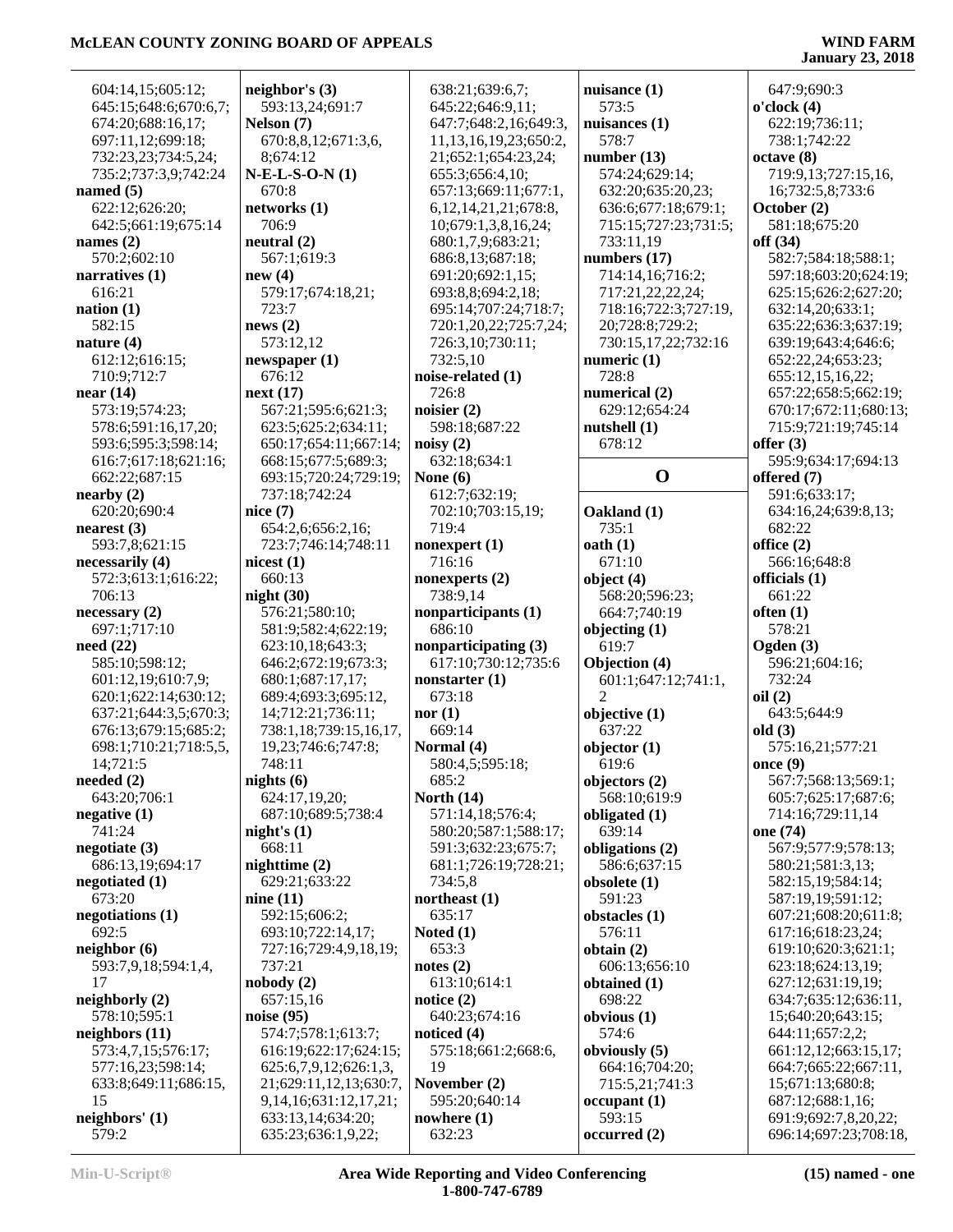| 23;718:1,10;721:12;             | oriented $(1)$               | overestimating $(1)$     | 717:20                        | paying $(3)$              |
|---------------------------------|------------------------------|--------------------------|-------------------------------|---------------------------|
| 722:11,15,24;723:19,            | 630:20                       | 721:22                   | paraphrasing (1)              | 591:16;738:3,20           |
| 22;724:11,16;727:15;            | original (2)                 | overextending (1)        | 695:4                         | payment $(5)$             |
| 730:24;732:2;735:3;             | 677:21,21                    | 748:21                   | parents $(1)$                 | 643:15;672:15;            |
|                                 |                              |                          |                               |                           |
| 736:8;740:24                    | others $(2)$                 | overhead $(1)$           | 662:7                         | 673:6;683:8,8             |
| ones $(9)$                      | 577:11;643:13                | 575:18                   | parents' (1)                  | PDF(2)                    |
| 574:6;591:16;                   | otherwise (2)                | overheard $(1)$          | 627:17                        | 697:24;698:7              |
| 607:16,16;625:3;                | 692:13;711:5                 | 647:14                   | parked (1)                    | peer $(4)$                |
| 722:23,23;730:20;               | ourselves (2)                | overnight $(1)$          | 621:3                         | 612:8,10,14;703:20        |
| 735:22                          | 578:24;579:1                 | 643:23                   | part $(15)$                   | pending(3)                |
| ongoing $(3)$                   | out (87)                     | overpredicts $(3)$       | 598:15;599:23;                | 631:16;653:22;744:1       |
| 646:9;671:24;676:20             | 568:5,10,11,22;              | 732:3,5,7                | 603:11,12;607:18;             | people $(45)$             |
| only $(45)$                     | 575:4,17,23;581:16,19,       | oversee $(1)$            | 619:16;630:22;677:1,          | 567:8;570:3;571:8;        |
| 571:24;577:4;580:7;             |                              | 605:22                   |                               |                           |
|                                 | 22;582:3,5,13;585:13,        |                          | 6;706:6,16;714:7;             | 574:23,24;575:13,14,      |
| 587:6;589:2,3;593:13;           | 14;589:9,12,19;592:3;        | owes(1)                  | 715:13;727:15;742:2           | 14;576:23;577:11;         |
| 594:13;596:12;608:20;           | 597:20;598:18;599:1,         | 675:22                   | participate (3)               | 578:5,10,14,17;582:9;     |
| 617:14;625:6;627:1;             | 2, 12, 14, 15; 611: 4, 5, 9; | own (18)                 | 570:19,22,24                  | 593:21;597:3;602:22;      |
| 633:2;636:5,6,11;               | 615:12;618:22;620:16;        | 572:16;577:17;           | participating (7)             | 603:9;606:1;624:2;        |
| 640:16,24;658:22;               | 622:24;623:16,18;            | 583:6;603:3;623:10;      | 722:7,8;735:6,13,14,          | 638:17;639:6;640:7,       |
| 659:19,21;660:1,24;             | 627:7;629:6;633:21;          | 632:16;638:16;649:6,     | 19,22                         | 12,18;641:3;643:8;        |
| 665:9,15;680:3,8,17;            | 639:22,23;640:14,17,         | 7;657:14;658:11;         | particular (11)               | 644:4,5;658:23;673:5;     |
| 684:2;687:9;690:2;              | 22;642:7;643:13;             | 686:23;689:2;695:7;      | 567:11;609:1;                 | 686:6;707:22;714:1;       |
| 691:9;700:9,22;701:2;           | 644:1;645:4;649:10;          | 699:13;725:6;726:21;     | 615:18;635:5,19;              | 716:3;738:14,22;          |
| 709:2;723:22;727:3;             | 658:22;660:4;663:13;         | 742:14                   | 664:23;702:18;707:9;          | 739:9;741:12;744:11;      |
|                                 |                              |                          |                               |                           |
| 732:21;738:3,15,21;             | 671:15;673:7,15;             | owned (3)                | 710:8;714:19;738:19           | 746:19;747:2,16,18        |
| 748:4,6                         | 674:6;675:19;679:22;         | 587:8;641:4;657:6        | parties $(1)$                 | people's $(3)$            |
| onto $(2)$                      | 681:17;682:11;689:1,         | owning $(1)$             | 649:8                         | 577:8;685:19;686:20       |
| 599:11;643:19                   | 24, 24; 690: 22; 694: 23;    | 702:9                    | partner $(2)$                 | per $(3)$                 |
| open $(5)$                      | 702:21,23;705:1;             |                          | 699:23,23                     | 719:24;720:4;730:6        |
| 582:18;597:2;                   | 707:15;708:18;713:21;        | ${\bf P}$                | part-time (1)                 | percent(6)                |
| 603:11;638:9;671:11             | 714:11;715:2;717:21;         |                          | 606:3                         | 590:19;614:16;            |
|                                 |                              |                          |                               |                           |
|                                 |                              |                          |                               |                           |
| opening $(2)$                   | 719:19;720:1;721:5;          | pack(1)                  | party(1)                      | 636:4,5,6;678:11          |
| 679:21;697:24                   | 722:2,5;723:1;726:23;        | 681:12                   | 716:10                        | percentage (1)            |
| operational (2)                 | 728:2;729:11;730:4,          | packed (1)               | Parzyck (11)                  | 735:18                    |
| 657:5,6                         | 16;740:6;748:18,22           | 628:16                   | 568:19;569:10,19;             | perfect(1)                |
| operations (1)                  | outcome (2)                  | packet $(2)$             | 737:6;740:5;744:16,           | 718:14                    |
| 584:13                          | 576:23;672:10                | 615:4;619:18             | 24;747:22;748:16,17,          | perfectly $(3)$           |
| opinion $(8)$                   | outdoor(1)                   | page $(19)$              | 23                            | 640:23;708:17;            |
| 572:3;595:10;618:8,             | 705:17                       | 602:11;615:21;           | Parzyck's (1)                 | 719:20                    |
| 10;676:6;711:5,10;              | outlined (1)                 | 626:13;664:1;666:2,      | 747:7                         | perform (1)               |
| 728:10                          | 708:8                        | 14;667:20;704:3;         | Paso $(1)$                    | 648:3                     |
|                                 | outlying $(1)$               |                          | 688:19                        | performed (3)             |
| opinions $(2)$<br>576:16;709:17 | 590:8                        | 714:23;718:8,15,16;      |                               |                           |
|                                 |                              | 720:21,24;721:2;         | pass(2)                       | 651:7;656:11;726:10       |
| opponent $(2)$                  | outside (4)                  | 723:7;728:1;731:21,22    | 572:15;580:6                  | perhaps(5)                |
| 619:3,5                         | 636:22;639:19;               | pages $(5)$              | passed $(1)$                  | 647:14:657:20:            |
| opportunity (18)                | 689:19;694:5                 | 604:4;619:13;697:5;      | 663:13                        | 658:13;659:12;682:5       |
| 566:24;568:23;                  | outsiders (2)                | 704:6;714:24             | passionate (1)                | period(5)                 |
| 571:22;575:23;577:20;           | 662:16;663:8                 | paid(7)                  | 591:7                         | 603:3;611:13,14,22;       |
| 588:7;595:11;603:12,            | outstanding (2)              | 585:3,4;586:7;           | past(5)                       | 717:2                     |
| 13;616:10;652:22;               | 675:23;676:2                 | 598:15;644:1;682:1;      | 581:2;608:6,6;                | periodicals (1)           |
| 683:4,22;686:16;                | over $(32)$                  | 735:7                    | 615:21;624:6                  | 614:12                    |
| 710:11;717:9;723:19;            | 567:3;569:3;575:11;          | Painfully (1)            | $\mathbf{p}$ asture (1)       | periods(1)                |
| 739:8                           | 576:10;582:17;584:15;        | 638:1                    | 599:5                         | 669:16                    |
| option $(2)$                    | 585:11;589:14;591:23;        | paper $(4)$              | path(1)                       | permission (4)            |
| 582:18;673:19                   | 593:6;594:18;624:2;          | 614:14;627:12,14;        | 576:5                         | 616:17;627:23;            |
| order(10)                       | 653:13;688:2;715:21;         | 664:10                   |                               | 650:2,4                   |
|                                 |                              |                          | patience (2)<br>603:24:628:2  |                           |
| 566:3;633:3;642:3;              | 718:23;719:5;722:6,9,        | papers $(1)$             |                               | permitted (2)             |
| 650:17;673:12,24;               | 17, 18; 723: 3; 728: 9;      | 573:17                   | Paul $(1)$                    | 597:6;602:13              |
| 708:8,9;731:6;739:4             | 729:7,9,10,18,20;            | paragnch(3)              | 626:20                        | person(8)                 |
| ordinance (1)                   | 730:5,19;731:22;             | 667:22;668:5;731:24      | pay(6)                        | 577:10,14;587:20;         |
| 690:18                          | 746:21                       | Parallax (1)             | 574:12;578:4;                 | 661:24;662:4;668:13,      |
| orientation (1)<br>624:9        | overestimated (1)<br>721:17  | 702:21<br>parameters (1) | 591:20;596:9;639:13;<br>740:1 | 20;716:14<br>personal (7) |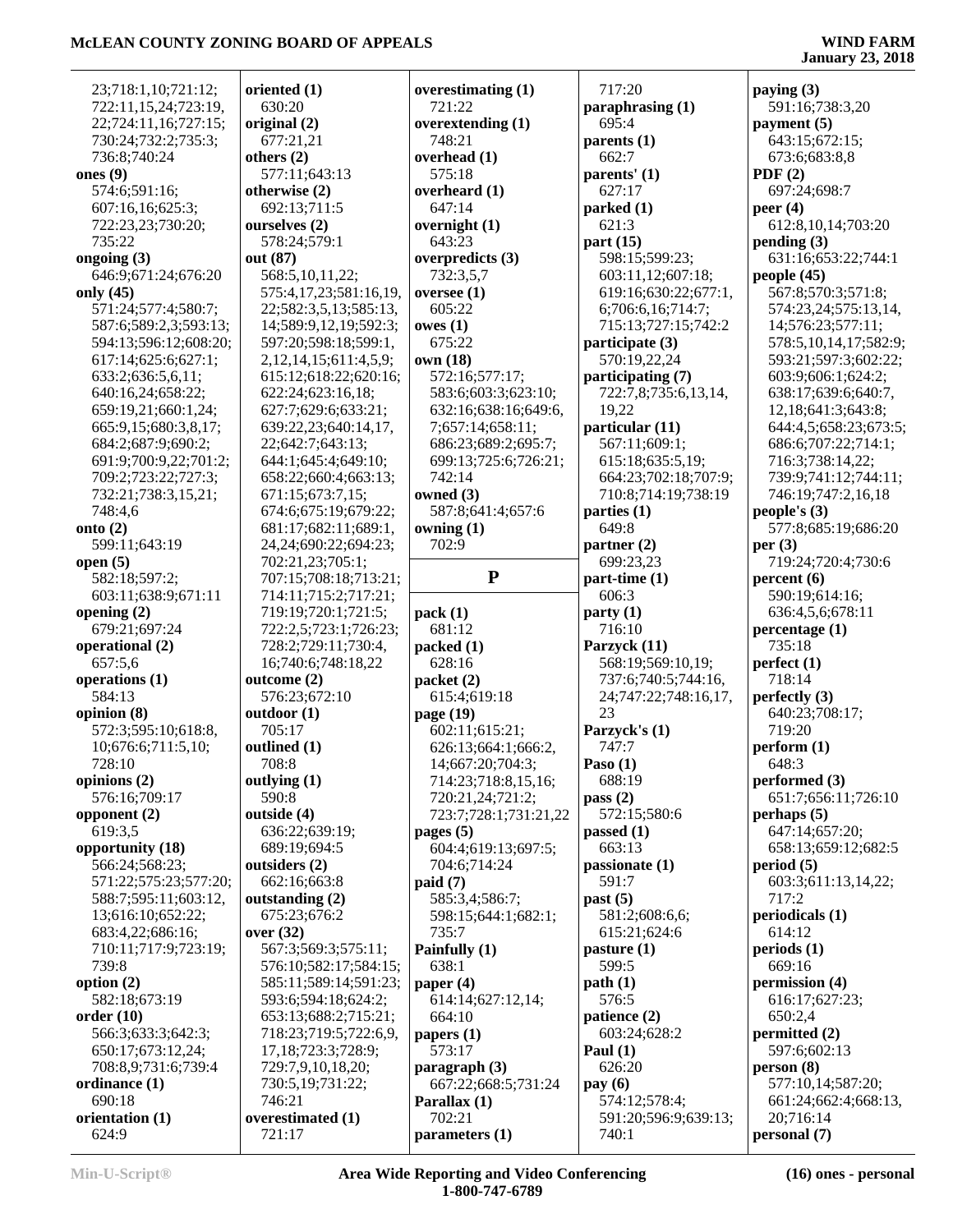### **January 23, 2018**

 614:1;615:2,5; 616:22;657:14;669:15; 726:21 **personally (1)** 614:18 **person's (2)** 577:9;648:6 **perspective (3)** 664:3;666:7;675:15 **pertain (1)** 615:5 **pertaining (1)** 596:1 **pertinent (1)** 702:11 **Phil (1)** 569:24 **Philip (2)** 604:15;620:15 **Philip's (1)** 621:18 **Phillip (1)** 568:8 **photos (1)** 681:18 **physician (1)** 661:24 **physics (2)** 703:7;715:5 **picture (3)** 621:7;622:18;723:12 **pictures (4)** 635:12;704:10; 705:6;723:9 **piece (2)** 627:12,14 **pieces (1)** 619:17 **pile (1)** 736:2 **piles (1)** 735:21 **Pilot (1)** 660:13 **piquing (1)** 679:14 **pissed (1)** 658:5 **Pitzer (1)** 572:11 **Place (7)** 580:5;599:12; 605:21;630:19;658:22; 686:10;696:9 **placed (1)** 573:18 **placement (1)** 595:10 **places (4)** 610:17;642:8;644:7; 702:8 **plan (2)** 681:11;737:24 **pled (1) pm (4) pop (1)**

**plane (1)** 576:11 **planning (1)** 625:5 **plats (1)** 612:11 **play (3)** 654:2,5;746:14 **playground (1)** 621:23 **playing (1)** 656:1 **please (11)** 570:10;571:17; 577:7;580:17;610:17; 632:19;646:24;663:5; 716:12;727:9;748:23 **pleasure (1)** 662:5 633:12 **plenty (3)** 582:23,23;640:23 **plug (1)** 716:1 **plugged (3)** 710:6;717:20;722:1 **Plus (1)** 584:21 566:1;669:24,24; 749:3 **pocket (1)** 644:2 **point (24)** 568:17,22;572:1; 575:23;577:3,15; 584:6;595:21;627:7; 653:14;657:17;666:16, 20;685:15;709:15; 716:23;722:15;723:1; 736:9;737:15;739:10, 11;747:5;748:12 **pointing (1)** 689:23 **points (3)** 662:1;718:21;731:8 **Pollution (6)** 629:13;649:1; 654:18;656:4;678:4; 734:13 **poor (1)** 590:8 615:12 **posed (1)** 642:15 **position (10)** 603:7;605:18; 610:18,21;630:14; 699:21;703:4;711:8; 716:21;748:15 **positive (2)**

 577:4;741:23 **possess (1)** 702:6 **possession (1)** 614:15 **possibility (2)** 656:12,20 **possible (4)** 634:23;656:21; 686:14;742:3 **possibly (2)** 576:18;577:10 **post (1)** 582:5 **potential (6)** 573:5;576:15; 577:12;626:12;662:17; 671:24 **pouring (1)** 694:16 **Power (3)** 657:7;748:19,21 **PowerPoint (8)** 612:20;613:24; 661:2;665:21;696:23; 697:5,17;698:20 **Powers' (1)** 675:22 **praying (1)** 622:15 **predicament (2)** 618:14;638:2 **predicted (6)** 626:5;719:4,8,18; 730:11;732:9 **predicting (1)** 716:1 **prediction (9)** 705:21;706:19; 708:1;709:5;716:2; 718:5,13,18;719:2 **predictions (1)** 718:3 **predictive (1)** 719:6 **predicts (2)** 709:13,15 **predominant (3)** 635:3,15,17 **prefer (1)** 739:18 **preliminary (2)** 568:17;569:16 **prepare (7)** 572:2;612:16; 703:22;746:16,18,19; 747:17 **prepared (4)** 609:5;612:18,22; 654:16 **present (18)** 566:8;568:14; 612:10;616:11;649:16;

 657:12;667:16;669:12; 670:20;710:8;721:8; 723:19;737:11,16; 738:23;740:9,11; 741:17 **presentation (15)** 579:16;604:3;607:2; 612:21,22;613:24; 614:6;641:16;642:22; 656:24;664:13;667:21; 696:18;731:22;740:11 **presented (5)** 642:24;649:13,19; 661:7;716:17 **presenting (4)** 578:16;616:19; 704:5;707:21 **preserve (1)** 597:24 **president (4)** 605:16,22;608:6; 699:22 **pretty (7)** 571:6;598:23;611:4; 620:12;681:2;708:2; 748:11 **prevent (1)** 690:7 **previous (3)** 610:17;614:4;703:4 **previously (5)** 674:24;676:21; 700:13,14;705:24 **price (3)** 584:4;634:8;660:11 **priceless (1)** 576:1 **prices (4)** 587:10,12;588:24; 589:1 **primary (1)** 586:15 **Princeton (1)** 641:6 **principles (4)** 616:4,12,23;705:14 **printing (1)** 730:3 **Prior (6)** 611:2,17;677:15; 680:16;702:9;706:4 **privacy (4)** 647:5,9,16;694:11 **private (3)** 642:10;662:11,15 **Probably (16)** 589:17,21;590:16; 606:19;611:24;618:9; 627:10;629:17;637:11; 648:14;657:1;659:13; 682:5,14;690:20; 730:21 **problem (15)**

 579:14;589:5; 622:23;625:11;640:5; 662:13;668:13;673:14; 687:23;694:21;712:11; 739:23;744:15,18,19 **problemo (1)** 639:7 **problems (9)** 581:8,11;633:15; 639:6;646:9;668:16; 686:6;691:6;734:14 **procedural (5)** 601:8,12,18;602:11; 736:21 **procedures (1)** 745:23 **proceed (1)** 737:7 **proceedings (1)** 597:1 **process (6)** 601:13;603:12; 639:16;680:23;683:11; 740:12 **produce (1)** 582:11 **produced (2)** 578:1;707:14 **producing (1)** 582:17 **product (1)** 591:24 **production (3)** 575:4;589:12,19 **profession (3)** 706:6,8,15 **professional (13)** 607:9,12,19;608:3; 610:3;699:8;701:3,21; 702:6;716:8;725:9,20; 737:23 **profit (1)** 681:15 **profits (1)** 596:9 **program (10)** 700:3;705:3;707:1,1, 12,14,20,20;708:18; 709:23 **programmer (9)** 699:8;700:3;701:22; 703:6;705:24;706:2; 707:1;714:3;717:6 **programmers (2)** 706:21,24 **programming (9)** 702:12;707:11; 708:15;709:2,16,22; 710:18;712:14;716:7 **programs (2)** 582:12;707:15 **project (32)** 576:23;577:7;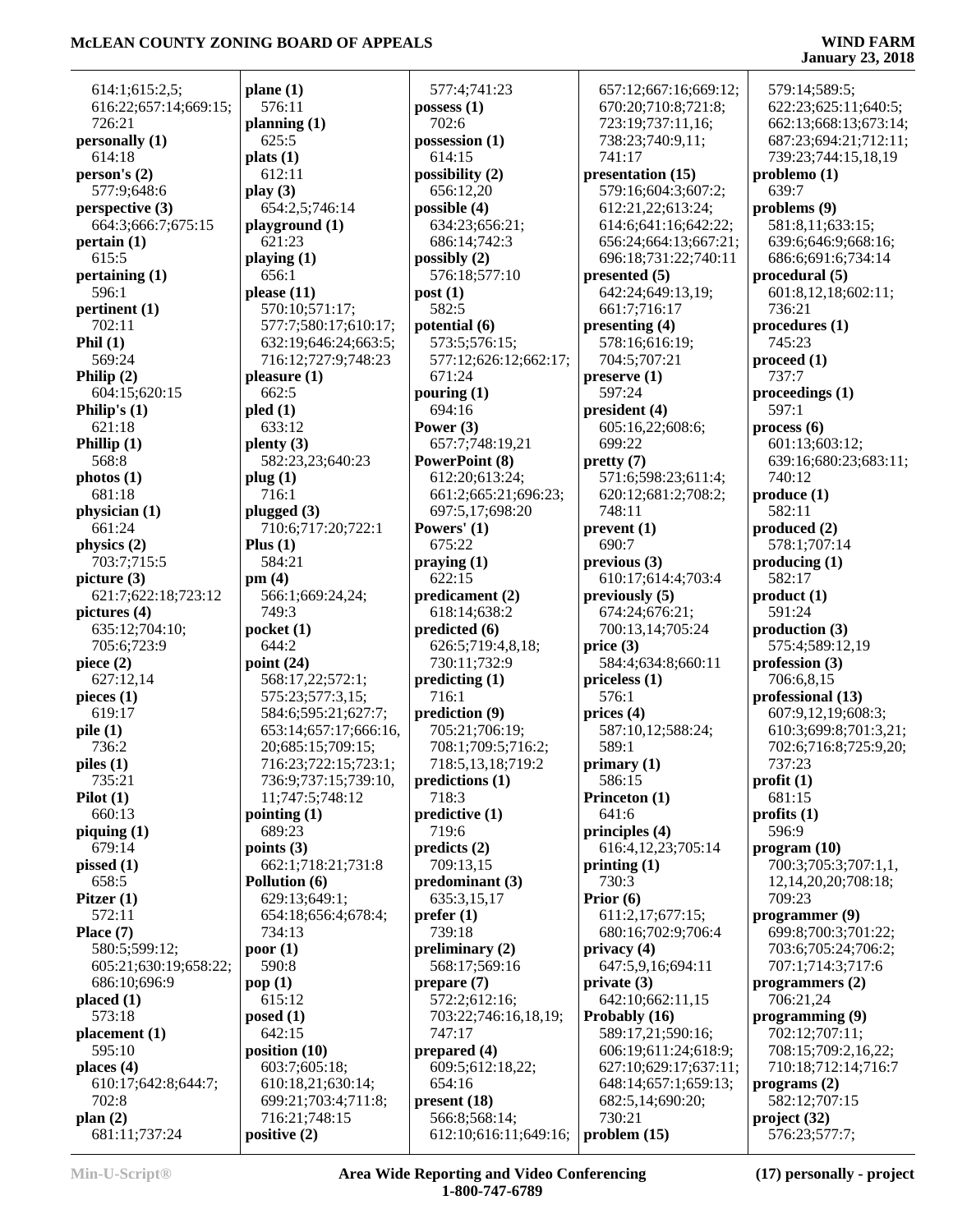18;619:16;627:9;

| 598:16;608:20;612:23;                     | providing $(2)$                      | qualify $(1)$                      | realization $(1)$                      |     |
|-------------------------------------------|--------------------------------------|------------------------------------|----------------------------------------|-----|
| 619:7;621:6;623:7;                        | 634:22;670:24                        | 612:19                             | 685:24                                 |     |
| 626:5,15,24;633:5;                        | public (5)                           | quarter $(1)$                      | realize $(2)$                          |     |
| 634:4;651:20,23;                          | 566:21,22;627:21;                    | 577:23                             | 582:9,21                               |     |
| 654:17;657:4,9;                           | 630:24;633:12                        | quasi-judicial (1)                 | really $(27)$                          |     |
| 658:20;659:24;661:20;                     | publications (3)                     | 653:5                              | 581:7,10;583:1;                        | reo |
| 662:8;664:14;666:7;                       | 609:18;678:9;702:3                   | quick $(3)$                        | 584:19,23;585:6;                       |     |
| 667:18;715:24;716:4;                      | published (2)                        | 593:5;727:2;734:10                 | 589:2,15;590:2,4,13,                   |     |
| 718:20;719:5;732:2;                       | 676:11;710:21<br>Pull $(4)$          | quickly (2)                        | 17;594:6;624:23;<br>642:7;658:5;669:6; | reo |
| 733:19,20<br>projects (2)                 | 580:16;581:16;                       | 692:15;739:9<br>quiet $(2)$        | 678:1;684:20;687:11;                   |     |
| 605:24;649:15                             | 665:6,7                              | 622:16;627:19                      | 702:10;709:21,22;                      | reo |
| promise (2)                               | pulled $(2)$                         | quieter $(1)$                      | 713:16;715:11;729:1;                   |     |
| 739:14,19                                 | 622:24;726:22                        | 623:19                             | 744:13                                 | reo |
| propagation (1)                           | pulling $(2)$                        | quit $(5)$                         | real-time $(1)$                        |     |
| 705:17                                    | 708:18;714:9                         | 610:24;627:21;                     | 703:11                                 | reo |
| proper $(4)$                              | pulsating (1)                        | 632:14;644:3;686:6                 | realtor $(2)$                          |     |
| 613:20;617:9;                             | 679:20                               | quite $(2)$                        | 641:8,10                               |     |
| 652:23;653:2                              | purchase (4)                         | 592:11;603:9                       | Realty $(1)$                           |     |
| property (36)                             | 627:18;673:15,16;                    | quorum (1)                         | 641:20                                 | reo |
| 573:6;574:19;576:3;                       | 686:21                               | 566:9                              | $re$ -analyze $(1)$                    |     |
| 587:9;593:12;594:3,                       | purchased (5)                        | quote $(3)$                        | 713:16                                 | reo |
| 16,24;630:17,19;                          | 640:7,12;674:4;                      | 654:21;664:1;666:15                | reask $(1)$                            |     |
| 646:15;655:3,6;<br>675:23;676:2;686:23;   | 690:17,21<br>purely $(1)$            | $\bf R$                            | 735:10<br>reason (11)                  | ref |
| 689:21,24;690:2,3,9,                      | 666:20                               |                                    | 625:1;640:24;                          | ref |
| 10;691:3,7;692:23;                        | purported (1)                        | raise $(2)$                        | 647:13,19;655:5;                       |     |
| 722:17,18,19,24;                          | 664:13                               | 568:22;569:21                      | 657:17;658:4;718:16;                   | ref |
| 723:15;729:16,17,20,                      | purporting (1)                       | raised $(1)$                       | 721:13,14;747:16                       |     |
| 23;730:1,2                                | 716:8                                | 662:1                              | reasons $(2)$                          |     |
| proponent $(1)$                           | purpose (8)                          | raising $(3)$                      | 632:4;637:20                           | ref |
| 619:3                                     | 596:8;627:24;                        | 572:14;573:22;                     | Rebekah (3)                            |     |
| proposal $(2)$                            | 653:14;658:6;707:18;                 | 577:18                             | 734:4;743:3;744:6                      | ref |
| 634:10,13                                 | 716:19;717:11;719:22                 | ran $(3)$                          | $R-E-B-E-K-A-H(1)$                     |     |
| proposed (1)                              | Push $(7)$                           | 622:24;732:14,15                   | 734:4                                  | ref |
| 620:19                                    | 586:1;590:22;                        | range $(3)$                        | rebut(1)                               |     |
| $\text{protect (5)}$<br>626:16;637:10,18; | 596:16;670:3;674:13;<br>696:2;736:18 | 719:5;721:20;729:12<br>ranks $(1)$ | 664:21<br>recall $(2)$                 | ref |
| 686:21,22                                 | put (28)                             | 608:5                              | 700:20,23                              |     |
| protectting (1)                           | 567:24;568:9;                        | rate $(1)$                         | recalled $(2)$                         | ref |
| 662:14                                    | 576:18;578:24;582:4;                 | 586:5                              | 740:21;748:17                          |     |
| protection $(2)$                          | 593:11;594:18;595:5;                 | rather $(3)$                       | received $(3)$                         | reg |
| 694:10;748:1                              | 599:1,5;604:7;613:14;                | 613:13;642:9;658:2                 | 607:24;661:23;                         |     |
| protocol (2)                              | 618:14;623:20;628:23;                | raw $(2)$                          | 701:23                                 |     |
| 630:18;655:2                              | 629:18;647:18;658:12;                | 616:14;733:5                       | receiver $(1)$                         |     |
| prod(1)                                   | 681:9;682:10;686:10;                 | react $(1)$                        | 679:1                                  | reg |
| 578:9                                     | 691:2,3;705:1,2;                     | 692:24                             | recent $(2)$                           |     |
| prove(3)                                  | 714:14;736:2;746:23                  | reaction $(1)$                     | 609:14;610:19                          | reg |
| 657:17;718:11;                            | putting (4)                          | 679:16                             | Recess $(1)$                           |     |
| 721:20<br>provide (12)                    | 592:6;689:3;730:4;<br>736:4          | read $(9)$<br>573:4;664:17;        | 669:24<br>recliner $(1)$               | reg |
| 584:17;614:5;                             |                                      | 667:11,24;668:18;                  | 623:22                                 |     |
| 615:24;616:1;623:9;                       | Q                                    | 693:16,18;705:7;                   | recommend $(2)$                        | reg |
| 631:5;639:10;662:10;                      |                                      | 731:23                             | 715:19,22                              | rel |
| 663:7;669:13;676:12;                      | qualifications (2)                   | readings $(3)$                     | recommended (3)                        |     |
| 712:13                                    | 698:11;709:7                         | 719:12,12;720:8                    | 677:8;678:3,5                          | rel |
| provided (10)                             | qualified (13)                       | ready $(6)$                        | reconvene $(2)$                        |     |
| 614:8;619:15;                             | 567:14;604:21;                       | 572:15;604:1,2,3;                  | 736:10;739:17                          | rel |
| 648:18,21,24;662:20;                      | 605:2;613:19;649:16,                 | 679:11;736:23                      | reconvened $(1)$                       |     |
| 683:13;692:12;741:12;                     | 18,22;661:24;701:19;                 | real $(8)$                         | 566:17                                 | rel |
| 742:4                                     | 707:9,24;708:22;711:2                | 668:4;673:17;                      | record(22)                             |     |
| provider(1)                               | qualifier $(1)$                      | 681:21;715:5;718:2,4,              | 568:1,9;600:18;                        | rel |
| 610:9                                     | 654:21                               | 6;720:11                           | 601:15;604:14;618:12,                  |     |

 646:22;650:7;685:5; 691:24;693:7;694:1; 695:16;697:16;717:14; 723:3;745:7,9,18 **recorded (4)** 637:16;647:17; 692:3;720:19 **recording (3)** 648:11;691:21; 720:18 **records (3)** 667:7;669:14,14 **rectangle (1)** 730:2 **red (13)** 720:21;721:6;723:3, 3,13,14,23;727:9,12; 729:17,20,23;730:2 **redo (1)** 681:10 **reduction (1)** 722:2 **refer (1)** 705:20 **reference (3)** 614:5,9;676:12 **referred (5)** 602:20;651:4; 665:14;683:1,2 **referring (3)** 661:10,11;719:16 **refers (1)** 602:18 **reflecting (1)** 715:9 **refused (4)** 646:7;667:6;671:15; 673:15 **refusing (1)** 692:17 **regard (10)** 567:2,13;605:3; 617:14;701:24;708:16, 17;710:4;711:11;712:8 **registered (1)** 610:10 **registration (4)** 610:4,6,8,11 **regular (2)** 688:6;706:14 **regulations (1)** 654:19 **relate (1)** 718:1 **related (2)** 668:7;680:9 **relates (2)** 718:3,18 **relations (1)** 647:17 **relationship (2)**

644:24;686:8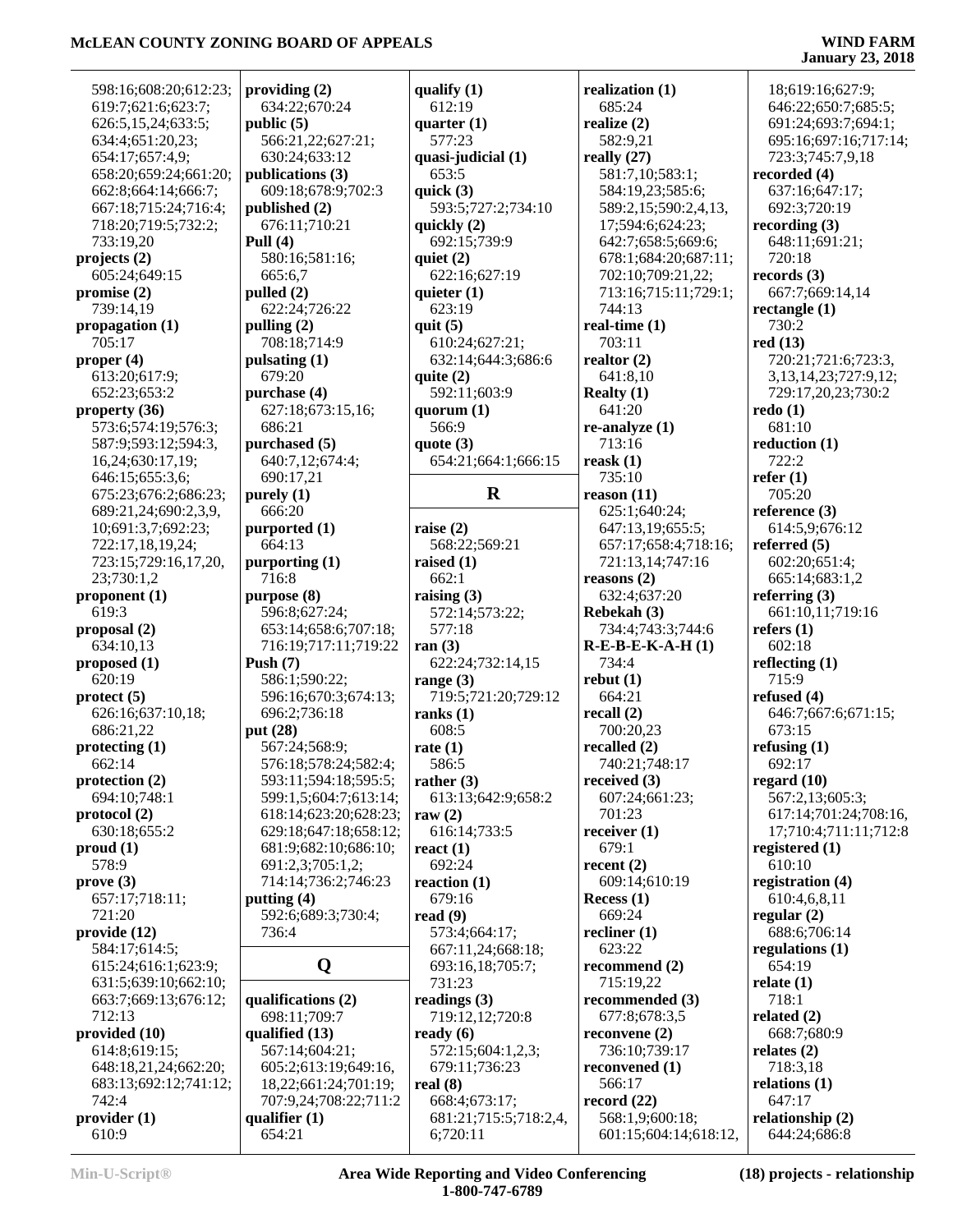### **January 23, 2018**

| relative (2)                             | 690:1              |
|------------------------------------------|--------------------|
| 630:5,6<br>relax(1)                      | represe<br>570:1   |
| 688:10                                   | 686:1              |
| released (1)                             | 738:2              |
| 637:20                                   | represe            |
| relevant (3)<br>665:4;709:3;746:8        | 587:4<br>represe   |
| reliable (1)                             | 740:1              |
| 582:7                                    | request            |
| reliant $(1)$                            | 633:1              |
| 644:4<br>relied $(1)$                    | 24;69<br>request   |
| 615:15                                   | 651:2              |
| relief(1)                                | require            |
| 642:1                                    | 609:1              |
| relieved (1)<br>673:21                   | reran (2<br>722:3  |
| rely(4)                                  | researc            |
| 614:21,22,23;615:1                       | 609:1              |
| relying $(1)$                            | 651:1              |
| 614:14<br>remaining $(1)$                | reservir<br>632:5  |
| 742:17                                   | residen            |
| ReMax(1)                                 | 726:2              |
| 641:20                                   | residen            |
| remember (9)<br>651:19;656:15;           | 735:1<br>residen   |
| 666:1;676:1;690:15;                      | 673:1              |
| 715:1;734:17,18,19                       | residen            |
| remove(1)                                | 573:2              |
| 681:11                                   | 717:1              |
| Rene $(1)$<br>580:3                      | resides<br>748:1   |
| renting $(1)$                            | resort (           |
| 589:7                                    | 638:1              |
| repeat (7)                               | resourc            |
| 571:16;588:19;<br>659:3,5;667:10;        | 592:1<br>resourc   |
| 685:21;734:7                             | 657:2              |
| repercussions (1)                        | respect            |
| 576:20                                   | 578:1              |
| replace $(1)$<br>681:11                  | respond<br>663:5   |
| replacing (1)                            | respond            |
| 591:24                                   | 634:2              |
| replicated (1)                           | respons            |
| 708:5<br>replied $(1)$                   | 644:1<br>respons   |
| 692:9                                    | 703:4              |
| report (13)                              | respons            |
| 612:17,19;615:17;                        | 644:2              |
| 654:15;655:1;703:22;<br>704:4,16;705:15; | rest(6)<br>623:2   |
| 719:23;720:6;723:17;                     | 691:1              |
| 745:15                                   | rested (           |
| reporter $(2)$                           | 566:2              |
| 588:11;653:15                            | result (1<br>676:3 |
| reporting (1)<br>717:8                   | results            |
| reports $(2)$                            | 631:1              |
| 661:23;672:2                             | 648:1              |

| 690:14               | retire $(1)$        |
|----------------------|---------------------|
| present (8)          | 589:16              |
| 570:14;652:15;       | retired (           |
| 686:18,24;713:15;    | 583:21              |
| 738:22;741:4,14      | return (1           |
| presented (3)        | 748:22              |
| 587:4,14;747:3       |                     |
| presents (1)         | revenue<br>668:2    |
| 740:10               |                     |
|                      | Revenue             |
| quest (5)            | 664:4,<br>review (2 |
| 633:1;635:5;692:3,   |                     |
| 24;693:23            | 667:6;              |
| quested (3)          | reviewed            |
| 651:21;673:13,14     | 612:8,              |
| quired (2)           | 3,24;6              |
| 609:13;706:14        | 703:20              |
| ran (2)              | 726:11              |
| 722:3;730:17         | <b>Richard</b>      |
| search (4)           | 648:6               |
| 609:19;638:15;       | Rick(4)             |
| 651:15;702:4         | 566:6;              |
| serving $(2)$        | 650:1               |
| 632:5;637:6          | ricochett           |
| sidence (1)          | 703:10              |
| 726:21               | rid(1)              |
| sidences (3)         | 585:10              |
| 735:12,13,18         | ride(1)             |
| sidential (1)        | 682:23              |
| 673:17               | Ridge (1            |
| sidents (5)          | 626:14              |
| 573:2;686:18;        | 657:4;              |
| 717:16;718:10;741:4  | 675:10              |
| sides (2)            | 715:24              |
| 748:18,18            | 732:2;              |
| sort $(1)$           | right (61           |
| 638:13               | 568:3:              |
| source (1)           | 3;577:              |
| 592:1<br>sources (1) | 587:15<br>595:4;    |
| 657:22               | 601:5;              |
| spectfully (1)       | 605:9,              |
| 578:11               | 607:24              |
| spond (1)            | 8;621:              |
| 663:5                | 628:4;              |
| sponded (1)          | 642:13              |
| 634:21               | 652:7;              |
| sponse (1)           | 661:21              |
| 644:18               | 666:12              |
| sponsibilities (1)   | 668:17              |
| 703:4                | 687:19              |
| sponsibility (1)     | 694:24              |
| 644:22               | 715:16              |
| st (6)               | 10;742              |
| 623:21;654:7;675:3;  | 745:9;              |
| 691:10;723:13,23     | rights (7)          |
| sted (1)             | 573:6;              |
| 566:22               | 632:6;              |
| sult (1)             | 735:23              |
| 676:3                | ripping (           |
| sults (9)            | 639:21              |
| 631:14;632:3;        | rises(1)            |
| 648:18,21,24;650:2;  | 710:12              |
| 707:19,22;712:13     | risk(2)             |

**retire (1)** 589:16 **r**  583:21 **return (1)** 748:22 **revenue (1)** 668:2 **g** (3) 664:4,17,17 **review (2)** 676:16 **r** (14) 612:8,10,14;613:1,2, 3,24;614:3;659:23; 703:20;704:16,18; 726:11;735:12 **Richard (1)** 648:6 **Rick (4)** 648:6,14; 650:1  $\lim g(1)$  703:10 **rid (1)** 585:10 **ride (1)** 682:23 **Ridge (17)**  $:654:17;$  657:4;666:6;667:18; 675:10,11,14,22;705:7;  $:716:4;718:7;$  732:2;733:4,18;745:18 **right (61)** 568:3;569:18;571:2, 3;577:9,11;584:5,15; 587:15;589:3;593:24; 595:4;598:9;599:5; 603:20;604:19; 605:9,11;606:5;  $(611:11;620:6,$ 15;622:5,11; 628:4;637:1,12; 642:13;646:11;650:6; 652:7;654:15;656:10;  $;665:16,19;$  666:12;667:1,4; 668:17;670:5;671:7; 687:19;689:2;693:4; 694:24;695:11;697:24; 715:16;727:14;728:5,  $2:18,20,23$ ; 745:9;747:12;748:8 **rights (7)** 598:1;618:16; 632:6;637:6;722:10; 735:23 **ripping (1)** 639:21 **rises (1)** 710:12 **risk (2)**

 576:18,19 **risks (1)** 576:16 **River (2)** 575:8;680:10 **Road (21)** 571:14,18;574:13; 580:20;584:17,21; 586:4,4;587:2;588:17; 591:4;599:5;675:7; 681:1;688:19;724:4,5; 726:20;728:21;734:6,8 **roads (5)** 574:11,12,14,16,17 **roadwork (1)** 609:3 **rock (2)** 581:20;658:21 **Roger (1)** 670:8 **roll (2)** 566:4,5 **roof (1)** 639:20 **room (6)** 622:21;623:15,17, 19;643:24,24 **root (1)** 687:23 **roses (1)** 599:13 **rough (2)** 715:6;720:9 **roughly (3)** 589:23,24;722:14 **Route (2)** 724:9;734:10 **routine (1)** 586:23 **rubble (2)** 679:21;680:1 **ruined (2)** 658:6;674:11 **Rule (4)** 711:5;745:8,11; 747:16 **rules (14)** 571:2;593:14; 594:14;630:15;652:19; 653:5;655:6;710:23; 711:6,18;740:14,20; 745:10,24 **rumbling (5)** 624:14;625:9; 632:18;634:19;679:8 **run (8)** 672:18;700:4; 710:19;712:13;724:16, 19;736:12,17 **running (4)** 636:10;709:14,23; 710:15 **runs (1)**

 712:18 **rural (2)** 573:23;734:9 **Ryan (3)** 600:19,22;696:4 **S SAE (1)** 706:8 **safe (4)** 573:23;627:2;658:7; 686:9 **safety (2)** 576:9,16 **sake (2)** 626:19;628:10 **sale (6)** 628:23,24;641:19, 22;660:19,21 **Samantha (1)** 566:14 **same (19)** 567:19;574:16; 586:23;593:20;628:20; 631:13;636:13;640:11; 664:15;679:2;683:10; 685:20;691:23;700:15; 714:16;721:16;731:5; 733:19;739:7 **Sandlot (1)** 659:10 **sat (1)** 572:8 **satisfied (2)** 713:9,18 **Saturday (1)** 575:11 **saw (7)** 575:11;597:20; 640:2;678:23;714:3; 718:10;726:21 **saying (14)** 586:12;593:16,17; 594:22,23;615:1; 652:24;672:6;693:18; 711:18;712:3,6; 731:12;741:7 **scenario (1)** 685:21 **scenarios (1)** 714:20 **scene (1)** 582:13 **Schain (2)** 645:17;725:2 **schedule (1)** 688:6 **Schertz (1)** 576:2 **Schirott (1)** 697:20

**repossessed (1)**

**Schlipf (1)**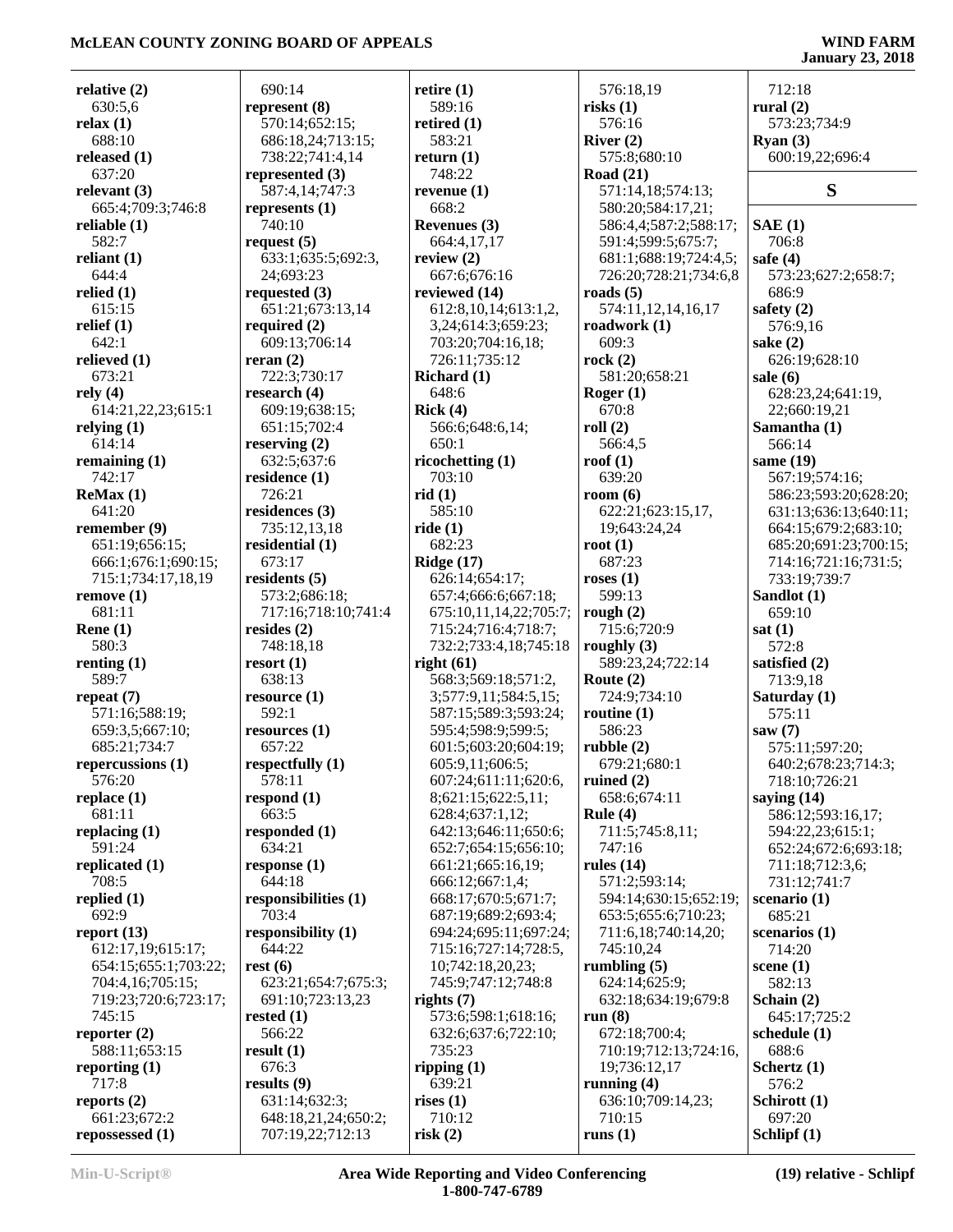| 743:20                  | semi-retired (1)       | 577:23;631:14,24;               | 24;722:9;735:22             | 20;632:11,16,19,20;    |
|-------------------------|------------------------|---------------------------------|-----------------------------|------------------------|
| Schomer (33)            | 589:4                  | 636:23;681:19                   | signing $(2)$               | 633:16;636:9;668:8,    |
| 626:20,21;630:3;        | send $(2)$             | shareholders (1)                | 567:8;570:5                 | 10,11;672:16,20;       |
| 631:12;651:8,11,12,13,  | 618:24;698:8           | 611:8                           | sign-up $(1)$               | 673:3;685:19;687:10;   |
| 16, 17, 21, 23; 652: 2; | sending $(1)$          | Shares $(1)$                    | 567:3                       | 688:2,9;693:3;694:23;  |
| 653:20;654:8,16;        | 578:20                 | 663:21                          | sign-ups $(1)$              | 695:12,13,15           |
| 677:8,11;678:8;         | sense $(6)$            | sheet $(1)$                     | 567:4                       | sleeping $(1)$         |
| 683:20;692:14;736:23;   | 575:6;603:4;676:23;    | 567:3                           | similar(7)                  | 622:21                 |
| 737:10,12,18;738:1;     | 690:4;738:3;740:3      | Sheldon (1)                     | 572:24;626:7;               | slept $(1)$            |
| 739:12,13,18;741:3,10;  | senses $(1)$           | 743:6                           | 630:20;633:8;656:24;        | 623:21                 |
| 742:15;744:10           | 679:14                 | SHIELD(2)                       | 711:21;732:2                | SLG(3)                 |
| Schomer's (1)           | sent $(4)$             | 685:1,6                         | simplifies $(1)$            | 568:10;697:17,19       |
| 678:12                  | 615:9;634:12;661:8;    | Shields (4)                     | 715:10                      | slide $(9)$            |
| school $(13)$           | 695:1                  | 685:1,4,9;688:14                | simply $(5)$                | 614:10;619:20;         |
| 577:18;606:5;           | sentence (2)           | $S-H-I-E-L-D-S(1)$              | 670:23;672:12;              | 620:13;641:11,18;      |
| 628:20;658:9;661:3,5,   | 627:13;667:24          | 685:6                           | 694:10;712:7;717:6          | 724:4;726:24;727:5;    |
| 6;664:2,14;666:7;       | September (2)          | shooting $(1)$                  | single $(1)$                | 731:20                 |
| 667:23;675:15;702:1     | 629:1;640:13           | 582:13                          | 619:20                      | slides $(8)$           |
| schools $(1)$           | sequence $(1)$         | short $(6)$                     | $s$ it $(3)$                | 665:6,7,12;696:23;     |
| 668:3                   | 729:19                 | 578:8;613:15;640:6;             | 585:22;604:7;695:16         | 712:23;719:16;726:22;  |
| science (8)             | series $(1)$           | 714:7;747:13,20                 | site $(1)$                  | 729:16                 |
| 606:11;615:12;          | 605:1                  | shortchanged (2)                | 689:4                       | slightly $(1)$         |
| 698:22,22;699:4;        | serious $(2)$          | 642:21;686:16                   | sitting $(3)$               | 679:3                  |
| 700:8;701:10,11         | 576:12;658:12          | shortchanging $(1)$             | 585:1;688:24;747:8          | slow $(2)$             |
| scientific (10)         | served $(4)$           | 618:15                          | situated (1)                | 645:5;679:19           |
| 612:5;616:3,11,23;      | 581:15;595:21;         | shortly $(1)$                   | 690:10                      | smaller $(1)$          |
| 670:15,19,23;671:14;    | 597:23;608:4           | 568:12                          | situation (9)               | 591:21                 |
| 703:13;705:14           | service $(2)$          | show $(6)$                      | 593:21;617:22;              | smell $(2)$            |
| scope $(5)$             | 576:4;597:19           | 634:18;636:18;                  | 620:12;624:7;632:22;        | 578:1;599:7            |
| 676:20;680:14;          | set $(9)$              | 661:14;663:9;709:12;            | 638:5;673:8;687:24;         | smelling $(1)$         |
| 689:13,19;690:8         | 630:4;646:14;664:8;    | 714:11                          | 695:24                      | 599:13                 |
| Scott $(1)$             | 685:16;686:3,5;        | showed (7)                      | six(6)                      | Society $(4)$          |
| 576:2                   | 692:23;715:11;718:22   | 634:8;695:5,7,9;                | 611:10;689:5;               | 607:11;699:2;701:2,    |
| seat $(1)$              | setback $(3)$          | 723:23;732:3;733:5              | 736:11;737:21;746:17;       | 6                      |
| 675:4                   | 617:9;658:20;680:10    |                                 | 747:20                      |                        |
| second $(15)$           | setbacks (2)           | showing $(4)$<br>665:19;709:14; | sixth $(1)$                 | sofa(1)<br>623:18      |
| 596:18;604:6;           | 680:6;686:8            | 721:14;722:20                   | 566:19                      | Software (1)           |
| 641:13;652:10;664:1;    | setting $(3)$          | shows $(5)$                     | skill $(1)$                 | 702:21                 |
| 667:21;668:5;672:23;    | 573:23;578:23;680:4    | 624:9;709:19;                   | 711:3                       | soil $(1)$             |
|                         |                        |                                 |                             |                        |
| 673:1;684:9;719:24;     | settle $(1)$<br>622:22 | 715:24;720:21;721:17            | skip $(4)$                  | 575:3                  |
| 720:4;721:12;727:5;     |                        | shut $(8)$                      | 579:15,20;626:18;           | sold $(7)$             |
| 730:24                  | setups $(1)$           | 624:17,19,21,22;                | 627:5                       | 578:4;611:9;629:1,2;   |
| secondhand (1)          | 599:8                  | 632:12;635:22;636:7,8           | Slagel $(35)$               | 641:3;660:8;673:22     |
| 573:15                  | seven $(10)$           | shutdowns $(2)$                 | 696:10,11;697:9,10,         | sole $(2)$             |
| seconds $(2)$           | 598:21;722:16;         | 633:2,23                        | 13, 13, 23; 698: 7, 18, 19; | 607:4;610:9            |
| 628:3:715:3             | 729:4,6,15,16;730:5,   | sick $(2)$                      | 708:12;710:1;711:12;        | solely $(1)$           |
| secretary $(2)$         | 19,20;738:1            | 572:8;600:24                    | 712:21;713:3,6,13;          | 570:21                 |
| 566:3;742:10            | several $(6)$          | side $(3)$                      | 716:5,7;717:1,10,11,        | solid $(1)$            |
| seem $(4)$              | 649:11;693:6;          | 586:2;670:5;740:3               | 17;723:2,5;724:6,14,        | 659:4                  |
| 591:6;603:9;685:10,     | 723:21;734:11;741:13;  | sides $(1)$                     | 18;725:6;727:3;             | solution $(4)$         |
| 14                      | 742:1                  | 669:3                           | 734:17;735:9,15,20;         | 628:19;639:2;          |
| seemed $(3)$            | severe $(3)$           | sidewalk (1)                    | 736:15                      | 673:14;712:16          |
| 578:4;625:13;685:10     | 622:2;624:24;657:21    | 622:5                           | $S-L-A-G-E-L(1)$            | solve $(1)$            |
| seems $(2)$             | severely $(1)$         | siding $(2)$                    | 697:13                      | 715:12                 |
| 578:16;716:3            | 599:20                 | 639:19;640:2                    | Slagel's $(3)$              | Somebody (14)          |
| select $(1)$            | sexual $(1)$           | sign(4)                         | 696:18;698:11;717:4         | 587:24;595:6;          |
| 604:4                   | 647:16                 | 627:12,14;637:19;               | slam $(1)$                  | 598:24;638:12;643:20;  |
| sell $(8)$              | shadows $(1)$          | 739:2                           | 679:12                      | 671:13;675:14;679:21;  |
| 592:1,2;660:6,16;       | 574:8                  | signed $(14)$                   | sleep $(34)$                | 692:3;693:1,2,3;714:1; |
| 681:14,15;682:12;       | share $(5)$            | 567:22;569:4;                   | 599:20;616:17;              | 742:13                 |
| 686:22                  | 574:4;637:11;          | 573:17;581:4;586:11;            | 622:2;623:3,10;             | somebody's (3)         |
| selling $(3)$           | 662:16;672:1;684:6     | 591:15,18;592:9;                | 624:19,24;625:15;           | 599:4;654:2,3          |
| 572:17;623:6;640:24     | shared $(5)$           | 600:14;642:3;673:11,            | 626:12,16;627:16,16,        | someone (14)           |
|                         |                        |                                 |                             |                        |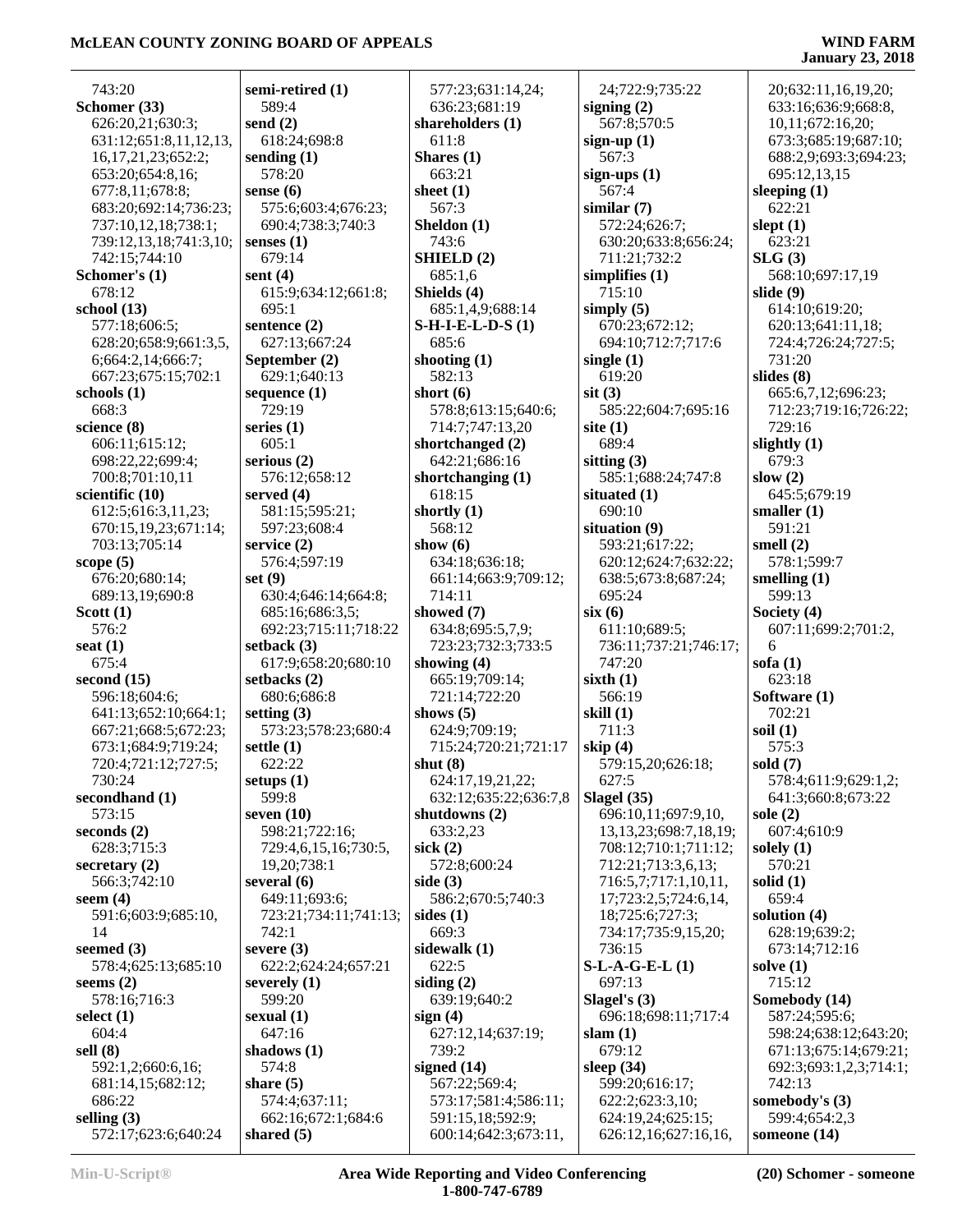### **January 23, 2018**

| 574:1;629:5;643:3;                           | South           |
|----------------------------------------------|-----------------|
| 674:23;676:22;679:9;                         | 606:            |
| 682:15;683:5;691:18;<br>713:8,19;735:7;      | southy<br>635:  |
| 738:20;748:21                                | soybea          |
| sometimes (1)                                | 590:            |
| 582:24                                       | speak           |
| somewhat (2)                                 | 566:            |
| 574:6;576:1                                  | 572:            |
| Somewhere (3)                                | 601:            |
| 573:4;648:9;653:14<br>son $(4)$              | 605:<br>683:    |
| 575:11,23;620:15;                            | speaki          |
| 621:18                                       | 566:            |
| soon $(5)$                                   | 683:            |
| 620:9;625:18;                                | spec (1         |
| 685:24;686:9,23                              | 708:            |
| sooner $(2)$                                 | special         |
| 569:8;581:17                                 | 566:            |
| Sophia (2)<br>620:14;622:18                  | 701:<br>special |
| Sorry $(19)$                                 | 701:            |
| 568:7;591:13;                                | special         |
| 597:15;601:21;612:13;                        | 701:            |
| 613:6;620:4;642:12,                          | special         |
| 21;644:17;659:11;                            | 606:            |
| 671:3;678:6;694:7;                           | special         |
| 699:23;716:5;725:15;<br>729:8;741:8          | 608:<br>special |
| sort (11)                                    | 710:            |
| 575:19;605:6;                                | special         |
| 606:24;607:1;615:2;                          | 609:            |
| 689:22;704:10;709:6;                         | specifi         |
| 712:1;714:10;718:4                           | 576:            |
| sorts (1)<br>676:19                          | 23;6<br>695:    |
| sound $(45)$                                 | specifi         |
| 630:3,4;635:7;                               | 617:            |
| 647:20;668:11;669:15;                        | specifi         |
| 679:5,7;692:9;700:15;                        | 706:            |
| 701:16;702:11;703:7,                         | specifi         |
| 9;705:5,7,16;706:16;<br>707:13;713:15,21,22; | 706:            |
| 715:14,20;717:18;                            | specifi<br>571: |
| 718:12,21,23;719:13,                         | specifi         |
| 22;720:6;721:7,18;                           | 727:            |
| 722:8,9,11,13;723:10,                        | specify         |
| 12;724:20;728:1;                             | 731:            |
| 732:13;733:4,22;736:5                        | specs (         |
| soundproof (2)<br>633:24;638:20              | 704:<br>727:    |
| soundproofed (1)                             | speed           |
| 634:19                                       | 679:            |
| soundproofing (2)                            | 720:            |
| 634:9;638:23                                 | spell (1        |
| sounds (3)                                   | 571:            |
| 602:2;713:2;715:9                            | 588:            |
| sources $(2)$<br>615:2;715:14                | 602:            |
| South (7)                                    | 685:<br>735:    |
| 580:4,24;596:20;                             | spelled         |
| 600:23;604:16;724:11;                        | 611:            |
| 732:24                                       | spellin         |

**(thern (1)** 06:7 **southwest (1)**  $35:16$ **soybeans (1)** 590:11 **speak (13)** 566:24;571:22; 572:12,14;576:2; 601:16;603:13,22; 605:4;614:13;675:4; 683:22;684:4 **speaking (5)** 566:24;571:23; 683:14;704:17;738:9 **c** (1) 08:2 **special (4)** 566:18;567:2;604:4; 01:22 **speciality (1)** 01:15 **specialization (1)** 01:11 **specializations (1)** 06:12 **specialize (1)** 08:24 **specialized (1)** 710:24 **specialty (2)** 609:10,11 **specific (9)** 576:7;609:9;612:22, 23;662:9;671:14; 695:1;701:14,23 **specifically (4)** 617:6,8,11;676:1 **specification (1)** 706:11 **specifications (1)** 706:9 **specifics (1)** 571:7 **specified (1)** 27:17 **specify (1)** 731:20 **specs (3)** 04:19;707:12; 27:17 **speed (4)** 679:19;719:11,24; 720:5 **spell (13)** 571:12;580:18; 588:10;595:19;600:20; 602:1,3;611:20;670:7; 685:4;688:16;697:12; 735:2 **spelled (2)** 611:21;660:4 **spelling (1)**

 568:8 **spend (2)** 582:11;675:3 **spent (3)** 704:24;705:3,9 **split (1)** 636:2 **spoiled (3)** 581:14;591:7;598:13 **spoke (2)** 682:19;730:23 **spoken (2)** 574:13;620:20 **spot (2)** 743:14,17 **spreadsheet (1)** 715:13 **spreadsheets (1)** 705:2 **square (5)** 585:1;640:1;715:15; 722:12,14 **staff (6)** 579:8;584:10; 605:24;612:4;645:11; 724:22 **stand (3)** 575:19;578:24; 697:19 **standard (1)** 711:7 **standards (2)** 664:8,8 **standing (9)** 596:24;597:4,6; 670:13;716:13,15; 717:15,16;740:10 **standstill (1)** 635:1 **stapled (1)** 618:24 **start (6)** 618:20;620:16; 625:24;674:15;727:4; 747:15 **started (11)** 567:4;577:17; 581:22;605:19;611:24; 635:11;693:10,11; 702:21;746:21;747:19 **starting (3)** 566:19;692:9;704:5 **starts (2)** 581:19;596:22 **state (17)** 571:11;580:17; 592:23;597:3;600:17; 604:13;608:17;645:15; 655:6;670:6;697:11; 703:3;725:17,21; 748:18,18,22 **stated (4)** 605:11;622:13;

 656:19;689:18 **statement (2)** 666:5,10 **statements (1)** 603:1 **States (5)** 581:14,23;582:1,8; 677:11 **State's (3)** 566:15,16;661:17 **station (1)** 584:22 **stay (5)** 584:8;627:23; 672:21,22;740:24 **stayed (1)** 643:23 **staying (1)** 673:1 **stems (1)** 644:16 **stepped (2)** 598:4;599:11 **steps (4)** 708:7,9;710:5;717:7 **Steve (2)** 625:17,21 **stick (1)** 728:12 **still (27)** 575:19;577:21; 594:3;601:19;627:3; 635:1;640:8;642:19; 646:8;657:5,6;658:9; 660:16;662:12,17; 672:12;673:6;674:7; 681:24;688:9;737:4; 740:4,4,14;741:14; 742:8,21 **stop (10)** 597:3;626:3,3;653:1; 685:18;686:1,2,11; 689:3;716:11 **stopping (1)** 736:9 **straight (2)** 663:6;677:1 **strangers (1)** 647:21 **stream (2)** 581:21;647:1 **Street (5)** 580:4;645:17;696:8, 10;723:11 **strenuous (1)** 714:6 **stress (1)** 577:11 **strictly (1)** 653:6 **strike (1)** 652:21 **strip (2)**

 576:6;609:4 **strong (2)** 577:21;626:3 **structures (1)** 609:3 **struggle (1)** 572:17 **struggled (1)** 573:10 **stuck (1)** 626:7 **Students (1)** 668:9 **studies (10)** 612:6,14,15;631:18; 649:11,17,23;683:19; 703:14;713:22 **studio (1)** 702:22 **study (54)** 625:23;626:21; 630:3,4,22,23;631:1, 11,12,21;646:10,12; 648:16,19,22;649:1,13, 19;650:3;656:10; 669:15;677:8,14,15; 683:21,24;684:1; 692:9,15;700:16; 705:5,7;707:13; 717:18;718:13,23; 719:23;720:15,16,17, 19;721:4,8,14,18; 722:8;723:10,12; 725:7;726:10;732:13; 733:4;745:16,17 **studying (1)** 713:7 **stuff (12)** 625:23;628:17; 692:11;700:5;701:17; 702:2,11;703:5; 705:17;706:10;719:1; 722:1 **sturdy (1)** 574:16 **SU-17-11 (1)** 566:10 **sub (1)** 636:10 **subdivisions (1)** 609:4 **subject (3)** 662:13;716:18; 741:22 **submit (3)** 615:22;630:21;667:6 **submittal (1)** 619:12 **submittals (1)** 678:13 **submitted (3)** 615:19;619:11;

634:10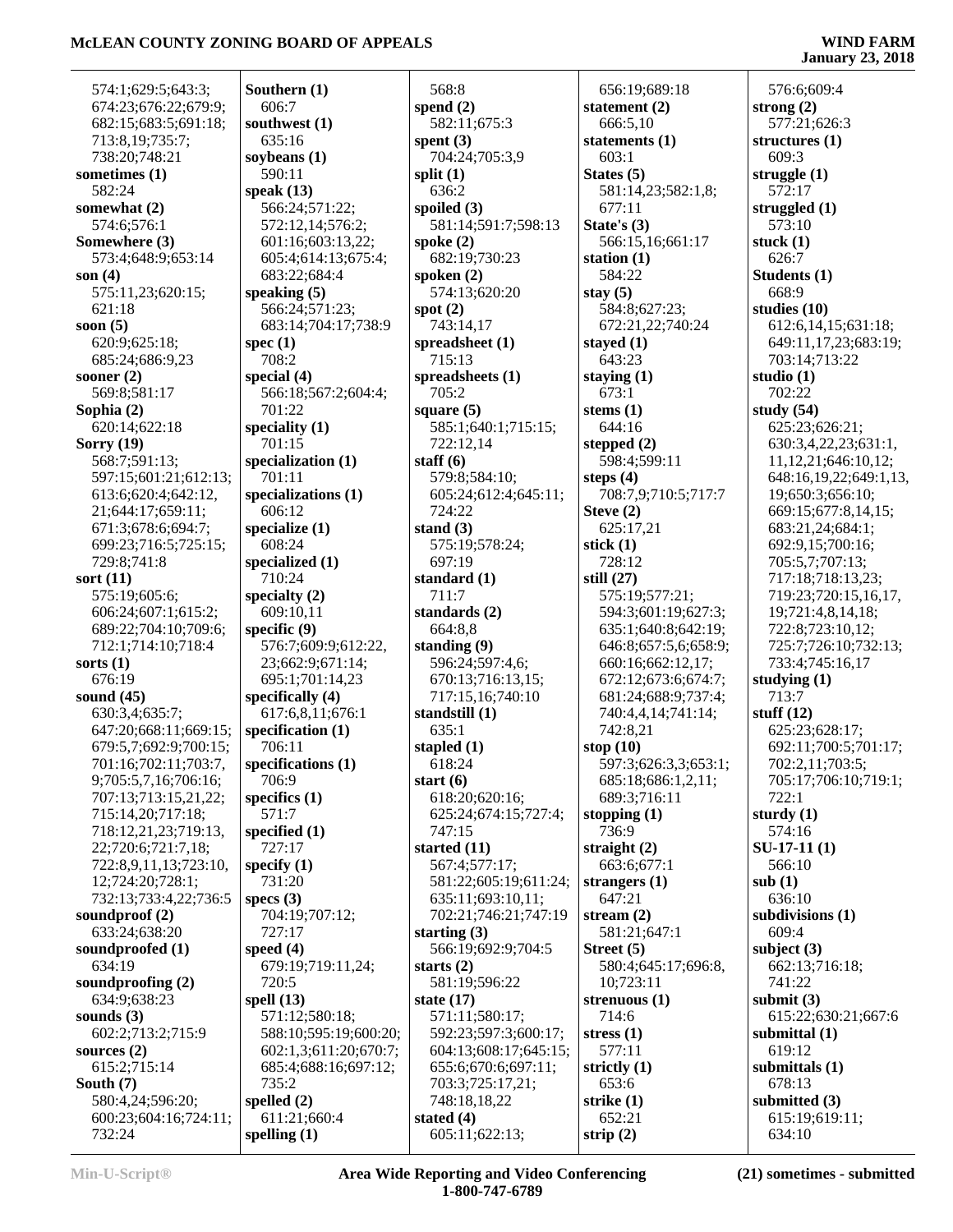| subpoena (4)          | 645:2;650:7;666:21;   | talking $(12)$        | 18, 19, 21; 680: 15;  | 602:12;621:15;622:1   |
|-----------------------|-----------------------|-----------------------|-----------------------|-----------------------|
| 748:5,7,19,21         | 683:10;689:14;714:15; | 589:22;613:14;        | 687:5;689:20,21;      | third-parties $(1)$   |
| subpoenaed (1)        | 723:9;730:14;735:10   | 634:9;642:23;664:24;  | 690:8;700:13,15;      | 571:1                 |
|                       |                       |                       |                       |                       |
| 749:1                 | surplus $(5)$         | 665:11;671:17;675:10; | 710:1;725:23;729:2;   | third-party $(3)$     |
| subsequent (1)        | 590:3,4,6,7,11        | 704:19;705:8;727:21;  | 734:1;738:10,10;      | 667:17;668:12;        |
| 678:9                 | surpluses $(1)$       | 748:10                | 740:18:743:22         | 669:10                |
| subsidized (1)        | 585:9                 | talks $(2)$           | testifies $(2)$       | though $(10)$         |
| 643:5                 | surrounds (2)         | 668:13;745:19         | 690:3;712:4           | 569:6;600:7;627:10,   |
| substantially (1)     | 690:2,10              | tall(5)               | testify $(44)$        | 22;636:14;643:13;     |
| 660:10                | surveillance (1)      | 620:21,24;621:7,10;   | 569:4;570:18;571:2;   | 644:1;652:19;674:10;  |
| substantiate (3)      | 647:18                | 660:2                 | 600:3;659:9,14;669:1, | 720:7                 |
| 662:1,21;667:8        | survey $(2)$          | tasks (1)             | 6;671:10;673:10;      | thought $(9)$         |
|                       |                       |                       |                       |                       |
| substation (6)        | 574:22;611:6          | 706:15                | 674:9;691:17;696:6;   | 572:22;577:19;        |
| 580:23;581:10;        | Surveying (8)         | $\text{tax}(2)$       | 700:16;708:13,16,24;  | 640:3,4;658:20;       |
| 586:8;587:8;589:20,23 | 605:17,23;606:12;     | 675:23;676:2          | 709:4;710:5,21;711:4; | 677:20;690:19,20;     |
| subtracted (3)        | 607:14;608:9,10;      | taxes $(2)$           | 716:14,15;726:2,5;    | 713:19                |
| 731:17;732:11,12      | 609:11;618:9          | 574:12;596:9          | 736:24;737:9,10,13;   | thousand $(2)$        |
| subtraction (1)       | Surveyor (8)          | Taylor (2)            | 738:5,14,17;739:4,22; | 682:15,18             |
| 732:15                | 608:2,13;609:22;      | 566:8;580:3           | 740:15,16;741:3,6,10, | THQ(1)                |
| success $(5)$         | 610:22;611:7;612:4,9; | teaching $(1)$        | 13, 15, 20; 743: 13;  | 702:23                |
| 664:3;666:8,9,10;     | 691:10                | 578:24                | 747:22                | threaten $(1)$        |
|                       |                       |                       |                       |                       |
| 675:16                | Surveyors (6)         | tear $(1)$            | testifying $(10)$     | 656:13                |
| sudden $(1)$          | 607:3,13,14,15;       | 639:19                | 571:8;618:10;659:2,   | threatened (2)        |
| 679:13                | 608:3,7               | tearing $(1)$         | 7;678:19;680:15;      | 656:17,18             |
| suddenly $(1)$        | surveyor's $(1)$      | 672:17                | 683:5;691:13;743:4;   | threatening $(1)$     |
| 679:22                | 609:13                | tears $(1)$           | 745:21                | 656:16                |
| sue $(1)$             | surveys $(2)$         | 572:13                | testimonies (1)       | three $(22)$          |
| 656:13                | 609:8;612:10          | technical $(6)$       | 614:4                 | 574:15;581:3;         |
| sufficient $(1)$      | swear $(2)$           | 612:5;616:4,12,23;    | testimony (40)        | 582:15;584:14;589:14; |
| 635:23                | 580:9;604:9           | 703:14;705:14         | 567:13;570:19;        | 615:21;624:20;629:2;  |
| sufficiently $(1)$    | sweep $(3)$           | technician (1)        | 571:1,7;572:10;       | 641:4;642:5;648:14,   |
|                       |                       |                       |                       |                       |
| 626:11                | 621:1,12,13           | 611:6                 | 579:24;580:2;602:23;  | 15;657:1;659:12;      |
| suggested $(2)$       | sweet $(3)$           | Ted(7)                | 603:3;606:21;613:18;  | 696:22;697:5;712:23;  |
| 692:13,14             | 599:4,13,14           | 596:17,19;600:24;     | 615:21;617:2;618:15;  | 720:14;724:9,10,11;   |
| suit $(1)$            | switch $(6)$          | 674:20;727:20,23;     | 630:22;646:8;647:8;   | 737:21                |
| 637:4                 | 580:24;581:8,8,24;    | 732:23                | 651:5;652:23;653:17;  | three-dimensional (1) |
| Suite $(2)$           | 584:22;591:22         | telling $(5)$         | 657:14;669:2;670:15;  | 625:7                 |
| 645:17;725:2          | sworn $(9)$           | 661:22;695:5,8;       | 674:1;675:13;678:7;   | three-quarters (2)    |
| summaries (1)         | 570:9,11;580:13,15;   | 710:16;711:21         | 683:3;684:8,10;707:3; | 593:9;727:9           |
| 615:19                | 598:3;604:12;697:8,9, | temporary $(3)$       | 709:1;716:6,20;717:2, | threshold (2)         |
|                       | 10                    | 628:19;673:4,8        | 5;726:8;739:5;746:16, | 710:3;712:8           |
| summary $(3)$         |                       |                       |                       |                       |
| 632:13;678:12;704:5   | system $(3)$          | ten $(14)$            | 17,18                 | throughout $(2)$      |
| summer $(1)$          | 589:12;652:1;714:10   | 581:2;618:11,19;      | tests $(1)$           | 659:1;683:11          |
| 575:16                | systems $(1)$         | 666:17,22;669:23;     | 649:6                 | throwing $(1)$        |
| sum(1)                | 591:22                | 675:16;688:8;712:22;  | Thacker (1)           | 720:1                 |
| 581:17                |                       | 727:3;736:12;738:10;  | 724:10                | thump $(1)$           |
| superintendent (3)    | T                     | 741:21;742:21         | thanks $(3)$          | 679:21                |
| 661:3,5;667:23        |                       | Tennessee (1)         | 688:14;695:22;718:6   | thumping $(5)$        |
| support $(1)$         | table(3)              | 657:2                 | that-I-paid-for $(1)$ | 624:15;625:9;         |
| 713:17                | 728:7;730:12;731:4    | terms(9)              | 669:15                | 634:20;679:8;680:1    |
| supportive $(1)$      | $tables (1)$          | 570:22;692:12;        | theft $(1)$           | thunder $(2)$         |
|                       | 733:9                 |                       |                       |                       |
| 621:6                 |                       | 693:17;694:13;695:3;  | 686:20                | 715:2,4               |
| suppose $(2)$         | Taco $(1)$            | 701:16,16,18;718:18   | theirs $(1)$          | Thursday (4)          |
| 603:5;612:18          | 609:5                 | TerraForm (1)         | 722:3                 | 739:17,18,23,24       |
| supposed $(7)$        | talk $(17)$           | 657:7                 | Theodore (3)          | tiling $(2)$          |
| 575:2,5;630:16;       | 604:18;620:17;        | test $(2)$            | 579:13;604:12,15      | 589:11,13             |
| 633:23;641:16;695:17; | 622:15;628:11;642:9;  | 629:6;683:5           | theory $(1)$          | times $(4)$           |
| 699:14                | 643:15;649:23;653:13; | testified (35)        | 630:7                 | 589:14;632:11,21;     |
| sure $(23)$           | 695:3;712:2;716:17;   | 594:21;595:9;600:2,   | therefore $(2)$       | 734:11                |
| 569:20,23;571:6,10;   | 736:14;745:6;746:1,6, | 4;624:6;643:4;646:5;  | 670:17;691:1          | timewise $(1)$        |
| 579:21;597:12;600:6;  | 7,11                  | 649:15,21;656:23;     | thereto $(1)$         | 746:24                |
|                       |                       |                       |                       |                       |
| 603:14;613:18,20,22;  | talked $(3)$          | 659:17,19,22;667:5;   | 711:4                 | tips $(2)$            |
| 615:14;642:14;644:13; | 569:14;625:7;689:13   | 672:23;675:17;676:15, | third $(3)$           | 620:24;621:11         |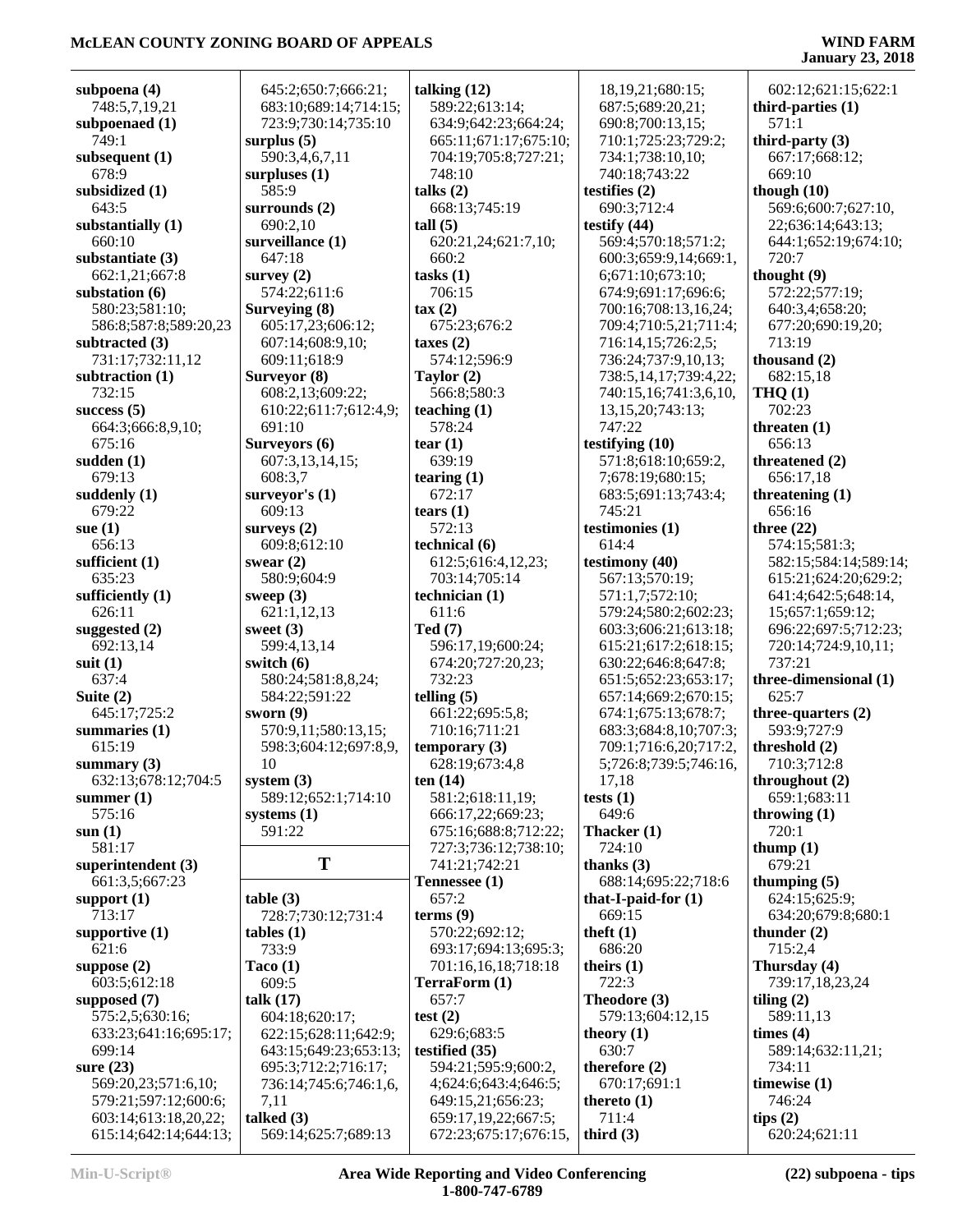| today $(11)$            | trailer $(2)$                       | 17;587:8;589:21;            | 609:7;612:5;633:21;                | up(76)                         |
|-------------------------|-------------------------------------|-----------------------------|------------------------------------|--------------------------------|
| 567:8,12;569:14;        | 628:18;657:17                       | 592:6;593:12;594:2;         | 634:3;638:4,22;639:9;              | 567:8,17,18,19,22;             |
| 573:9;616:1;639:4;      | train $(3)$                         | 595:3;599:19;617:10;        | 679:16,23,23;691:20;               | 569:1,4;570:5;573:1;           |
| 641:6;691:13;700:16;    | 688:6,7;705:18                      | 620:21;621:8,9,13,16,       | 703:13                             | 574:10,15;575:17;              |
| 703:23;745:13           | training $(5)$                      | 21, 24; 622: 7, 8; 623: 12; |                                    | 576:4,7,20;579:16;             |
| together $(4)$          | 609:9;701:14,22,23;                 | 624:8,12,16,22;626:6,       | U                                  | 580:8;581:9,13,17;             |
| 566:20;613:14;          | 711:3                               | 8;632:17;634:19;            |                                    | 585:7;589:14;590:22;           |
| 618:24;703:11           | trains $(1)$                        | 635:19,20,22;636:14;        | ultimate $(2)$                     | 591:15;599:9;600:14;           |
| told $(10)$             | 687:17                              | 638:24;640:20;686:8;        | 647:16;657:17                      | 603:24;605:1;611:6;            |
| 571:23;574:3;           | trans(1)                            | 687:16,19;688:4,10;         | ultimately (2)                     | 623:5,13,23;626:2,8;           |
| 613:23;621:4;631:8,     | 598:22                              | 689:7;710:8                 | 605:1;647:4                        | 627:2;628:1,16,23;             |
| 18;668:17;684:22;       | transmission $(1)$                  | turbines $(53)$             | unannounced (1)                    | 634:8;635:11;637:17;           |
| 745:17;748:13           | 599:16                              | 572:18;576:8;               | 695:5                              | 643:9;646:14;652:11;           |
| tolerated $(1)$         | travel $(2)$                        | 583:17;589:19;591:21;       | unbearable (1)                     | 653:7,7;658:12;665:6,          |
| 578:6                   | 642:8;674:8                         | 593:23;595:11;598:15,       | 622:14                             | 7;674:22;676:22;               |
| tomorrow(13)            | traveled $(4)$                      | 17;616:7;617:19;            | unbelievable (1)                   | 679:19;689:4,15;               |
| 567:12;736:11,22,       | 649:21;656:22;                      | 620:19,19,23;621:2,10;      | 643:7                              | 691:5;692:23;695:5,7,          |
| 23;737:3;738:1,18;      | 659:10,14                           | 622:2,14,20;624:10,18;      | uncertain $(1)$                    | 9,22;702:22,24;                |
| 739:15,16;741:17;       | traveling $(3)$                     | 625:2;627:3,15,20;          | 654:22                             | 710:17;711:11;712:16;          |
| 744:1,10;748:24         | 659:1,7,16                          | 630:7;632:13,14;            | uncooperative $(2)$                | 715:22;718:22;721:14;          |
| tonight $(10)$          | treated $(1)$                       | 633:1;635:5;636:3,8;        | 694:19;695:10                      | 723:23;724:3,16;               |
| 569:14,16;570:5;        | 581:6                               | 641:1;646:6;654:23;         | under $(10)$                       | 739:2;741:21,24;               |
| 622:14;675:19;713:9;    | treating $(1)$                      | 660:2,4;662:23;             | 571:2;573:16;                      | 743:14,17                      |
| 718:11;721:15;737:1;    | 578:10                              | 663:20:664:4:667:9:         | 647:18;651:14;671:10;              | upon $(3)$                     |
| 738:13                  | trick $(1)$                         | 668:2,8,15;672:13,17;       | 685:16;710:23;745:16;              | 615:15;616:6;675:1             |
| took $(14)$             | 681:16                              | 677:15;678:2;679:18;        | 747:11,24                          | upper $(1)$                    |
| 574:22;623:20;          | tried $(5)$                         | 680:4;687:3;714:9;          | underestimating (1)                | 720:12                         |
| 643:14;704:24;707:11,   | 627:19;641:10;                      | 718:24                      | 731:12                             | uprooted $(1)$                 |
| 13;710:5;719:11;        | 646:4;651:12;653:19                 | turn(11)                    | undergraduate (2)                  | 658:8                          |
| 720:5;721:24;722:2;     | trier $(1)$                         | 568:2;587:24;               | 609:12,15                          | upsetting $(1)$                |
| 730:16;745:13;746:18    | 711:1                               | 598:18;632:20;655:11,       | underlined (1)                     | 572:23                         |
| top(7)                  | trouble $(4)$                       | 14, 16, 22; 667: 20;        | 721:6                              | upwind $(2)$                   |
| 575:12;641:17;          | 590:7;598:20;634:2;                 | 714:24;746:6                | underpredicts (1)                  | 635:5;636:10                   |
| 663:10,20;722:15;       | 687:22                              | turned $(2)$                | 732:6                              | $\arg e(1)$                    |
| 730:22;731:6            | troubles $(1)$                      | 636:3;646:6                 | understands (1)                    | 691:11                         |
| topic $(1)$             | 576:17                              | Turner $(12)$               | 569:9                              | use $(15)$                     |
| 680:13                  | truck $(4)$                         | 566:7;631:20,24;            | understood (3)                     | 566:18;567:2;                  |
| tore $(2)$              | 644:7;687:19,21,24                  | 632:3;636:17,23;            | 674:1;717:4,7                      | 598:17;599:21;627:22,          |
| 624:13;639:17           | trucks $(1)$                        | 637:1,3,7,12,21,24          | Unfortunately (1)                  | 23;637:10;657:22;              |
| $\text{torn}(2)$        | 687:16                              | turning $(3)$               | 574:9                              | 667:2,3;684:17;691:7;          |
| 574:15;672:13           | true(2)                             | 627:20;632:14;633:1         | unintended (1)                     | 706:2;708:20;724:13            |
| totally $(2)$           | 574:21;682:22                       | turns $(2)$                 | 668:3                              | used $(19)$                    |
| 686:12;694:15           | trust $(1)$                         | 623:13;721:5                | unique $(2)$                       | 574:12;581:4;                  |
| touch $(1)$             | 631:7                               | twice $(3)$                 | 617:22;632:22                      | 582:20;616:4;625:14;           |
| 675:1                   | truthful $(1)$                      | 621:12;687:5;740:2          | United (4)                         | 667:1;705:5,15,16,17,          |
| touched $(1)$           | 603:15                              | Twin(1)                     | 581:14,23;582:1,8                  | 18, 18, 23; 706: 2, 20, 22;    |
| 639:24<br>touches $(1)$ | try(11)<br>598:24;633:17;           | 620:22<br>two(39)           | University (1)                     | 714:10;717:19;720:6<br>USGS(1) |
| 727:12                  | 638:10;639:15;653:11,               | 571:5;572:2,7,9;            | 606:7                              | 705:18                         |
| tough $(1)$             | 12;697:24,24;704:22;                | 575:18,20;576:7,11;         | unless $(6)$<br>597:5;632:7;669:5; | using $(5)$                    |
| 658:17                  | 707:8;739:8                         | 579:17;581:5;582:15;        | 684:12;695:19;706:23               | 678:15;707:2;714:4;            |
| towards $(2)$           |                                     | 588:8;589:14;609:5;         |                                    | 716:3;718:24                   |
| 634:16;720:2            | trying $(19)$<br>571:4;588:3;603:7; | 615:21;621:11;624:1,        | unnamed $(1)$<br>745:16            | utilize $(1)$                  |
| towers $(3)$            | 613:17;614:15,20,20,                | 17, 19, 20; 627: 3;         | unpaid $(2)$                       | 706:5                          |
| 584:15,24;633:4         | 22;615:14;651:24;                   | 631:18;634:5;648:14,        | 643:8;735:8                        |                                |
| towns(1)                | 657:22;664:20,21,24;                | 15;659:12,13;663:12;        | unprotected $(1)$                  | V                              |
| 687:16                  | 672:20;731:1;737:1;                 | 687:10;688:1;696:14;        | 627:4                              |                                |
| Township (2)            | 741:18;745:22                       | 708:23;718:9;724:11,        | unprovoked (1)                     | validate (1)                   |
| 588:18;660:14           | tunnel $(1)$                        | 11;735:21;738:4;            | 643:9                              | 713:20                         |
| toy(1)                  | 688:13                              | 740:6;744:10                | unreasonable (1)                   | validated (1)                  |
| 622:24                  | turbine $(45)$                      | $two-thirds(1)$             | 692:16                             | 716:4                          |
| trail $(1)$             | 580:21;583:13;                      | 666:14                      | unwilling $(3)$                    | validation (2)                 |
| 638:21                  | 584:12;585:13;586:7,                | type $(12)$                 | 658:15;669:13;672:1                | 705:7;732:3                    |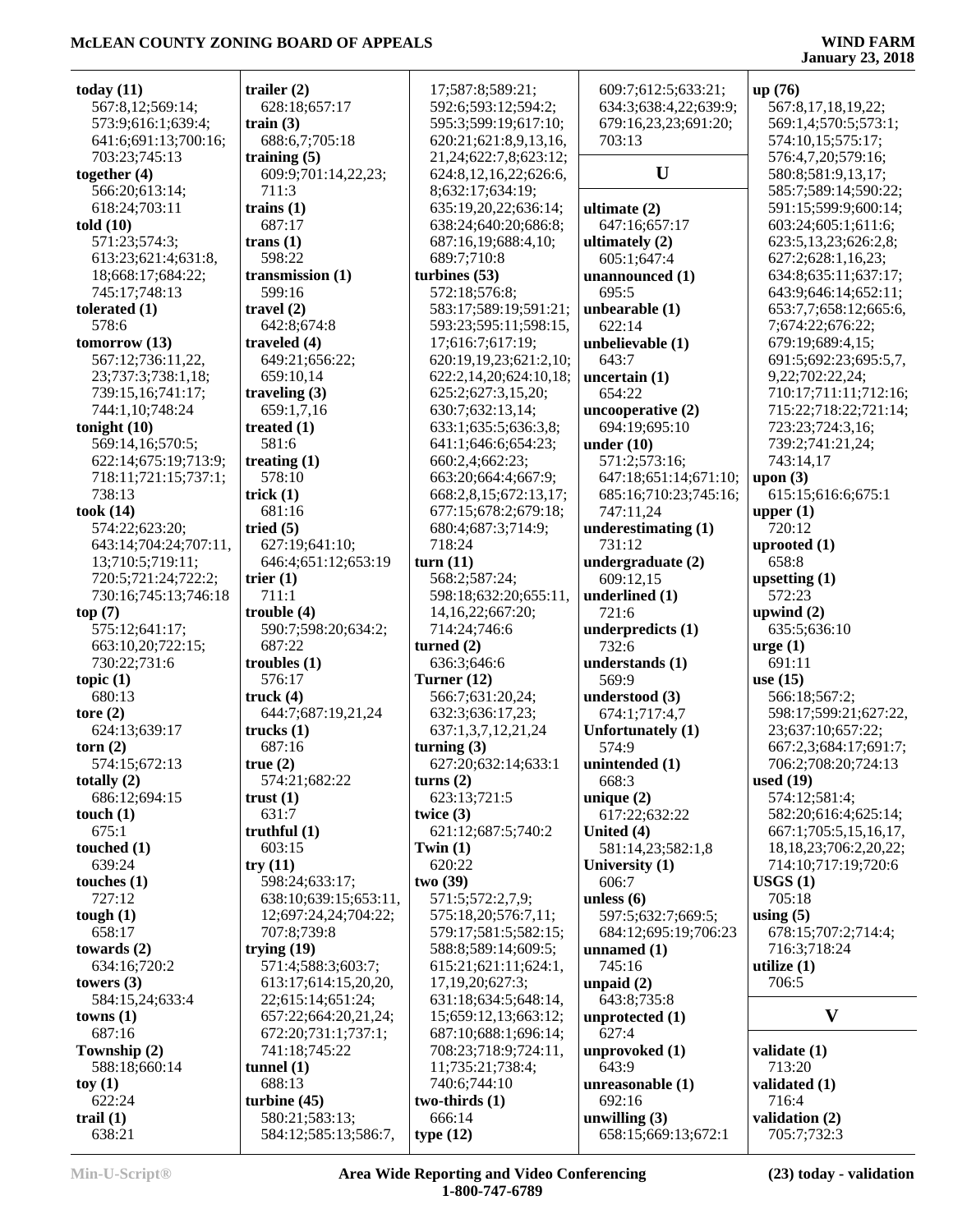| value $(6)$                               | 624:3                                      | 717:4,24;722:9;                             | 627:21;628:11;634:10;                    | wish $(4)$                                   |
|-------------------------------------------|--------------------------------------------|---------------------------------------------|------------------------------------------|----------------------------------------------|
| 574:20;586:17;                            | walked $(1)$                               | 731:14;736:16,16;                           | 646:23;647:6,17;                         | 642:1;696:24;                                |
| 719:6,8;721:19;728:8                      | 575:17                                     | 748:4,6,14                                  | 658:14;660:8;662:10,                     | 736:24;739:10                                |
| various $(2)$                             | walking $(1)$                              | weaning $(1)$                               | 14;672:9                                 | wishing $(1)$                                |
| 632:12:659:1                              | 575:17                                     | 578:2                                       | wife's $(1)$                             | 737:9                                        |
| vehicle (1)                               | wall $(1)$                                 | wear $(1)$                                  | 658:11                                   | within $(11)$                                |
| 706:9                                     | 681:13                                     | 623:2                                       | Wikipedia (1)                            | 598:21;629:17;                               |
| venue $(2)$<br>643:16;652:23              | <b>WALLEY (139)</b><br>566:12,14;568:2,6,  | wears $(2)$<br>688:4,11                     | 614:22<br>wildest $(1)$                  | 687:3;691:8;692:8,20,<br>22;694:20;697:2;    |
| veracity $(2)$                            | 11,13,24;570:12,17,21;                     | wear-us-down (1)                            | 573:23                                   | 701:12:740:14                                |
| 683:5,7                                   | 571:4,9;579:19,21;                         | 638:22                                      | wildlife $(3)$                           | without $(3)$                                |
| verify $(1)$                              | 587:19,22;588:2,7,14,                      | web $(1)$                                   | 572:13;575:9,10                          | 695:5,7;732:15                               |
| 595:2                                     | 19;591:11,14;594:19;                       | 721:2                                       | willing $(6)$                            | witness $(23)$                               |
| Vermilion (18)                            | 595:4,8,14,19;597:8;                       | website (2)                                 | 576:18;634:3;                            | 579:11;585:17;                               |
| 621:8;627:8;630:24;                       | 599:22;600:1;602:15;                       | 630:24;734:19                               | 638:11;662:15;663:7;                     | 587:18;588:5;591:2;                          |
| 633:10;645:23;648:22;                     | 603:10;604:6,19,24;                        | week $(10)$                                 | 673:11                                   | 592:23;594:20;619:3;                         |
| 649:4;657:4;660:7,11;                     | 605:6,11,14;618:19;                        | 623:21;639:4,4;                             | Willow $(1)$                             | 645:14;669:18;670:2,                         |
| 661:8,18,20,22;662:20,<br>24;668:14;691:1 | 619:2,6,8,14,19,21,24;                     | 643:20;692:8,20,22;                         | 595:18<br>wind (99)                      | 17;696:11,13;711:2;<br>724:23;732:21;737:19; |
| versus $(2)$                              | 620:3,6,8;628:1,4;<br>631:15;642:11,13,18; | 693:15;694:21;695:6<br>weekend (1)          | 572:18;576:8;581:3;                      | 740:9,12,20;741:5;                           |
| 724:13;735:7                              | 643:1;644:17,21,24;                        | 623:23                                      | 584:12;585:5;586:7;                      | 744:16                                       |
| vertical $(1)$                            | 645:2,6;650:13;                            | weeks $(3)$                                 | 587:8;589:19;598:15,                     | witnessed (1)                                |
| 719:13                                    | 652:10,13,17;653:3;                        | 572:2;573:12;747:20                         | 17;599:1,19;613:10;                      | 663:1                                        |
| video $(3)$                               | 663:12,17,22;665:9,13,                     | weight $(3)$                                | 614:18;616:7,16;                         | witnesses $(6)$                              |
| 614:5;703:1;706:4                         | 15;671:3,7,9;674:15;                       | 711:22,22;712:3                             | 617:9,18,19;620:19,23;                   | 570:18;587:15;                               |
| Vietnam $(1)$                             | 676:14;677:3;678:18,                       | welcome $(1)$                               | 621:2,7,13,15,21,24;                     | 696:15;740:15,16,18                          |
| 597:21                                    | 21;680:14;683:1,9,14;                      | 595:12                                      | 622:1,6,16,20;623:6,                     | wives $(1)$                                  |
| view $(6)$                                | 684:9,11;685:4;                            | welfare $(1)$                               | 12;624:8,16,18;625:2;                    | 647:15                                       |
| 622:4,6;666:17,21;                        | 689:18;690:1,6;694:6,                      | 676:3                                       | 626:14;627:15;632:13,                    | woefully $(1)$                               |
| 713:10;714:12<br>vigorously $(1)$         | 8;696:5,13,16,20;<br>697:2,6,18,22;698:3,  | well-being $(2)$<br>576:15;579:2            | 24;633:1,4;634:19;<br>635:3,8,15,17,19;  | 640:6<br>woman $(2)$                         |
| 662:14                                    | 10,15,17;708:12;                           | weren't $(4)$                               | 636:14;638:24;640:20;                    | 597:20;730:23                                |
| violations (2)                            | 709:10,24;711:8,20;                        | 570:3;591:16,17;                            | 641:1;642:4;646:6;                       | wonder $(3)$                                 |
| 657:9,11                                  | 712:19,24;716:21;                          | 632:8                                       | 649:15;651:24;654:17,                    | 578:19,21;582:24                             |
| visible $(1)$                             | 726:24;733:15,21,24;                       | West $(7)$                                  | 22;660:2;661:13,20;                      | wonderful (1)                                |
| 574:7                                     | 737:8,14,20;738:6;                         | 593:1,24;595:18;                            | 662:8,22;666:6;668:8,                    | 577:20                                       |
| visit $(1)$                               | 739:1;740:7;741:8;                         | 645:17;724:10;725:2;                        | 15;672:13,17;675:11,                     | wondering $(3)$                              |
| 659:9                                     | 742:6,10,16,20,23;                         | 735:1                                       | 22, 22; 679: 18, 19;                     | 586:6,16,21                                  |
| visited $(1)$                             | 743:3,5,9,12,16,19,23;                     | what's $(8)$                                | 682:12,13;686:7,13,19;                   | woofer $(1)$                                 |
| 621:2                                     | 744:5,12;746:12;                           | 606:9;632:22;                               | 687:1,15,18;688:4,10;                    | 636:11                                       |
| VOICE $(3)$<br>600:10;670:22;             | 748:15<br>wants $(4)$                      | 664:21;698:20;699:18;<br>724:4;731:16;746:7 | 689:7;690:18,20;<br>692:15;704:21;710:8; | word $(5)$<br>602:16;667:1,2,3;              |
| 743:22                                    | 580:1;652:20;653:1;                        | whereas $(1)$                               | 713:7,10;714:4;                          | 694:14                                       |
| Volition $(1)$                            | 669:6                                      | 688:10                                      | 715:21,23;719:10,24;                     | work (19)                                    |
| 702:22                                    | wash $(1)$                                 | whipping $(1)$                              | 720:1,5                                  | 598:7;605:15;606:1;                          |
| voluntarily $(1)$                         | 581:20                                     | 718:8                                       | Windfall (3)                             | 609:7,12,15;612:8,9;                         |
| 632:24                                    | <b>Washington</b> (1)                      | whiz $(1)$                                  | 663:10,14,20                             | 620:11;623:3;638:18,                         |
| vote $(2)$                                | 696:10                                     | 593:8                                       | windmill $(4)$                           | 18;640:22;646:4;                             |
| 572:4;577:7                               | wasted $(1)$                               | whole $(3)$                                 | 573:11;589:8,13;                         | 651:16;658:11;698:4;                         |
|                                           | 674:11                                     | 584:15;641:4;647:8                          | 599:17                                   | 703:20;716:3                                 |
| W                                         | water $(2)$                                | Who's $(7)$                                 | windmills (9)                            | worked (8)                                   |
| wait $(3)$                                | 682:23;683:13<br>way $(40)$                | 599:4;620:20;<br>622:13;685:14;716:17;      | 573:8,18;574:23;<br>577:5;578:15;581:11; | 611:13,17,19,23;<br>644:10;651:23;725:12;    |
| 631:16;653:10;693:6                       | 567:5;571:24;                              | 742:8,8                                     | 582:15;591:17;690:16                     | 732:1                                        |
| waited $(1)$                              | 576:11;587:6;593:12,                       | wide $(2)$                                  | window $(4)$                             | worker $(1)$                                 |
| 739:3                                     | 22, 23; 601: 3; 608: 5;                    | 628:18;657:16                               | 622:6;623:11,12,14                       | 644:15                                       |
| waiting $(1)$                             | 611:6;619:15;621:15;                       | widely $(2)$                                | Winterland (13)                          | working $(4)$                                |
| 739:23                                    | 624:23;626:17;635:13;                      | 706:20,22                                   | 675:6,6,9;676:11,24;                     | 567:5;600:12;                                |
| waiver $(1)$                              | 639:21;643:11,12;                          | widespread (2)                              | 677:4;678:18;680:13,                     | 622:22;702:9                                 |
| 671:22                                    | 644:8;654:5;658:4,22;                      | 625:19,24                                   | 19;728:20,20,23;                         | works $(3)$                                  |
| waiving $(1)$                             | 666:14;671:5;675:2;                        | wife (18)                                   | 732:18                                   | 661:19;662:5;740:13                          |
| 587:17                                    | 690:17;693:12;706:2;                       | 602:5;613:9;620:15;                         | Wisconsin (1)                            | world $(6)$                                  |
| walk $(1)$                                | 707:22,23;715:6;                           | 621:1,4,19;623:19;                          | 748:19                                   | 575:3,5;578:21;                              |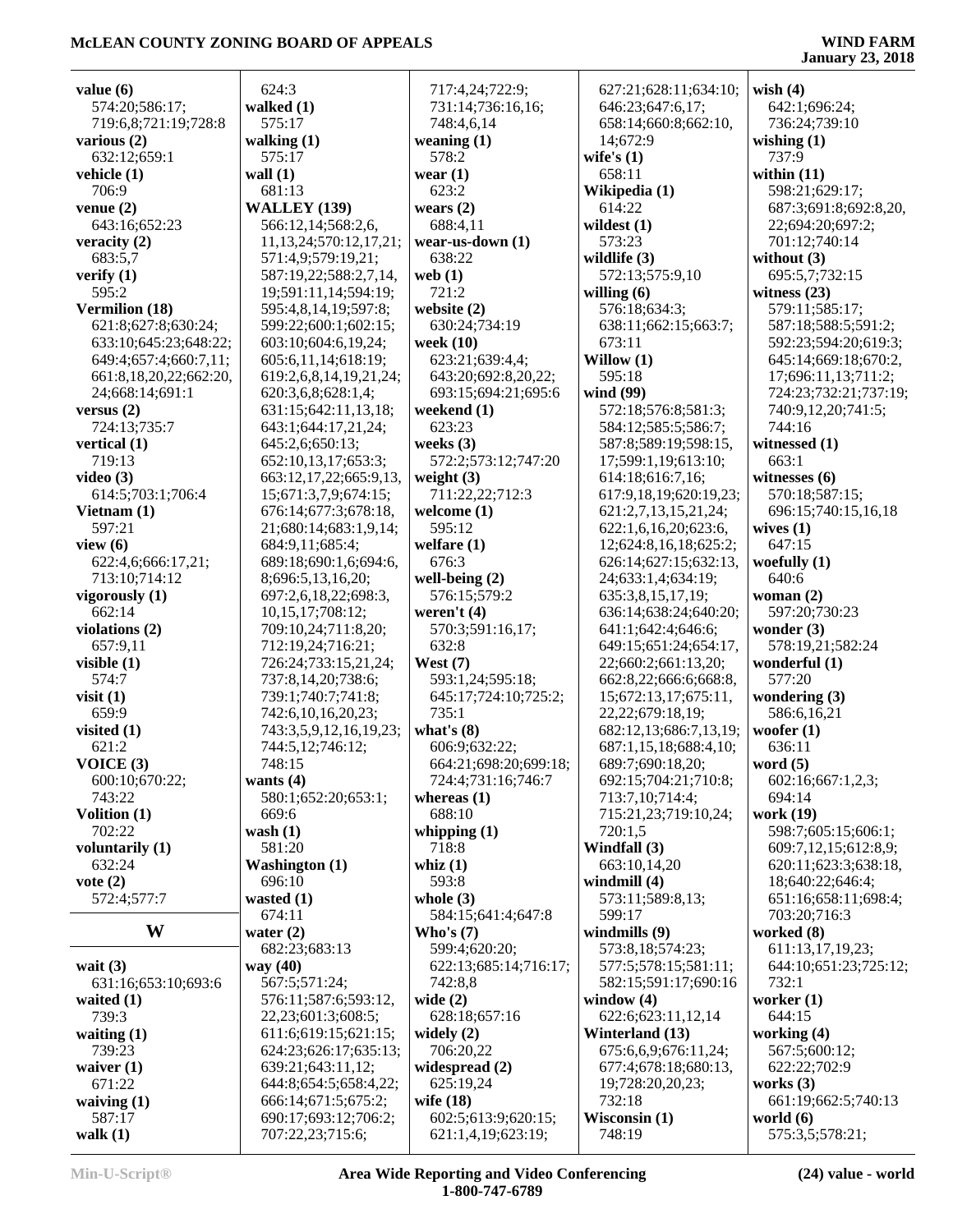## **McLEAN COUNTY ZONING BOARD OF APPEALS WIND FARM**

## **January 23, 2018**

| 589:8;718:2;720:11     | ZBAs(1)                 | 131(1)                     | 20(4)               | 587:1;588:17         |
|------------------------|-------------------------|----------------------------|---------------------|----------------------|
| worried (2)            | 615:22                  | 583:8                      | 607:20;621:4;       | 24th(1)              |
| 589:6;639:6            | Zillow(2)               | 132(2)                     | 733:12;738:15       | 736:11               |
|                        |                         |                            |                     |                      |
| worry $(1)$            | 641:14,15               | 601:22;602:5               | 200(1)              | 25(6)                |
| 621:5                  | Zimmerman(15)           | 134(1)                     | 691:8               | 636:4,5,6;699:8,11;  |
| worrying $(1)$         | 566:7;584:1,9;629:5,    | 633:6                      | 2000(4)             | 733:17               |
| 576:21                 | 8, 14, 19, 24; 630: 21; | 14(4)                      | 611:13;612:1,1;     | 2500(1)              |
| worse $(1)$            | 631:2;724:3,12,17;      | 650:20,22;661:15;          | 700:21              | 688:19               |
| 733:7                  | 742:18,21               | 731:21                     | 2005(3)             | 2550(1)              |
| Worthley (8)           | zoning $(12)$           | 15(9)                      |                     | 724:4                |
|                        |                         |                            | 611:11,12,14        |                      |
| 600:19,19,22,22;       | 566:3;594:14;           | 589:23;663:10,14,          | 2006(1)             | 27(1)                |
| 601:5;696:4,5,7        | 612:11;649:14,20;       | 17,19,24;666:6;            | 702:14              | 609:12               |
| $W-O-R-T-H-L-E-Y(1)$   | 657:13;659:1,18,21;     | 670:17;732:21              | 2008(2)             | 2700(2)              |
| 600:23                 | 667:17;669:12;691:1     | 150(1)                     | 591:19;592:14       | 580:20;726:19        |
| wrap(2)                |                         | 599:10                     | 2011(4)             | 27651(1)             |
| 567:19;590:22          | 1                       | 1500(7)                    | 605:19;610:24;      | 580:20               |
|                        |                         |                            |                     |                      |
| write $(1)$            |                         | 580:22;593:6,13,14;        | 611:11,12           | 2900(4)              |
| 714:7                  | 1(6)                    | 594:8,18,23                | 2012(2)             | 571:14,18;591:4;     |
| wrong $(3)$            | 568:11;619:9;723:5;     | 1540(2)                    | 608:2;620:13        | 681:1                |
| 665:18;674:10;         | 732:6,9;734:10          | 580:22;583:13              | 2013(8)             | 2nd(2)               |
| 731:14                 | 1,000(1)                | 16(9)                      | 607:8,8;622:10,19;  | 567:5;746:21         |
| wrote $(4)$            | 715:22                  | 577:21;589:24;             | 623:16;628:12,13;   |                      |
| 622:12;625:17;         |                         |                            |                     | $\mathbf{3}$         |
|                        | 1,500(1)                | 663:16,18,20;666:13;       | 651:14              |                      |
| 668:19;695:2           | 691:4                   | 704:6,7,8                  | 2014(3)             |                      |
| Wyss(1)                | 1,665(3)                | 1600(1)                    | 628:24,24;713:8     | 3(2)                 |
| 743:20                 | 621:9,21,24             | 636:11                     | 2015(4)             | 602:11;731:4         |
|                        | 1:22(1)                 | 17(2)                      | 629:1;700:21;701:7; | 3,147(2)             |
| $\mathbf Y$            | 622:11                  | 580:4;696:9                | 734:18              | 621:17;622:1         |
|                        | 10(11)                  | 1700(1)                    | 2016(3)             | 3,250(1)             |
|                        |                         | 623:12                     |                     | 627:2                |
| Yale $(1)$             | 567:16,17,17;           |                            | 629:1;640:13;675:21 |                      |
| 743:23                 | 589:23;592:14;670:18;   | 17th(1)                    | 2017(1)             | 3,454(2)             |
| yard $(3)$             | 711:12,15;712:24;       | 682:20                     | 640:15              | 622:9;624:22         |
| 580:24;581:8;622:4     | 718:15;728:1            | 18(2)                      | 2018(1)             | 3,900(1)             |
| year $(6)$             | 10.85(1)                | 691:9;697:17               | 641:19              | 640:1                |
| 592:19;599:7;608:2;    | 660:8                   | 1853(1)                    | 20662(2)            | 30(10)               |
| 687:10;689:5,6         | 10:04(1)                | 583:9                      | 571:14,18           | 567:15,19,20;628:3;  |
| year-round $(1)$       | 749:3                   | 19(1)                      | 209(1)              | 696:21;709:3;711:13, |
|                        |                         |                            |                     |                      |
| 581:9                  | 1000(17)                | 577:21                     | 595:17              | 16;715:20;733:14     |
| years (35)             | 719:2,4,9;721:20;       | 1900(2)                    | 20th(1)             | 3075(2)              |
| 573:22;574:15;         | 724:13,14;727:13,23;    | 734:5,8                    | 640:13              | 675:7;728:21         |
| 575:7,16,21;577:21;    | 728:1;729:12;731:3,9,   | 1970s(1)                   | 21(3)               | 308(1)               |
| 581:3,5;583:8,8;587:6; | 18;732:7,11,16;745:15   | 625:23                     | 633:14,16;733:17    | 697:14               |
| 592:12,15,15;607:20;   | 10th(1)                 | 1971(1)                    | 217(1)              | 319(1)               |
|                        | 576:3                   | 581:1                      | 641:21              | 600:23               |
| 611:7,10;622:11;       |                         |                            |                     |                      |
| 629:2;639:1;641:4;     | 11(1)                   | 1993(2)                    | 2219(1)             | 32(1)                |
| 658:14,24;659:4,6,12,  | 662:12                  | 698:23;702:14              | 735:1               | 667:20               |
| 13;666:18,22;675:17;   | 112(1)                  | 1998 (2)                   | 2225(1)             | 320(1)               |
| 691:9;699:9,11;746:2,  | 670:9                   | 611:24;612:1               | 586:4               | 589:3                |
| 16                     | 117(3)                  | 1999(1)                    | 2250(2)             | 3200(1)              |
| yellow $(4)$           | 596:20;604:16;          | 606:14                     | 587:1;588:17        | 687:9                |
| 723:5;727:12;          | 732:24                  |                            | 22825(2)            | 322(1)               |
|                        |                         | $\boldsymbol{2}$           |                     |                      |
| 729:20,22              | 11th $(1)$              |                            | 675:6;728:20        | 593:1                |
| yesterday $(1)$        | 746:20                  |                            | 22nd(1)             | 33(1)                |
| 697:22                 | 120(1)                  | 2(18)                      | 622:10              | 625:24               |
| young $(4)$            | 715:14                  | 721:17,19,22;722:2,        | 23(2)               | 34(1)                |
| 599:9;608:2;658:1;     | 1204(1)                 | 5;723:6;724:15;            | 723:7;724:4         | 678:10               |
| 743:23                 | 580:3                   | 729:11;730:15;731:4,       | 23479 (1)           | 365(2)               |
|                        | 12th(1)                 | 8, 17; 732: 8, 10, 12, 15, | 726:19              | 592:18;599:7         |
| ${\bf z}$              | 675:21                  |                            |                     |                      |
|                        |                         | 16;745:13                  | 23571(2)            | 39(4)                |
|                        | 13(12)                  | 2,225(2)                   | 591:3;681:1         | 626:21;677:13;       |
| ZBA(6)                 | 573:21;575:7;650:8,     | 622:7;624:12               | 24(2)               | 678:3,12             |
|                        |                         |                            |                     |                      |
| 572:1;577:2;631:5;     | 16,22,23;662:12;        | 2.95(1)                    | 724:9,10            | 39.8(4)              |
| 659:22;686:17;713:23   | 722:18;729:2,4,10,24    | 661:1                      | 24322(2)            | 719:2,9;727:24;      |